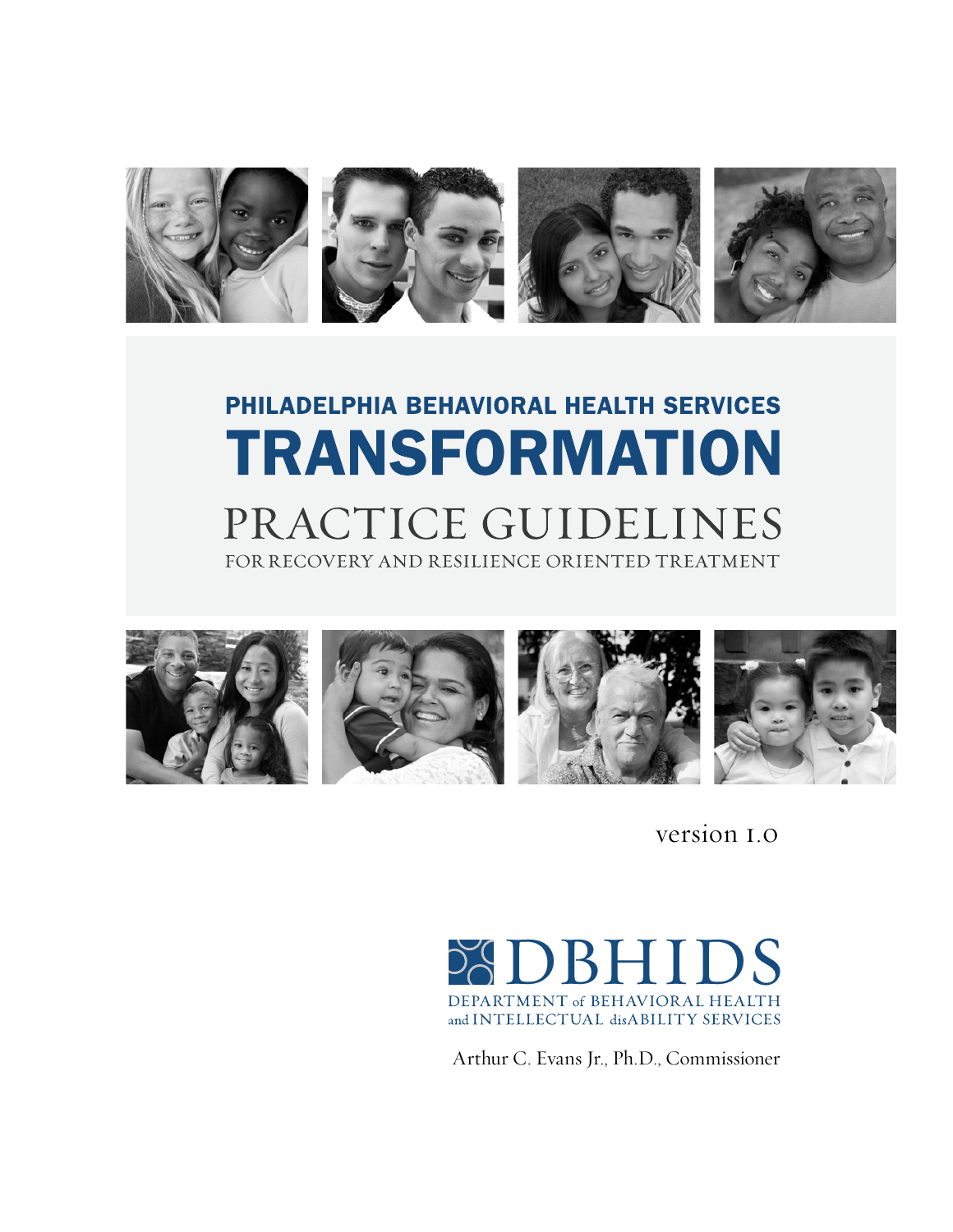# **Transformation of Behavioral Health Services in Philadelphia**

## **Table of Contents**

#### **Section I: Introduction**

| Table 1: Institute of Medicine's Ten Rules to Redesign and Improve Care 8 |  |
|---------------------------------------------------------------------------|--|
|                                                                           |  |

#### Section II: Overview of the Framework

#### Section III: Strategies in the Four Domains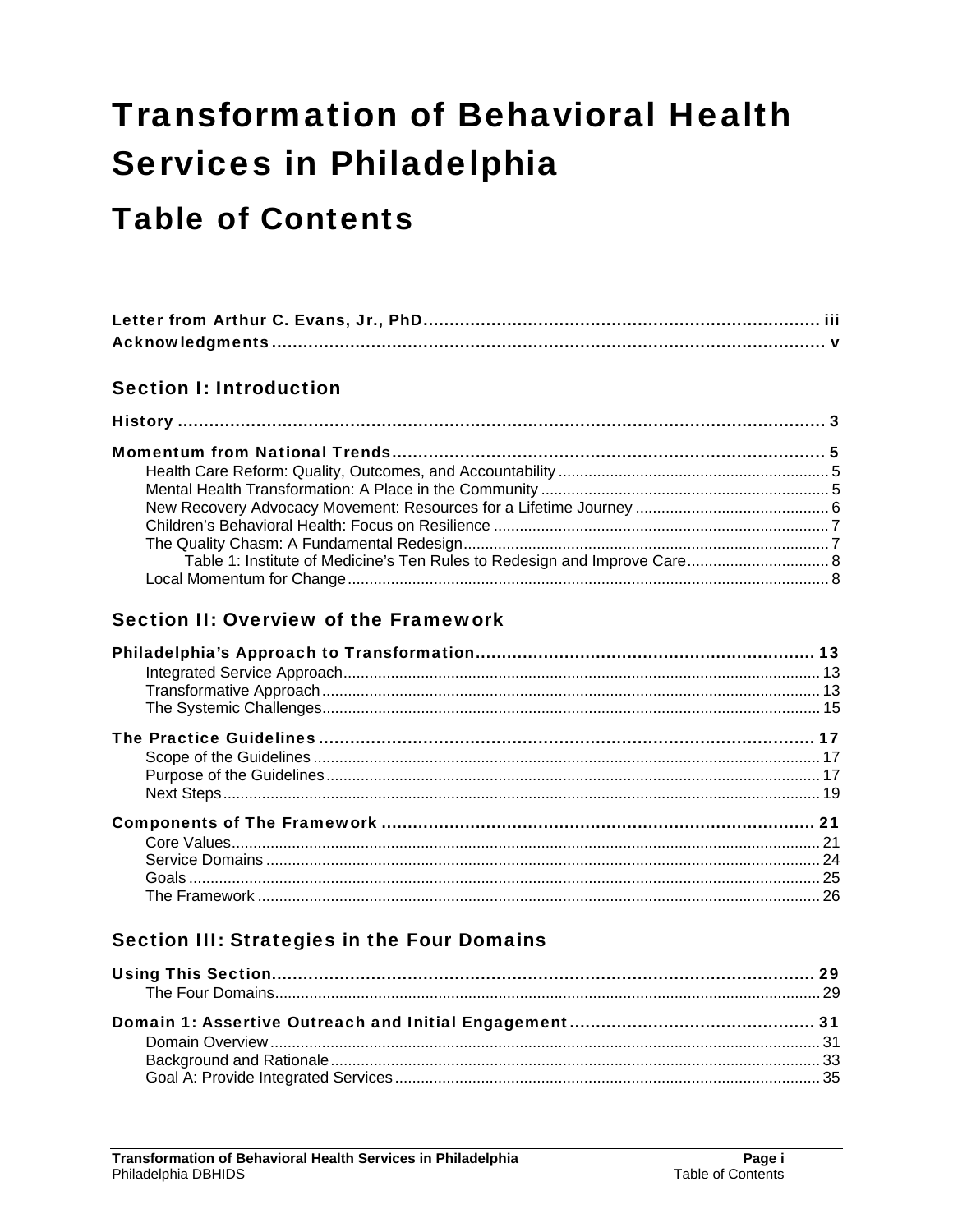| Goal B: Create an Atmosphere that Promotes Strength, Recovery and Resilience37<br>Goal D: Provide Services, Training, and Supervision that Promote Recovery and Resilience  41<br>Goal E: Provide Individualized Services to Identify and Address Barriers to Wellness 44<br>Goal F: Achieve Successful Outcomes through Empirically-Informed Approaches  46<br>Goal G: Promote Recovery and Resilience through Evaluation and Quality Improvement 48                                                                            |  |
|----------------------------------------------------------------------------------------------------------------------------------------------------------------------------------------------------------------------------------------------------------------------------------------------------------------------------------------------------------------------------------------------------------------------------------------------------------------------------------------------------------------------------------|--|
| Domain 2: Screening, Assessment, Service Planning, and Delivery  49<br>Goal B: Create an Atmosphere that Promotes Strength, Recovery and Resilience 55<br>Goal D: Provide Services, Training, and Supervision that Promote Recovery and Resilience  59<br>69. Goal E: Provide Individualized Services to Identify and Address Barriers to Wellness 69<br>Goal F: Achieve Successful Outcomes through Empirically-Informed Approaches 73<br>Goal G: Promote Recovery and Resilience through Evaluation and Quality Improvement 76 |  |
| Goal B: Create an Atmosphere that Promotes Strength, Recovery and Resilience 83<br>Goal D: Provide Services, Training, and Supervision that Promote Recovery and Resilience  86<br>60 Goal E: Provide Individualized Services to Identify and Address Barriers to Wellness 88<br>Goal F: Achieve Successful Outcomes through Empirically-Informed Approaches  89<br>Goal G: Promote Recovery and Resilience through Evaluation and Quality Improvement 90                                                                        |  |
| Goal B: Create an Atmosphere that Promotes Strength, Recovery and Resilience 98<br>Goal D: Provide Services, Training, and Supervision that Promote Recovery and Resilience  102<br>Goal E: Provide Individualized Services to Identify and Address Barriers to Wellness 106<br>Goal F: Achieve Successful Outcomes through Empirically-Informed Approaches 107<br>Goal G: Promote Recovery and Resilience through Evaluation and Quality Improvement 108                                                                        |  |

#### Appendices

| Appendix I: Family Resource Network Family Involvement Best Practice Guidelines |  |
|---------------------------------------------------------------------------------|--|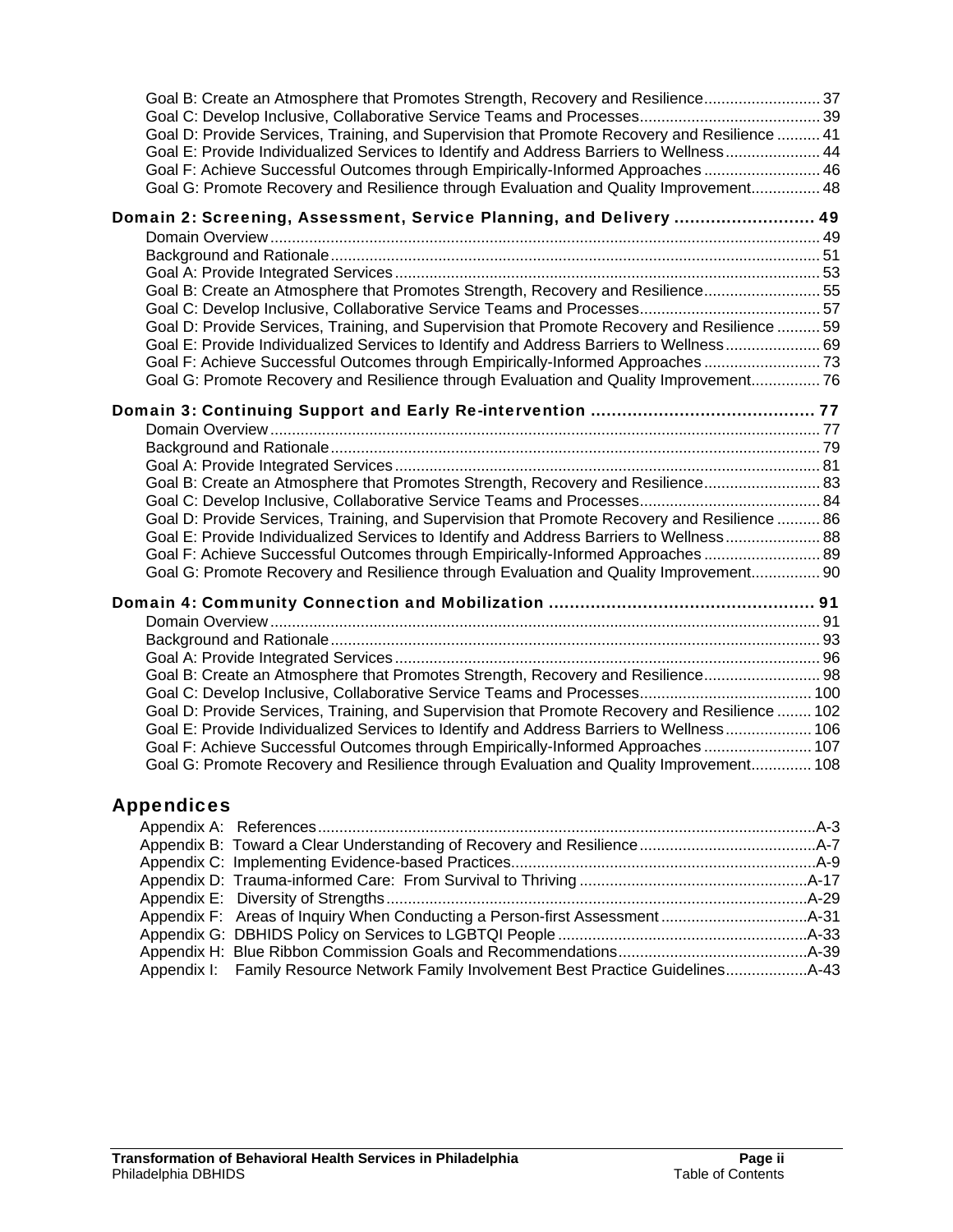Dear Stakeholders,

We are at a critical juncture in the history of healthcare in the United States. The recently enacted healthcare reform legislation is shifting the landscape for all health-related services. Philadelphia is extremely fortunate to be building on a long history of innovative services, and so we are poised to meet the challenges of this new era in healthcare.

These *Practice Guidelines for Resilience-and Recovery-oriented Treatment* represent the next phase in the evolution of Philadelphia's behavioral health system. They are based on the collective work and ideas of many stakeholders throughout the system. The guidelines are rooted in the voices of people in recovery and their family members, as well as treatment providers, advocates and system administrators, who together have developed a shared vision for our behavioral health system. Your feedback has been blended with the lessons learned from Philadelphia's transformation efforts over the past 30 years, several exciting national trends and the empirically informed practices documented in the literature. Together these form the foundation for Philadelphia's new practice guidelines.

This document is the first of three that are designed to guide our system in delivering services and supports that promote recovery and resilience. However, fully integrating these practices into the system—and into people's lives—will require significant changes in the fiscal, policy, regulatory and community contexts. To address these needs, the second document in this series will focus on the changes that are necessary in the overall system to support the implementation of these practices. These will include changes in fiscal, policy, performance improvement, credentialing and evaluation strategies. The third and final document in this series will explore the role of the broader community in promoting recovery and resilience. That document will be written in the context of the emerging federal direction around the critical role of the community in prevention, early intervention and the promotion of overall health.

I would like to thank you for your tireless efforts and unwavering commitment to improving the lives of people with behavioral health challenges in the City of Philadelphia. It is my hope that the guidelines contained in this document will serve as a catalyst for ongoing innovation and dialogue as we work together to make our system even stronger.



Sincerel Hr.D.

Arthur C. Evans, Jr., PhD, Commissioner Department of Behavioral Health and Intellectual disAbility Services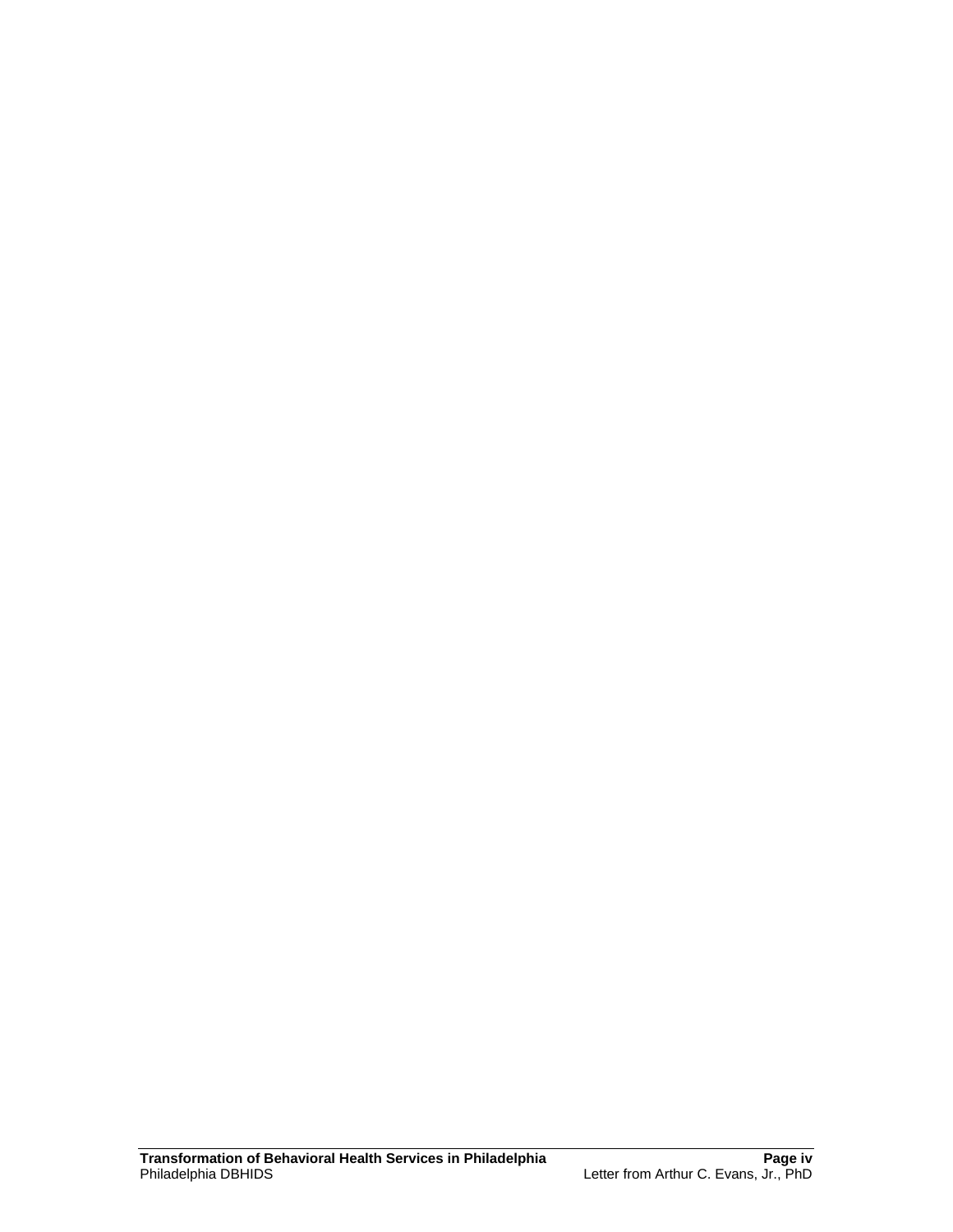### Transformation of Behavioral Health Services in Philadelphia

## Acknowledgments

#### Co-authors

Ijeoma Achara Abrahams, PsyD OmiSadé Ali, MA Larry Davidson, PhD Arthur C. Evans, PhD Joan Kenerson King, RN, MSN, APRN-BC Paul Poplawski, PhD William L. White, MA

#### Contributors (Focus Group Participants/Reviewers)

Altarum Institute, Washington, DC Compact Family Member Committee Consumer Satisfaction Team Consumer & Family Task Force DBHIDS Staff Faith Based initiative Family Resource Network LGBTQ Initiative Mental Health Association of Southeastern PA Office of Addiction Services Advisory Board Recovery Advisory Committee Parents Involved Network Person First Taskforce Philadelphia Alliance Philadelphia Coalition Philadelphia Compact for Children's Services Philadelphia Peer Leadership Academy Philadelphia Psychiatric Society PROACT Youth MOVE Philadelphia

Over the past six years, many individuals, providers and stakeholders participated in focus groups and review processes to assist in the development and refinement of the practice guidelines. It has been the innovative and transforming work of the Philadelphia Behavioral Health System stakeholders that informed and inspired the development of the practice guidelines.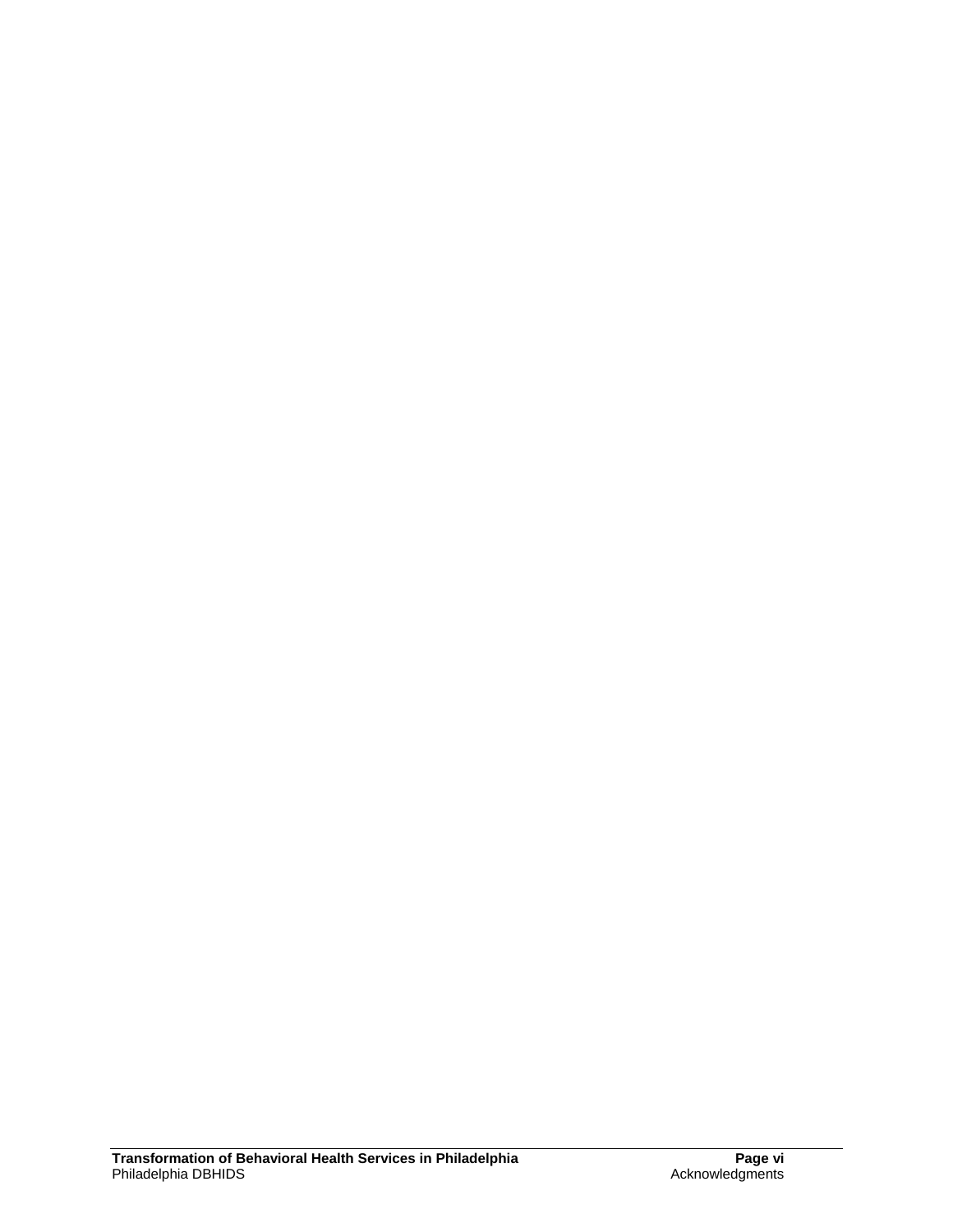## Section I: Introduction

- History
- Momentum from National Trends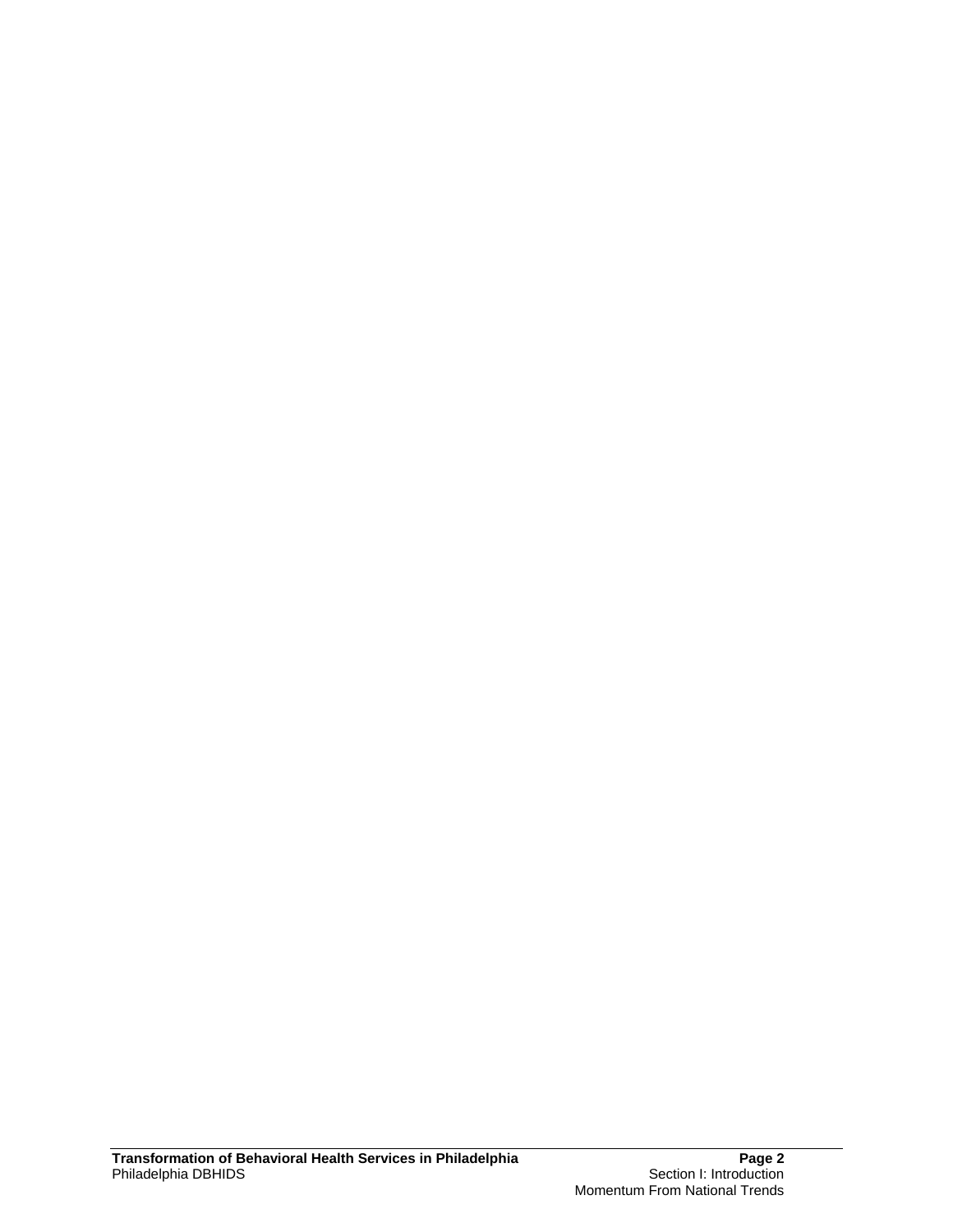## Section I: Introduction

# **History**

Philadelphia has had a long history of innovation in the behavioral health field, beginning with the work of Dr. Benjamin Rush (1746-1813), the first to propose a disease concept of "chronic drunkenness" and to advocate specialized treatment services for this condition. The city's leadership role continued with the closing of the state hospitals in the late 1980s and the more recent formation of Community Behavioral Health (CBH), the nation's largest city-controlled managed behavioral healthcare organization. This document represents the next step in the evolution of Philadelphia's efforts to create a more effective and efficient system of care. This system is based on the latest thinking in the field, empirical evidence and another essential element: the preferences of the individuals and families receiving services.

These practice guidelines are framed by the notions of recovery and resilience. It is this framework, and an unwavering belief in recovery and resilience in behavioral health, that should be the basis for service delivery. The document is presented in three sections:

- I. Introduction
- II. Overview of the Framework
- III. Strategies in the Four Domains

The guidelines presented in this report represent the collective vision of many people. Hundreds of stakeholders—including people in recovery, providers, family members, advocates and staff of the Philadelphia Department of Behavioral Health and Intellectual disAbility Services (DBHIDS)<sup>1</sup>—participated in focus groups across the behavioral health system, contributing their ideas and perspectives about existing strengths, best and promising practices and opportunities for growth.

Their feedback has been blended with the lessons learned from Philadelphia's transformation efforts over the past 30 years, several exciting national trends and the empirically informed practices documented in the literature. Together they form the foundation for Philadelphia's new practice guidelines.

 $\overline{a}$  $1$  Until March 1, 2011, this agency was called the Department of Behavioral Health and Mental Retardation Services (DBH/MRS). For clarity and simplicity, it will be referred to with its new name, and new acronym, throughout this document.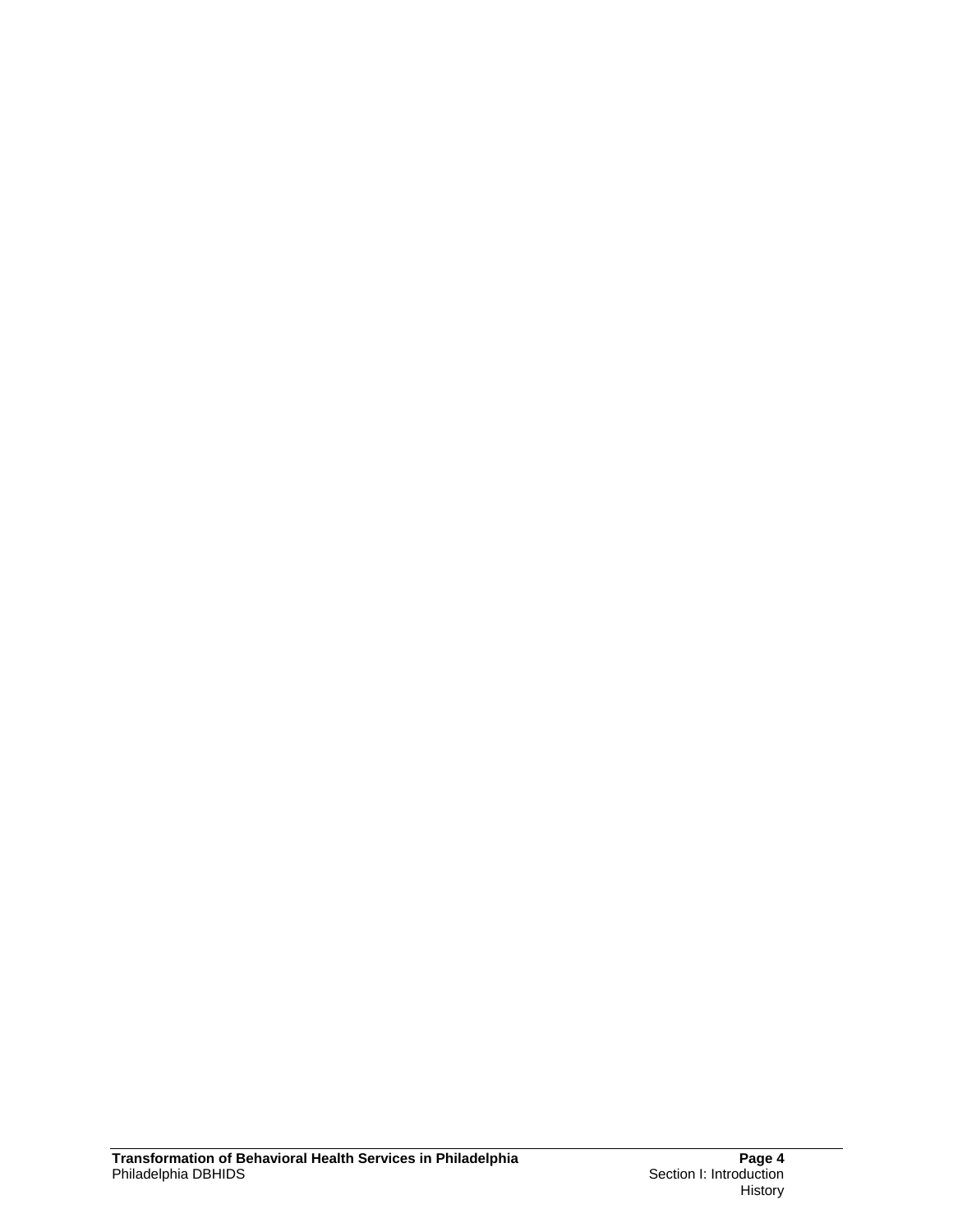### Section I: Introduction

## Momentum from National Trends

Several national trends are propelling the dramatic changes unfolding within the City of Philadelphia's behavioral health system. These trends include national health care reform efforts, mental health transformation processes, the recovery advocacy movement in the addiction field, the emphasis on resilience in children's behavioral health and findings published in the Institute of Medicine's *Quality Chasm* report.

#### Health Care Reform: Quality, Outcomes and Accountability

The historic health care reform legislation enacted on March 23, 2010 holds the potential to transform the landscape on which all healthcare services are delivered. In addition to extending health care coverage to an estimated 32 million more Americans, health care reform promises to improve the quality of care and increase the focus on outcomes and accountability.

Some of the implications of health care reform for behavioral health include:

- an increased focus on the coordination between and integration of specialty behavioral health services and primary care;
- a greater focus on comprehensive, "whole health" approaches that address the full range of needs of individuals receiving services;
- greater attention to treatment outcomes and provider accountability; and
- a focus on measures that will enhance the infrastructure (service systems and providers) to support the delivery of effective services (e.g., greater utilization of health information technology).

#### Mental Health Transformation: A Place in the Community

These substantive reforms in behavioral health policy and practice are not occurring in a vacuum. In recent years, behavioral health systems around the country have initiated efforts to transform their service systems by realigning their policies, services and structures to promote resilience and recovery. In the mental health arena, the work of the New Freedom Commission on Mental Health prompted much of this restructuring. Created in April of 2002, this Commission was charged with the task of examining the problems and gaps in mental health service delivery systems nationwide and recommending solutions to finally achieve the promise of "a life in the community" first made when the deinstitutionalization movement began half a century earlier.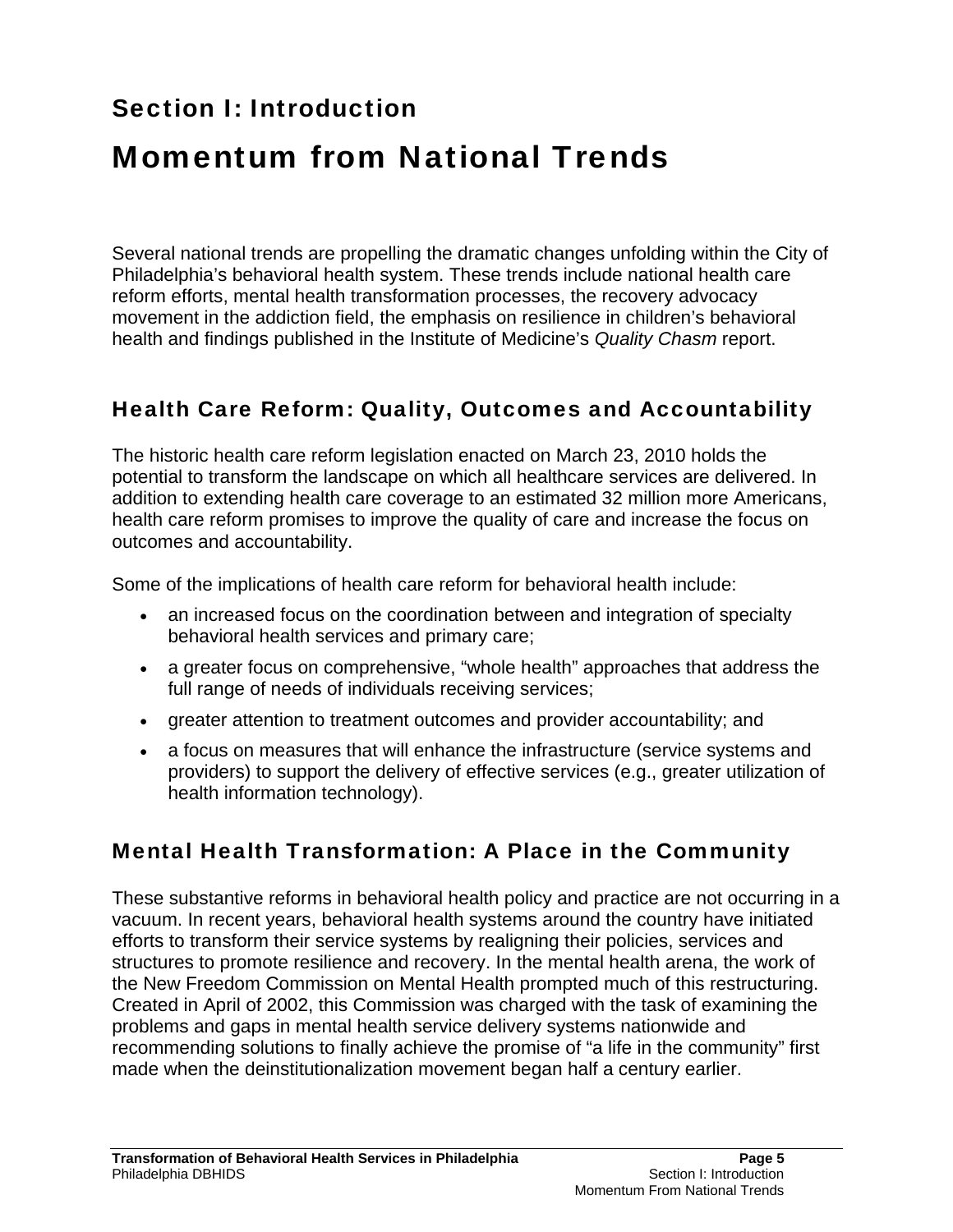Following several years of study and input from thousands of people nationwide, the Commission concluded that existing mental health systems were not organized to reach the single most important goal for people receiving services, the goal of recovery. To address that challenge, the Commission articulated the following vision:

*"We envision a future when everyone with a mental illness will recover, a future when mental illnesses are detected early, and a future when everyone with a mental illness at any stage of life has access to effective treatment and supports—essentials for living, working, learning and participating fully in the community"* (DHHS, 2003).

Neither the Commission's findings nor its vision were surprising to many people receiving mental health care. Over the previous two decades, the nation's mental health consumer movement had grown and advocated just these kinds of changes in the nature of service delivery. What was new was that their vision of recovery and community inclusion had now been adopted by the nation's mental health system.

### New Recovery Advocacy Movement: Resources for a Lifetime Journey

While the transition from segregation and lifetime dependency to inclusion and capacity development took hold in the mental health field, a new recovery advocacy movement was unfolding within the addiction field. Champions of this movement have included people in recovery and their family members, addiction treatment providers and addiction researchers, all calling for sweeping changes in the way we envision, develop and deliver services to people with severe alcohol and other drug problems.

One of the most influential researchers and advocates in this new recovery advocacy movement has been William L. White. White maintains that, at its core, this movement represents a shift away from crisis-oriented, problem-focused and professionally directed models of care to a proactive, solution-focused approach directed by the person in recovery. It views addiction as a chronic illness and the recovery process as a lifetime journey that builds on people's strengths and resources, both internal and external. From this perspective, what is crucial is that people play active and central roles in choosing the services that will help them select and manage their own long-term pathways and styles of recovery.<sup>2</sup> The recovery management approach to addiction that White describes is one of the cornerstones of Philadelphia's system-transformation efforts.

 $\overline{a}$  $2$  Details of the recovery movements and what they mean for both addiction and mental health services are offered in the Institute of Medicine's recently-released *Improving the Quality of Health Care for Mental Health and Substance Use Conditions* and in "*A Conceptual Framework for Recovery in Philadelphia: History, Opportunities, and Implications for Practice"*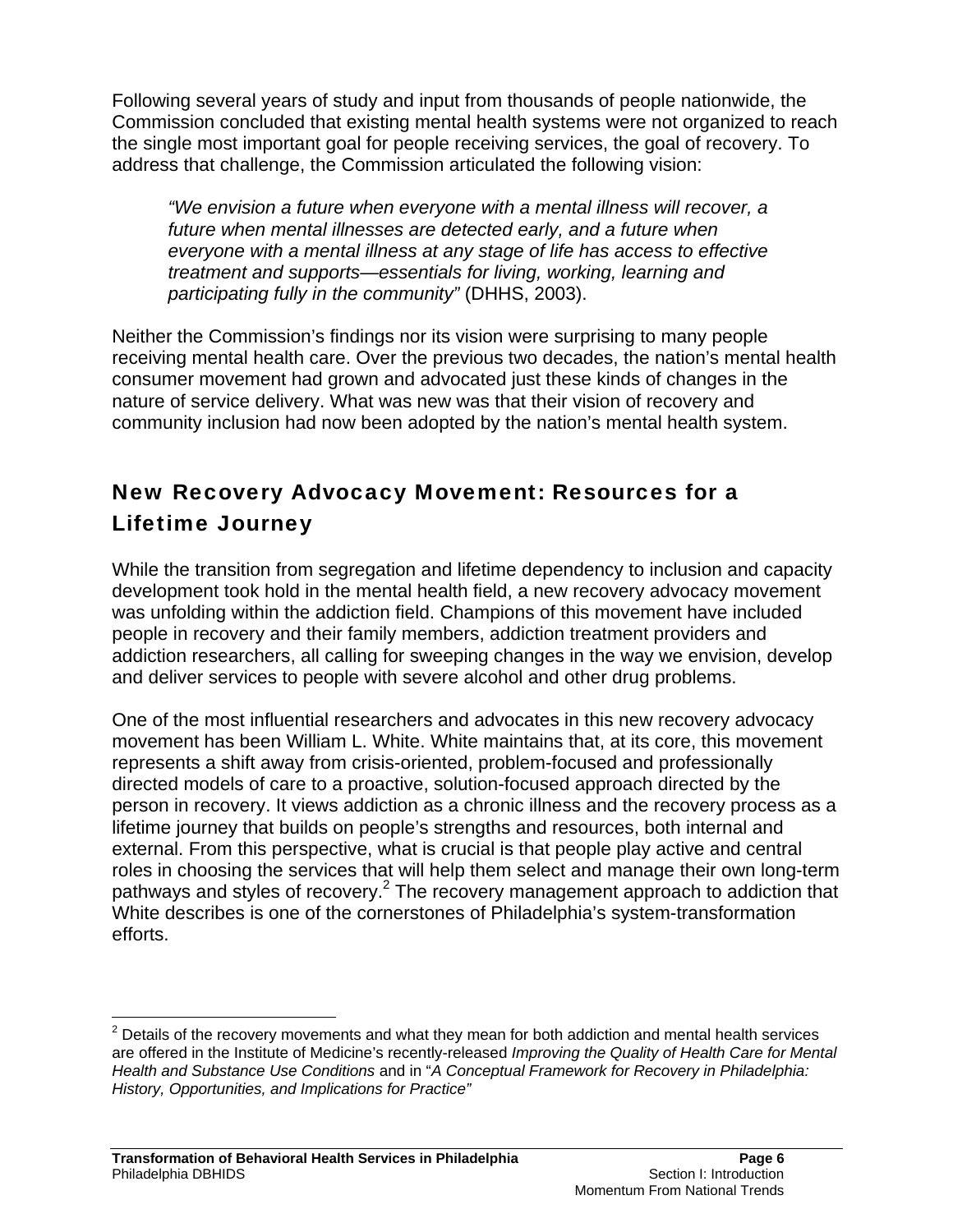### Children's Behavioral Health: Focus on Resilience

In recent years there also has been a growing movement to change the nature of children's behavioral health care. Significant reports, including those of the Surgeon General, the New Freedom Commission on Mental Health, the Institute of Medicine and the World Health Organization, all reinforce the urgent need to foster behavioral health in children by embracing a public health approach that focuses on promoting resilience in children and families. According to the National Technical Assistance Center for Children's Mental Health, this type of approach is characterized by:

- a greater emphasis on building skills that enhance resilience and creating environments that promote and support optimal behavioral health;
- balancing the focus on children's behavioral health challenges with an equally strong focus on children's strengths;
- increasing the amount of collaboration across systems and sectors, including all settings and structures that affect children's well-being; and
- taking local needs and strengths into consideration in implementing services.

Similar to recovery-oriented services that build on the strengths of individuals, families and communities, resilience-promoting services are described as a departure from the field's traditional primary focus on the challenges and problems of children and families.

To provide the best services possible, prevention, treatment and community organizations must identify, nurture and develop the many internal and external conditions known as "protective factors." A concentration on these factors has greater potential for protection, healing and positive change than a narrow concentration on risks, adversities and stressors—factors which typically are much harder to change.

#### The Quality Chasm: A Fundamental Redesign

The paradigm shift that is underway in behavioral health was further cemented by recommendations articulated in a series of reports by the Institute of Medicine (IOM) on improving the quality of health care. The most recent report, released in 2006, focuses on "improving the quality of healthcare for mental health and substance use conditions" by identifying ten rules to guide the redesign of healthcare. According to the IOM report, following the ten rules will require *"...a fundamental redesign of health care by health care organizations and delivery systems"* (2006, p. 56). These rules are outlined in Table 1, on the following page, with more detailed information available at http://www.iom.edu/Activities/Quality/MHQualityChasm.aspx.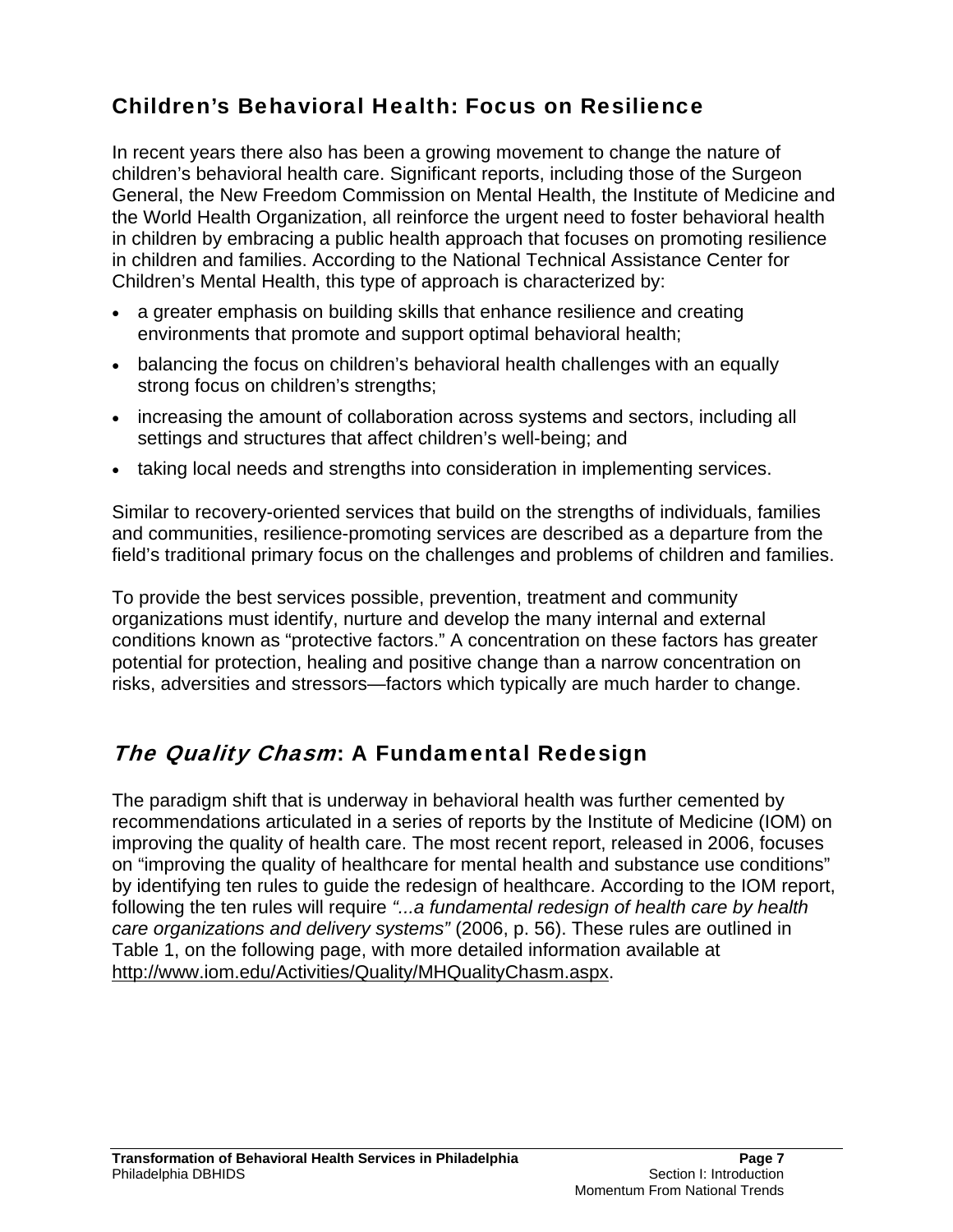#### **Table 1. Institute of Medicine's Ten Rules to Redesign and Improve Care**

- 1. Care based on healing relationships
- 2. Customization based on patient's needs and values
- 3. The patient as the source of control
- 4. Shared knowledge and the free flow of information
- 5. Evidence-based decision-making
- 6. Safety as a system property
- 7. The need for transparency
- 8. Anticipation of needs
- 9. Continuous decrease in waste
- 10. Cooperation among clinicians

In the following practice guidelines, these ten rules will be interwoven with the principles and values of health care reform, mental health transformation, the new recovery advocacy movement in addiction and the promotion of resilience in children's behavioral health.

### Local Momentum for Change

Along with the national trends that have informed this work, Philadelphia's efforts have unfolded against a backdrop of state-level support for and commitment to system transformation. In the 2005 report, *A Call for Change,* the Pennsylvania Department of Public Welfare, Office of Mental Health and Substance Abuse Services (OMHSAS) pledged to transform all service systems within the state to embrace a recovery orientation. The practice guidelines outlined in *Transformation of Behavioral Health in Philadelphia* are in keeping with the direction courageously laid out by OMHSAS in *A Call for Change.* 

Finally, some of the most significant calls for change have come from both the people and families being served and the city's strong provider advocacy community. Philadelphia's providers have demonstrated their commitment to the idea that a true recovery- and resilience-oriented system of care does not simply add recovery support services to the existing treatment system. Rather, this transformation should have a profound impact on all the ways in which care is delivered, be it professional clinical care, rehabilitation or community-based support. The transformation process also extends beyond the behavioral health system to other people-serving systems, and to the broader community. Providers have also maintained that the radical and farreaching reorientation of care that is envisioned—and the dramatically different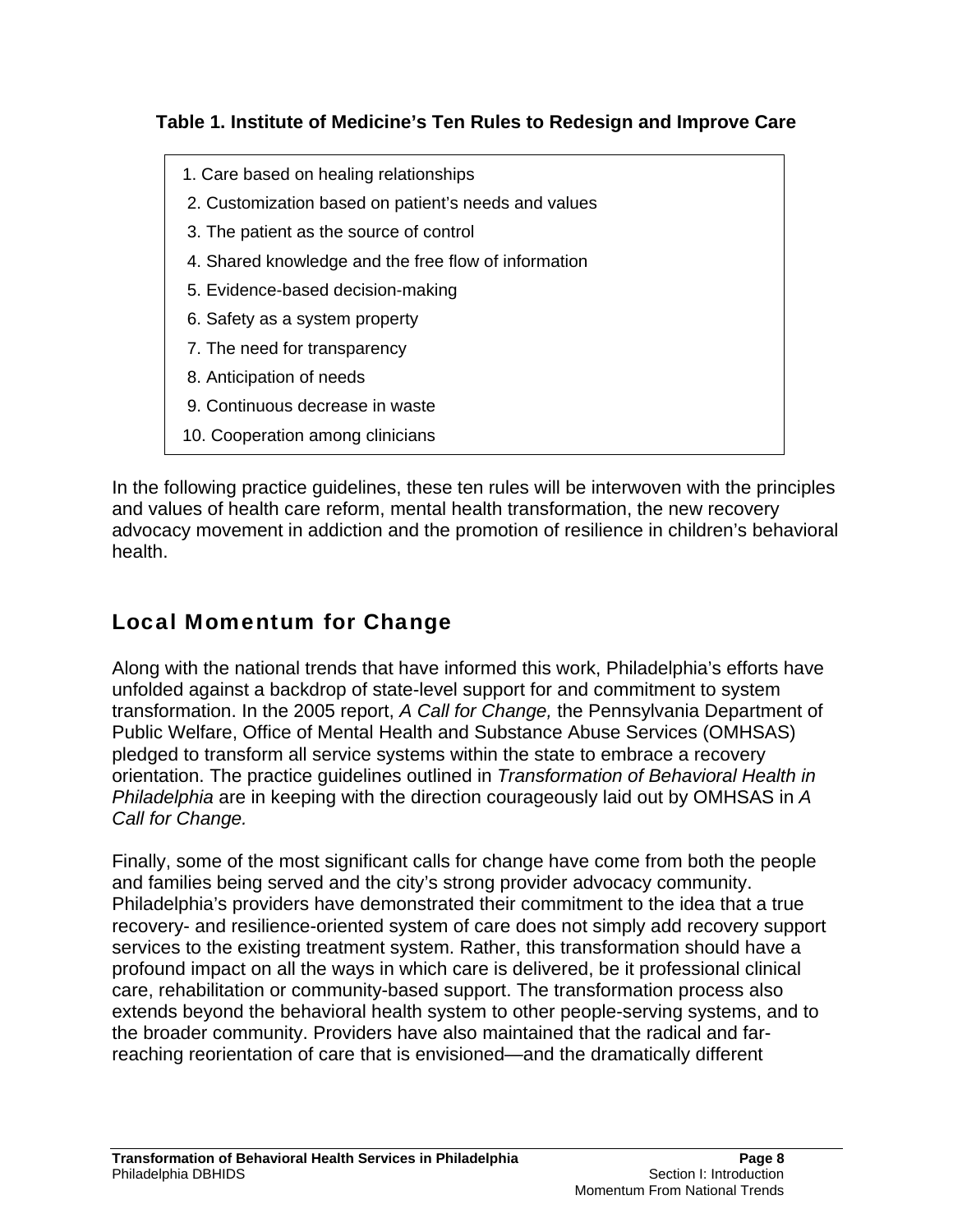outcomes that individuals and families deserve—will require sweeping changes in the way the administrative system "does business."

DBHIDS recognizes that transformation will have a significant impact on all stakeholders and processes, including the administrative infrastructure, and has been committed to transparent, participatory processes in the development of these guidelines. This commitment will remain strong throughout the implementation process. All stakeholders are invited to join these efforts and to lend their passion and their expertise to this challenging, rewarding and vitally important next step in the evolution of Philadelphia's behavioral health system.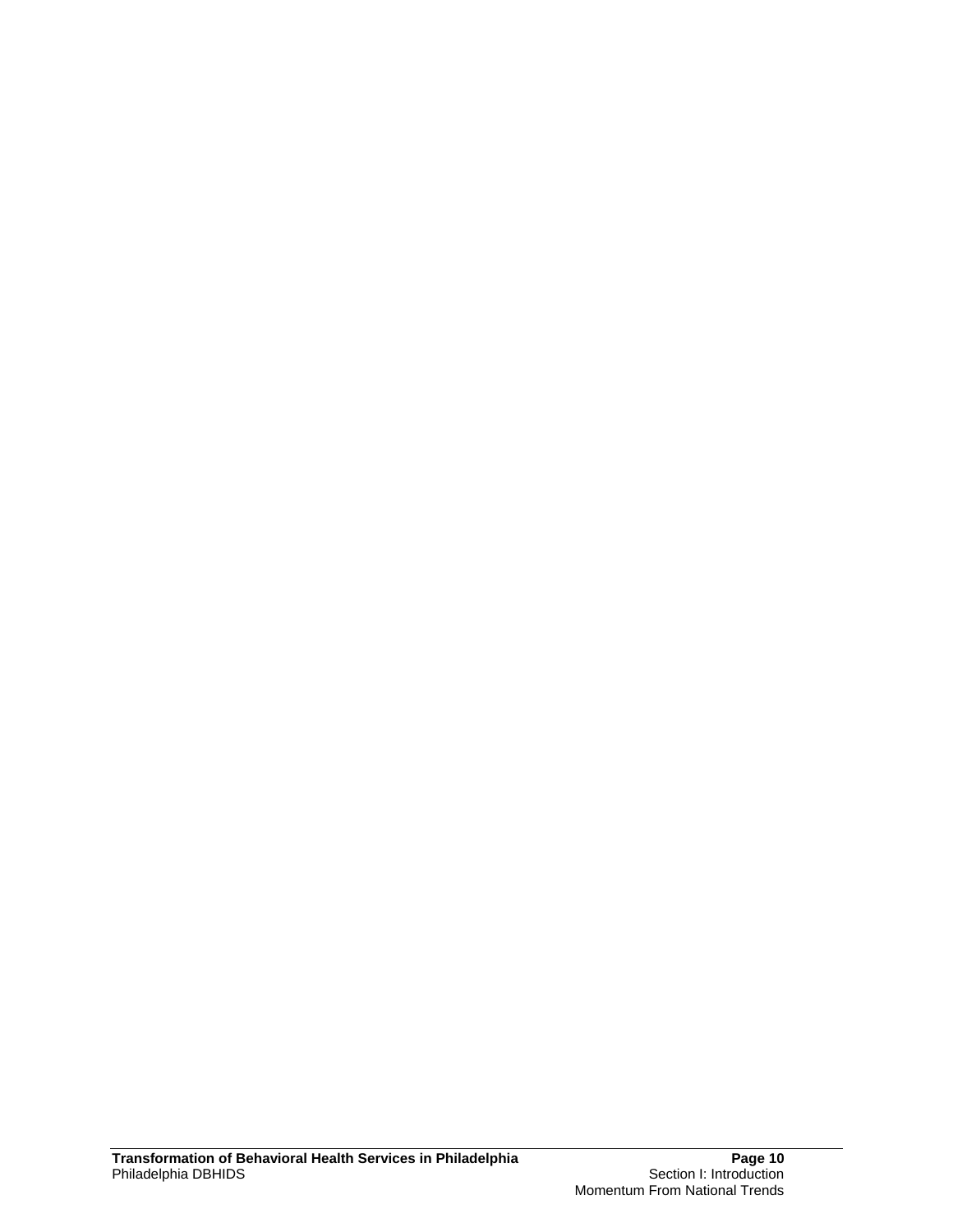## Section II: Overview of the Framework

- Philadelphia's Approach to Transformation
- . The Practice Guidelines
- Components of the Framework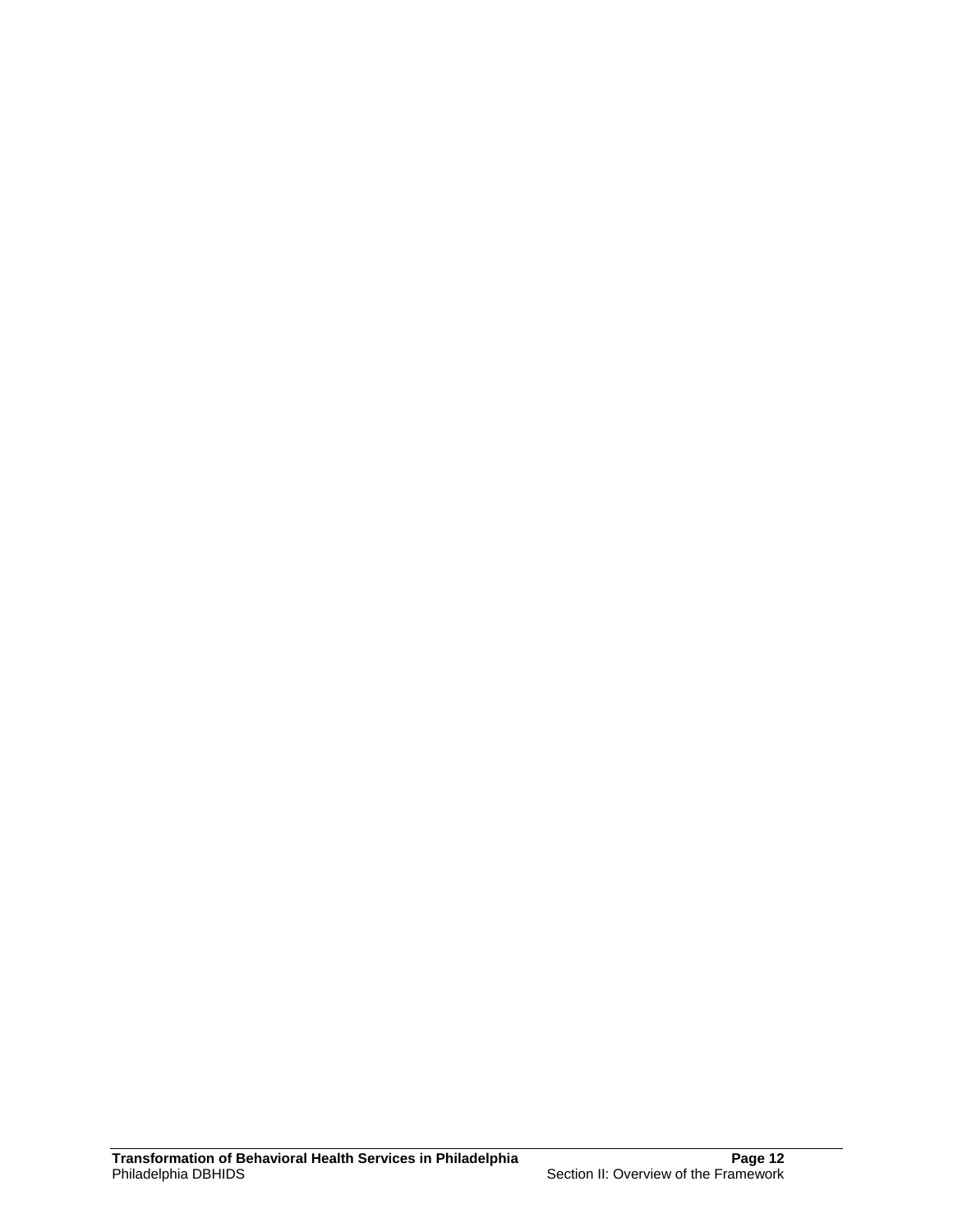### Section II: Overview of the Framework

## Philadelphia's Approach to Transformation

Before examining the scope, purpose and framework of these guidelines, it is important to provide a brief overview of Philadelphia's approach to developing a system that promotes recovery and resilience, and to acknowledge the systemic challenges that exist.

#### Integrated Service Approach

The Philadelphia Department of Behavioral Health and Intellectual disAbility Services (DBHIDS) is taking a holistic approach to the transformation of behavioral health care. This approach uses the concepts of recovery and resilience to form a conceptual framework for service delivery and a bridge in the integration of mental health and addiction services for children, adolescents, transition-age youths, adults and families (Please refer to Appendix B for further discussion of the concepts of recovery and resilience)

This aspect of transformation is particularly important. Although mental health and substance use conditions frequently co-occur within the same individual, the services for these two categories of conditions are often disconnected and/or delivered in parallel or sequential service models. In Philadelphia, however, services for mental health and substance-related conditions are funded and overseen by the same agency. This offers the city the opportunity to bring these services, not only under the same roof, but also under the same vision and goal: that of resilience, recovery and a meaningful and selfdetermined life in the community.

#### Transformative Approach

Three approaches to recovery-focused system transformation efforts have been identified: additive, selective and transformative approaches (Achara, Evans, & King, 2010). In an *additive approach*, systems focus on simply adding non-clinical recovery support services to the existing treatment system. As this approach focuses on adding new services, it perpetuates the belief that recovery-oriented systems of care can be created only with "new dollars."

Additive approaches to system transformation fail to recognize that all services, including treatment, should be delivered within a recovery framework. They overlook the essential role that treatment services must play in transformation processes. The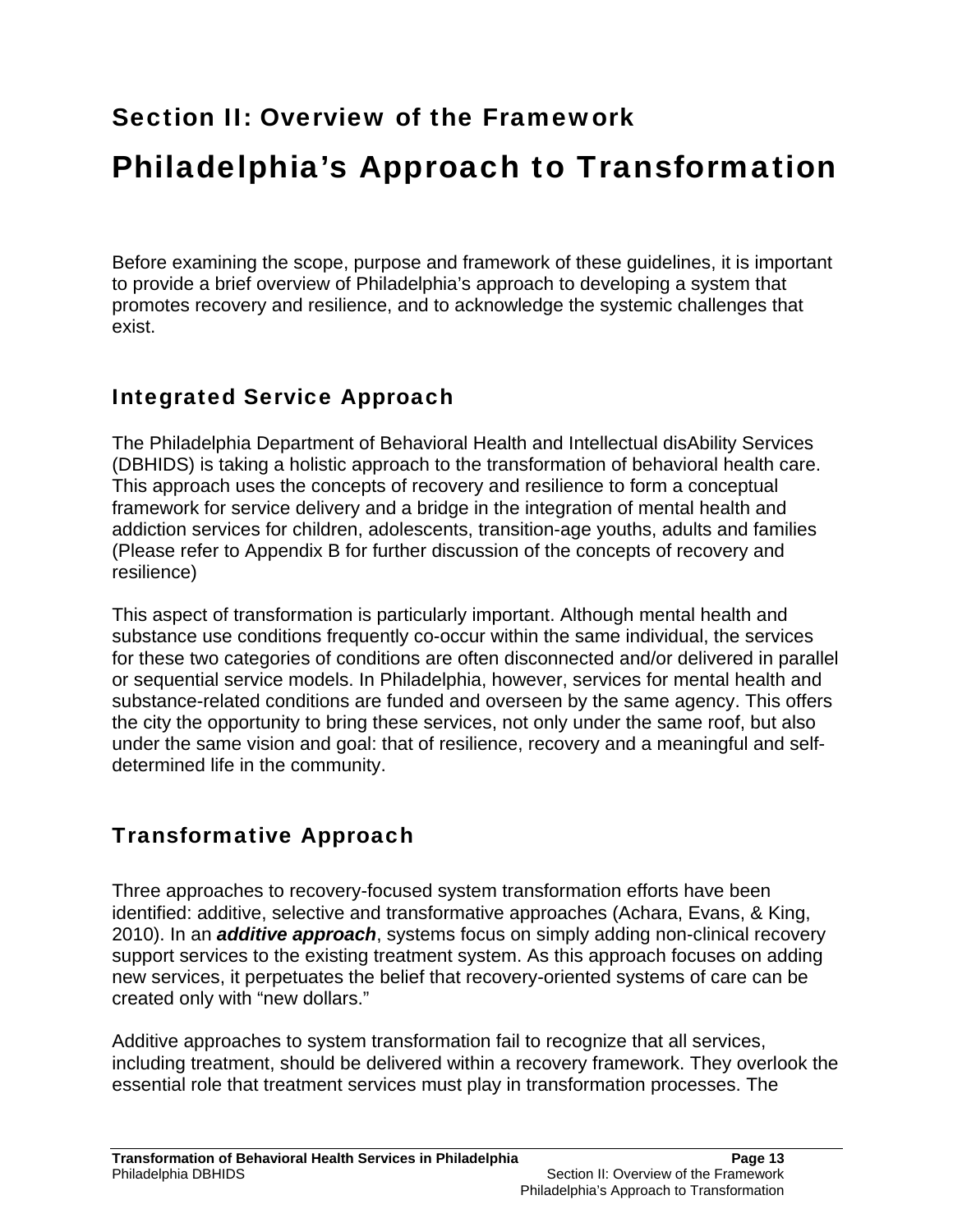primary focus in additive approaches is on recovery support services, rather than on reexamining **all** new and existing services through a new lens and values framework. As a result, important treatment variables such as assessment processes, service planning, the nature of service relationships and the focus of services remain unchanged.

This raises the risk that, even if non-clinical recovery support services are made available, they may be offered or designed in a manner that is not recovery oriented. They may be provided in ways that fail to reflect the values and principles of recoveryoriented care.

Another emerging approach to recovery-focused system transformation is the *selective*  **approach**. In this approach, there is recognition that treatment practices must be changed and better aligned with principles of recovery and resilience, but the emphasis is on changing the treatment practices of select programs or in particular levels of care and incorporating recovery support services into the system.

Philadelphia's practice guidelines are based on a *transformative approach* to system change. In this approach, the entire system—including the context in which it operates—is aligned with principles of recovery and resilience. This includes treatment services and non-clinical recovery support services, as well as the fiscal, policy, community and social contexts within which the system operates.

In the transformative approach, the nature of treatment itself radically changes to align with the values and principles of recovery and resilience. Non-clinical recovery supports are developed and integrated into treatment settings and community contexts. Funding and regulatory policies are examined and modified through the lens of recovery- and resilience-oriented approaches. Non-clinical recovery supports and clinical treatment services are provided in a seamless, integrated manner and regarded, not only as equal in importance, but also as indispensable in promoting sustained recovery. To illustrate this approach, strategies that apply to both clinical and non-clinical recovery support services are interwoven throughout this document.

In Philadelphia's transformative approach, **there is no diminishing of the value or role of professional treatment.** In fact, as those working and those receiving services in the system focus on recovery as a real possibility, build resilience and remove barriers to a successful life in the community:

- motivation for change increases;
- acceptability of services increases;
- insight into the need for additional help increases; and, as a result,
- the demand for expert clinical care increases.

Along with increased demand come higher expectations of the skill and sophistication with which treatment professionals deliver care. For treatment providers whose traditions and/or funding mechanisms may have steered their focus of care toward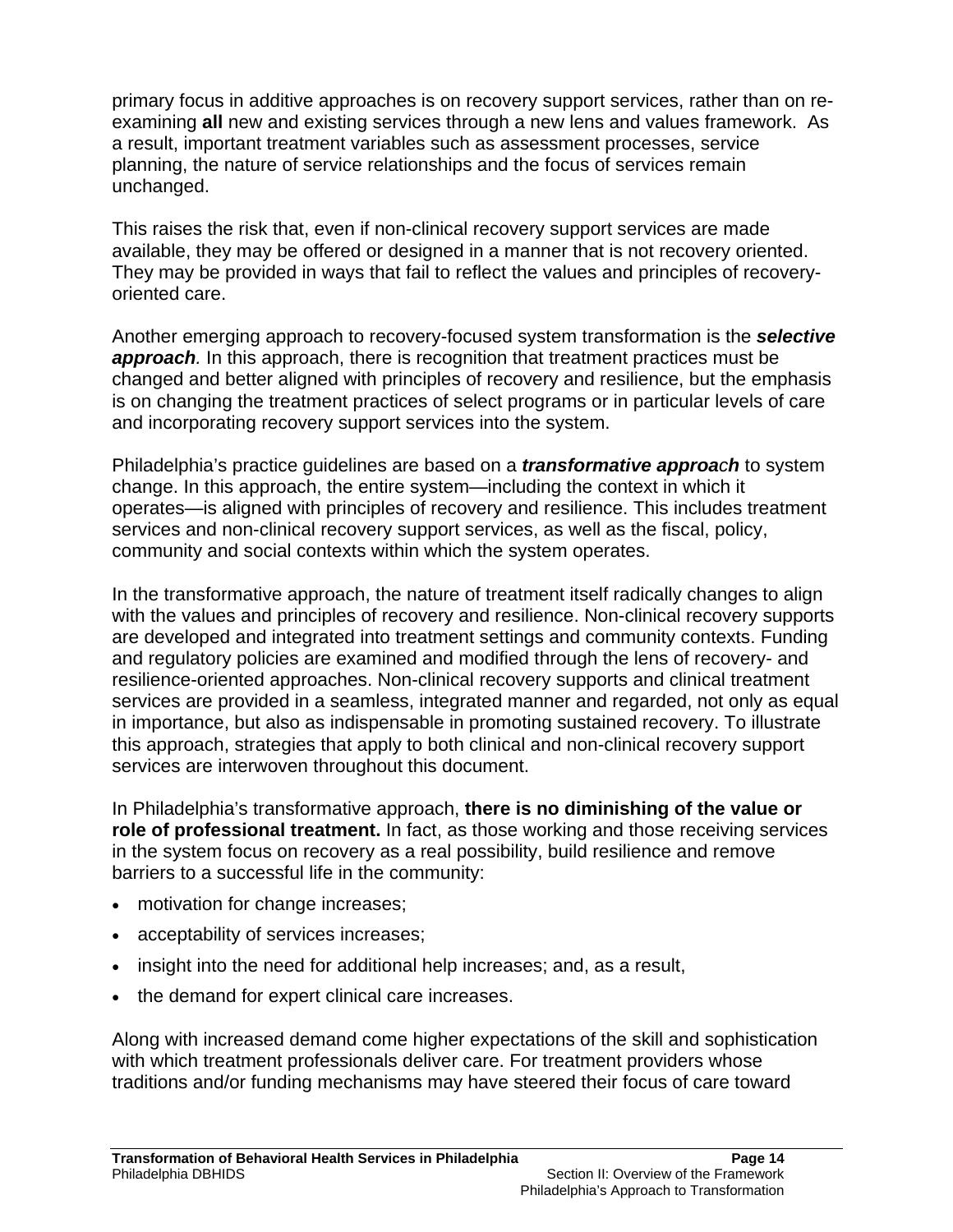deficit, disease and dysfunction, the shift to a focus on everyday functioning in the real world requires both an expansion and a deepening of the skills they already possess. Whether this practice incorporates cognitive-behavioral psychotherapy, family therapy, psychiatric rehabilitation strategies, psychopharmacology or any other approach, recovery- and resilience-oriented clinical care requires that the provider use the highest level of professional expertise, along with his or her unique personal experiences, to activate resilience factors and facilitate recovery. Philadelphia's approach to transformation embraces a number of critical elements of effective services, including evidence-based practices, trauma-informed services and attention to heath equity. (Please see Appendix C and Appendix D for descriptions of the roles of evidence-based practices and trauma-informed services in Philadelphia's approach to system transformation.)

To reflect the transformative approach, this document is written in terms of "recoveryand/or resilience-oriented services," a concept that encompasses *both* clinical and nonclinical services.

### The Systemic Challenges

On the national level, behavioral health systems stand at a challenging point in history, a time of uncertainty and scarcity of economic resources. As this practice guidelines document is being completed:

- both federal and state governments continue to reduce funding;
- cities, including Philadelphia, are experiencing major challenges that may require the redirection of funding toward issues of violence prevention, homelessness, prison overcrowding, child welfare and violence in the schools; and
- there is a strong possibility that resources allocated to community-based programs will be reduced because of funding constraints, donor fatigue and the current national and global economic crisis.

It is important to acknowledge these challenges, because they have the potential to affect all that the stakeholders in this system are doing now—as well as all they dream of doing in the future. However, much of what is proposed here does not require additional resources. Rather, it requires a reorientation of services and a focus on longterm recovery and resilience as the desired outcomes. In addition, the directions proposed in these guidelines allow providers enough latitude to respond creatively and flexibly to both the threats and the opportunities of the day. In fact, this document is based on the premise that a transformed system is even more essential in the face of these social challenges and funding constraints. This is because:

- transformation can better equip individuals and families to face their challenges by connecting them with both formal and informal supports and services;
- transformation emphasizes the effectiveness and efficiency of services; and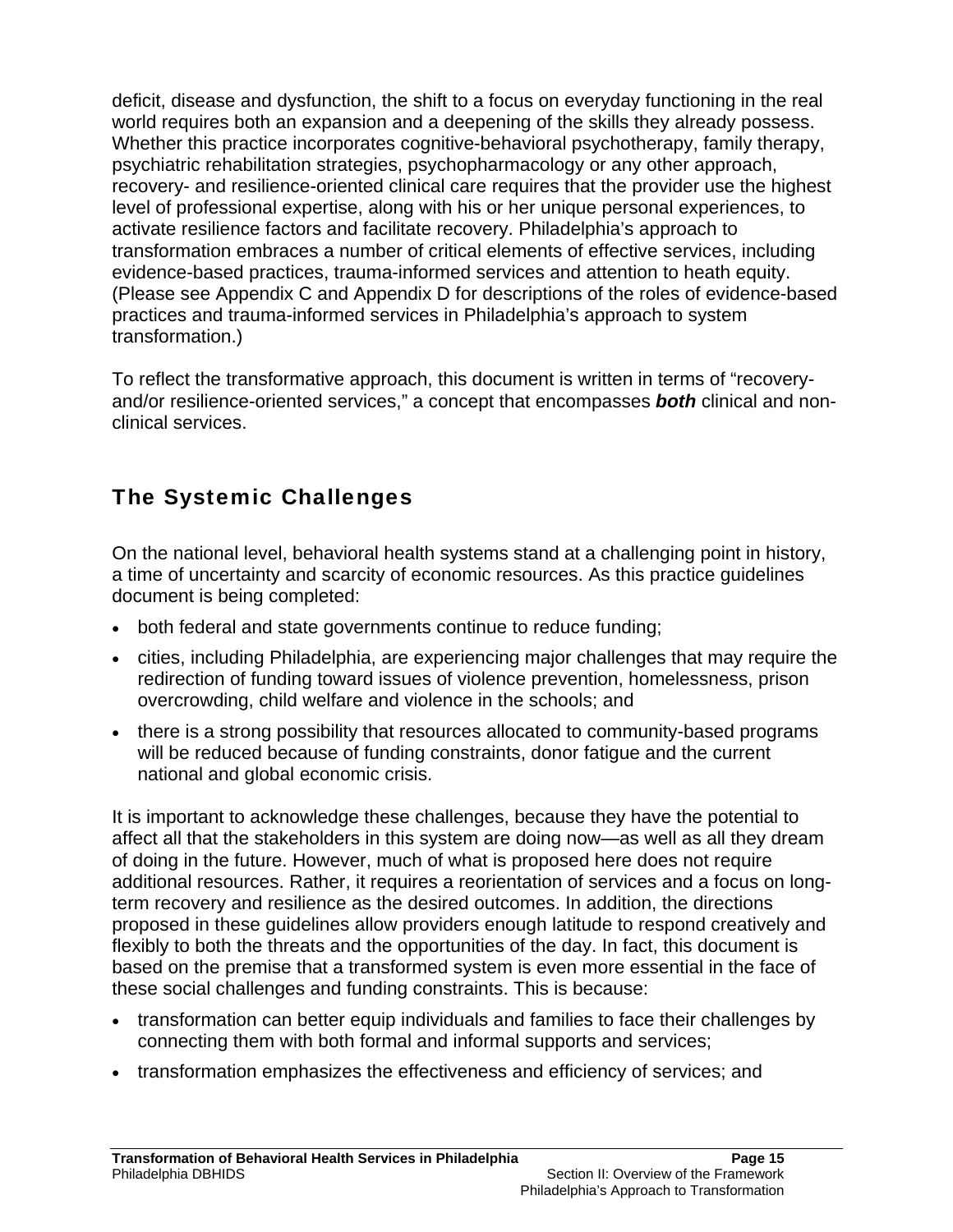a transformed system also works to capitalize on the previously untapped resources of the people receiving services in the system—people who have many valuable resources to offer one another, providers and the city as a whole.

It is also essential to acknowledge that many of the values and principles described in this document are already embraced by many providers in Philadelphia. Unfortunately, the systems at the local, state and federal levels are not fully aligned to support the delivery of services that promote recovery and resilience. Consequently, implementation of some of the strategies outlined in this document will require continued fiscal and policy alignment with recovery and resilience principles. This reality will be frequently acknowledged throughout the document.

Despite the legitimate challenges that exist, this system and its stakeholders have already begun to align their practices with those driven by recovery and resilience. This will ensure that all children, youth, adults and families receiving behavioral health care in Philadelphia have access to the services and supports they need to live meaningful and self-determined lives in this vibrant community. The practice guidelines contained in this document serve as one more tool to turn this shared vision into a reality.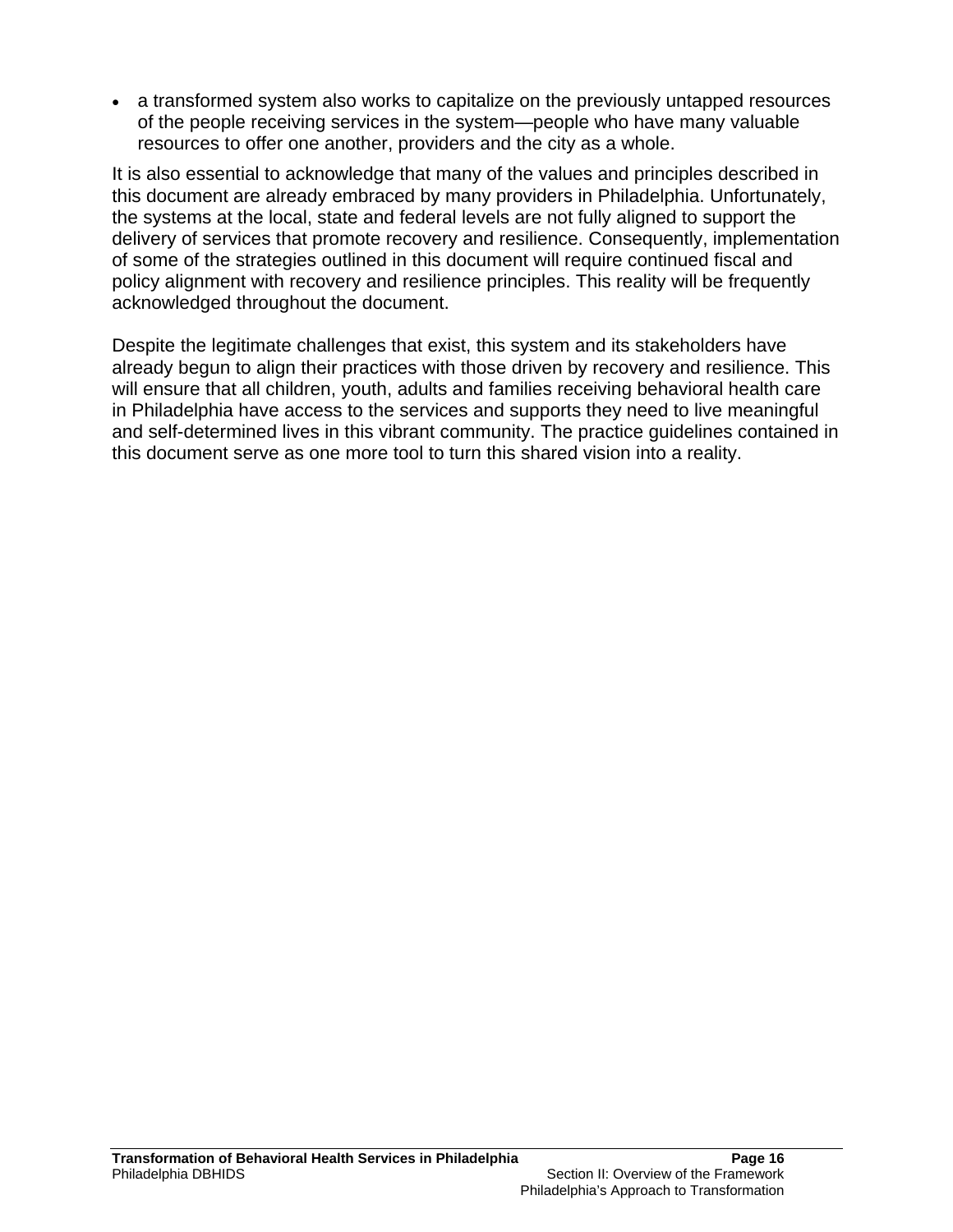# Section II: Overview of the Framework The Practice Guidelines

#### Scope of the Guidelines

In keeping with the comprehensive system-transformation efforts that have begun in the health care arena, the guidelines outlined in this document are meant to help providers implement services and supports that promote resilience, recovery and wellness in children, youth, adults and families. They apply to all treatment providers and all levels of care. However, they are not intended to encapsulate all possible services or supports that promote recovery and resilience. **The strategies in this document are merely**  *examples* **of the types of activities and services that providers can implement**.

The guidelines have direct implications for staff in all roles, including:

- people with clinical training (including psychiatrists, nurses, psychologists, social workers, rehabilitation practitioners, counselors and supervisors);
- people who provide case management and/or provide peer support and mentoring; and
- people who provide various forms of support, including clerical, technical and maintenance staff.

The term "staff" is used to refer to all individuals who are reimbursed for working in a provider organization. This includes psychiatrists, recovery coaches, peer specialists, psychologists, social workers, mental health and addiction counselors, case managers, administrative support staff, etc.

The guidelines in this document are targeted only at providers of behavioral health treatment. Prevention services are a critically important part of a comprehensive system of care that promotes recovery and resilience. The implications of a recovery and resilience orientation for prevention services will be explored in an upcoming document in this series.

#### Purpose of the Guidelines

Many of the strategies contained in this document are drawn from the collective experiences of stakeholders in Philadelphia. They are not new inventions, but reflections and extensions of innovative practices and lessons learned in communities throughout Philadelphia. Many examples of these innovations exist throughout the system, and these practice guidelines—and the many individuals and families who may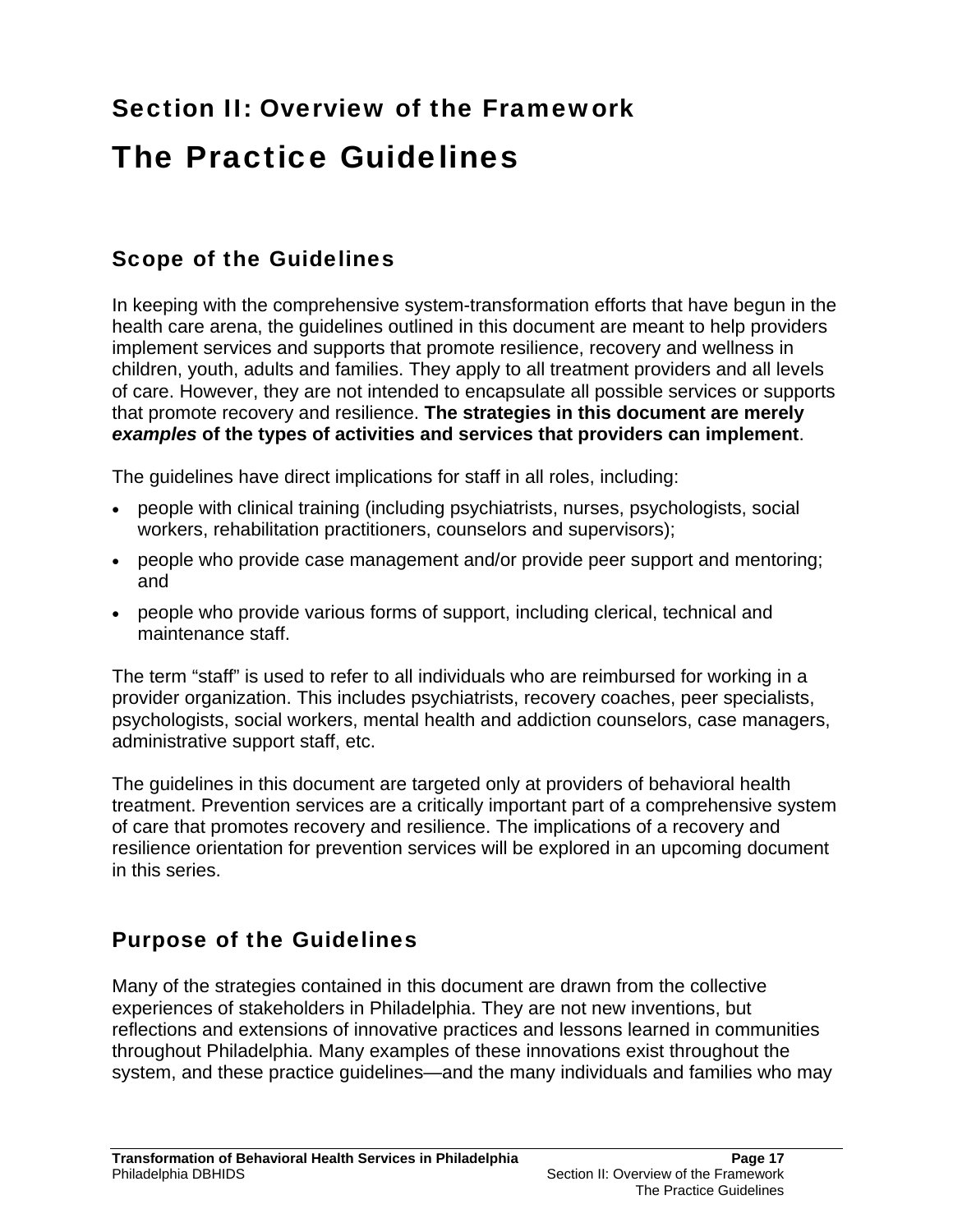benefit from them—owe much to the dedication and ingenuity of those who have designed and carried out these initiatives.

It is important that the reader understand that the strategies contained in this document are not intended to be a laundry list of new activities that must now be incorporated into all service settings. Understanding the four service domains and the seven goals of services is the most critical task. The suggested strategies are examples of the kinds of activities that can help organizations and providers achieve these goals. These strategies should be modified and adopted based on the preferences, cultures and needs of people being served and the community context in which they live.

The guidelines are also not intended to focus exclusively on the delivery of new services, but to align existing services within a framework of shared vision and values. Where new approaches that would require additional funding are identified, DBHIDS will work in partnership with stakeholders to develop fiscal and policy strategies that will allow for their implementation.

In short, these guidelines are intended to:

- document the shared vision that has emerged in the system;
- create a common language for all stakeholders;
- provide concrete strategies to assist treatment providers in developing and implementing services that promote recovery and resilience;
- be a tool that providers can use to have ongoing dialogue with their staff;
- serve as a catalyst for continued dialogue between DBHIDS and all stakeholders, in which they further refine thoughts about the types of services and supports that are most effective;
- create specific areas of focus for the continued alignment of the administrative infrastructure of the system;
- provide a lens through which DBHIDS can manage the City behavioral health system; and
- represent a milestone in our collective efforts and launch the next phase of Philadelphia's system transformation process.

An understanding of these guidelines must also include a recognition of the functions they are **not** intended to fulfill. For example:

- This document is not designed to promote a "one size fits all" model that should be applied universally across programs, levels of care and staff. Some of the strategies will be more relevant to or appropriate for particular levels of care, populations or staff. Providers are encouraged to work collaboratively with staff and the people they serve to determine the strategies that best fit their settings and communities.
- These guidelines should not be construed as a rigid monitoring tool against which providers will be held accountable. This document contains more than 700 examples of potential strategies, far more than any single program might implement. The diversity reflected in the variety of strategies is consistent with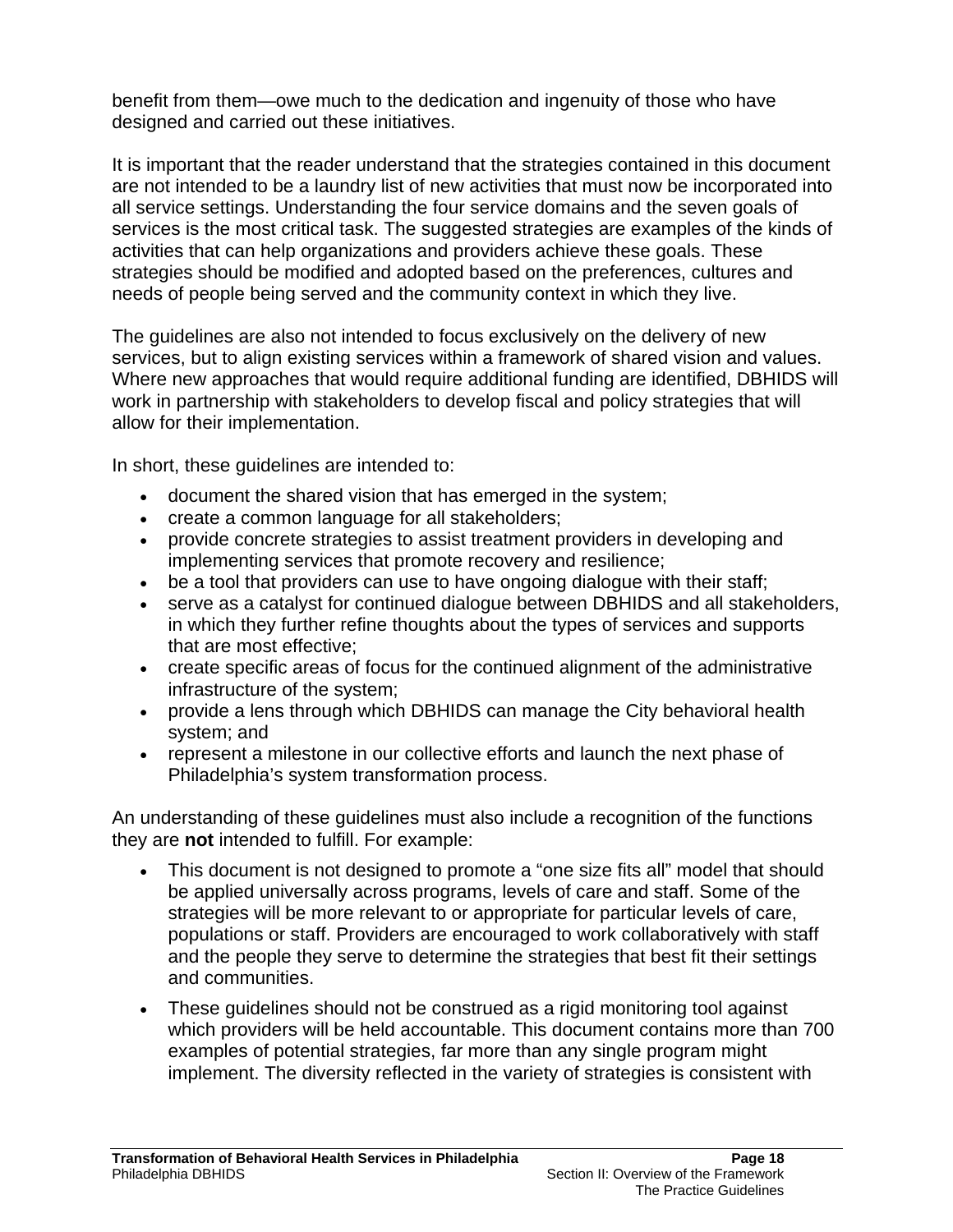the recognition that there are multiple pathways to recovery and resilience. It would not be feasible or realistic to use this document as a rigid monitoring tool. Instead, the document will be the primary tool used to inform the development of performance improvement and credentialing strategies. In collaboration with providers, DBHIDS will identify some of the core strategies that are essential to providing services and supports that promote resilience and recovery. Those core strategies will form the foundation of future performance improvement and credentialing processes.

- This document is not intended to replace the practice guidelines developed by professional associations (e.g., those of the American Psychiatric Association). The guidelines contained in this document are intended to supplement existing professional guidelines as well as integrate local lessons learned and the latest thinking in the behavioral health field.
- These guidelines do not represent a static, finished product. It is anticipated that strategies will be further refined as the dialogue continues and new lessons are learned. Going forward, some strategies may be removed, others may be altered, and new strategies may be added. This document is intended to bring a sharper focus to this work, and in doing so will inevitably lead to changes in the document itself.

#### Next Steps

It is clear that the practice guidelines do not yet describe the system as it is, but set a vision and clear direction for practice in a system that is emerging and will continue to evolve.

One of the most valuable lessons of our field's history is that services do not take place in a vacuum. The success of any service-improvement effort relies on active support from the overall system that sustains it, and from the larger community that gives it a home. Fully integrating these practices into the system—and into people's lives—will require significant changes in the fiscal, policy, regulatory and community contexts.



So, while this document focuses on practices needed in service and support settings, two additional documents will be developed detailing the changes needed in other settings:

 The next document in this series will describe the changes that are necessary in the overall system to support the implementation of these practices. These will include fiscal, policy, performance improvement, credentialing and evaluation strategies.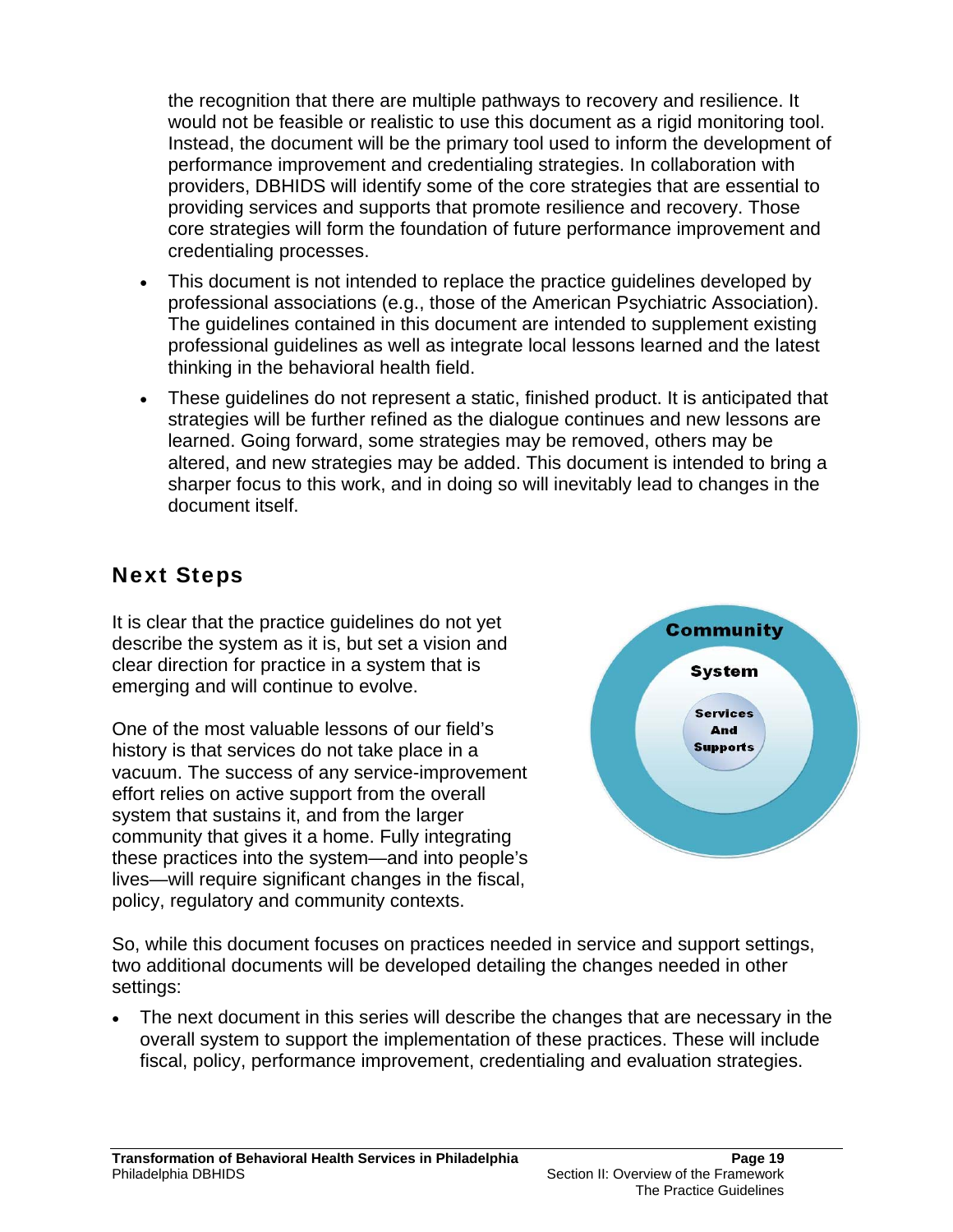The final document in this series will focus on the role of the community in promoting recovery and resilience. This document will be written in the context of the emerging federal direction around the critical role of the community in prevention, early intervention and the promotion of overall health.

As was the case in the development of these guidelines for providers, the guidelines that target system and community contexts will also be developed through transparent, participatory processes. In addition, the insight of diverse stakeholders will be particularly critical in identifying needs, realities, potential barriers to implementation and strategies for addressing them.

Following the dissemination of this guidelines document, DBHIDS will host a series of focus groups with all stakeholders, to explore barriers to implementation. Given the systemic barriers that tend to prevent transformative change, DBHIDS will work collaboratively with providers to identify policy and fiscal strategies that can be aligned locally, as well as those that will require additional alignment at state or federal levels. These focus groups will also create a mechanism to identify the core goals and strategies that will inform performance improvement and credentialing processes in the future.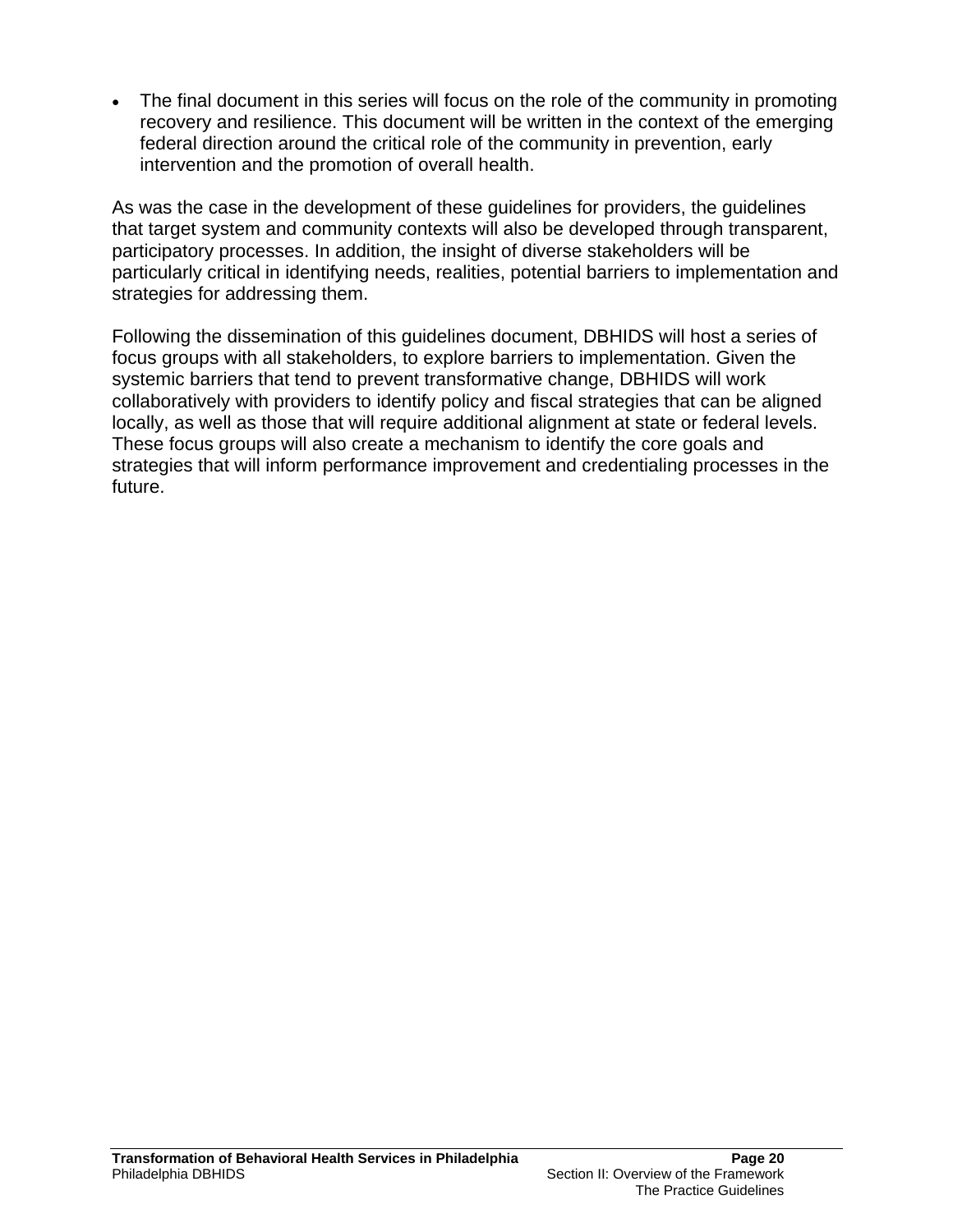# Section II: Overview of the Framework Components of the Framework

The framework for these practice guidelines includes:

- ten core values that have quided the development of transformation principles and strategies and will continue to guide the implementation process;
- four service domains in which the strategies will be carried out; and
- seven concrete, action-oriented goals that organize and focus the strategies.

### Core Values

Each of the ten core values that drive this framework is supported by principles rooted in research, and in the collective experience of individuals, families, providers and service systems.

The core values were drawn from the earlier work of the Recovery Advisory Committee and from the values identified in the report issued by the Mayor's Blue Ribbon Commission on Children's Behavioral Health. The list was further developed through the work of stakeholders in the Summer of 2009.

- 1. **Strength-based Approaches that Promote Hope:** A strengths perspective is woven throughout these system-transformation efforts. Services are focused on identifying and building strengths, assets, resources and protective factors within the individual, family, peer group and community, rather than focusing solely on identifying and addressing problems or challenges in the individual's or family's life. These strengths are mobilized to support the individual's and the family's journey to wellness. A focus on hope is equally essential—the message that people can and do show resilience in the face of adversity, and can and do recover from behavioral health conditions. Change is always possible, and the extent to which people's lives can change is often beyond what we can imagine. We learn hope by seeing others lead meaningful lives in their communities, listening to their stories and having opportunities to give to others. Hope-inducing environments can help people of all ages in their recovery processes.
- 2. **Community Inclusion, Partnership and Collaboration:** The focus of care is on integrating individuals and families into the larger life of their communities, connecting with the support and hospitality of the community, developing community resources that support recovery and resilience and encouraging service contributions to and from the larger community. Resilience, recovery and wellness can be tapped, initiated, catalyzed and promoted in care settings, but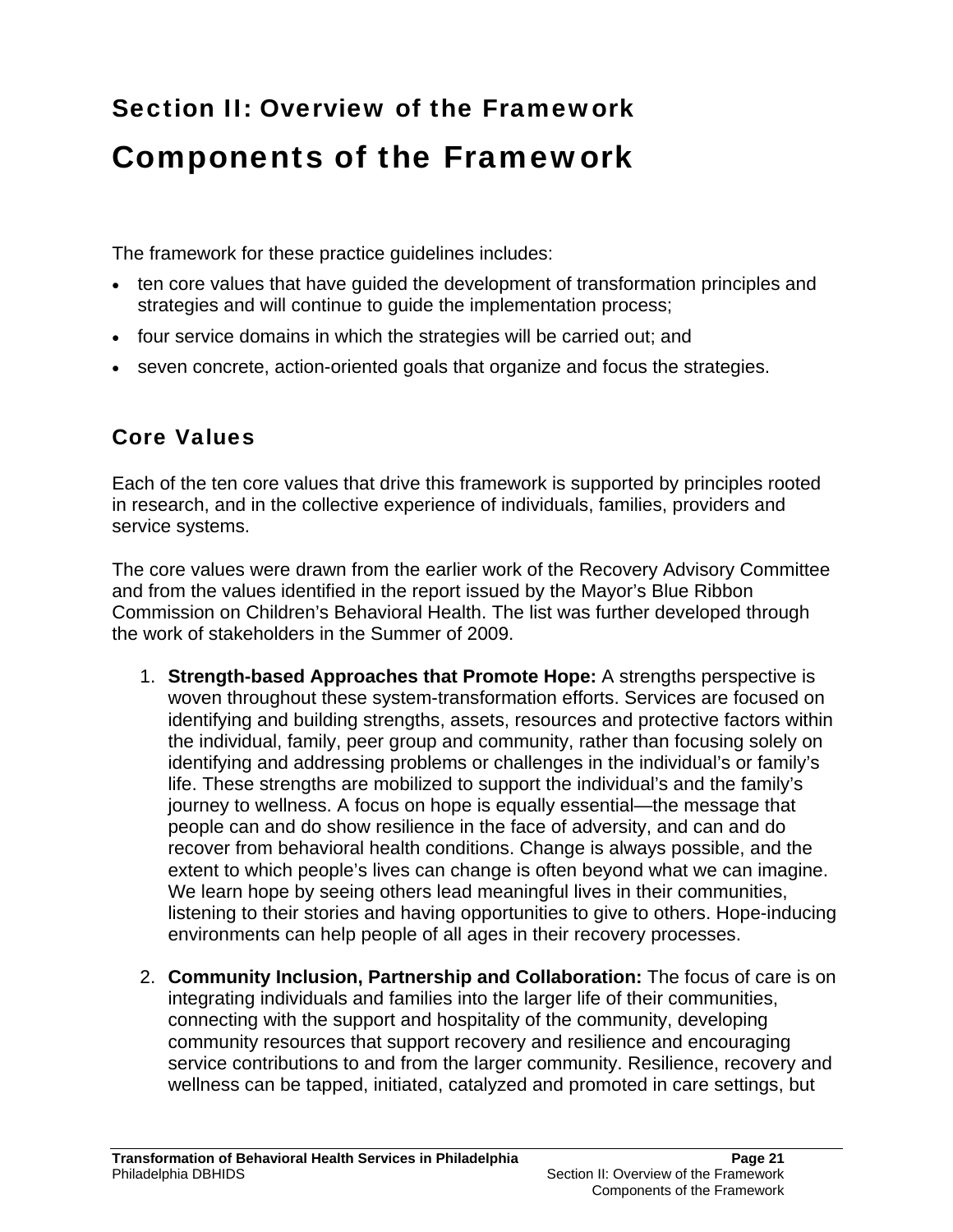can be maintained only in the context of people's natural environments. Connecting services, individuals and families with the community is no longer considerer optional, but is understood as an integral factor in sustaining wellness.

- 3. **Person- and family-directed approaches:** In recovery- and resilience-oriented systems, service designs shift from an expert model to a partnership/consultation model, in which everyone's perspective, experience and expertise is welcomed and considered. Each person's and each family's values, needs and preferences are respected and considered central to any decision-making process. Services and supports are individualized, built with and around each person and family. All parties in the system recognize that there are many pathways to recovery and that people have a right to choose their own paths. People have the opportunity to choose from a diverse menu of services and supports and to participate in all decisions that affect their lives and those of their children. Multidisciplinary teams that include participants and family members reduce fragmentation and ensure the delivery of comprehensive, effective services.
- 4. **Family Inclusion and Leadership:** Family members are actively engaged and involved at all levels of the service process. Families—and particularly parents of children and youth—are seen as an integral part of policy development, planning, service delivery and service evaluation. Assessment and service planning are family focused. The system and its providers recognize that families come in many varieties. Families of birth, foster and adoptive families and families of choice are respected, valued and involved in meaningful ways. When multiple family members are involved in care in different programs and agencies, providers take steps to ensure that services are integrated.
- 5. **Peer Culture, Support and Leadership:** Service systems and providers recognize the power of peer support and affirm that recognition by: a) creating environments in which peers can support one another in formal and informal ways and providing opportunities for that support; b) hiring people to provide peer support to individuals and/or families; c) ensuring representation of youth and people in recovery at all levels of the system; d) developing respectful, collaborative relationships between behavioral health agencies and the service structures of local recovery mutual-aid societies and assertively linking people to peer-based support services (e.g., mutual/self-help groups, other recovery community support institutions and informal peer support); e) acknowledging the role that sharing stories of lived experience can play in helping others initiate and sustain the recovery process; and f) developing opportunities for people in recovery and youth to engage in active leadership roles at all levels of the system.
- 6. **Person-First (Culturally Competent) Approaches:** The title of this core value reflects the fact that services that are appropriate to and respectful of culture often referred to as "culturally competent"—must also respect the individuality and centrality of each unique individual. In a person-first (culturally competent)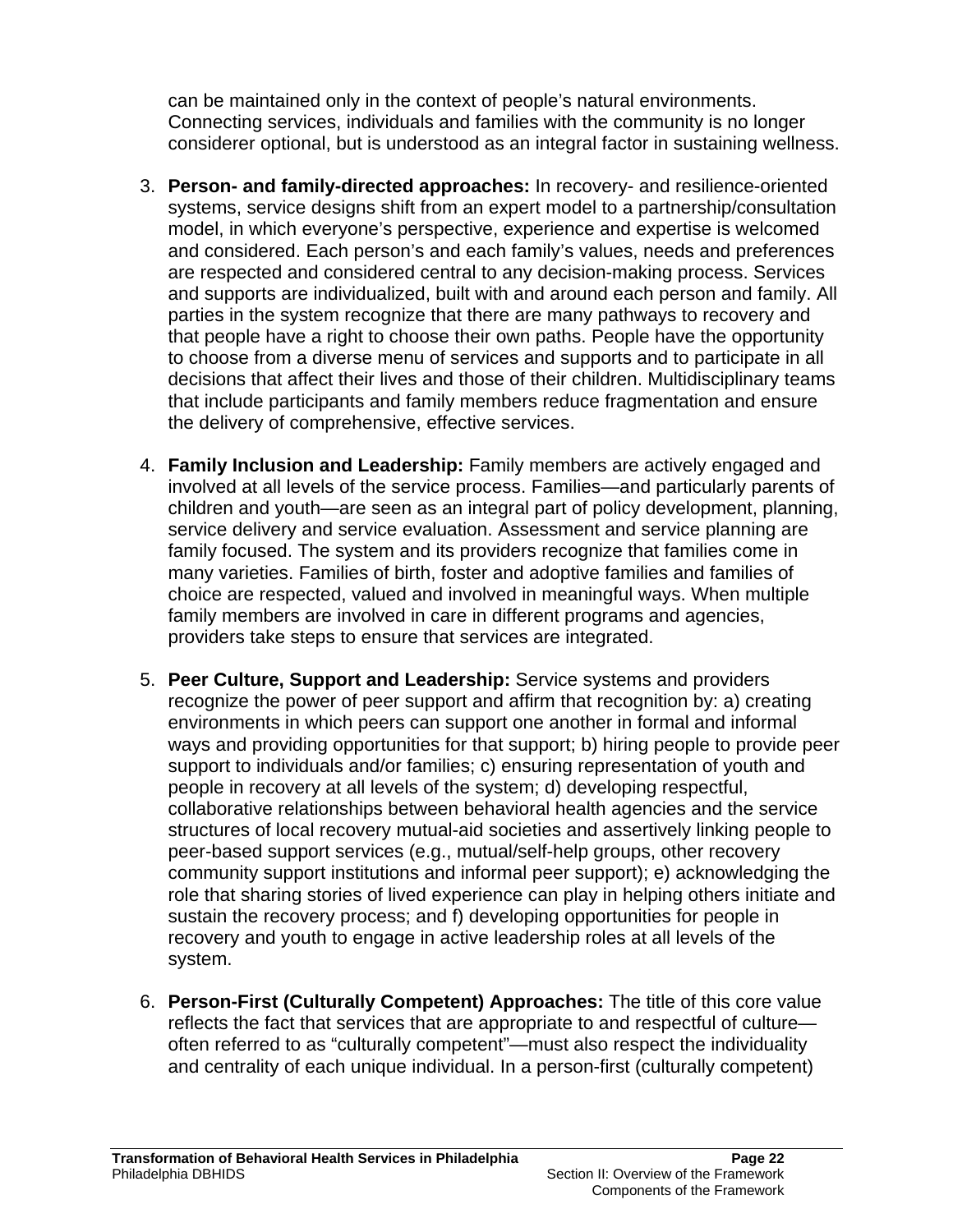service system, all staff and volunteers are able to work effectively with individuals and families from different cultures. They possess knowledge of the values, worldviews and practices of the major cultural groups they serve—and, equally important, the humility to know the limits of their knowledge. They address culture broadly, not forgetting the importance of ethnicity, nation of birth and primary language, but also acknowledging the implications of gender, age, sexual orientation, religion, socioeconomic factors and other key characteristics. Rather than merely developing a generic understanding of the people they serve, however, they are also skilled at using cultural knowledge to develop an accurate and individualized understanding of each person they serve, each family and each community. Providers also possess an understanding of their own cultural worldview, the ways in which it enriches their work and the ways in which it may constrain their work.

- 7. **Trauma-Informed Approaches:** All components of the service system are designed with an understanding of the role that serious adverse experiences can play in the lives of individuals and families. Services are delivered in safe and trustworthy environments and through respectful, nurturing relationships, to promote healing and avoid inadvertent re-traumatization. Individuals and families are always assessed for the extent to which the spectrum of traumatic experiences may have affected their lives and their ability to participate safely in care and establish recovery. They are offered services and supports that will help them reduce the destructive effects of traumatic experiences and maximize the growth that can emerge from the healing process.
- 8. **Holistic Approaches toward Care:** Services and supports are designed to enhance the development of the whole person. Care transcends a narrow focus on symptom reduction and promotes wellness as a key component of all care. In attending to the whole person, there is an emphasis on exploring and addressing primary care needs in an integrated manner. Providers and peers also explore, mobilize and address spirituality, sexuality and other dimensions of wellness in service settings.
- 9. **Care for the Needs and Safety of Children and Adolescents:** Service systems and providers recognize the incredible resilience of children and adolescents, along with their unique vulnerabilities and the complexities that attend their need for services and support. As a result, providers employ a developmental approach in the delivery of services. Like adults, children and their families are shown respect and given a partnership role in services and supports. Screening and assessment processes are informed by knowledge of the ways in which children's and adolescents' strengths, symptoms, needs and progress tend to differ from those of adults, and of ways in which those differences can be honored. Providers also recognize that attention to the safety, needs and well being of children and adolescents includes attention to the safety, needs and well being of their families—and back up that recognition with concrete action.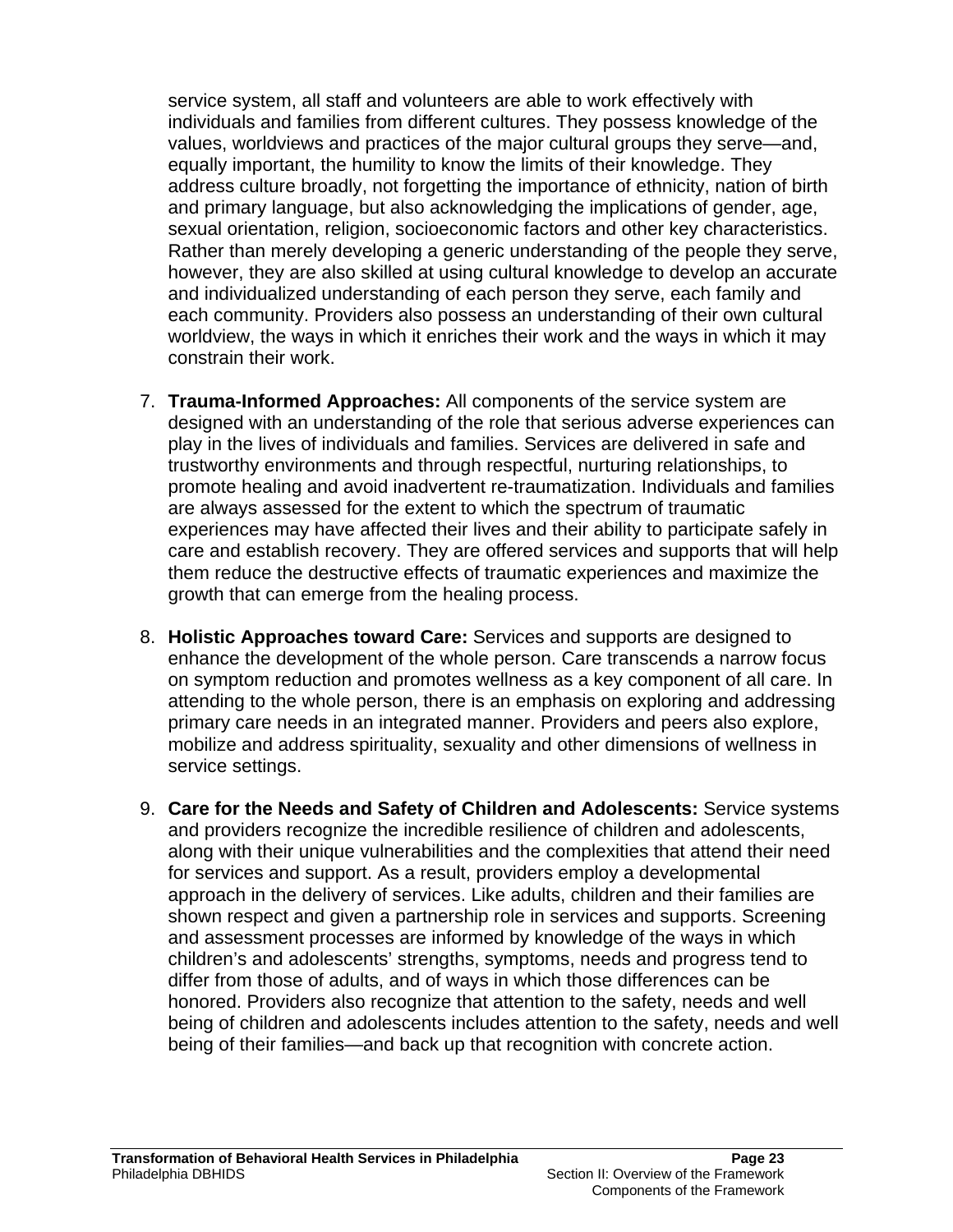10. **Partnership and Transparency:** This system-transformation effort is built upon the values of transparency and partnership at all levels of the system. This applies to the ways in which system administrators strive to work with providers, as well as the ways in which providers aim to collaborate with the individuals and families receiving services.

Though the core values are too global to represent action-oriented strategies that people can pick up and use, it is essential for all service providers to understand and embrace these values and the principles that support them. These core values are made operational in the strategies that follow, with multiple values often driving the same strategy.

### Service Domains

Stakeholders have identified four service domains that are essential components of a recovery- and resilience-oriented behavioral health system:

- **1. Assertive Outreach and Initial Engagement:** The many obstacles people face in entering and staying in services make this domain essential to the success of the system and the people it seeks to serve. Human tragedy has shown that many people die before they receive the help they need, but empirically supported practices have given us many ways of increasing motivation; eliminating obstacles; and making services more accessible, more acceptable and easier to navigate.
- **2. Screening, Assessment, Service Planning and Delivery:** There is a wealth of concepts and resources that can be used to make care more effective and to lay a better foundation for ongoing recovery. These include emphases on individual, family and community strengths, and on resilience and recovery capital, from the initial screening and assessment process through the interventions chosen. These emphases also extend to the integration of services for mental health, primary care, substance use and trauma-related issues and the mobilization of professional and community-based recovery support structures from the earliest days of treatment.
- **3. Continuing Support and Early Re-intervention:** Although recovery is a significant reality, some behavioral health challenges are chronic conditions that can move into and out of remission. Effective professional, peer and community support can, not only help individuals and families achieve their dreams and goals, but also prevent, identify and address recurrence of the symptoms of mental health and substancerelated challenges. This support can take many forms and occur at many times throughout the recovery process.
- **4. Community Connection and Mobilization:** The forging of a meaningful life in the community must be driven by the true hopes and dreams of individuals and families—hopes and dreams that may have been worn down by years, decades or even generations of poverty, prejudice, trauma, illness and hopelessness. Traditionally seen as sources of danger, temptation and deprivation surrounding the treatment refuge, communities must instead be seen for and cultivated as sources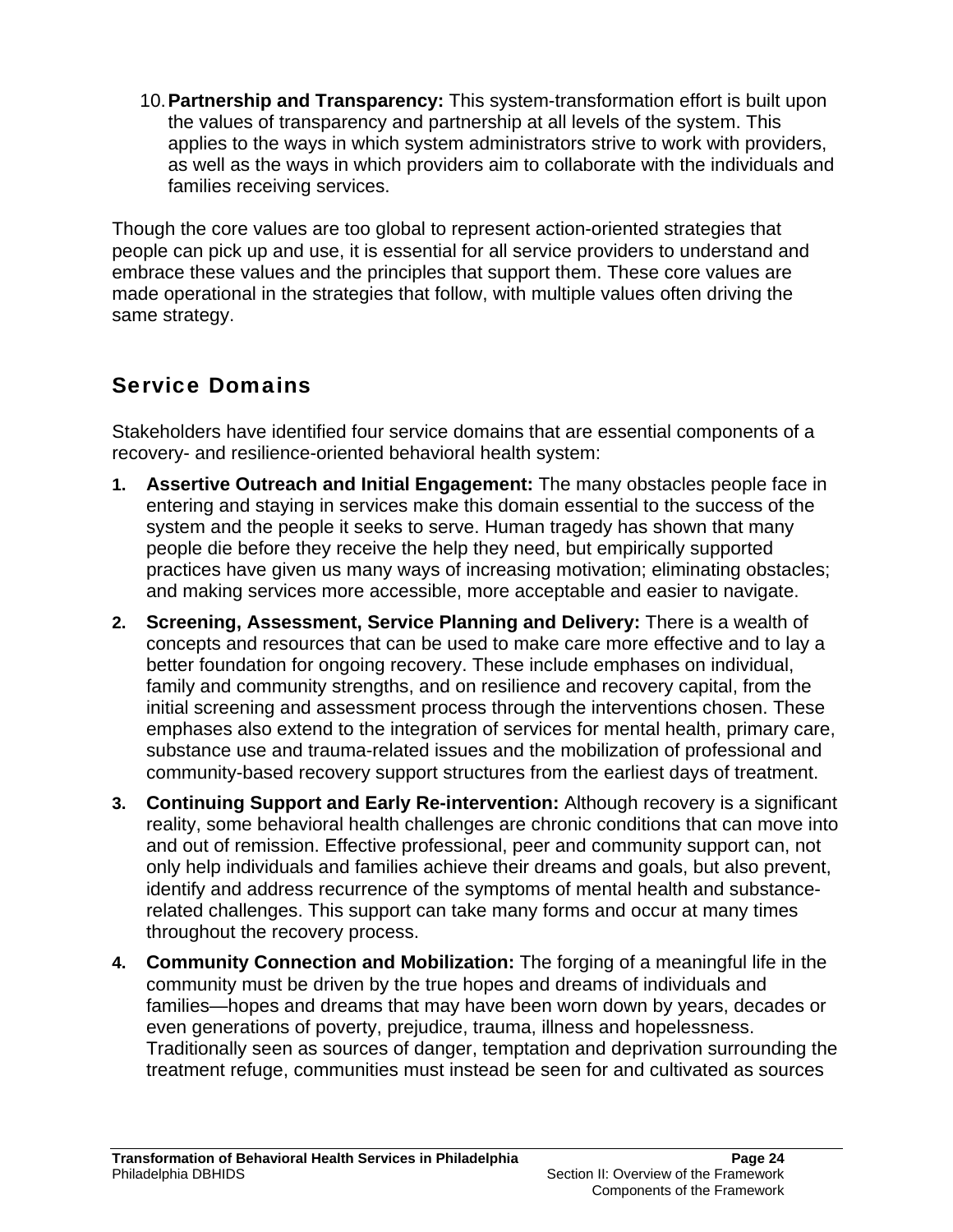of support, fellowship, civic engagement and healing. Behavioral health organizations and providers must recapture their roles as members of and contributors to their communities, so they can foster the exchange of resources between those communities and the individuals and families they serve.

### Goals

To make these practice guidelines useful for real human beings doing real work, the action-oriented strategies within each of the four domains have been organized under seven functional goals.

- A. Provide integrated services
- B. Create an atmosphere that promotes strength, recovery and resilience
- C. Develop inclusive, collaborative service teams and processes
- D. Provide services, training and supervision that promote recovery and resilience
- E. Provide individualized services to identify and address barriers to wellness
- F. Achieve successful outcomes through empirically informed approaches
- G. Promote recovery and resilience through evaluation and quality-improvement processes

The table on the following page illustrates the ways in which all of the elements of this framework intersect.

The final and practical product of this document is the collection of strategies presented in Section III, "Strategies in the Four Domains," that can serve as concrete, actionoriented guidelines for service transformation. That section includes a chapter for the strategies in each of the four service domains.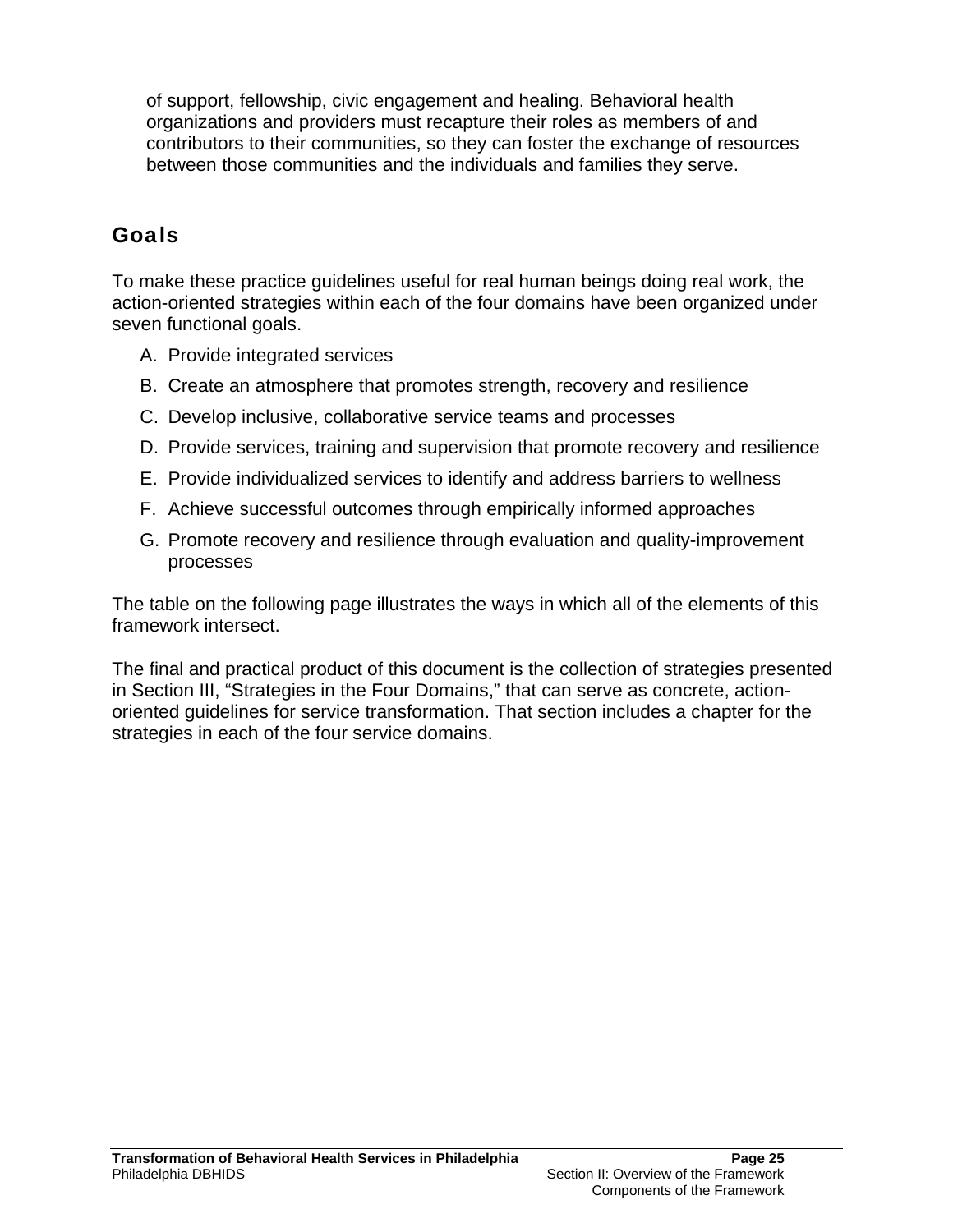## The Framework

| <b>4 Domains:</b><br>7 Goals:                                                                    | Domain 1:<br><b>Assertive</b><br>outreach and<br>initial<br>engagement                                                                                                                                                                                                                                                                                                                                                                                                                                            | Domain 2:<br>Screening,<br>assessment,<br>service planning<br>and delivery | Domain 3:<br><b>Continuing</b><br>support and<br>early re-<br>intervention | Domain 4:<br><b>Community</b><br>connection and<br>mobilization |  |  |
|--------------------------------------------------------------------------------------------------|-------------------------------------------------------------------------------------------------------------------------------------------------------------------------------------------------------------------------------------------------------------------------------------------------------------------------------------------------------------------------------------------------------------------------------------------------------------------------------------------------------------------|----------------------------------------------------------------------------|----------------------------------------------------------------------------|-----------------------------------------------------------------|--|--|
| A. Provide Integrated<br><b>Services</b>                                                         |                                                                                                                                                                                                                                                                                                                                                                                                                                                                                                                   |                                                                            |                                                                            |                                                                 |  |  |
| <b>B.</b> Create an<br>atmosphere that<br>promotes strength,<br>recovery and<br>resilience       | <b>10 Core Values:</b><br>In each domain, all of the goals for the delivery of effective                                                                                                                                                                                                                                                                                                                                                                                                                          |                                                                            |                                                                            |                                                                 |  |  |
| <b>C. Develop inclusive,</b><br>collaborative service<br>teams and processes                     | care are pursued through strategies. Each of these<br>strategies reflects one or more of the 10 core values that<br>drive this work:                                                                                                                                                                                                                                                                                                                                                                              |                                                                            |                                                                            |                                                                 |  |  |
| D. Provide services,<br>training and<br>supervision that<br>promote recovery<br>and resilience   | 1.<br>Strength-based approaches that promote hope<br>Community inclusion, partnership and collaboration<br>2.<br>3.<br>Person- and family-directed approaches<br><b>Family inclusion and leadership</b><br>4.<br>5.<br>Peer culture, support and leadership<br>6.<br>Person-first (culturally competent) approaches<br>7.<br><b>Trauma-informed approaches</b><br>8.<br>Holistic approaches toward care<br>9.<br>Care for the needs and safety of children and<br>adolescents<br>10. Partnership and transparency |                                                                            |                                                                            |                                                                 |  |  |
| E. Provide<br>individualized<br>services to identify<br>and address barriers<br>to wellness      |                                                                                                                                                                                                                                                                                                                                                                                                                                                                                                                   |                                                                            |                                                                            |                                                                 |  |  |
| <b>F. Achieve</b><br>successful outcomes<br>through empirically<br>informed approaches           |                                                                                                                                                                                                                                                                                                                                                                                                                                                                                                                   |                                                                            |                                                                            |                                                                 |  |  |
| <b>G. Promote recovery</b><br>and resilience<br>through evaluation<br>and quality<br>improvement |                                                                                                                                                                                                                                                                                                                                                                                                                                                                                                                   |                                                                            |                                                                            |                                                                 |  |  |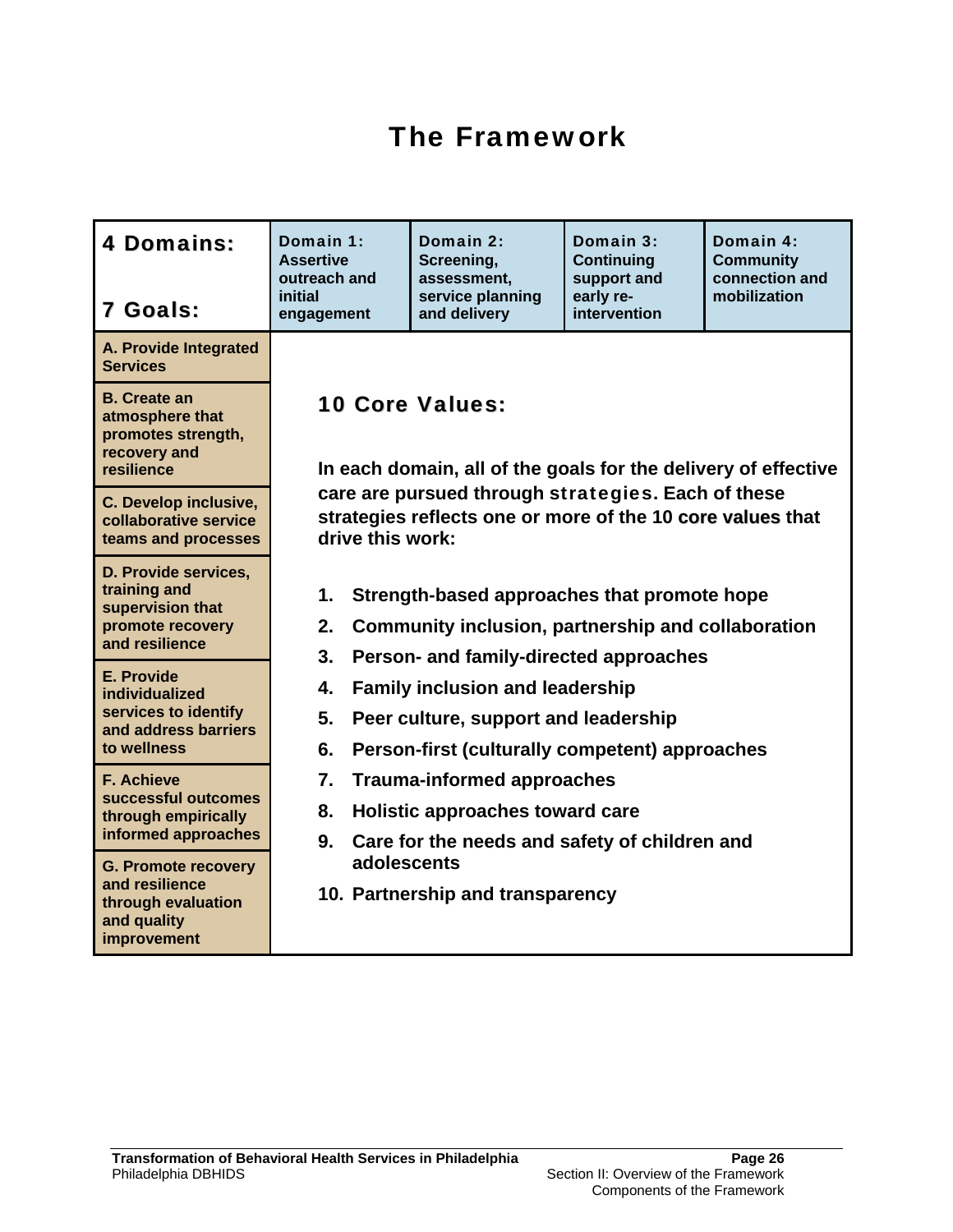# Section III: Strategies in the Four Domains

- Using this Section
- Domain 1: Assertive Outreach and Initial Engagement
- Domain 2: Screening, Assessment, Service Planning and **Delivery**
- Domain 3: Continuing Support and Early Re-intervention
- Domain 4: Community Connection and Mobilization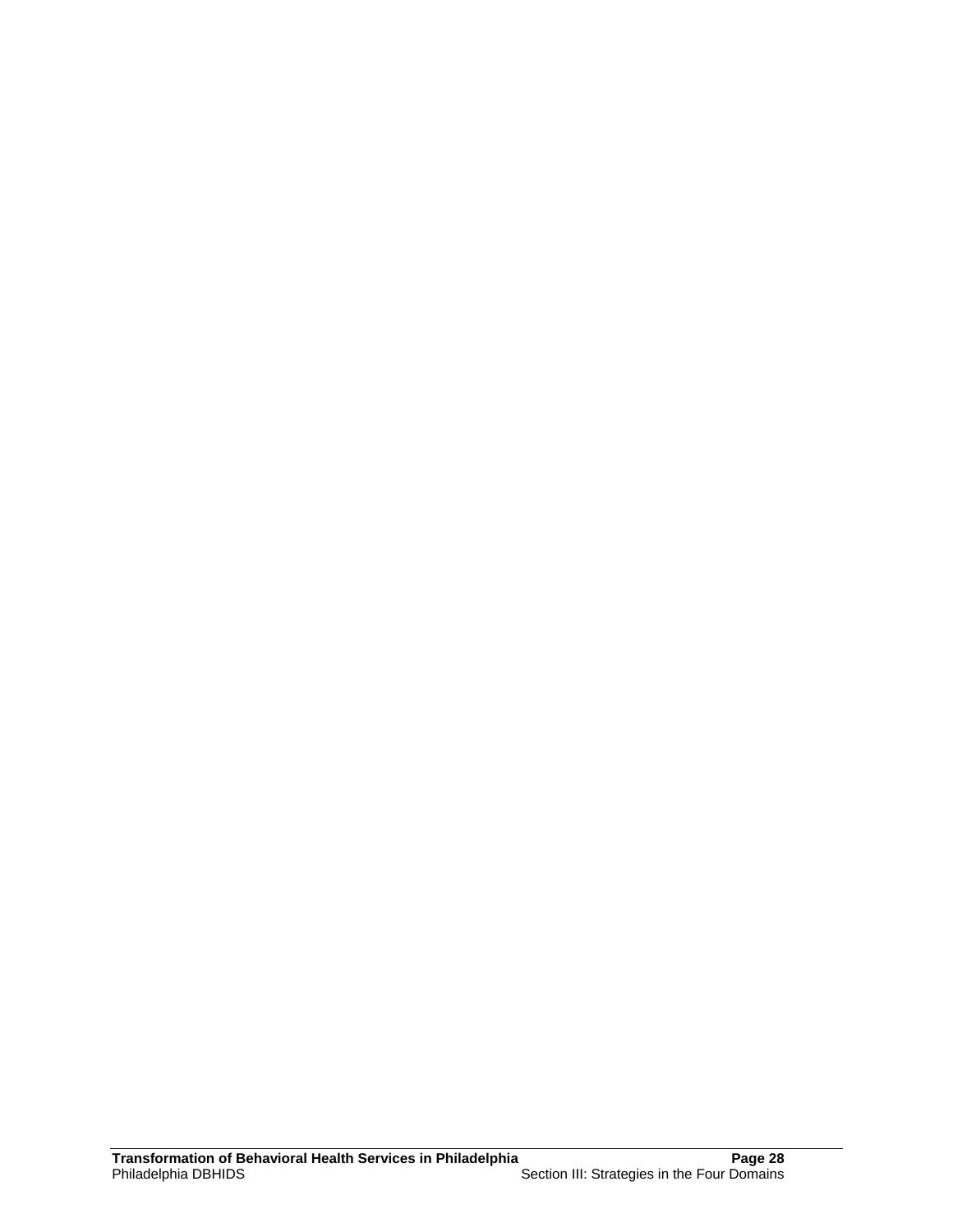# Section III: Strategies in the Four Domains Using This Section

As mentioned in the previous section, Section III offers a collection of action-oriented strategies that organizations and individual staff members can use to:

- build their capacity to provide resilience- and recovery-oriented services; and
- work toward transforming organizations, services and the lives of the individuals and families they serve.

#### The Four Domains

This section is organized in four chapters which all follow the same basic structure: After a brief, bulleted "Domain Overview," each Domain begins with a brief "Background and Rationale" portion that summarizes some of the trends that have led us here and some of the evidence that points toward the need for attention to recovery- and resilienceoriented care in this domain.

The remainder of each chapter consists of seven bulleted lists of strategies, one for each of the seven goals:

- A. Provide integrated services
- B. Create an atmosphere that promotes strength, resilience and recovery
- C. Develop inclusive, collaborative service teams and processes
- D. Provide services, training and supervision that promote recovery and resilience
- E. Provide individualized services to identify and address barriers to wellness
- F. Achieve successful outcomes through empirically supported approaches
- G. Promote recovery and resilience through evaluation and quality improvement

These strategies have been developed based on the contributions of many stakeholders, and on the growing body of literature on recovery- and resilience-oriented systems. To show the importance of these strategies to the well being of the individuals and families they will affect, each strategy is followed by a reference to the core value or values it reflects. To avoid redundancy and keep the practice guidelines at a reasonable length, many strategies that are effective in multiple domains are presented only in the first of the appropriate domains, rather than repeated in each of these domains. Given the commitment and wisdom of stakeholders in these processes, there is no doubt that the seeds sown in the following pages will give rise to many connections, many new ideas, and many enhancements of these offerings.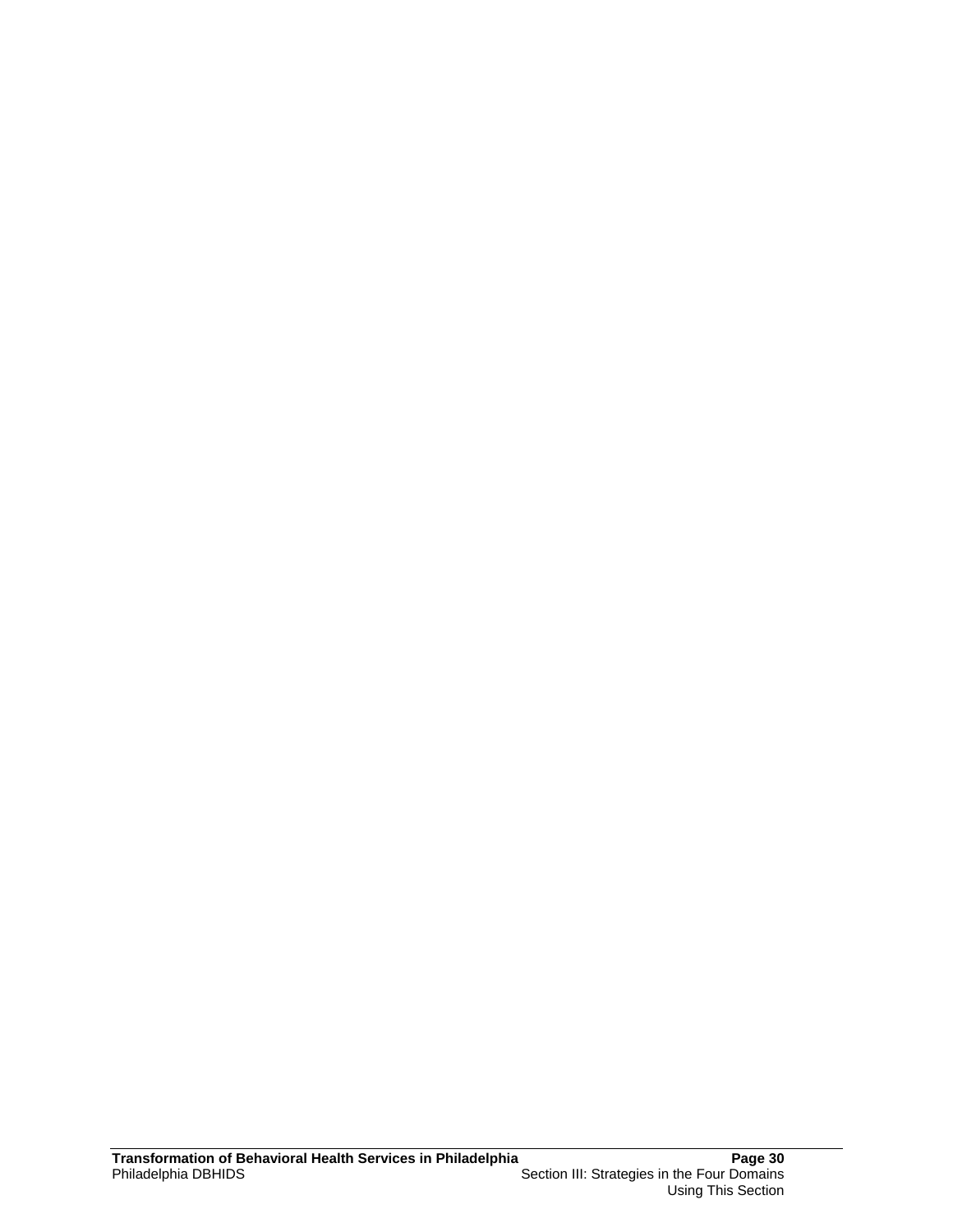# Section III: Strategies in the Four Domains Domain 1: Assertive Outreach and Initial Engagement

# Domain Overview

Ensure timely access to services for children, adults and families in need of behavioral health care and supports.

- Identify and bring individuals in need of treatment into services
- Increase access to services by removing barriers
- Enhance approaches to engagement in services
- Increase retention in services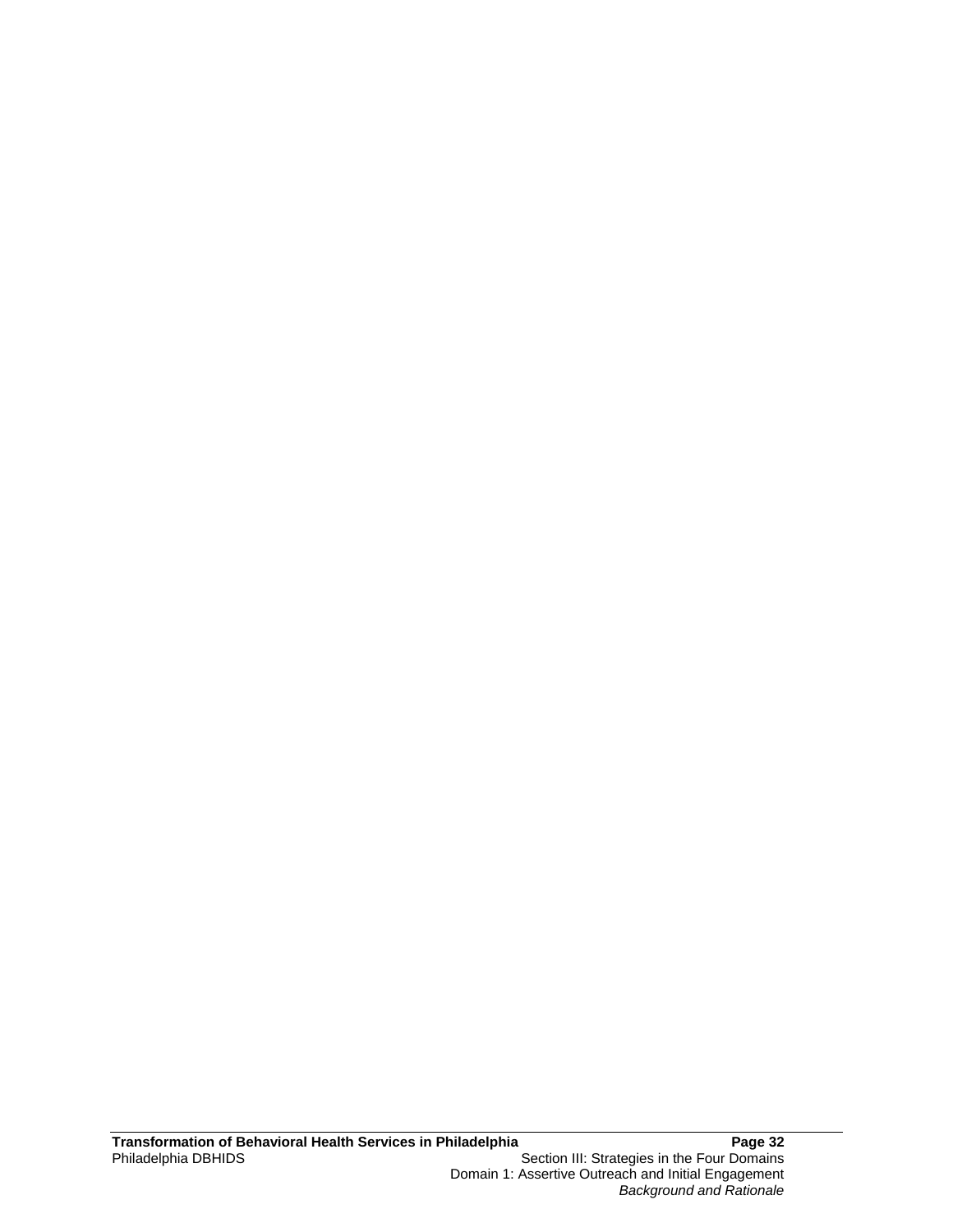# Section III: Strategies in the Four Domains Domain 1: Assertive Outreach and Initial Engagement

# Background and Rationale

Each year, only about 10 percent of the people whose conditions meet the criteria for substance use disorders receive specialty behavioral health care (SAMHSA, 2003). While the percentage is somewhat higher for mental health, only about 45 percent of people who experience serious psychological stress indicative of mental illness receive specialty care in a given year (SAMHSA, 2006).

Data on children and youth provide even greater cause for concern:

- A review of three longitudinal studies concluded that close to 40 percent of young people have had at least one behavioral health disorder by the time they are 16 years of age (Institute of Medicine, 2009).
- Prevention, early identification and early intervention activities are increasingly seen as critical for children, but 75 percent of children with behavioral health challenges have no contact with children's service systems (Institute of Medicine, 2009).
- The discrepancy between the need for and the use of services is highest among minority youth (Harrison, 2004).

Individuals and families who do seek behavioral health services generally do so in the later stages of problem development (Hser et al., 1997). However, research on both mental health and substance use disorders indicates that the earlier in the course of the illness an intervention is initiated, the better the prognosis for long-term recovery (Melle, 2004; Moos & Moos, 2003).

The belief that individuals and families cannot be engaged successfully unless they are "ready" or "motivated" for treatment pervades much of traditional behavioral health care. This belief has been carried down in addiction treatment folklore, such as the idea that people need "to hit bottom" before they will be receptive to help. In mental health, there has been the assertion that "we shouldn't be working harder for clients than they are willing to work themselves." Statements such as these convey the belief that people have to prove they are ready for help, either through the intensity of their pain or through their demonstration of effort. Through much of the field's history, this stance has reduced the extent to which people are successfully engaged in services in a timely way by delaying care until the person and/or family has little choice but come into contact with the service system. As a result, systems have been primarily reactive to crises.

*Background and Rationale*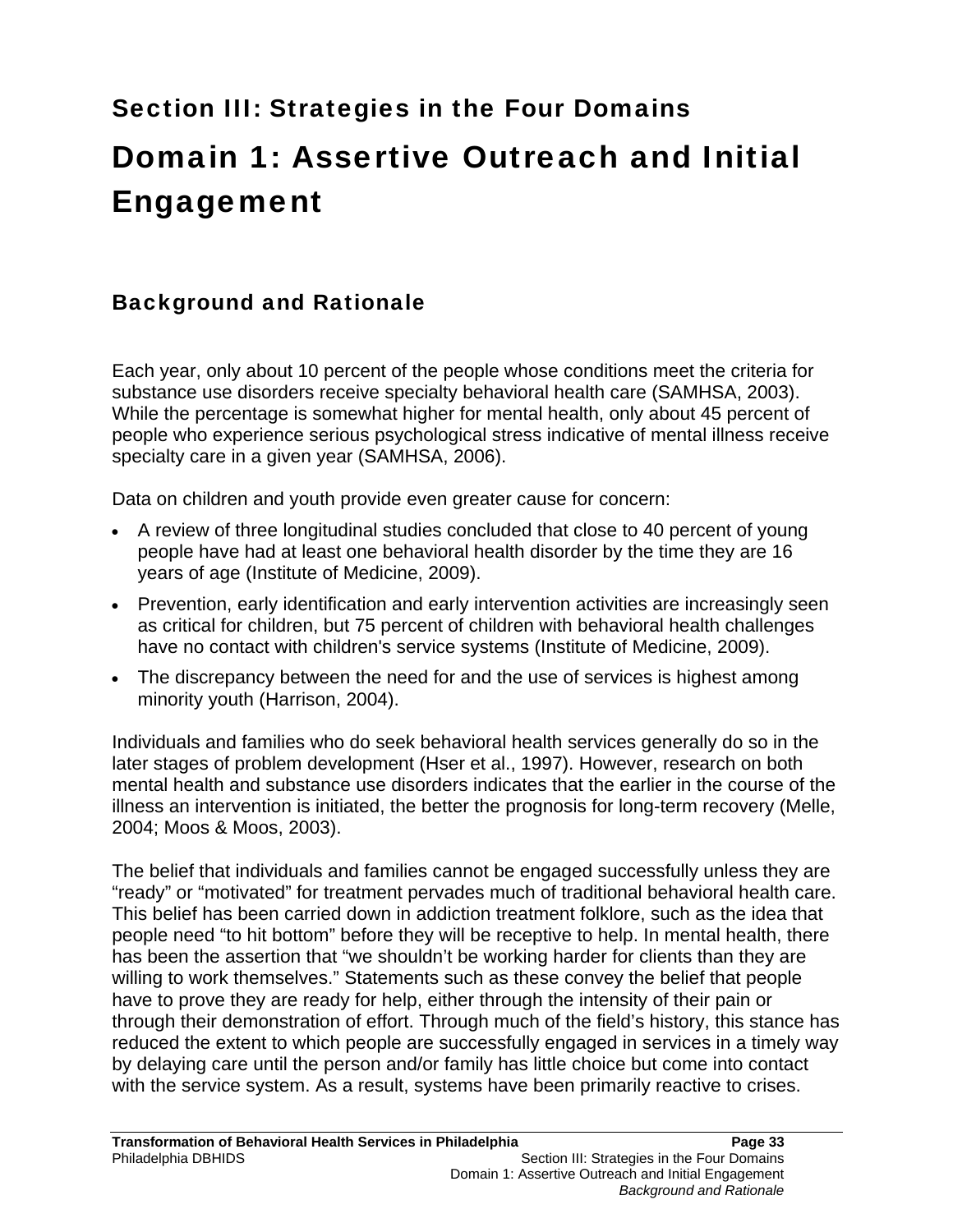Systems of care that promote recovery and resilience engage people in services and supports at earlier stages of problem development, thus preventing further damage and deepening of behavioral health conditions. Such systems provide multiple points of access, so they are no longer seen as the option of last resort. And although motivation continues to be viewed as an important factor, it is considered an outcome of the service relationship rather than a prerequisite for treatment (White, 2008). In other words, helping individuals and families become motivated for change is now seen as an appropriate and important task for providers early in the course of treatment.

Unfortunately, among those adults, families and youth who do eventually gain access to care—often in crisis—many do not return after the first appointment, and others drop out of care prematurely (e.g., as soon as the crisis resolves). For both adults and youth, leaving treatment prematurely is associated with poor outcomes. Individuals, families and youth have better outcomes if they remain connected to behavioral health services and supports until they have established a firm foundation for sustained wellness (Wallace & Weeks, 2004).

Recovery- and resilience-oriented systems of care work deliberately to improve initial engagement through a number of strategies, some of which are deceptively simple but can still bring about significant success. For example, the use of intensive familyfocused telephone engagement strategies has been associated with a 50% decrease in initial no-show rates and a 24% decrease in early service termination (Szapocznik, 1988). Focusing on the most pressing priorities of the individual and family at the outset of treatment can also ensure that services are perceived as helpful and relevant.

The many challenges to access, engagement and retention in care are frustrating, not only for individuals and families in need of services, but also for providers. Behavioral health providers in our nation work in progressively rigid systems whose policies, funding streams and regulations increasingly limit the scope of services they can offer. While many providers have developed innovative programs in spite of systemic barriers, these programs are often difficult to sustain without the necessary fiscal and policy alignment. DBHIDS will work collaboratively with providers to address the systemic barriers to implementing strategies that promote assertive outreach and engagement.

The recovery transformation proposed in these practice guidelines represents an opportunity to align all levels of the system, with the overarching goal of promoting recovery and resilience. It is the belief of stakeholders in Philadelphia that systems of care that promote recovery and resilience:

- focus on outreach, engagement and ways of enhancing people's motivation to initiate and sustain treatment;
- design early intervention activities to identify children's behavioral health challenges earlier in life and earlier in the course of problem development; and
- identify effective ways of keeping individuals and families engaged in a variety of services and supports until they believe they have achieved their personal goals for health and wellness.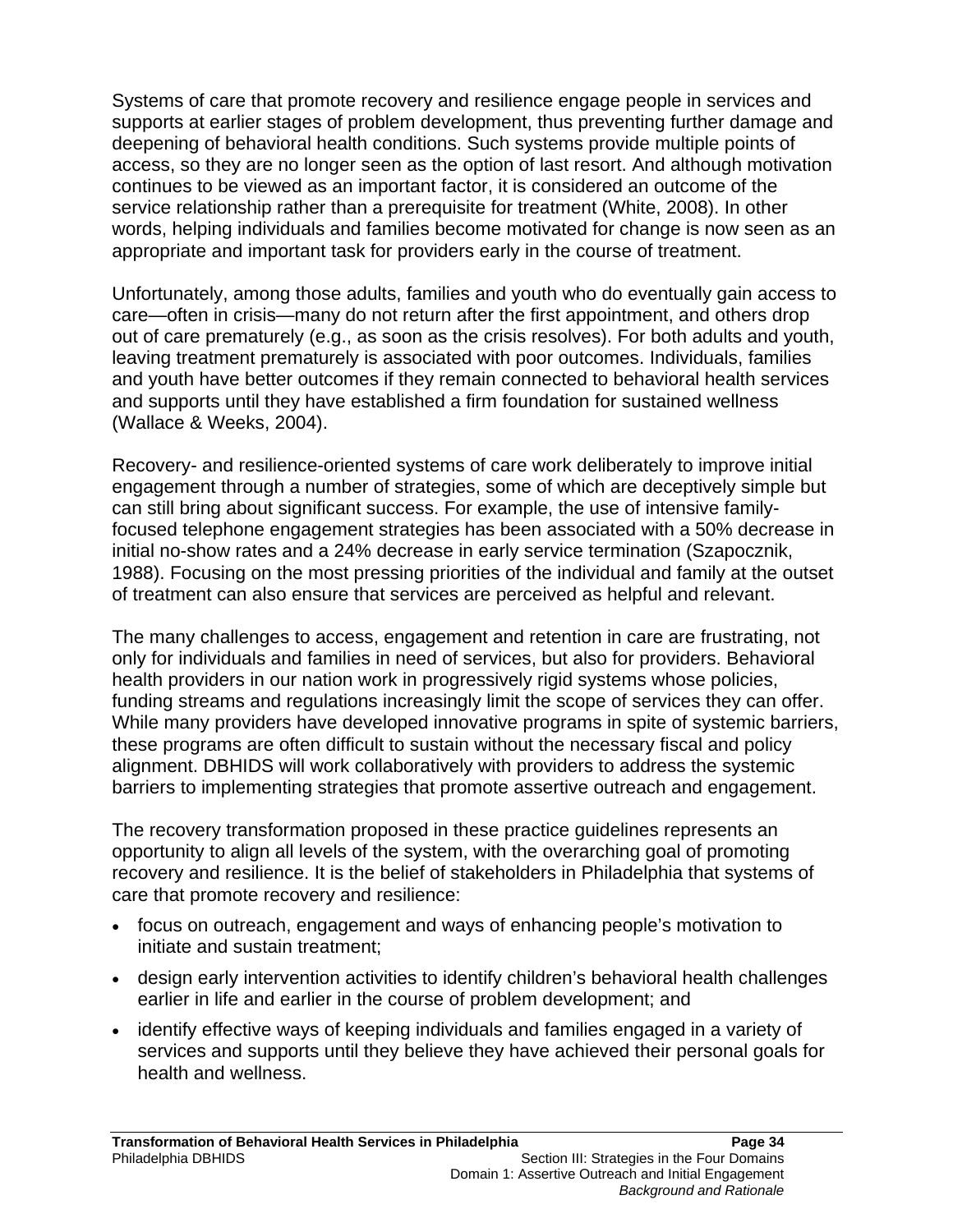# Goal A: Provide Integrated Services

Objective: **Establish collaborative relationships with primary care providers to facilitate outreach and engagement and increase access to care** 

#### **Potential Strategies:**

- **Establish partnerships in a variety of health care settings** that will facilitate the use of empirically supported behavioral health screening; early intervention; and referral strategies in primary care settings, e.g., hospitals, ambulatory health clinics, community health centers, school and college health clinics. *(Community inclusion, partnership and collaboration; Holistic approaches toward care)*
- **Partner with primary care to create on-site assessment and referral services**  within primary care settings, wherever possible and appropriate. *(Holistic approaches toward care)*
- **Establish partnerships with pediatricians to include a behavioral health component in wellness checks,** to normalize behavioral health care and to facilitate early intervention. *(Care for the needs and safety of children and adolescents)*
- **Address co-occurring physical illness in integrated ways,** through assertive referral to and coordination with primary care providers, and aim to address cooccurring illnesses through integrated services rather than consecutive care. *(Holistic approaches toward care)*

# Objective: **Establish collaborative relationships with community-based supports to increase engagement and access to diverse services and supports**

#### **Potential Strategies:**

- **Collaborate with local childcare centers to facilitate early intervention**. Increase awareness about developmental milestones and the behavioral health services that are available to address children's developmental delays and emotional or behavioral challenges. *(Care for the needs and safety of children and adolescents)*
- **Form partnerships with the natural sources of support** that underserved populations are most likely to seek out for help. For example, historically disempowered groups such as people of color often turn to faith-based organizations, grassroots groups, indigenous healers and community leaders in times of distress. *(Person-first [culturally competent] approaches; Community inclusion, partnership and collaboration)*

 *Goal A: Provide Integrated Services*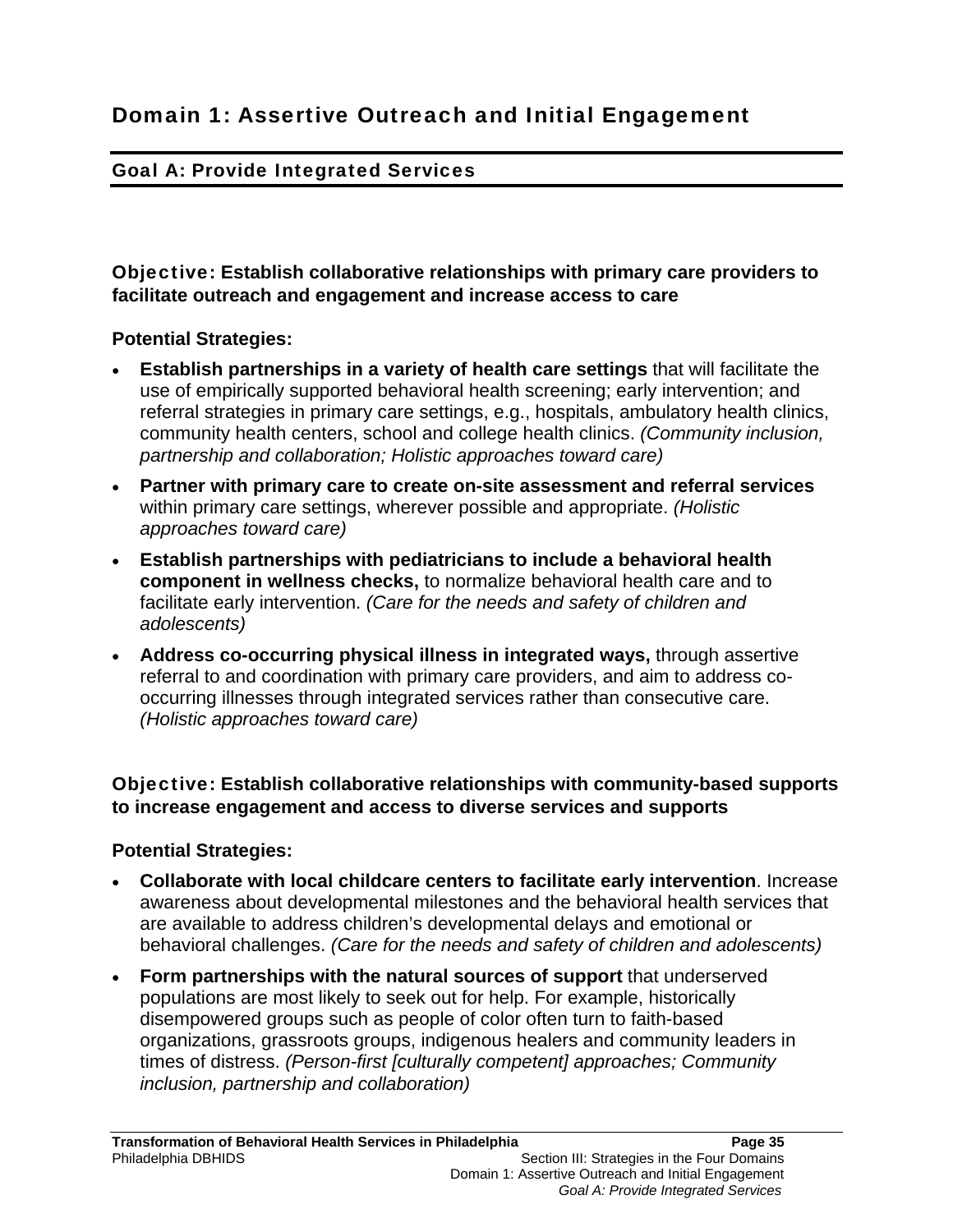- **Connect with key community organizations** that intersect with individuals at risk. These might include housing and food shelters, halfway houses, church-based meal programs, community corrections facilities, recreation centers, etc. *(Community inclusion, partnership and collaboration)*
- **Develop partnerships with existing peer support programs, recovery community organizations and mutual aid support groups:** Identify local organizations that provide peer support to individuals and families, such as the National Alliance on Mental Illness (NAMI), Alcoholics Anonymous, Narcotics Anonymous and ProAct, and assertively connect people to appropriate resources early in care. *(* Peer culture, support and leadership)
- **Identify and partner with organizations that provide other resources** that may be beneficial for the individuals and families you serve. These might include local community centers, fitness facilities, local small businesses, etc. *(Community inclusion, partnership and collaboration)*

# Objective: **Promote earlier problem recognition through collaborative relationships with safety-oriented and other service systems**

# **Potential Strategies:**

- **Form partnerships and learning exchanges with first responders** (e.g., police, fire, paramedics, other emergency services) to provide education on mental health issues, substance use disorders and common responses to trauma; facilitate referrals; and alert them to the types of situations you might be able to help them stabilize. *(Community inclusion, partnership and collaboration; Trauma-informed approaches)*
- **Form partnerships and learning exchanges with Child Protective Services,** to facilitate cross training and referrals. *(Care for the needs and safety of children; Trauma-informed approaches)*
- **Collaborate with community partners on identification of children's needs,** including recreation centers, child welfare and juvenile justice organizations to provide services to children who are experiencing behavioral health challenges. *(Community inclusion, partnership and collaboration; Care for the needs and safety of children and adolescents)*
- **Follow a "no wrong door" policy for children, adolescents and adults,** to engage individuals at whatever point they enter the system, and determine the most appropriate type and level of care at that time. This is particularly important for

children seeking help (Mayor's Blue Ribbon Commission, 2007). Refer to agencies with additional levels of care as appropriate, and shepherd children and families through these transitions. *(Community inclusion, partnership and collaboration; Care for the needs and safety of children and adolescents)* 

*"Children should not have to fail a level of care before they are connected to the right services."*

—Provider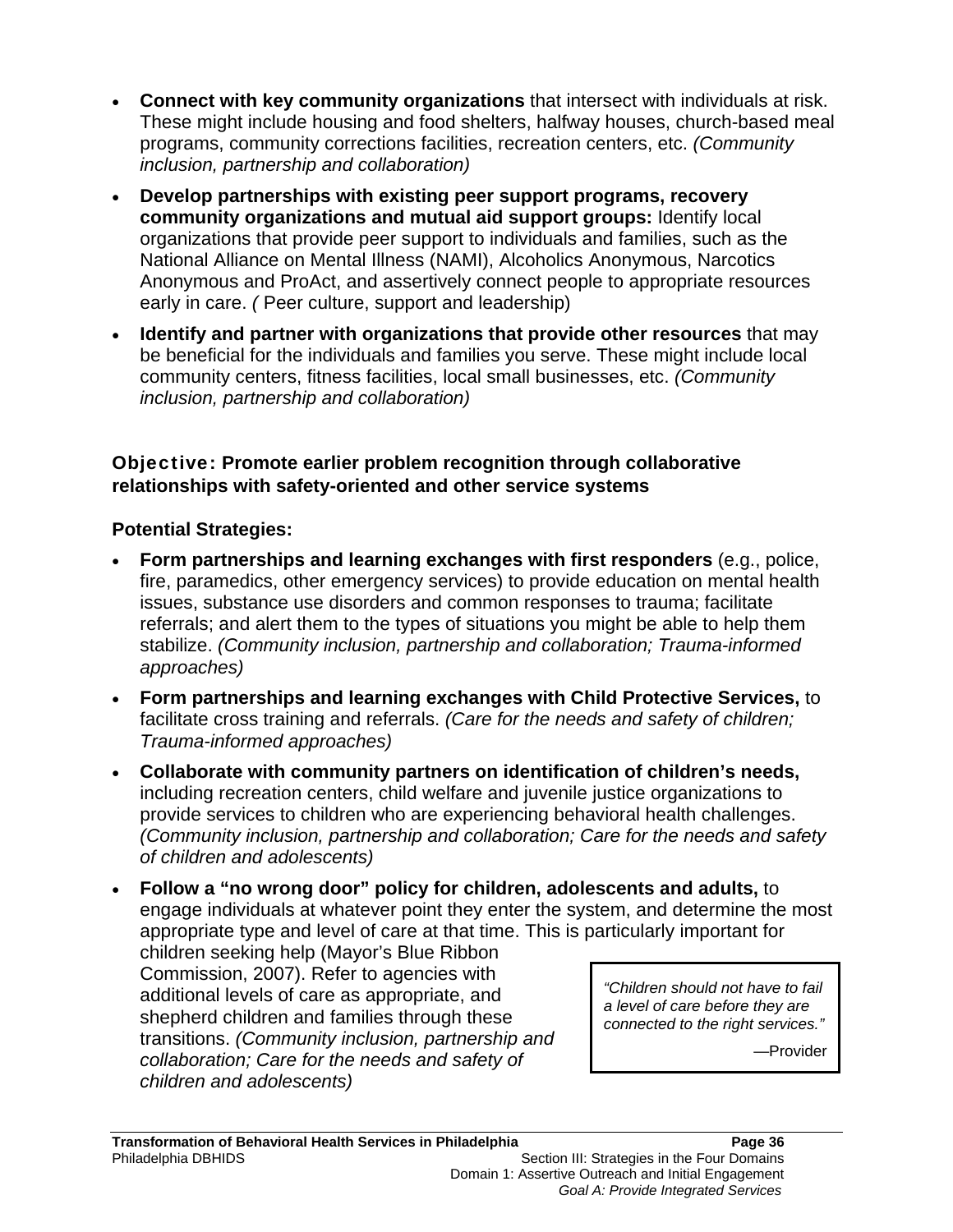# Goal B: Create an Atmosphere that Promotes Strength, Recovery and Resilience

# Objective: **Create welcoming environments**

# **Potential Strategies:**

- **Make entry into care easier and more welcoming** by ensuring that entry points into care are streamlined, inviting and responsive to people's concerns, so they inspire hope and offer accurate and accessible information about the assistance that is available. *(Strength-based approaches that promote hope; Person-first [culturally competent] approaches)*
- **Train all staff in welcoming techniques**. For example, ensure that all staff answer the telephone in an engaging and respectful manner that demonstrates their commitment to being of service. *(Strength-based approaches that promote hope; Person-first [culturally competent] approaches)*
- **Use volunteer greeters** to serve in welcoming/ greeting roles. *(Strength-based approaches that promote hope; Person-first [culturally competent] approaches; Peer culture, support and leadership)*

"*People are coming in at the bottom. Staff need to be friendly and culturally competent."*

—Person in Recovery

 **Create welcoming waiting areas** that are culturally appropriate (e.g., with reading material, pictures, etc. that reflect the populations served). Ensure that the waiting area is family-friendly, with toys, coloring books and videos to engage children. *(Strength-based approaches that promote hope; Personfirst [culturally competent] approaches; Family inclusion and leadership)*

# Objective: **Create environments that promote a sense of hope**

- **Create an organizational culture that reflects and sustains hope.** Begin building hope from the first contact. Even before they enter care, raise individuals' and families' expectations of positive outcomes by promoting increased hope (Woods, 1997). *(Strength-based approaches that promote hope; Person-first [culturally competent] approaches)*
- **Focus on resilience and recovery** in language, attitudes and practices. Reflect a culture that elicits and celebrates resilience and recovery rather than focusing on deficits. *(Strength-based approaches that promote hope; Person-first [culturally competent] approaches)*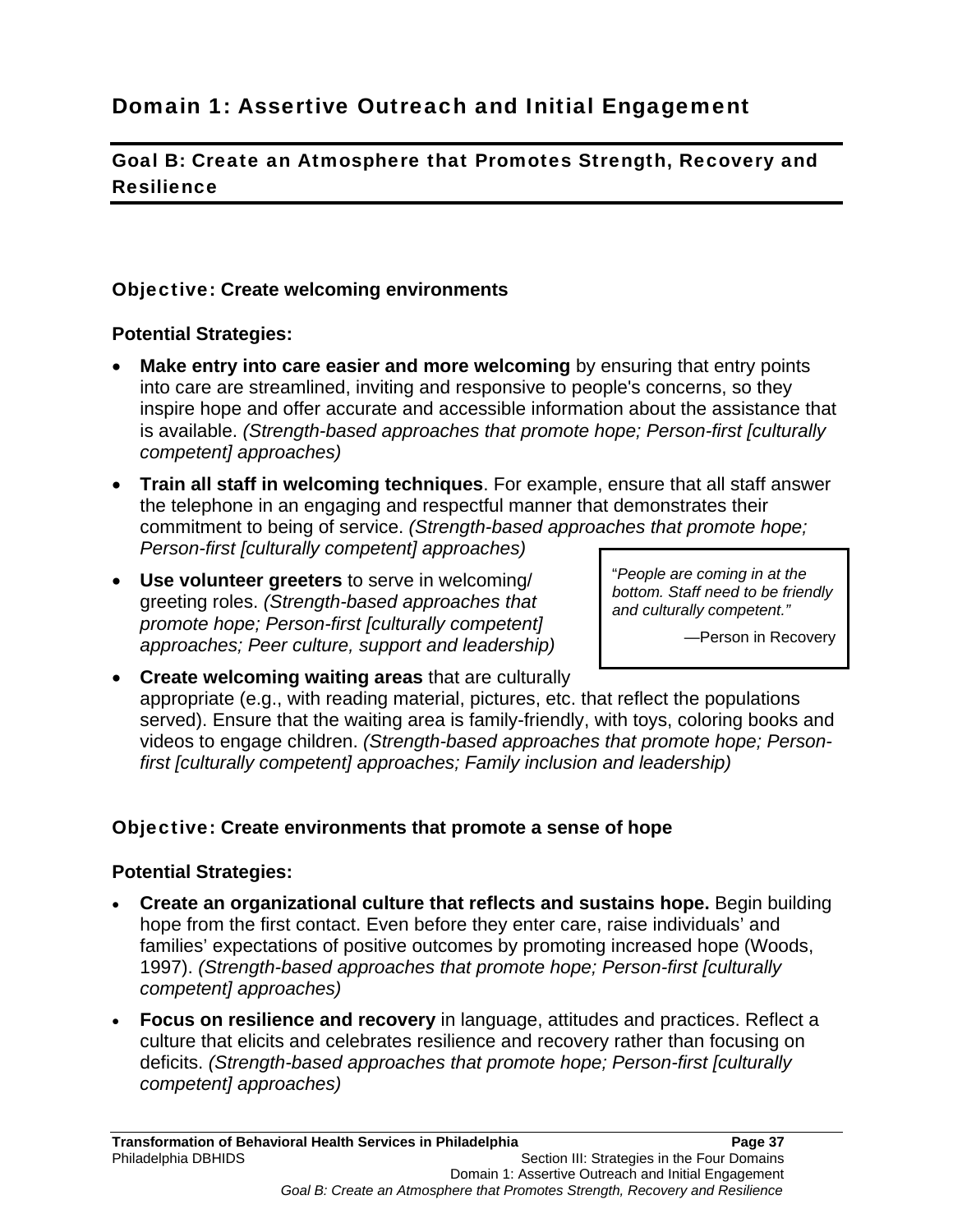- **Show videos of success in waiting rooms** that highlight youth, adults and families who have overcome behavioral health challenges (e.g., Philadelphia Transformation Video). *(Strength-based approaches that promote hope)*
- **Harness staff charisma and engagement skills** by using the most charismatic and engaging staff to conduct intake interviews and orientation seminars (Connors et al., 2002). *(Strength-based approaches that promote hope; Person-first [culturally competent] approaches)*

# Objective**: Create an organization-wide sense of mutual respect**

- **Adopt a "person-first" approach to service delivery,** and convey this approach to all staff and volunteers through training, supervision, mentorship and evaluation (for more specific guidelines on "person-first" approaches to services, please see the document entitled *Person First Assessment and Person Directed Planning* at http://www.dbhids.org/assets/Forms--Documents/personFirst.pdf). (*Person-first [culturally competent] approaches; Person- and family-directed approaches)*
- **View participants as people first and foremost**, with such issues as diagnoses, presenting problems and psychosocial history playing an important but secondary role. *(Strength-based approaches that promote hope; Person-first [culturally competent] approaches; Person- and family-directed approaches)*
- **Use person-first language** such as "a person with schizophrenia" rather than "a schizophrenic," or "a person with an addiction" rather than "an addict." *(Person-first [culturally competent] approaches; Person- and family-directed approaches)*
- **Promote an organization-wide sense of equality.** Promote and convey a conviction that each participant and family member has a life and is a fellow human being and equal, inside and outside the service setting. *(Strength-based approaches that promote hope; Person-first [culturally competent] approaches; Person- and family-directed approaches)*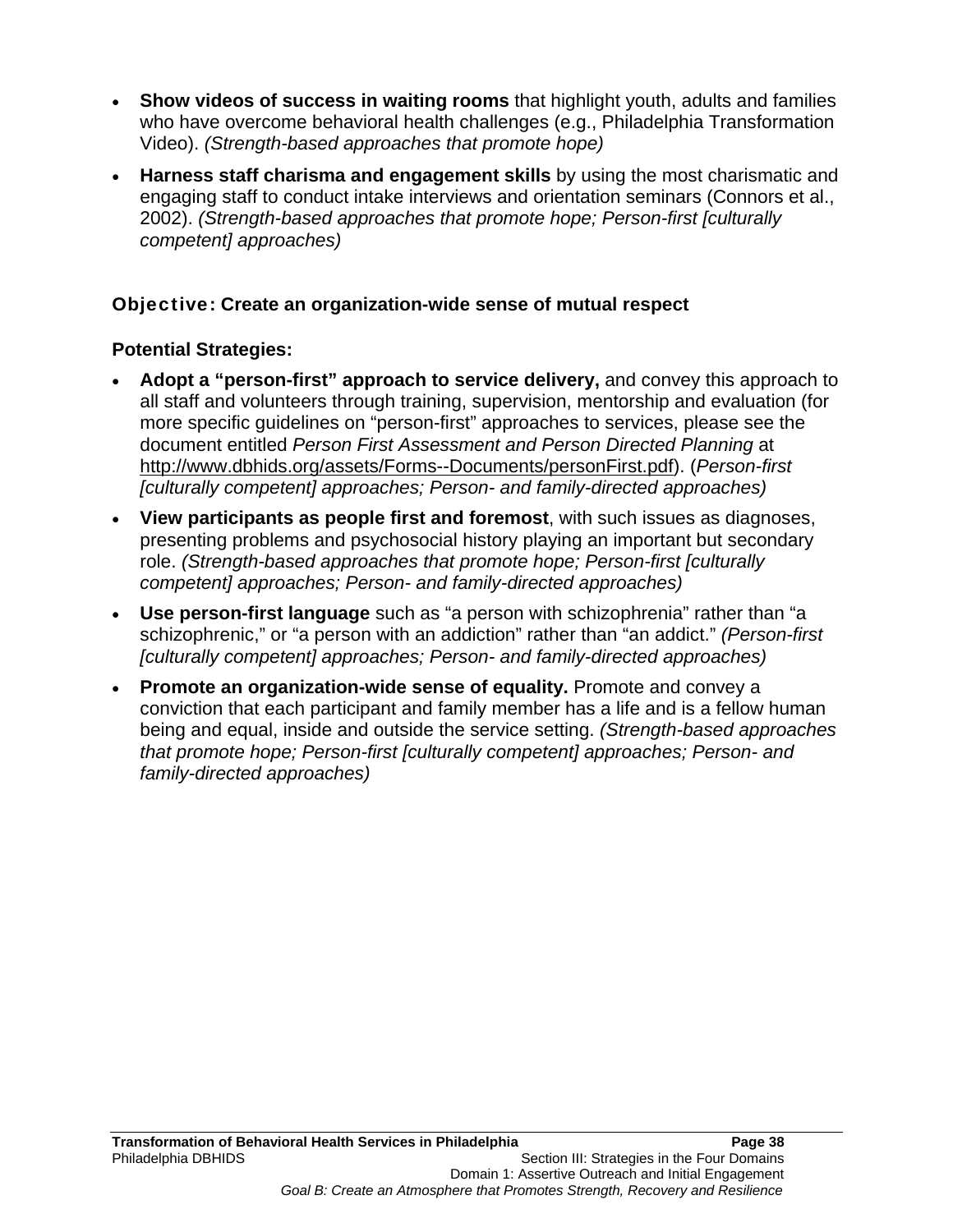# Goal C: Develop Inclusive, Collaborative Service Teams and Processes

# Objective: **Use the skills and experience of staff and volunteers strategically in outreach and initial engagement efforts**

# **Potential Strategies:**

- **Recruit outreach and intake staff with first-person experience.** Recruit staff with experiences of behavioral health challenges and recovery who have a special ability to engage with individuals and families; connect people to treatment and other recovery support services; and convey a sense of hope through the example of their own perseverance and success. Rather than waiting for individuals and families to seek behavioral health care in later stages of problem development, use assertive outreach to meet people at their current stages of change and in their natural environments *(Strength-based approaches that promote hope; Peer culture, support and leadership)*
- **Use peers in outreach efforts.** Sow the seeds of the collaborative process in the outreach and early engagement processes, through the use of peer specialists and recovery/wellness coaches. *(Strength-based approaches that promote hope; Peer culture, support and leadership)*
- **Use family peer support staff and volunteers in outreach efforts.** Develop a family peer support role, using volunteers or paid staff, focused on engaging families in services, helping staff identify families' basic transition needs and monitoring the fulfillment of those needs. Train and supervise staff and volunteers in reaching out to identified family members and key allies *(Family inclusion and leadership; Peer culture, support and leadership)*

The Mayor's Blue Ribbon Commission on Children's Behavioral Health (2007) endorsed the need to *"create mechanisms for a youth and family peer component to be integrated into all behavioral health care services for children and youth"* (Recommendation 2:3).

# Objective: **Ensure that staff use effective processes for engaging families**

# **Potential Strategies:**

 **Identify and involve safe families and allies.** Early in the engagement process, obtain release forms that will facilitate engagement of safe family members and allies, and follow this process with phone outreach. Explain to family members and allies the resources, services and supports available to them at the agency and in the broader community. *(Family inclusion and leadership; Peer culture, support and leadership)*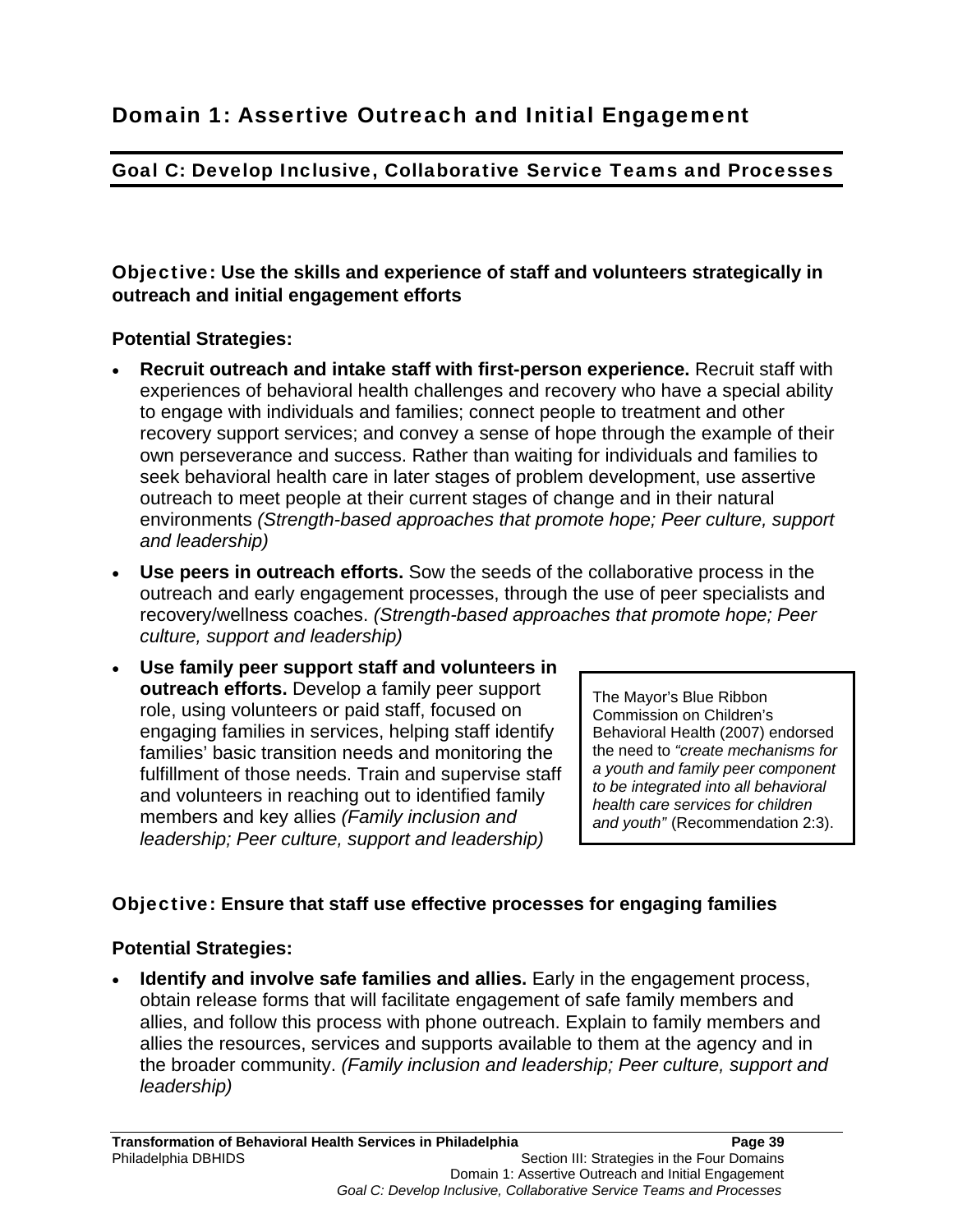- **Promote early contact with safe families and allies.** With children, or with adult participants' consent, contact safe family members and allies by phone as soon as possible, to:
	- **Answer any questions they might have**
	- **Seek collateral information** about the participant and about familyrelated strengths and needs *(Family inclusion and leadership; Care for the needs and safety of children and adolescents)*
	- **Ask for their involvement and support** as the participant desires. (Family Resource Network, 2010). *(Family inclusion and leadership; Person- and family-directed approaches)*
- **Coordinate initial telephone and in-person interviews with families.** Combine telephone and inperson initial interviews, a practice that has been associated with a 16%-to-25% increase in attendance rates (McKay et al., 1998). *(Family inclusion and leadership; Strength-based approaches that promote hope)*

*"Have communication with the family prior to the first visit; have someone call to break the ice; have that person greet you when you arrive at the program. [They should] start the process before you walk through the door."*

—Family Member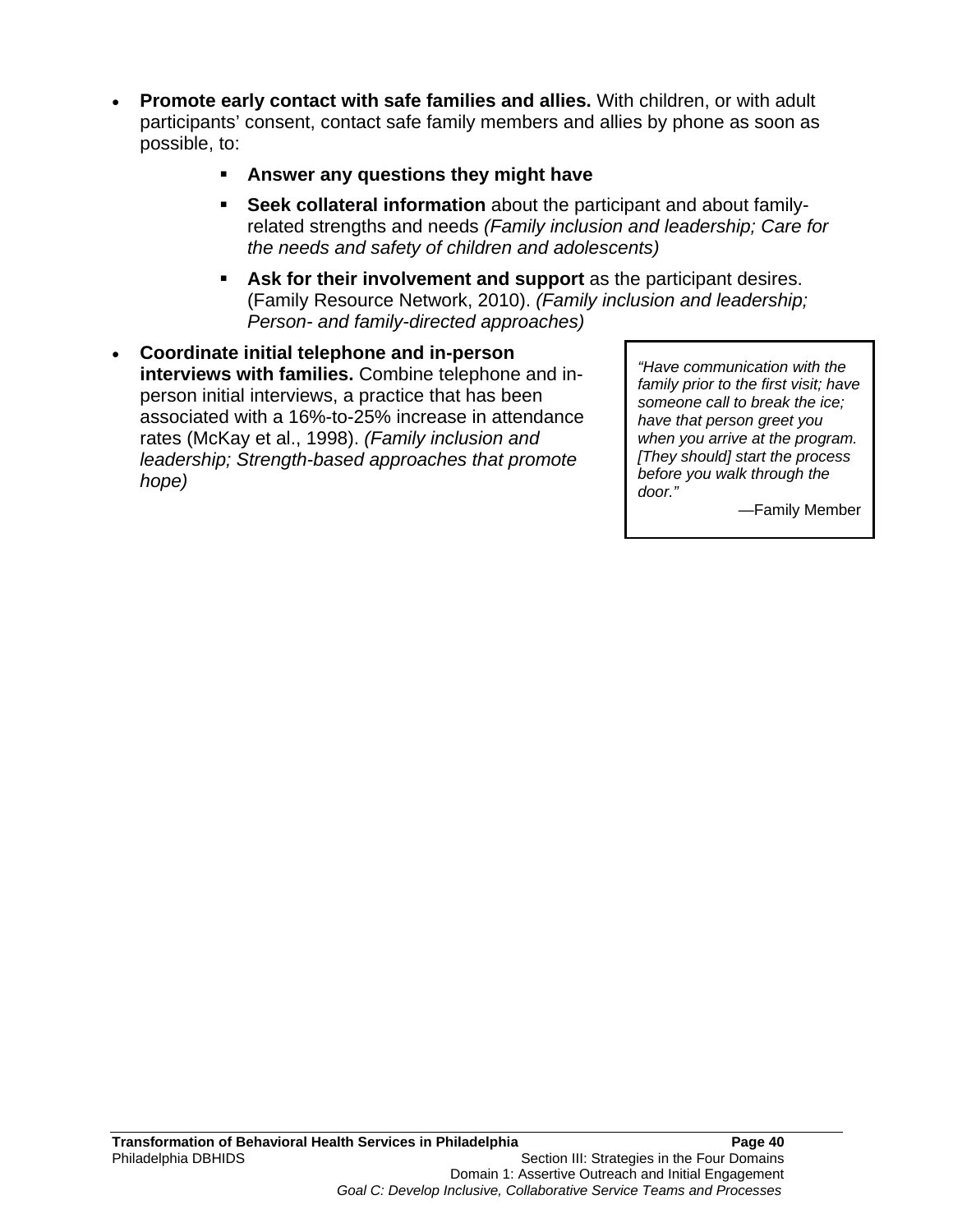Goal D: Provide Services, Training and Supervision that Promote Recovery and Resilience

# Objective: **Ensure that staff offer a menu of resources to facilitate engagement**

# **Potential Strategies:**

- **Make a range of services and supports available.** From the beginning, offer a diverse range of services and supports from which individuals and families can select to meet their unique needs and preferences. *(Person- and family-directed approaches; Person-first [culturally competent] approaches; Holistic approaches toward care)*
- **Evaluate the need for culture-specific services** that are tailored to or sensitive to the needs of participants' cultures or demographic factors (e.g., culture and/or gender-specific services). *(Person-first [culturally competent] approaches; Personand family-directed approaches)*
- **Offer early connections with peer mentors.** As soon as they request services, offer to connect individuals and families with peer mentors. *(Strength-based approaches that promote hope; Peer culture, support and leadership)*

"*Offer a Parent Advocate to a new family member, and let the advocate work with the parents."*

—Parent

 **Offer to screen children** of adults and siblings of children and adolescents who are receiving services, in order to identify risks, challenges and the need for preventive or behavioral health services and support. *(Care for the needs and safety of children and adolescents; Trauma-informed approaches)*

# Objective: **Ensure that staff and volunteers place relationship first during initial engagement efforts**

# **Potential Strategies:**

 **Communicate consistently that relationships come first.** Communicate to outreach and intake staff, volunteers, participants, families and communities that a collaborative service and recovery relationship is a top priority of the organization, its representatives and the system as a whole, and ensure that staff have relevant training and supervision. For example, initial sessions should focus on relationship building rather than on completing paperwork. *(Person-first [culturally competent] approaches; Strength-based approaches that promote hope)*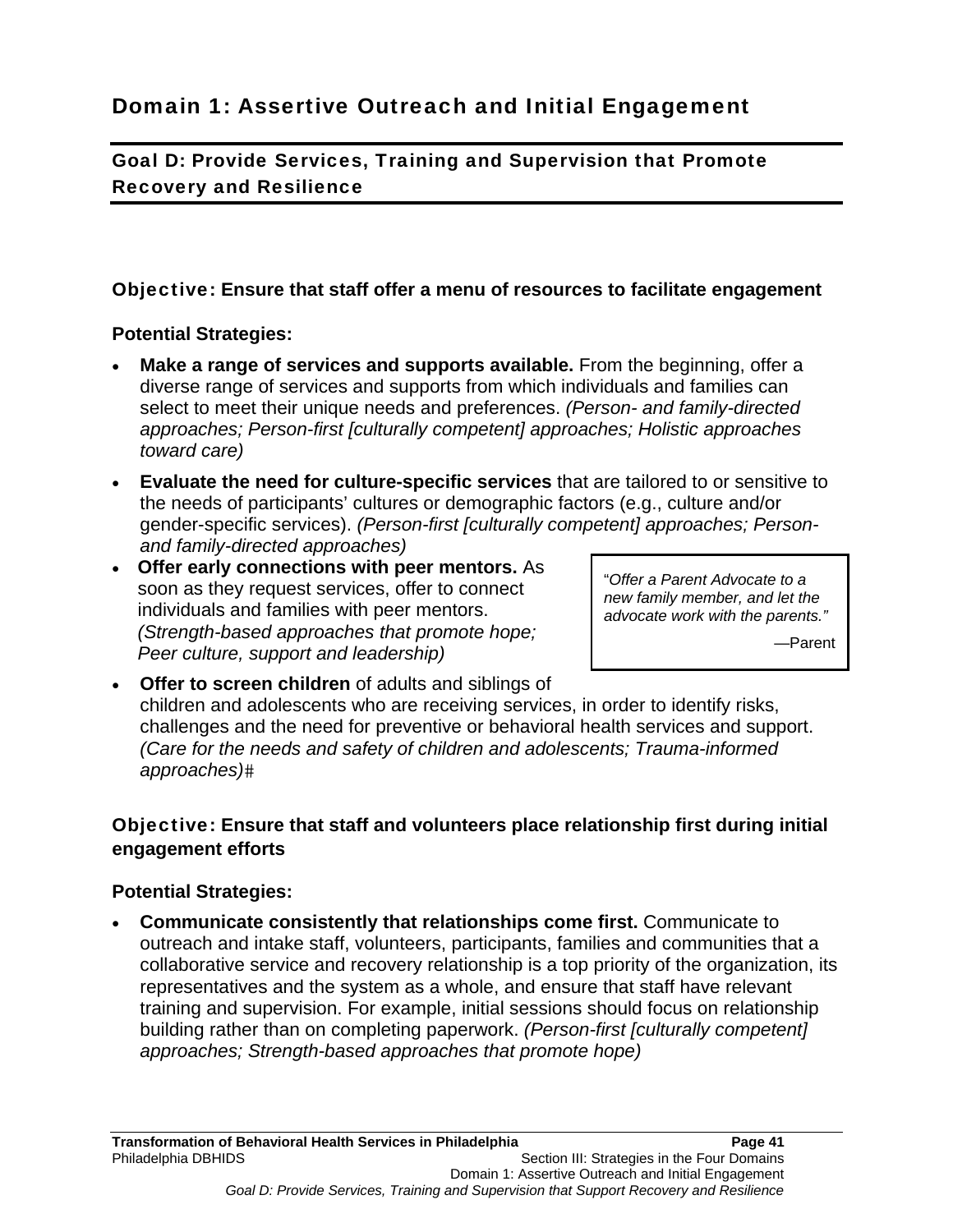- **Ensure that traditional boundaries do not get in the way of building strong therapeutic relationships.** Wherever it is safe and appropriate, re-think traditional notions of ethics and professional boundaries to encompass a more collaborative philosophy of care. Ensure that boundaries protect all involved, including the participant, the family, the volunteer or staff member and the organization. *(Personfirst [culturally competent] approaches; Trauma-informed approaches)*
- **Respect participants' space and timing.** Find ways of entering into another person's life based on his or her "invitation" (and at his or her own pace), rather than on coercion, threat or agency mandates (except when serious risk exists). *(Personfirst [culturally competent] approaches)*
- **Promote a focus on the story.** Focus initial sessions on the individual's and the family's story, rather than just on symptoms or problems. *(Strength-based approaches that promote hope; Person-first [culturally competent] approaches)*

# Objective: **Ensure that staff and volunteers cultivate and communicate openness and humility**

# **Potential Strategies:**

- **Promote an open, accepting attitude.** Take a welcoming, warm, accepting, non-judgmental, compassionate and open stance. *(Strength-based approaches that promote hope; Person-first [culturally competent] approaches)*
- **Foster openness and humility.** Ensure that staff and volunteers are confident about their own knowledge but also open to learning how much they do not know and recognizing the people they serve as some of their best teachers. *(Person- and family-directed approaches; Strength-based approaches that promote hope; Personfirst [culturally competent] approaches)*
- **Foster respectful listening.** Listen actively and attentively to each person and appreciate the individual's and the family's perception and understanding of their

current challenges. Learn more about all of the people involved in or around the conditions they seek to address. *(Person- and family-directed approaches; Person-first [culturally competent] approaches)*

 **Respect and address elements of culture.** Ensure that outreach and intake services are truly culturally competent and that staff and volunteers have the humility to learn about culture from individuals and families. Ask people respectfully about their cultural heritage and ways in which their current challenges are viewed and addressed within their culture. *(Person-first [culturally competent] approaches)*

*"Kids open up to care: try to get to know me, connect with me on a personal level, get to understand my point of view. Ask me relaxed questions; don't drill me. I had one therapist who hammered me with questions. I didn't tell him anything. Then I had another therapist who asked me the same questions ... but because of her way with me, I told her a lot of things; she made me feel like talking to her."* 

*"We can deal with you not knowing something—being new to the field, for example—the problem is that many don't acknowledge that they don't know and try to tell you what to do. They don't want to hear, and think they know it all."* 

—Participant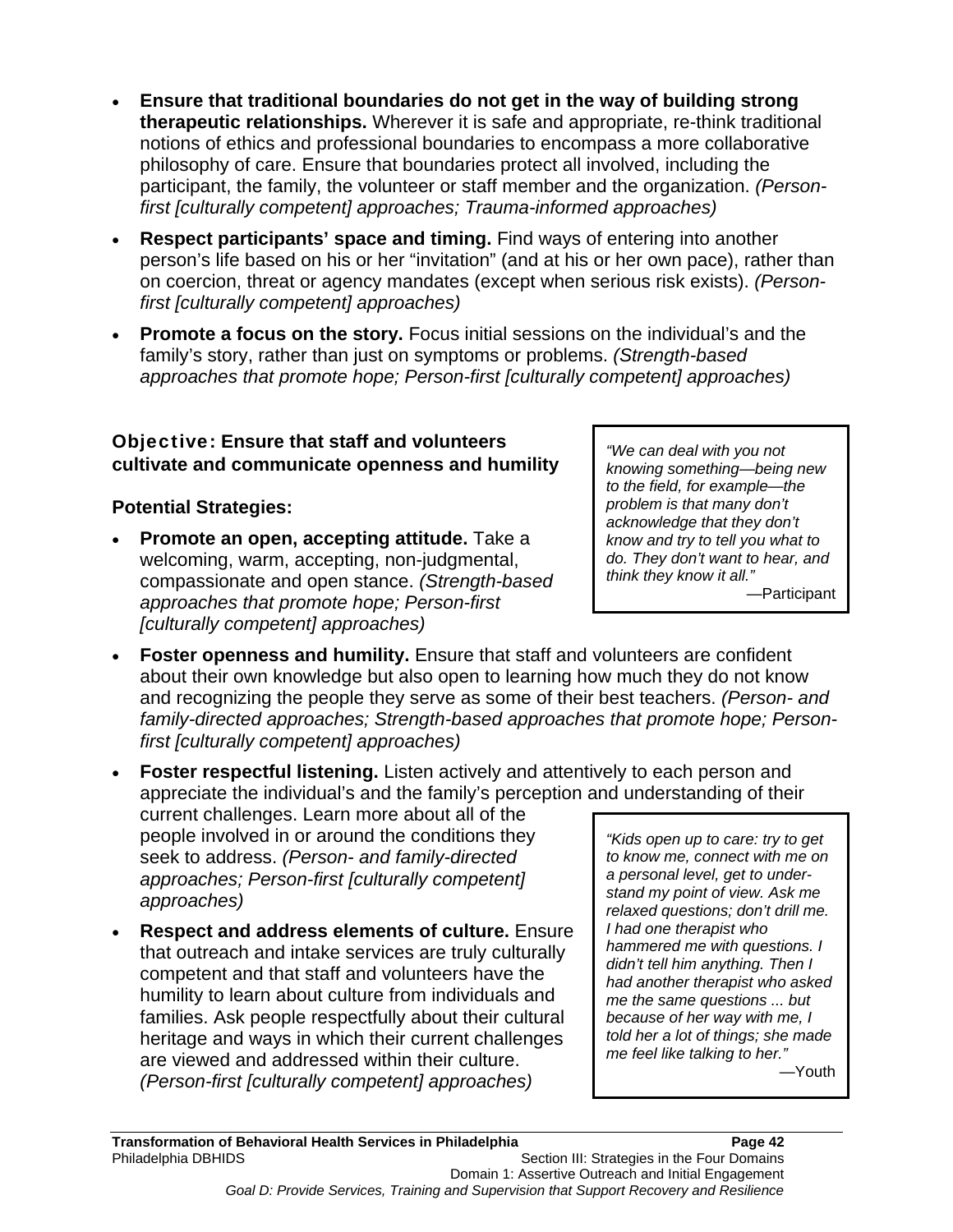# Objective: **Use trauma-informed engagement strategies**

- **Promote trauma-informed intake interviews.** Use consistently respectful, patient, trauma-informed methods of intake
	- **Create safety and a sense of control within initial sessions**, through positive interactions with all staff (including reception staff) and volunteers and collaborative negotiation of conditions within sessions (e.g., where they sit, how far away others are sitting, what they discuss, how their privacy will be safeguarded). *(Trauma-informed approaches)*
	- **Use non-shaming ways of recognizing and eliciting information** about ongoing unsafe conditions (e.g., family violence) and offering support and resources in safety planning. *(Trauma-informed approaches)*
	- **Use terms that normalize post-trauma effects.** Use language that conveys the understanding that traumatic events and processes can happen in anyone's life and that post-trauma effects are normal and natural responses to these experiences. *(Strength-based approaches that promote hope; Trauma-informed approaches)*
- **Prevent harassment and coercion** by ensuring that policies, training, staff and employee actions, supervision and employee evaluation and correction processes maintain a clear distinction between assertive outreach and potential harassment or coercion, and correct any harassment or coercion immediately. *(Person- and familydirected approaches; Trauma-informed approaches)*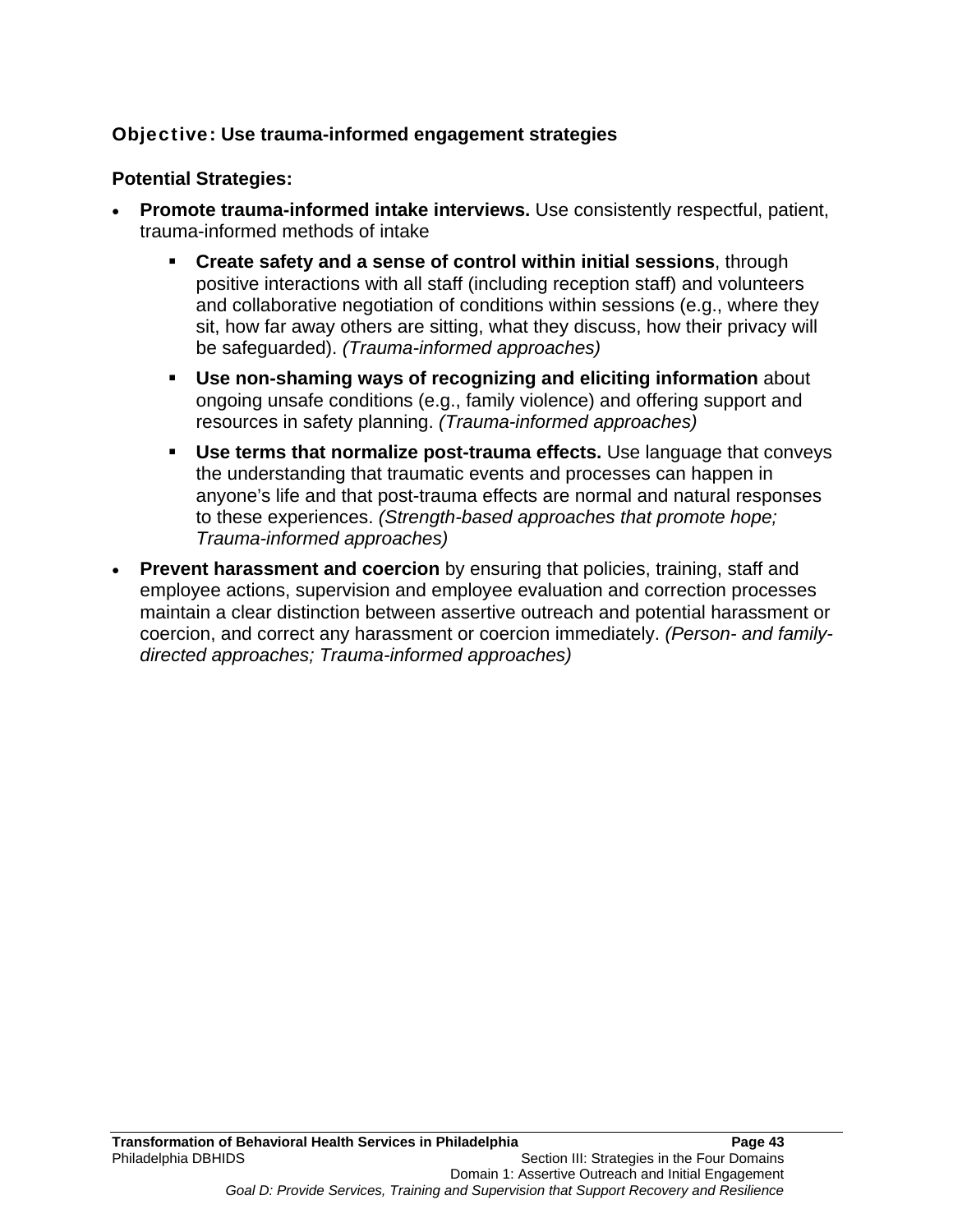Goal E: Provide Individualized Services to Identify and Address Barriers to Wellness

# Objective: **Ensure that all organizational barriers are recognized and addressed**

# **Potential Strategies:**

- **Identify and address barriers to engagement and participation.** Regularly review circumstances and practices that have kept individuals and families from engaging or remaining in treatment and other recovery support services. Institute changes in policy and practice to address those barriers. *(Person-first [culturally appropriate] approaches; Person- and family-directed approaches; Holistic approaches toward care)*
- **Look for barriers before discontinuing outreach.** Before concluding that an individual or family is not sufficiently motivated to receive services, actively look for signs that organizational or systemic barriers may be preventing engagement or participation. *(Person-first [culturally appropriate] approaches; Person- and familydirected approaches; Holistic approaches toward care)*
- **Use peers to help identify and lift barriers to wellness.** Empower peers to help individuals and families identify the challenges they might encounter in their ongoing efforts to sustain wellness and recovery. *(Person-first [culturally appropriate] approaches; Holistic approaches toward care; Peer culture, support and leadership)*
- **Provide screening, outreach and referral in participants' language.** Provide information, screening services, outreach, linkages and referrals in every language that is the first language of a significant percentage of the population to be served. When translation is necessary for the initial interview, use professional translators rather than relying on someone who has a personal relationship with the individual or family. *(Person-first [culturally competent] approaches)*
- **Address child care issues.** Make on-site child care available during appointments, or help participants find and arrange for child care. *(Holistic approaches toward care; Care for the needs and safety of children and adolescents)*
- **Address transportation obstacles.** Help participants plan access to public transportation and learn to navigate transportation systems. *(Holistic approaches toward care)*

# Objective: **Ensure that staff support individuals and families during transitions**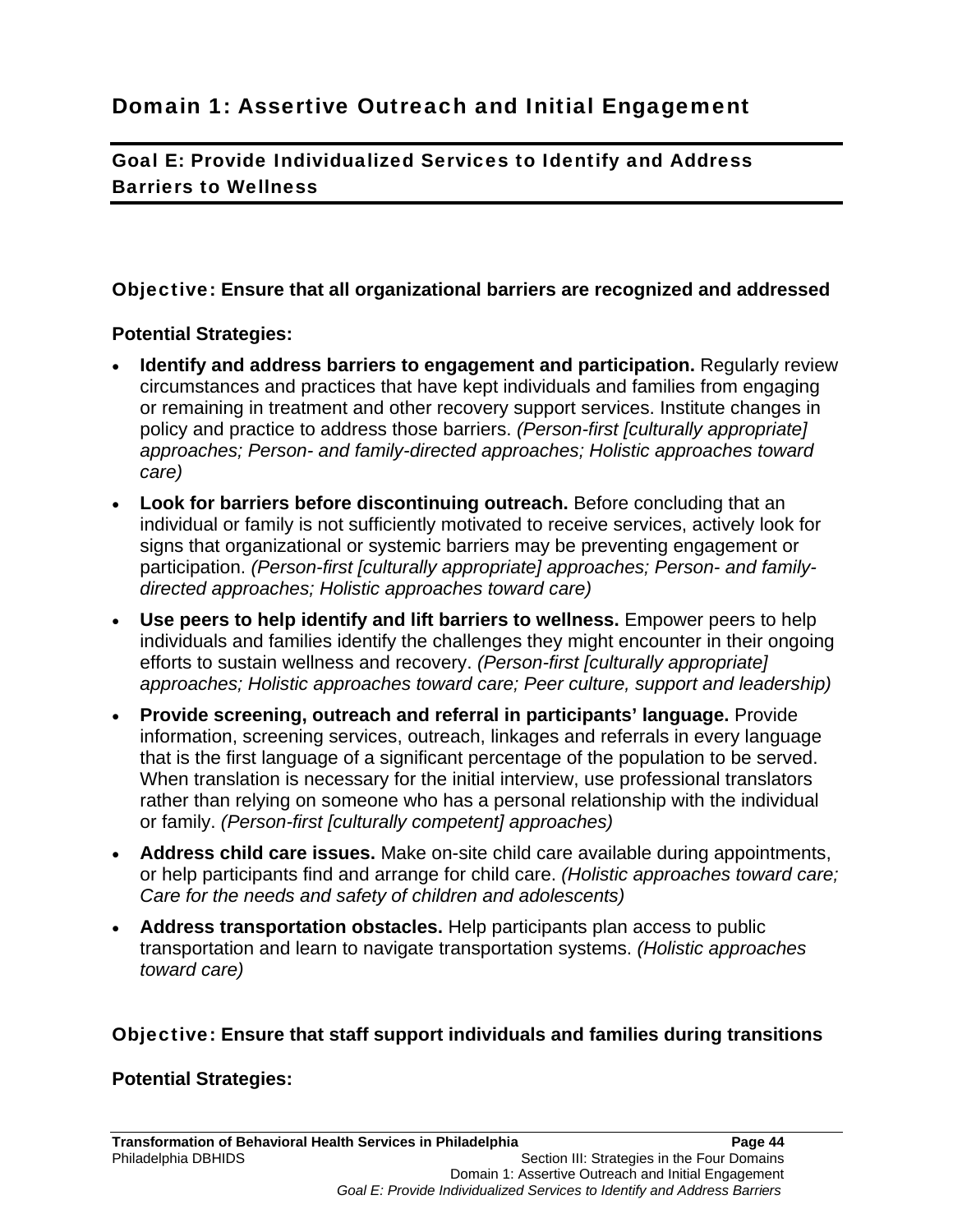- **Provide interim services for people on waiting lists.** When a waiting list is the only option, offer less intensive interim services (e.g., peer-based support services) to address immediate needs and keep people engaged. *(Person-first [culturally appropriate] approaches; Holistic approaches toward care)*
- **Provide assertive linkage during transitions.** Use peer-based recovery support staff and volunteers (e.g., peer specialists, recovery/wellness coaches) to provide assertive linkage and support to individuals making the transition from detoxification, inpatient, residential and Crisis Response Center services to ongoing treatment and support services. *(Person-first [culturally appropriate] approaches; Holistic approaches toward care; Peer culture, support and leadership)*
- **Offer reminders in early engagement.** During the early engagement process, give individuals (particularly youth) the option to receive appointment reminders through telephone prompts or text messages, to increase rates of participation. *(Person-first [culturally appropriate] approaches; Holistic approaches toward care; Care for the needs and safety of children and adolescents)*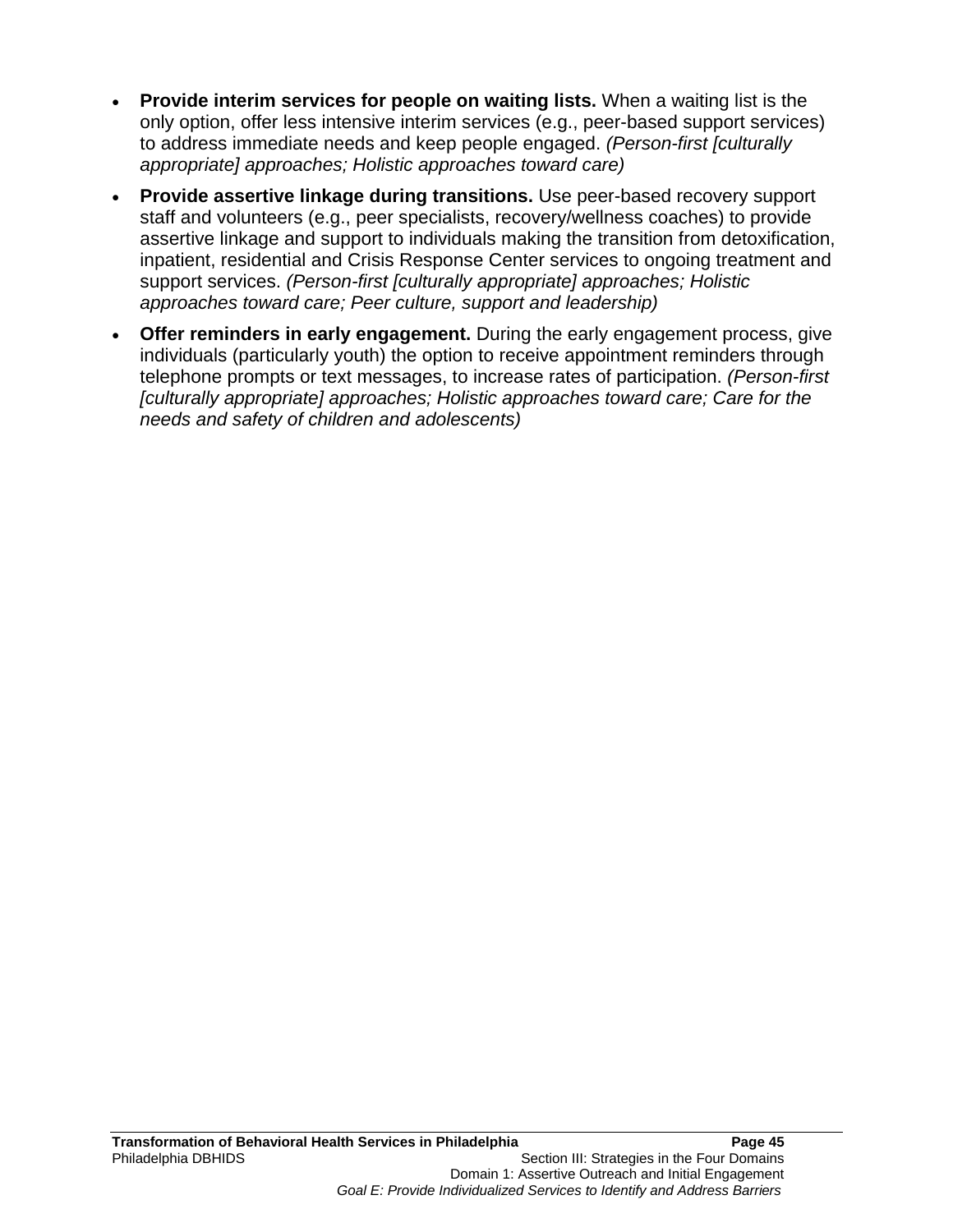# Domain 1: Assertive Outreach and Initial Engagement

Goal F: Achieve Successful Outcomes through Empirically Informed Approaches

# Objective: **Use empirically informed approaches to identify the need for services in earlier stages of problem development**

#### **Potential Strategies:**

- **Identify and use empirically supported brief screening instruments** for a variety of challenges (e.g., substance use disorders, depression, posttraumatic stress disorder and other anxiety disorders). *(Holistic approaches toward care)*
- **Provide assertive referrals** to appropriate treatment modalities, levels of care and other recovery support services. Referral techniques might include calling the appropriate services in the presence of the individual or family during the intervention session, explaining the intake process, using peer support to accompany people to initial appointments and making follow-up calls to identify any barriers to services. *(Holistic approaches toward care)*

#### Objective: **Facilitate service entry through empirically supported approaches**

#### **Potential Strategies:**

 **Use empirically supported process-improvement tools.** Implement empirically supported process-improvement tools such as those in the NIATx model, to reduce waiting lists and to remove obstacles for the many individuals and families who will seek help only in a crisis and will not follow through with care if it has been delayed. *(Person-first [culturally appropriate] approaches; Holistic approaches toward care)*

# Objective: **Identify and use empirically supported approaches to initial engagement**

#### **Potential Strategies:**

 **Offer pre-treatment services.** Along with regular treatment services, make pre-treatment services available to those who are not ready to commit to services, or are on waiting lists. *(Person-first [culturally appropriate] approaches; Holistic approaches toward care)*

*"Focus on 'readiness to change' and engagement… blame is [often] placed on the family or person in recovery, rather than looking at how we engaged them and tried to build their motivation."*

—Provider

 **Utilize empirically supported clinical practices.** Design intake and engagement strategies so that, from the earliest interactions, staff use empirically supported practices such as motivational interviewing, contingency management and cognitive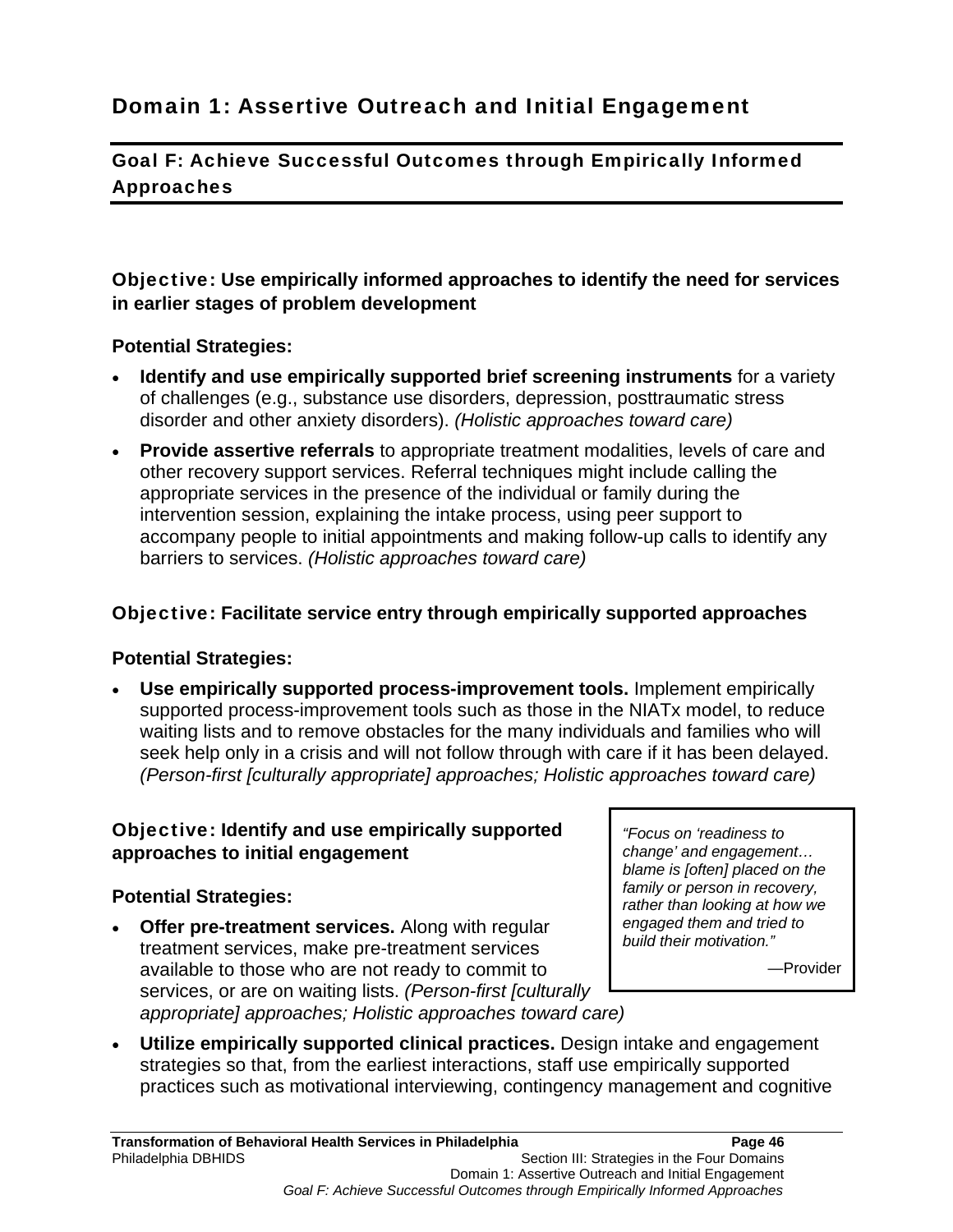behavioral techniques (Stitzer & Petry, 2006). *(Person-first [culturally appropriate] approaches; Holistic approaches toward care)*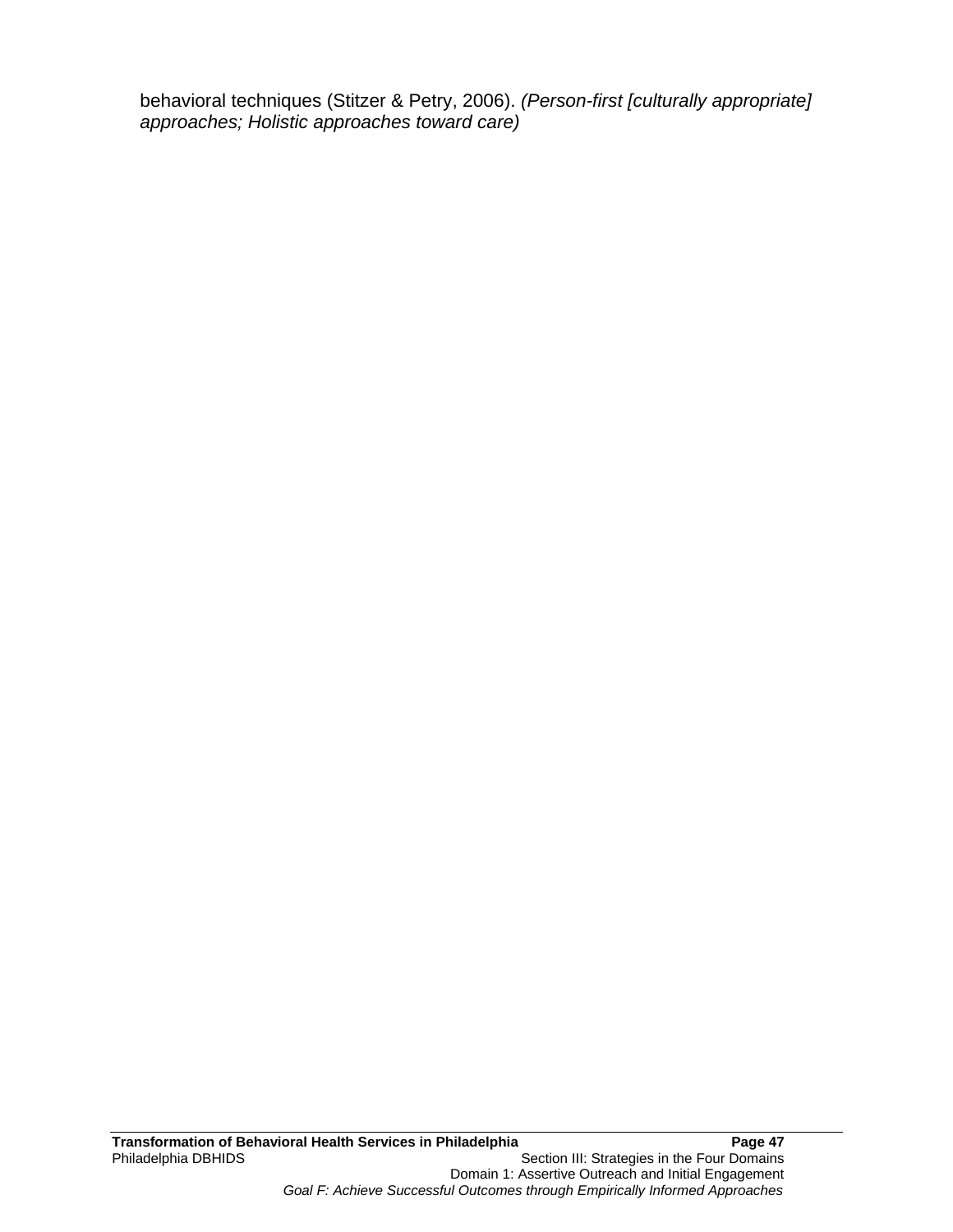# Domain 1: Assertive Outreach and Initial Engagement

Goal G: Promote Recovery and Resilience through Evaluation and Quality Improvement

#### Objective: **Monitor the success of outreach and engagement efforts**

#### **Potential Strategies:**

- **Monitor the success of community-based screening processes.** Document the success of, and challenges in, screening and brief intervention efforts in primary care settings, schools, community organizations, etc. Institute process-improvement measures as appropriate. *(Community inclusion, partnership and collaboration)*
- **Monitor indicators of initial engagement** (e.g., "no shows," the frequency with which people come back for return appointments), both by service unit/type and by individual staff member, and use this information in employee evaluation and process-improvement measures. *(Person-first [culturally appropriate] approaches)*
- **Assess the existence of any disparities in accessing care.** Disaggregate data by race, ethnicity and gender to evaluate the extent to which the populations represented in your community are accessing your services. *(Person-first [culturally appropriate] approaches)*

#### Objective: **Use evaluation and quality improvement processes to ensure safe and effective outreach to individuals, families and allies**

- **Document steps to engage families and allies.** Create formal documentation of all steps taken to engage families and allies. Include a review of this documentation in each quality assurance or quality improvement effort, discuss the results with staff involved and implement any improvements needed (Family Resource Network, 2010). *(Family inclusion and leadership)*
- **Include individuals and family members in evaluation.** Design and implement participatory evaluation strategies to include both individuals and family members.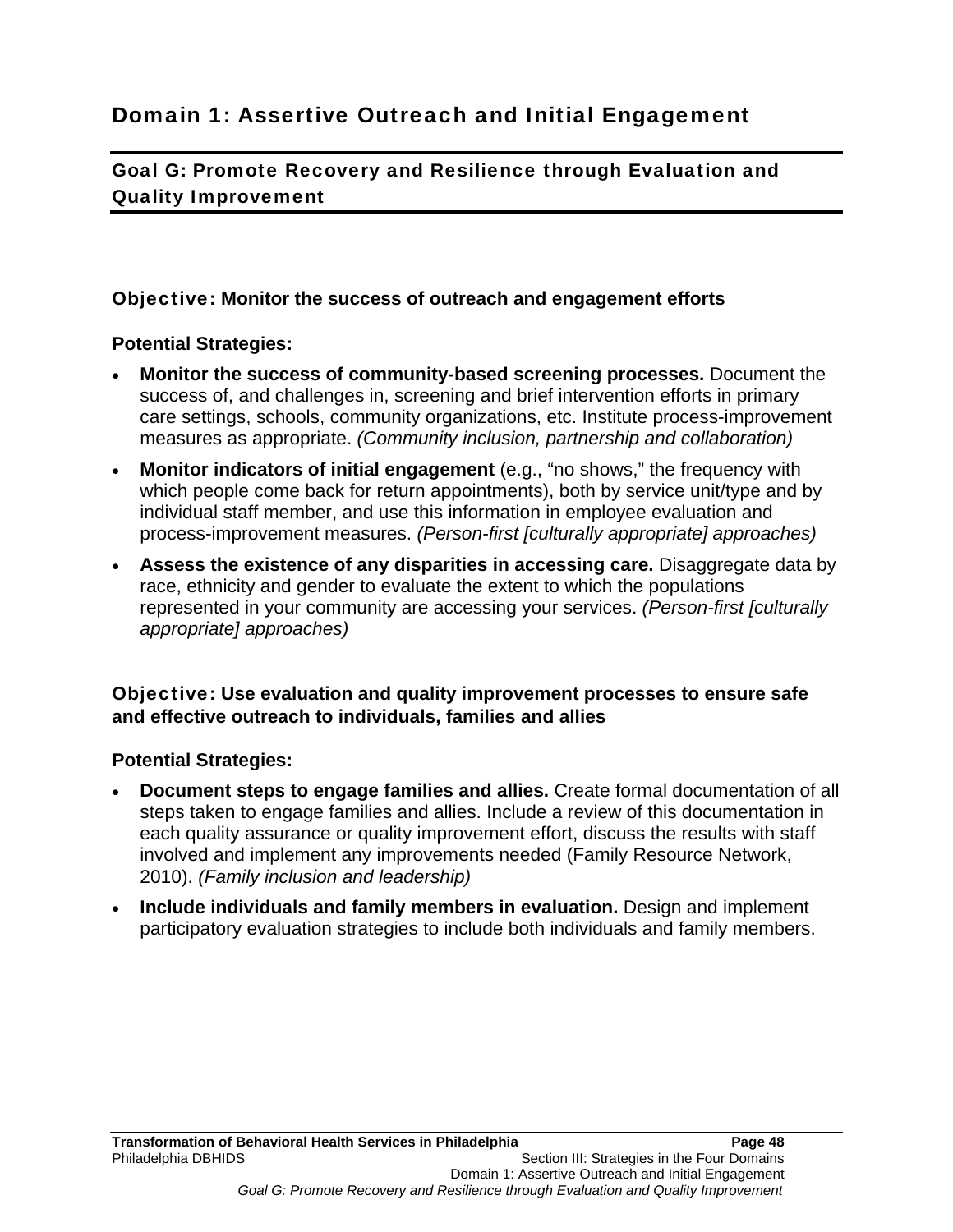# Section III: Strategies in the Four Domains Domain 2: Screening, Assessment, Service Planning and Delivery

# Domain Overview

Optimize the effectiveness of service delivery.

- Focus services on recovery initiation and long-term recovery maintenance
- Utilize evidence-based and other empirically supported treatment approaches to increase the effectiveness of services
- Increase the participation and engagement of the individual, the family and other supporters in the entire service delivery process
- Individualize treatment based on factors known to have an effect on service outcomes (e.g. spirituality, culture, gender, strengths, experience of trauma, co-occurring conditions, etc.)
- Promote and enhance resilience and protective factors in children and families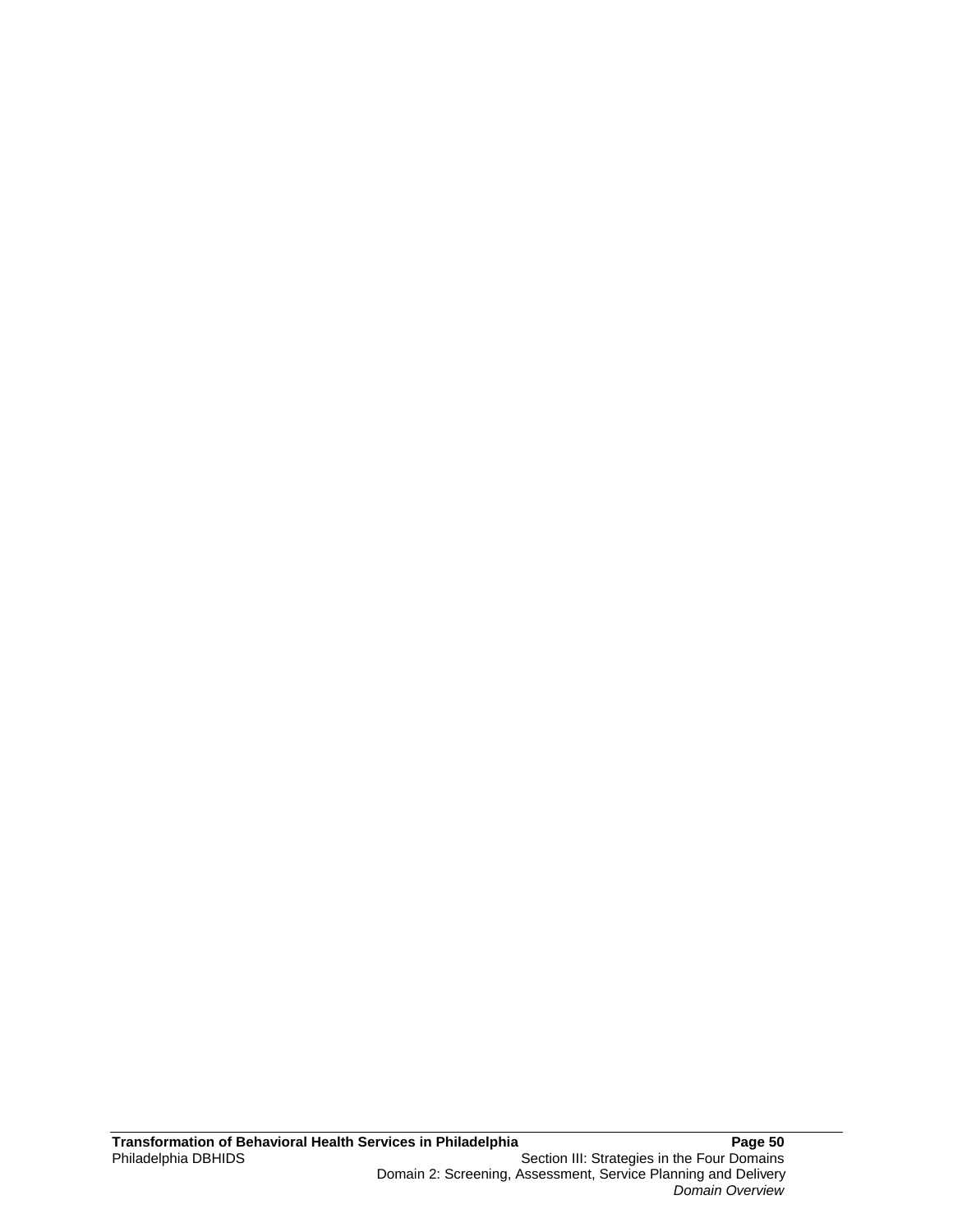# Section III: Strategies in the Four Domains Domain 2: Screening, Assessment, Service Planning and Delivery

# Background and Rationale

The understanding and management of behavioral health conditions has advanced dramatically in recent years, prompting fundamental changes in the areas of screening, assessment, service planning and service delivery. Foundational principles that guide this transformative process include self-determination, focus on quality of life, active participation and empowerment, promotion of and high expectations for recovery and resilience, community access and inclusion, a diverse and flexible array of service and support options, full access to information and responsible risk-taking and growth (DBH/MRS, 2006).

System transformation has been informed by an understanding that co-occurring mental health and substance-related challenges, combined with the ravages of poverty, the historical and present-day impact of trauma and a host of physical health issues, are hard realities for most of those who seek our services. A strength-based approach to screening, assessment, service planning and service delivery must acknowledge and address these challenges in order to identify and design the individual, system and community supports that can ignite and sustain resilience and recovery.

Central to this approach is the need and determination to focus on recovery capital rather than deficits, and to identify and incorporate recovery capital into screening, assessment, service planning and service delivery. Recovery capital includes all the internal and external resources mobilized to initiate and sustain long-term recovery (White & Cloud, 1998). It is through the identification and mobilization of recovery capital that staff, family members, allies and peers can help people make effective use of their own internal and external resources in overcoming their current challenges.

In a recovery- and resilience-oriented organization or system, assessment is conducted in a strength-based fashion, giving priority to the identification of assets, interests and resources as well as difficulties. A person-first assessment is based on strengths and embraces the principles of cultural competence, weaving clinical knowledge and its application within the cultural context of the individual and family seeking services and the community in which they live.

Service planning is also based on strengths in the individual, family, community and culture. The individual authors his or her service plan, resulting in an individualized,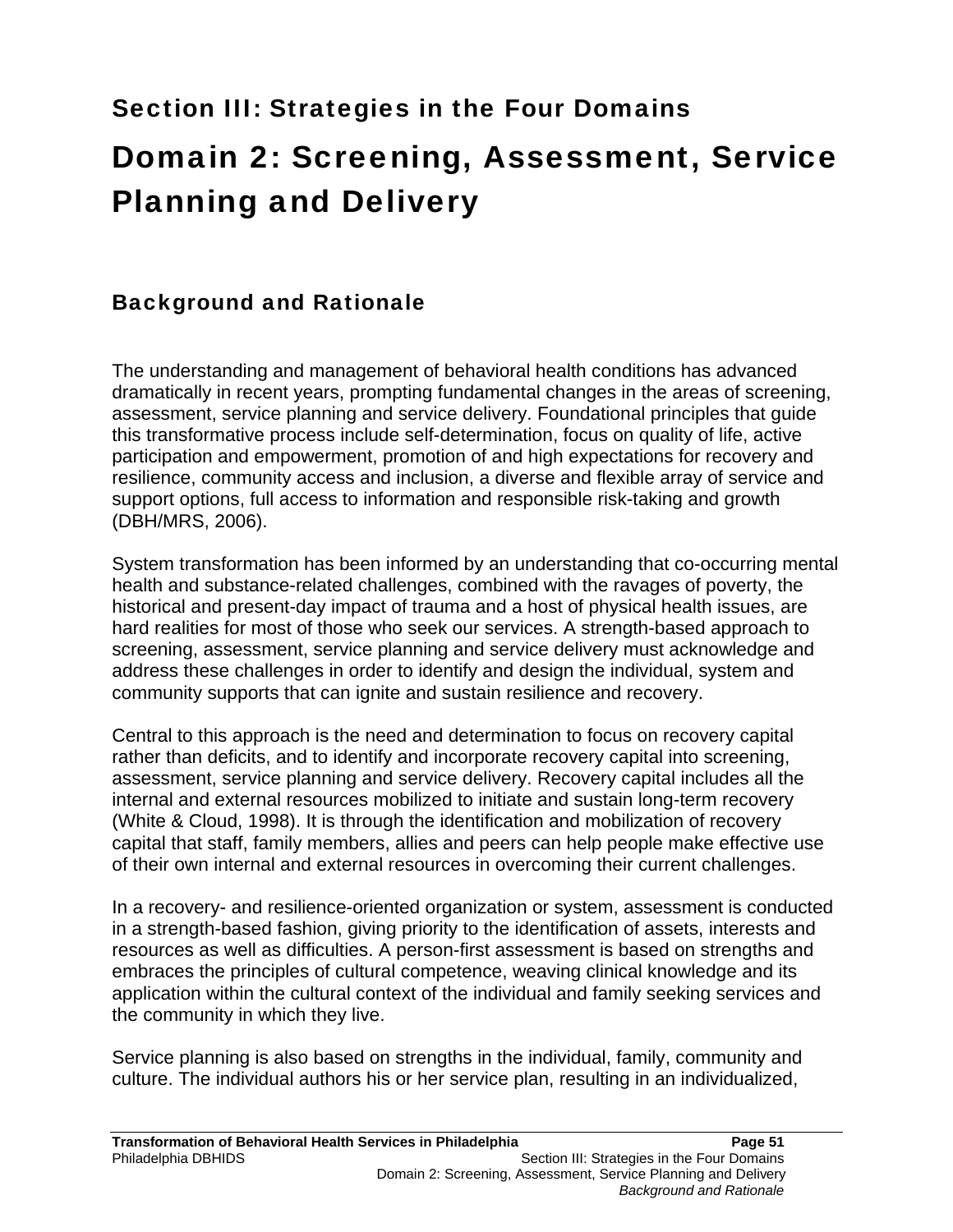multidisciplinary plan developed in partnership with all provider staff involved in service delivery, family members and other allies. The plan is connected to the enhancement of the participant's life in the community.

At its core, person-directed care planning affirms and actively supports an individual's hopes and dreams, while mobilizing the requisite psychiatric, medical, social, vocational, educational and community-based supports that will inspire action, create momentum and acknowledge progress in the recovery journey (DBH/MRS, 2006). Service delivery begins with, and continues to include, ongoing assessment and planning efforts. The service plan becomes a "living document" that grows and changes as the individual and family, and their needs and capabilities, grow and change.

Many of the clinical practices that have developed in traditional models are consistent with recovery- and resilience-driven approaches. However, clinicians need to take extra care to structure and deliver these services within a framework that is person and family centered, collaborative and rooted in the community in which the individual lives. For example, behavioral health organizations use multiple approaches to keep people engaged, and organizations employ a number of targeted effectiveness measures and strategies for overcoming barriers to care.

Service teams are inclusive and collaborative, with participants in key decision-making roles and appropriate family members, allies and peers playing important support roles. Clinical services work hand-in-hand with peer- and community-based recovery support services. As often as possible, services are located in the community and coordinated with community-based sources of support.

This transformation in the areas of screening, assessment, service planning and service delivery also sets the stage for transformation of larger systems of care, provider organizations, staff, families, the recovery community and their allies, by modeling and promoting a strength-based approach in which every person involved has an important role to play in individual, family and community growth and achievement. The recognition of individual resilience factors, the commitment to self-determination and the willingness to shift the focus toward community engagement form both the conceptual bedrock of this transformation process and the engine of change for people receiving services.

Recovery-driven screening, assessment, service planning and service delivery processes:

- energize the growth of individual, family and community resilience factors;
- support self-determination; and
- enhance access to meaningful community life for all participants.

All individuals and family members deserve to have confidence in a process that values their input and incorporates it into plans and strategies for success.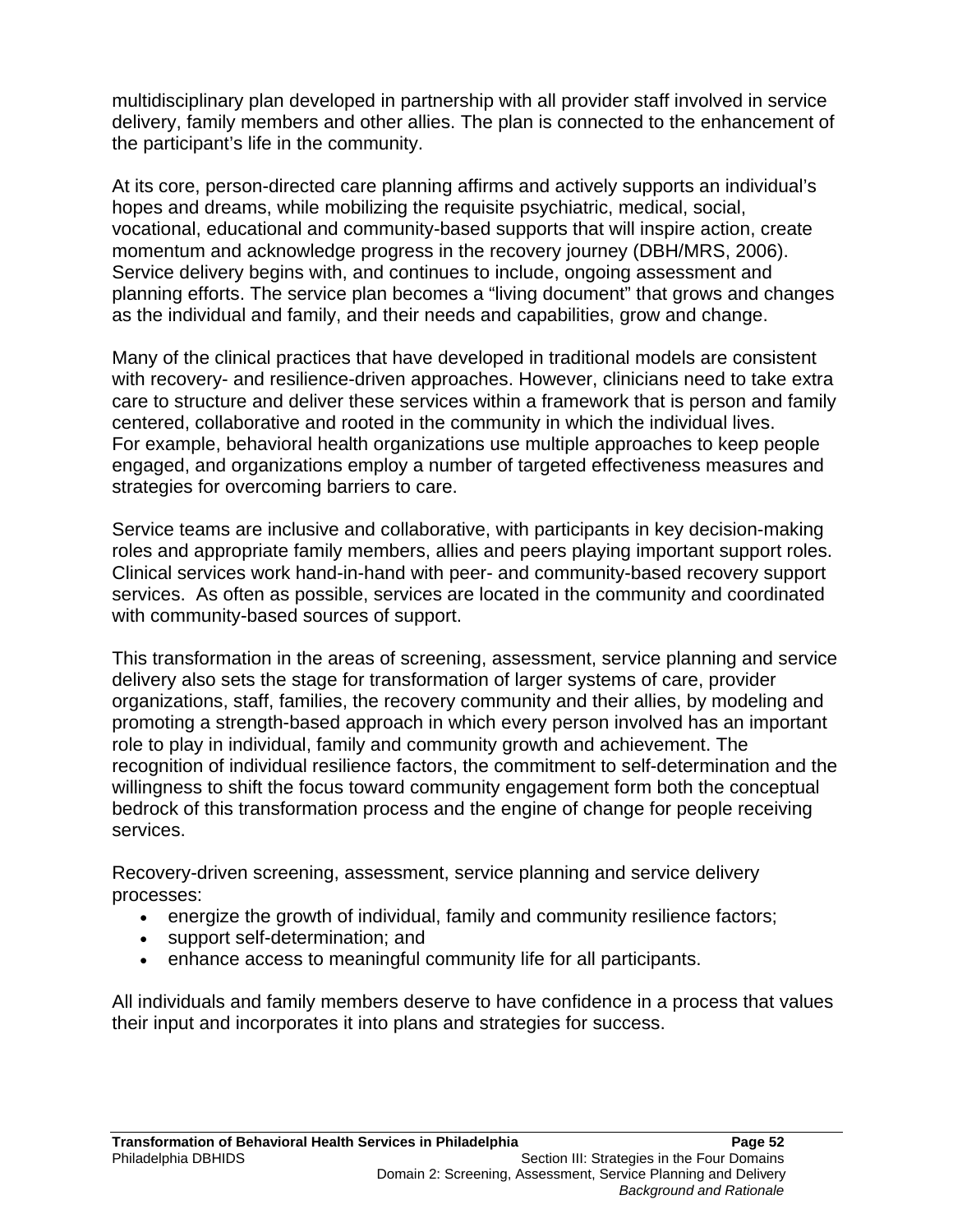# Domain 2: Screening, Assessment, Service Planning and **Delivery**

#### Goal A: Provide Integrated Services

Objective: **Develop relationships with primary care providers to promote integrated services** 

**Potential Strategies:** 

- **Expand service-delivery partnerships with primary care providers** by increasing their awareness of the types of services you offer, demonstrating the value of your services and exploring strategies for service integration and bi-directional colocation. Identify opportunities to become integrated partners in developing personcentered health care homes and Accountable Care Organizations. *(Community inclusion, partnership and collaboration)*
- **Explore new options for cross training.** Consider hosting multidisciplinary symposia with representatives of primary care, behavioral health, peer and community based recovery support services; facilitate discussion forums and inservice training sessions (e.g., brown-bag lunch discussions, grand rounds presentations) to promote partnerships. *(Community inclusion, partnership and collaboration)*
- **Address primary health care needs and perceptions.** Structure assessment and service planning and delivery processes (both clinical and non-clinical recovery supports) to attend carefully to the individual's primary health care needs and experience of overall health (physical, behavioral and the intersection of the two). *(Holistic approaches toward care)*

# Objective: **Use collaborative relationships with a variety of community-based service providers and supports to strengthen recovery and resilience**

- **Form partnerships that will foster participants' strengths.** Identify agencies, organizations and institutions that provide services to help participants develop their strengths and work toward their goals. These might include community colleges, vocational training and assistance organizations, recovery community business enterprises, community-based sources of training in self-defense, etc. *(Community partnership and collaboration; Strength-based approaches that promote hope)*
- **Engage the faith-based and secular communities.** Create formal and informal mechanisms for forging relationships with a variety of faith-based and secular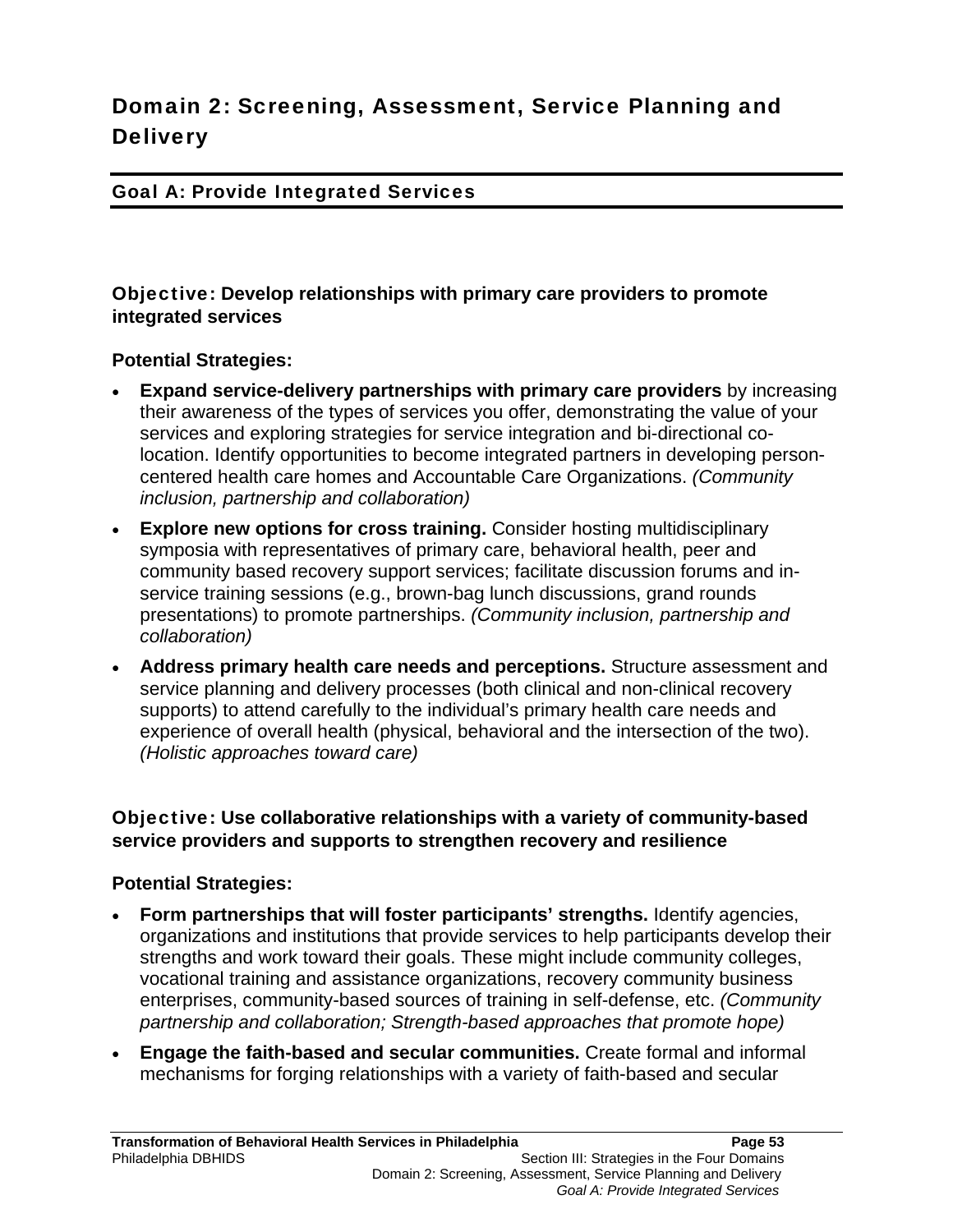communities and services. Include discussion that will educate each entity on the approaches and activities of the other, and guidelines for safe and appropriate referral *(Holistic approaches toward care; Community partnership and collaboration)*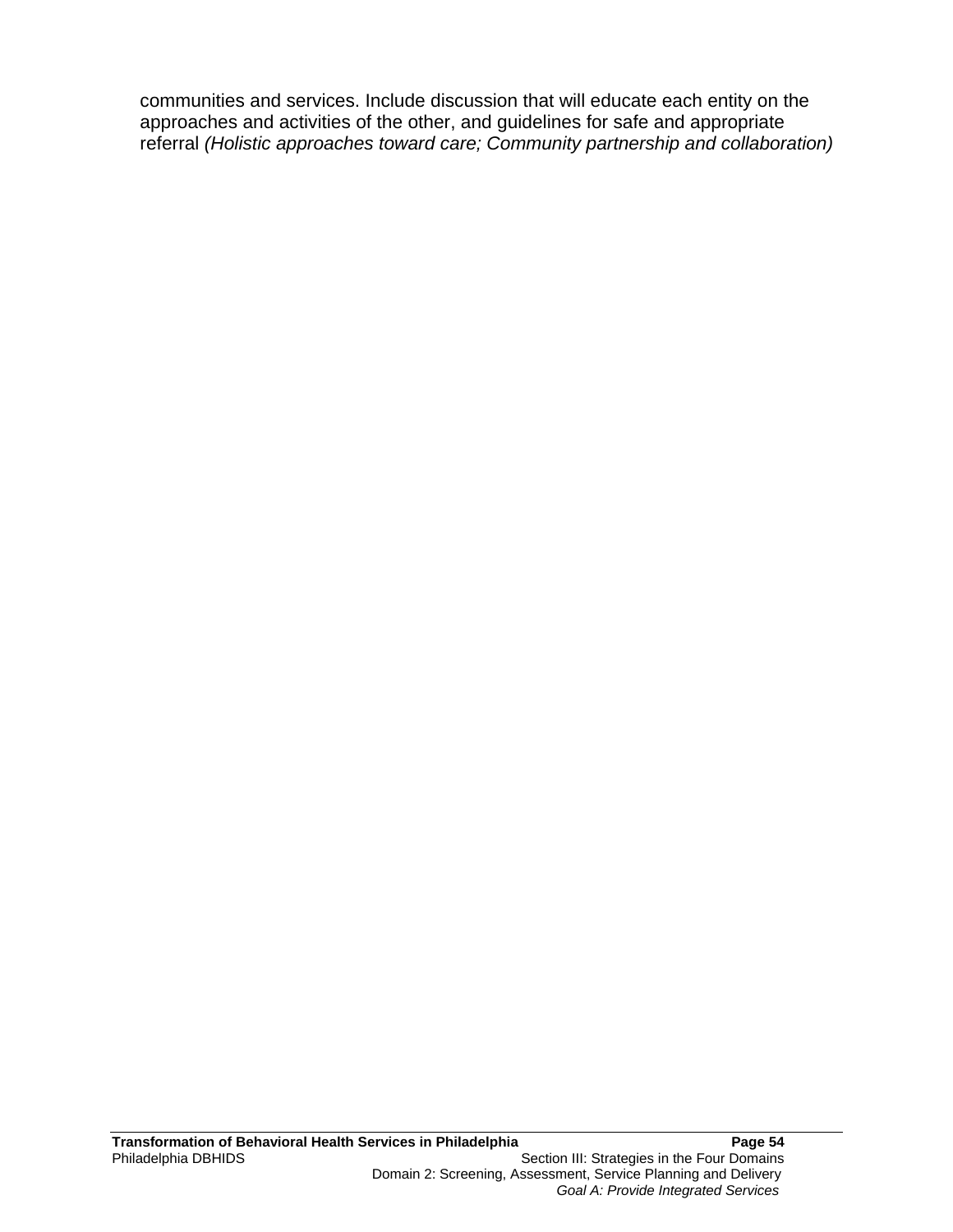# Domain 2: Screening, Assessment, Service Planning and **Delivery**

Goal B: Create an Atmosphere that Promotes Strength, Recovery and **Resilience** 

Objective: **Promote hope in all screening, assessment, service planning and delivery processes** 

#### **Potential Strategies:**

- **Assess the organizational climate and address any recurring staff concerns**. Understand that promoting hope is a parallel process and that staff will be better positioned to promote hope in the individuals and families they serve when they feel positive about their work environment and valued for their contributions (*Strengthbased approaches that promote hope)*
- **Create an atmosphere of trust and mutual learning.** Minimize the presence of and dependence on forms and protocols in sessions. *(Strength-based approaches that promote hope)*
- **Relate to the person first.** In getting to know individuals and families, view them as people first and foremost, with such issues as diagnoses, presenting problems and psychosocial history playing important but secondary roles. *(Strength-based approaches that promote hope; Person-first [culturally competent] approaches)*

# Objective: **Foster environments that nourish and support children and families**

- **Promote multi-level nurturing environments for children.** Employ multiple means of creating nurturing environments for children, including the following:
	- **Promote positive family rituals and interactions** through family sessions, exploration of existing patterns within the family and referral to family centered activities in the community. *(Family inclusion and leadership)*
	- **Explore and strengthen coping skills that come naturally** to children through a variety of activities (e.g., play, social activities, extracurricular activities). *(Care for the needs and safety of children and adolescents)*
	- **Find community-based sources of support**, such as support groups or through school or community programs (Edelsohn & Forman, 2010). *(Care for the needs and safety of children and adolescents)*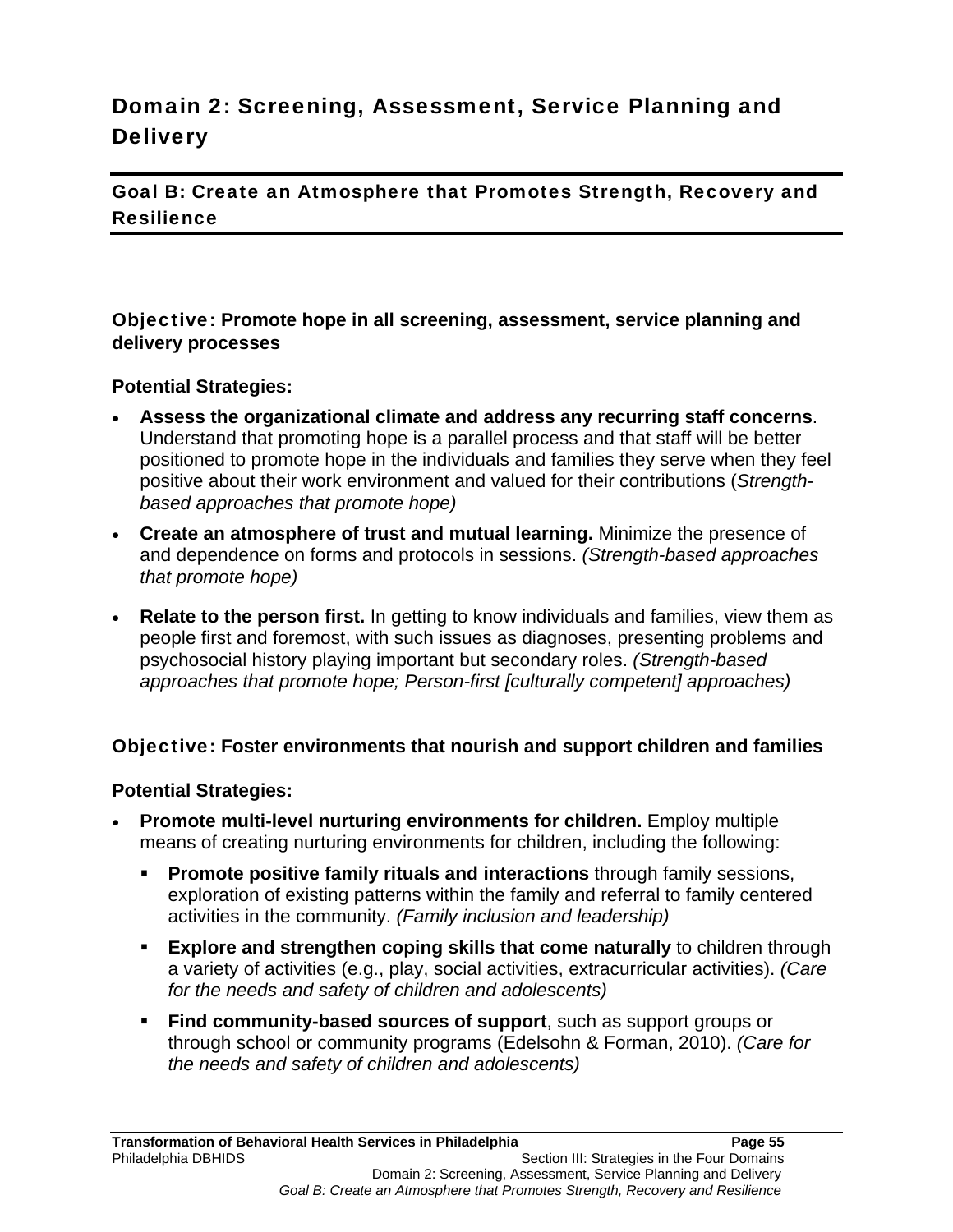**Create family-friendly organizations.** Develop family-friendly waiting rooms with books and toys for children, printed information about family education and support groups, etc. Include family members and key allies as board members and/or in policy and planning decisions. *(Family inclusion and leadership; Care for the needs and safety of children and adolescents)*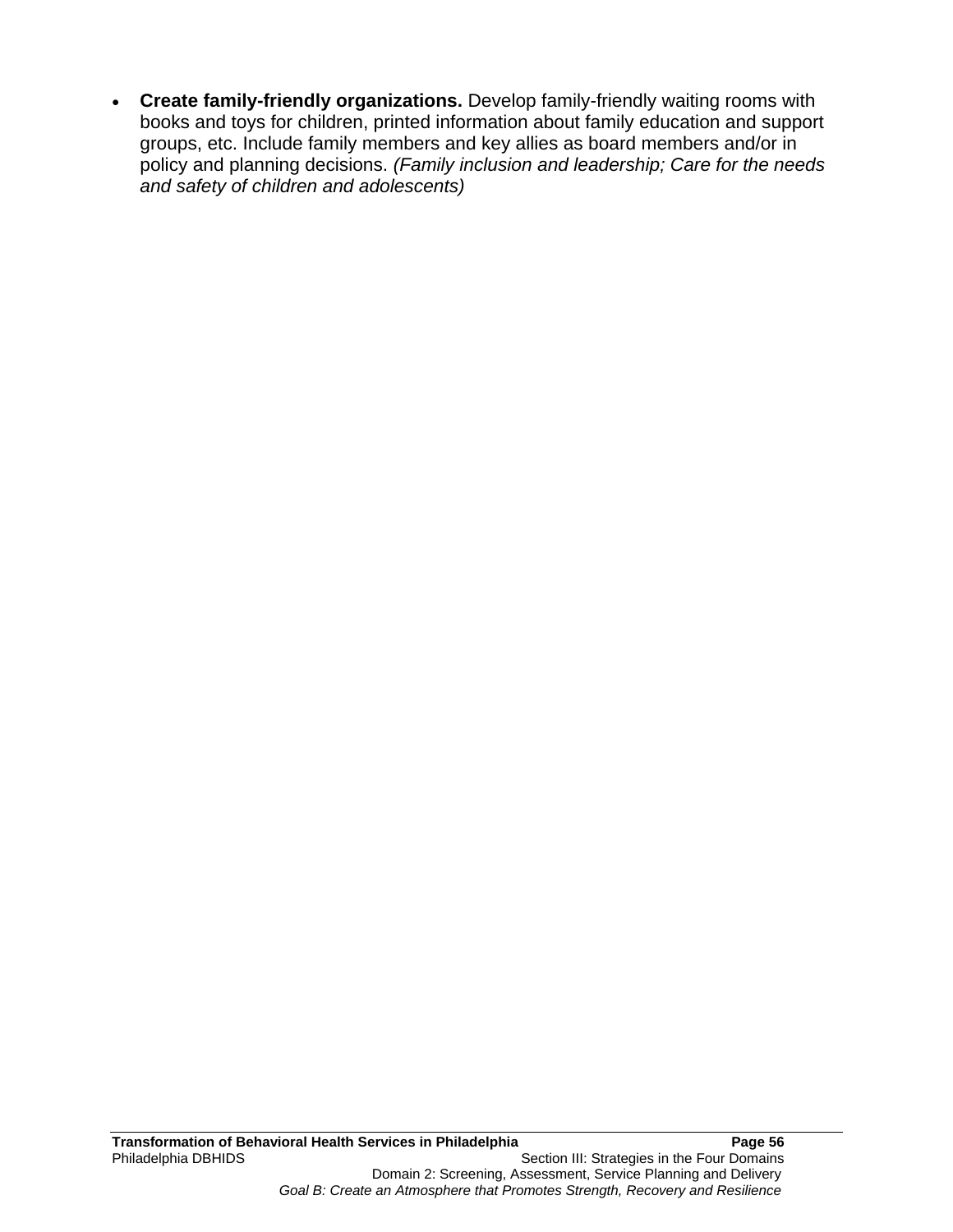# Domain 2: Screening, Assessment, Service Planning and **Delivery**

# Goal C: Develop Inclusive, Collaborative Service Teams and Processes

# Objective: **Make peer support staff an integral part of service teams**

# **Potential Strategies:**

- **Ensure that participants have access to peer support.** Within the organization ensure that participants have access to both formal (paid) and informal (volunteer) peer support. *(Strength-based approaches that promote hope; Peer culture, support and leadership)*
- **Create a family peer support role** using paid staff who focus on engaging families in services, helping staff identify families' basic needs and monitoring the fulfillment of those needs. *(Family inclusion and leadership; Peer culture, support and leadership)*
- **Identify potential peer leaders.** Use the information collected in assessment and planning processes (e.g., individual strengths, talents, resilience factors, recovery capital) to help identify new peer leaders. *(Peer culture, support and leadership)*
- **Promote and develop peer leaders.** Identify and cultivate opportunities for individuals to develop and use their leadership skills. *(Peer culture, support and leadership)*
	- **Develop peer leadership councils** or advisory councils that include peers and families, and give these councils real power in affecting program development, evaluation and improvement. *(Peer culture, support and leadership; Family inclusion and leadership)*

*"We could help, if someone gave us a chance.*" *"Giving back makes you feel better…..gives you hope for the future." "We could help to lead peer support groups." "We could help new people in recovery find their way." "We could help people find resources and good places to go that we have found."*

> —People in Recovery in Philadelphia

# Objective: **Implement policies that promote true partnership in service teams**

# **Potential Strategies:**

 **Build effective multidisciplinary teams** that blend the knowledge and experience of all team members (e.g., psychiatrists, psychologists, social workers, counselors, peers, family members, primary care providers, other cross-system partners) and employ these resources in service of the participant's recovery. *(Strength-based approaches that promote hope; Person- and family-directed approaches)*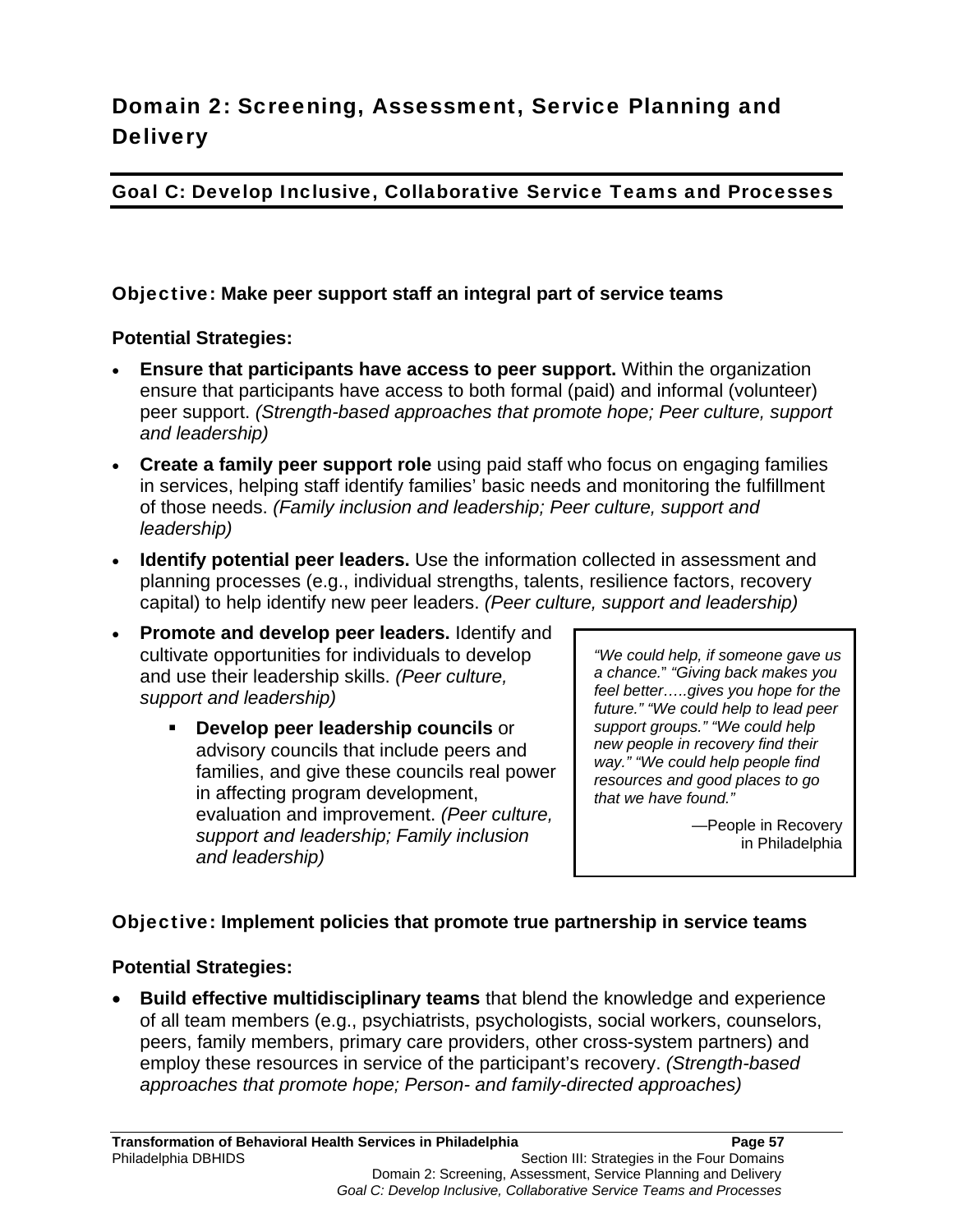- **Create and sustain an organization-wide partnership/consultation model.** Shift the service delivery philosophy from an expert model to a partnership/consultation approach. Ensure that individuals and families are involved and supported in key decision-making processes regarding their services (Mayor's Blue Ribbon Commission, 2007, Recommendation 2:1). *(Person- and family-directed approaches; Strength-based approaches that promote hope)*
- **Promote shared decision-making** in all service planning and delivery processes. Set up structures, procedures and instructions that:
	- **Honor the expertise and autonomy of each individual** in determining his or her own needs; values; and preferences for treatment, rehabilitation and other recovery supports *(Person- and family-directed approaches; Strength-based approaches that promote hope; Family inclusion and leadership)*
	- **Honor the expertise that professionals bring to the service team.** Ensure that professionals understand that their role is no less important than those of other members of the service team, or that their skills are valued less highly. Instead, they work as partners alongside the individuals and families they serve, the peer support providers and other service team members *(Peer culture, support and leadership; Partnership and transparency)*
	- **Use the expertise and support of allies and peers** who assist them on the service team. *(Person- and family-directed approaches; Strength-based approaches that promote hope; Peer culture, support and leadership)*
	- **Promote participant choice in the planning process itself.** Establish procedures for plan development that allow the participant to choose, not only the services included in the plan, but also the method of plan development and management that gives him or her the greatest ownership of the plan (e.g., writing it him/herself, keeping it in his or her possession). *(Person- and family-directed approaches; Strength-based approaches that promote hope)*
- **Invite families and allies to participate as partners.** Acknowledge that families and allies have their own expertise and intimate knowledge of the individual, and encourage everyone to ask questions, review their options and voice possible disagreements as members of the multidisciplinary team. Promote empowerment of parents as equal experts on behalf of their children. Assure families and allies that neither they nor the participant will suffer repercussions as a result of their questioning or disagreeing with providers. *(Person- and family-directed approaches; Family inclusion and leadership)*
- **Tailor family influence to participants' ages and adults' choices.** In developing approaches toward assessment, service planning and service delivery, respect the difference between the influence of family and allies on children/adolescents and their influence on adults. The central role of family in service planning for children is without question. However, for adults, the individual determines the role of family and allies in service planning. *(Person- and family-directed approaches; Family inclusion and leadership; Care for the needs and safety of children and adolescents)*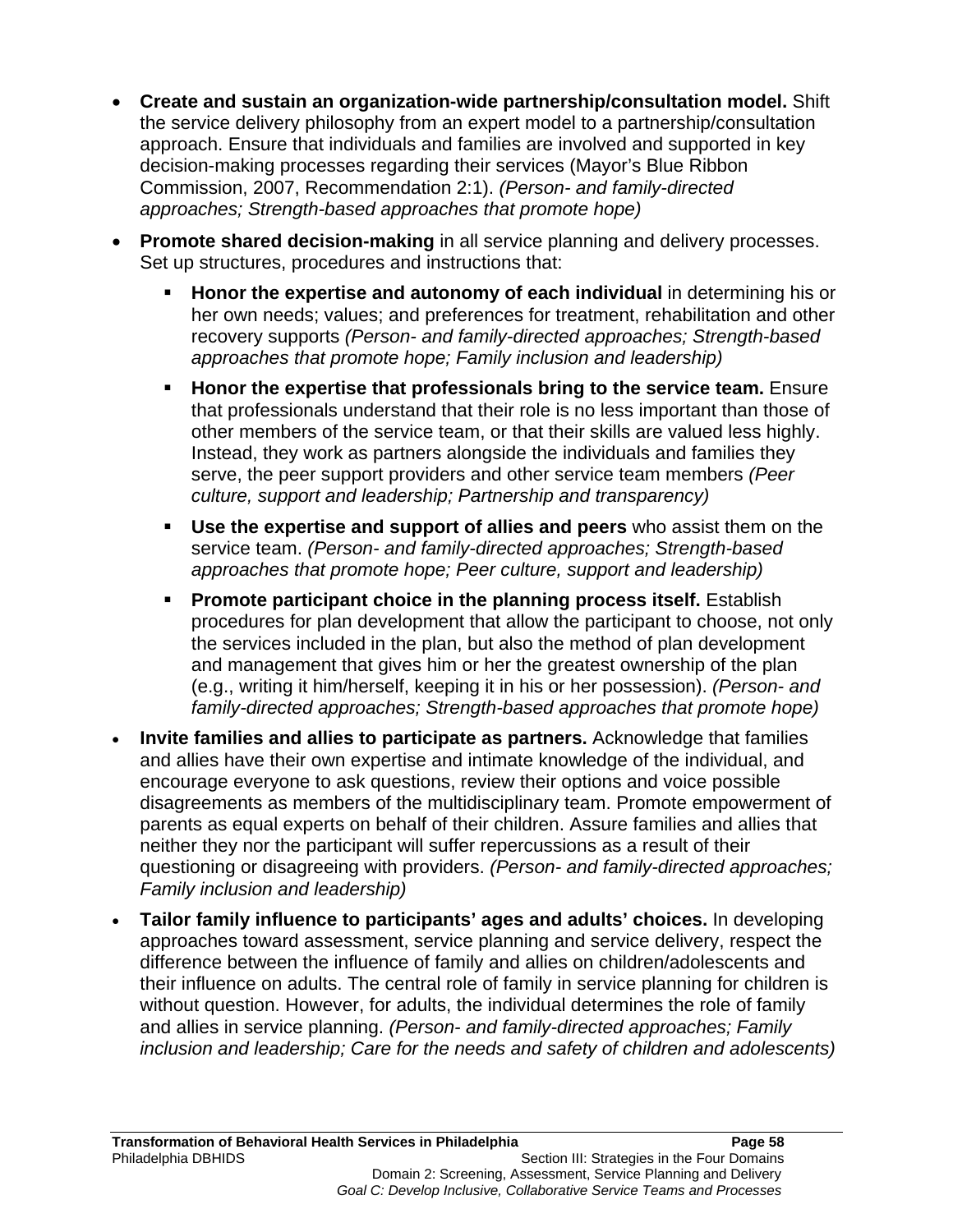# Domain 2: Screening, Assessment, Service Planning and **Delivery**

Goal D: Provide Services, Training and Supervision that Promote Recovery and Resilience

# Objective: **Ensure that staff use recovery-oriented interviewing skills in order to conduct effective assessments**

#### **Potential Strategies:**

- **Focus on building relationships during assessments.** Establish an open, trusting relationship, including an accepting and non-judgmental attitude, a willingness to provide complete information about assessment and diagnostic procedures, a willingness to answer the individual's and the family's questions and an ability to be open to and understanding of their needs and concerns. *(Strength-based approaches that promote hope; Person- and family-directed approaches; Personfirst [culturally competent] approaches)*
- **Record information in the participant's terms.**  During assessment and service planning, record the individual's responses in terms he or she would use, recognize and understand. This helps to ensure that the assessment remains narrative based and person directed. When technical language is necessary, translate it appropriately and present it in a personfirst manner. *(Person-first [culturally competent] approaches)*
- **View assessments as "living documents"** that continue to be explored and updated throughout treatment and recovery support processes, rather than limiting them to an intake function. *(Personand family-directed approaches; Person-first [culturally competent] approaches)*

"*I always tell my students that the first time you see someone (and all the times after that) is a chance for healing. They come to you with challenges and often with a history of trauma, and they wait to see if you are going to reject them. These are people who are used to being overlooked, ignored and hurt, but if you do it, they won't trust you, won't open up and won't come back."*

—Seasoned Provider

 **Promote strength-based language for children.** Adopt assessment and serviceplanning practices that will help children develop and use strength-based language in speaking about their challenges, rather than using the labels that others may have applied to them in the past. *(Strength-based approaches that promote hope; Care for the needs and safety of children and adolescents)*

# Objective: **Explore the full range of experience, including strengths and challenges**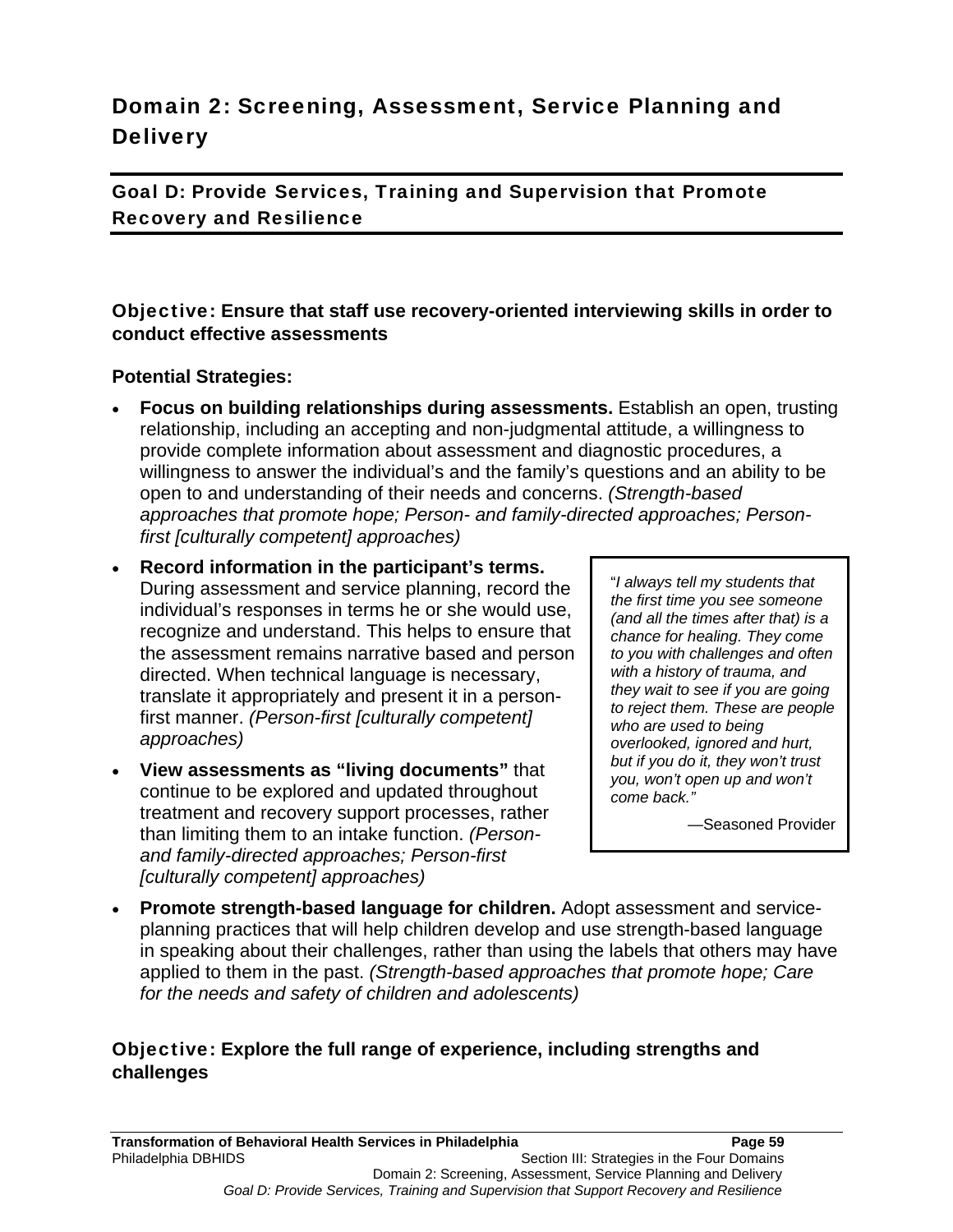- **Use comprehensive assessment for children and adolescents.** Structure assessment and service-planning processes for children and adolescents that address all of the following: cognitive and school functioning; peer relations; family relationships; physical development and medical history; emotional development, temperament and mental state; development of conscience and values; interests, hobbies, talents, avocations and strengths; prior psychiatric treatment history; all substance-related history and current use; children's and adolescents' own aspirations; problem-solving capability and strategies used in the past; and understanding of individual and family resilience *(Care for the needs and safety of children and adolescents; Holistic approaches toward care)*
- **Assess and address developmental challenges within a recovery framework.** Establish procedures that allow staff to understand and address the developmental challenges of children, adolescents, families and allies within a recovery and resilience framework. Combine the use of standardized instruments for measuring strengths and challenges of children and adolescents with a recovery/resilience approach to engagement. *(Strength-based approaches that promote hope; Care for the needs and safety of children and adolescents)*
- **Use open and creative methods of finding and focusing on strengths:**
	- o **Use families and allies to help assess individuals' strengths.** Develop strength-based assessments through in-depth discussion with the individual and attempts to solicit collateral information about strengths from the individual's family and natural supports. *(Family inclusion and leadership; Strength-based approaches that promote hope)*
	- o **Use peers to help assess recovery capital.** Use peer specialists to help assess each individual's protective factors, resilience factors and recovery capital (on individual, family and community levels). *(Peer culture, support and leadership; Strength-based approaches that promote hope)*
	- o **Find and acknowledge the strengths within perceived deficits.** Help participants and families understand that their challenging characteristics are often the extreme expression of significant strengths within them (e.g., anger as the extreme of passion, "people-pleasing" as the extreme of consideration or diplomacy). Look at ways in which supposed deficits might be considered assets in the participant's culture, family or community. *(Strength-based approaches that promote hope; Person-first [culturally competent] approaches)*
	- o **Find strengths even in traumatic histories.** Adopt procedures and train staff to identify the strengths, capabilities, capacities, talents, problem-solving abilities, etc. of those who have lived with traumatic experiences, and to help the individual use these strengths to address current challenges in a safe and hopeful environment. *(Trauma-informed approaches; Strength-based approaches that promote hope)*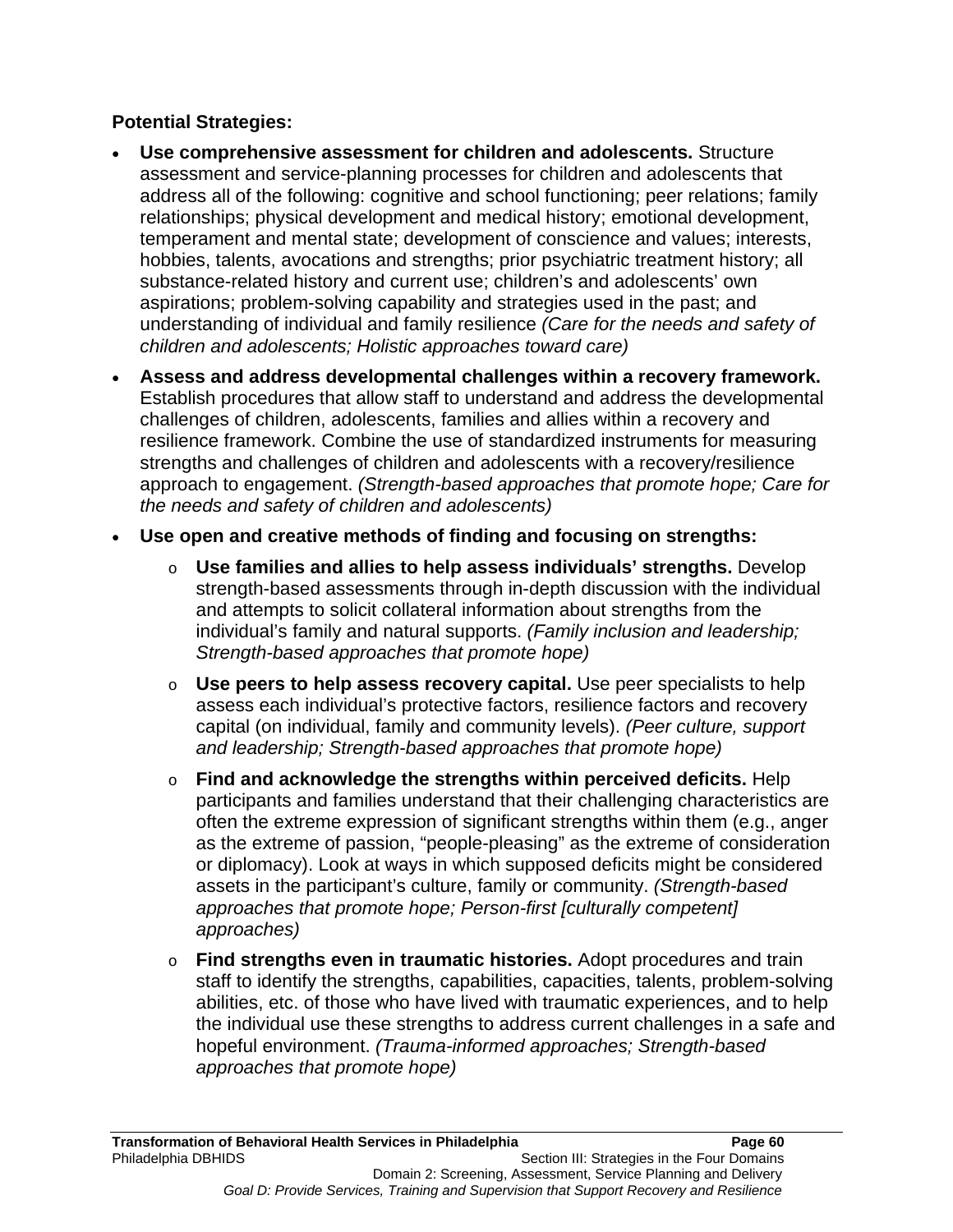- o **Gain a broad view of children's and adolescents' strengths.** During evaluation interviews and the initial data-gathering phase, elicit areas of strength, interests and achievements; note participation in clubs, sports and faith-based activities; and assess positive attachments and ways in which past stressors have been successfully negotiated. (Examples of strengthbased assessment strategies can be found in Appendix E) *(Care for the needs and safety of children and adolescents; Holistic approaches toward care; Strength-based approaches that promote hope)*
- **Include strengths in family assessments.** In family assessments, include family and individual member strengths, talents and experience; family and individual aspirations, hopes and dreams; the family's and the individual's previous success in addressing behavioral health challenges within the family; and an exploration of family resilience factors that might be mobilized to address current challenges *(Family inclusion and leadership; Strength-based approaches that promote hope)*
- **Assess the quality of family connections.** Assess the individual's current involvement in and connection with family and allies and the extent to which people communicate about their hopes and dreams for change and improvement. Explore ways in which family members and allies have been helpful or harmful in the past and any challenges that might have arisen in these relationships. *(Family inclusion and leadership)*
- **Assess social foundations for recovery.** Assess (and understand in the person's language) the presence, degree and quality of social connections, the individual's sense of belonging and his or her participation in family and community activities. Discuss these as essential foundations for advancing recovery and resilience. *(Strength-based approaches that promote hope)*
	- **Identify and use family resources.** Explore participants' family, kinship and natural support networks to identify resources that they believe might be helpful in supporting and maintaining their own wellness. Work collaboratively with participants to educate family members and other important allies in ways of identifying participants' characteristic signs that they might need reintervention. *(Family inclusion and leadership; Person- and family-directed approaches)*
	- **Assess the availability of peer support.** Consult assessments for the presence (or absence) of supportive peers, keeping in mind that, while peer groups serve different functions at different stages across the life span, information about their presence (or absence) and helpfulness (or potential for injury) is a critical element in understanding the community support available to children, youth and adults. *(Peer culture, support and leadership)*
	- **Assess, acknowledge and harness cultural strengths.** Train staff to recognize the traditional and contemporary cultural elements that add to participants' and families' strength, resilience and recovery capital, and to help participants and families discover, appreciate and tap into these strengths. *(Person-first [culturally competent] approaches)*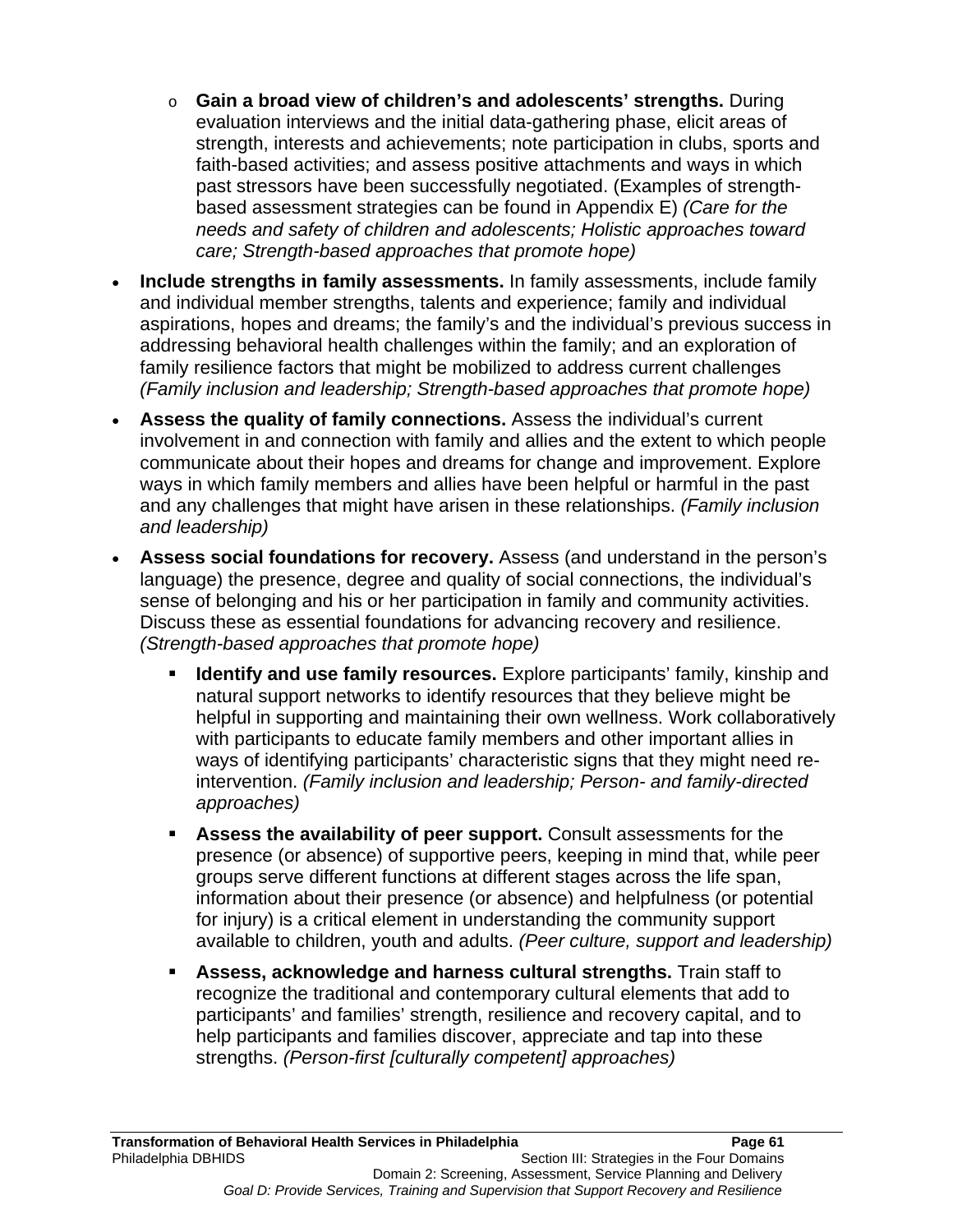**Reflect positive skills and strengths** in the assessment process back to the individual, using developmentally appropriate language. *(Recovery-oriented clinical and organizational services)*

# Objective: **Extend beyond traditional assessment of challenges and needs**

- **Explore cultural approaches to addressing challenges.** With each challenge identified, ask people about their cultural heritage and ways in which these challenges are viewed and addressed within their culture. *(Person-first [culturally competent] approaches)*
- **Explore the ways in which cultural identity might affect the identified challenge.** Ask people about the ways in which they identify themselves culturally, and the ways in which their cultural identity and experience might affect their challenges and coping. For example, explore the impact of discrimination, racism, homophobia and sexism on current challenges. *(Person-first [culturally competent] approaches)*
- **Assess the need for general wellness approaches.** Design the assessment process to include exploration of the extent to which the individual might benefit from daily wellness approaches such as WRAP (Wellness Recovery Action Planning) and training in self-management strategies for coping with symptoms. *(Holistic approaches toward care)*
- **Include medication support in ongoing assessment.** Structure the ongoing assessment process to include collaboration and consultation in medication management.
	- o **Include all psychiatric and non-psychiatric medical professionals prescribing** either psychotropic or non-psychotropic medications. *(Crosssystem partnership, coordination and collaboration; Person- and familydirected approaches; Holistic approaches toward care)*
	- o **Involve the entire team (including individuals, family members and allies)** in the assessment of the efficacy of medications; the impact of side effects; and interactions among pharmacotherapy, other treatment modalities and strength-based activities. *(Person- and family-directed approaches; Holistic approaches toward care)*
- **Assess the need for parenting support and education**:
	- **Assess the need for parenting education and support** for individuals who are or are at risk of abusing or neglecting their children *(Trauma-informed approaches; Care for the needs and safety of children; Family inclusion and leadership)*
	- **Provide comprehensive training for this aspect of assessment,** including information about ways in which parents who are also experiencing the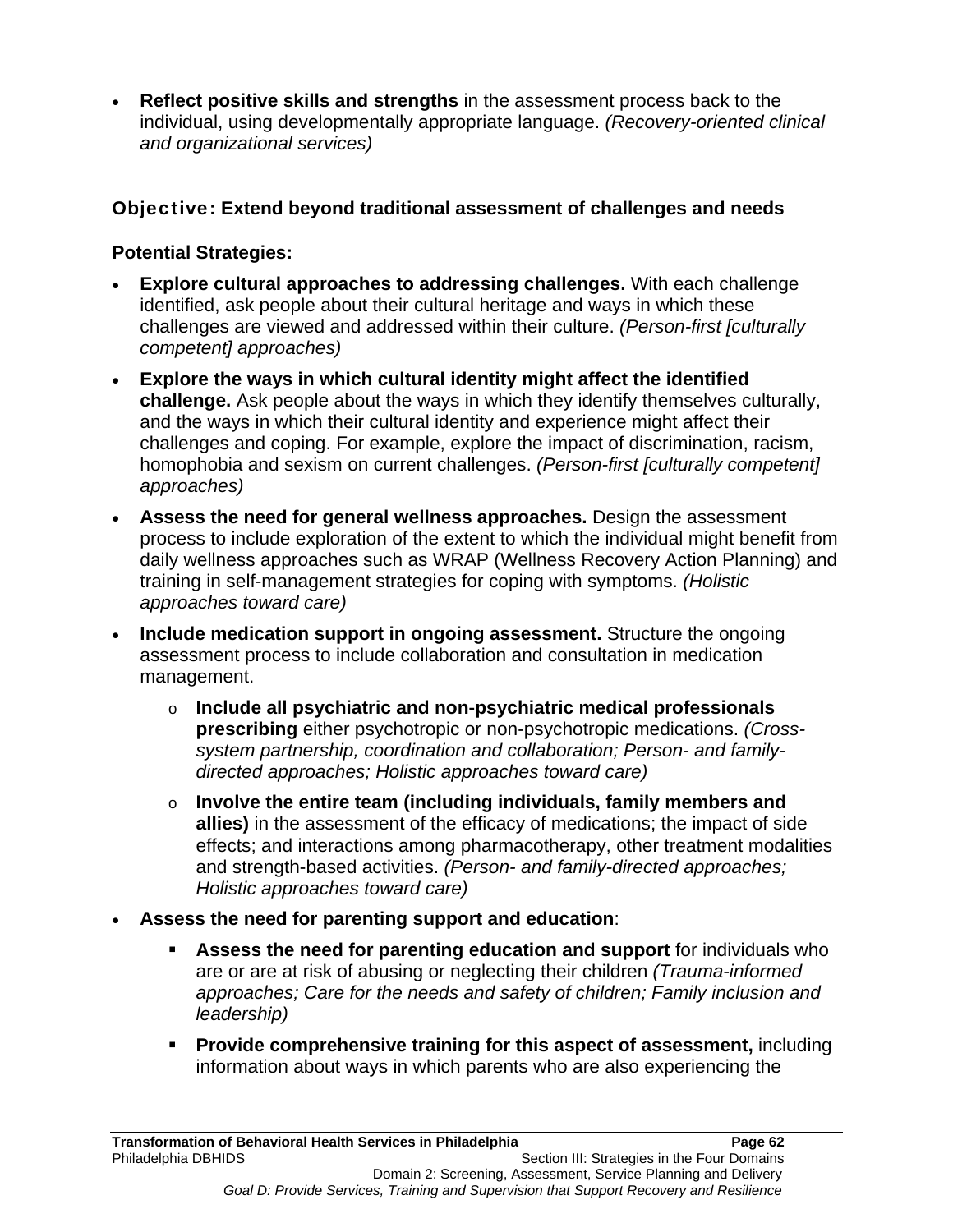effects of abuse in their own lives may have trouble taking in new information and learning new skills in this area until the impact of their own trauma is addressed. *(Trauma-informed approaches)*

- **Intervene in any direct danger to children's safety**, as appropriate. Use partnerships with Child Protective Services to promote the safety and well being of participants/families and their children. *(Trauma-informed approaches; Care for the needs and safety of children)*
- **Support parents in their efforts at family reunification.** When it is safe and appropriate, use recovery-oriented strategies to assist parents in maintaining or regaining custody of their children from Child Protective Services. (*Care for the needs and safety of children)*

# Objective: **Create resilience and recovery-oriented planning processes**

- **Link recovery-oriented assessment and service plans.** Use the assessment of the individual's and family's hopes, strengths, interests and goals to drive the development of a comprehensive service plan. *(Person- and family-directed approaches; Partnership and multidisciplinary service plans)*
- **Elicit participants' preferences and interests** as a positive foundation for effective service planning, service delivery and the development of a more gratifying life in the community. This is particularly important for program participants who have not focused on their individual hopes and dreams in previous health care service relationships. *(Person- and family-directed approaches; Strength-based approaches that promote hope; Person-first [culturally competent] approaches)*
- **Elicit incremental, concrete goals and tasks** that are achievable within a short period of time (a rapid time cycle) and within normal, everyday community settings. This will support the development of a "success culture" within the relationship among the individual, staff, family and allies. *(Strength-based approaches that promote hope)*
- **Create a menu of services and supports** from which participants, families and allies can choose to support the recovery and resilience of all. *(Strength-based approaches that promote hope; Holistic approaches toward care; Person- and family-directed approaches)*
- **Engage peers in participants' service planning** and wellness and recovery planning processes.
	- **Use the natural partnerships that develop** both within and outside the formal program to support the individual's ability to take new risks toward achieving recovery tasks and goals. *(Peer culture, support and leadership)*
	- **Actively foster intentional "buddy" partnerships** among peers that can initiate and sustain social support and allow partners to help one another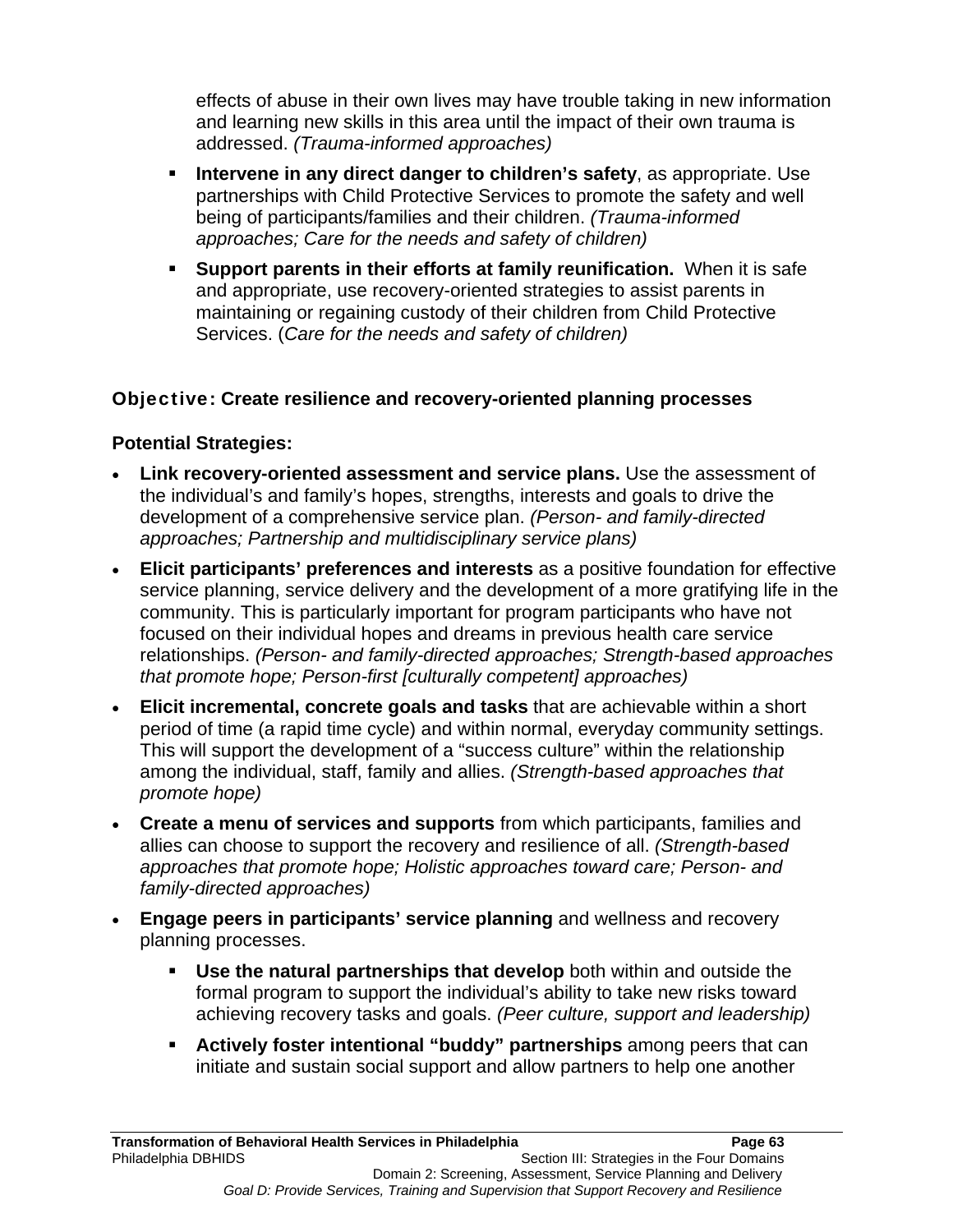toward achievable goals and tasks in their service plans. *(Peer culture, support and leadership)*

# Objective: **Create comprehensive, holistic service plans**

# **Potential Strategies:**

- **Create holistic service plans**, including the following**:**
	- **Reflect a community focus.** Frame the impact of and solutions to challenges within the context of the individual's and the family's desire to build, rebuild, or preserve a meaningful life in the community. *(Community inclusion, partnership and collaboration)*
	- **Ensure that the service plan identifies a wide range** of professional services, natural supports and alternative strategies to bolster the individual's and the family's wellness, with particular emphasis on those that have been helpful to others with similar struggles. Combine information about medications and other clinical treatments with information about the range of services and supports available (e.g., mutual-aid groups and activities, peer support, exercise, nutrition, daily maintenance activities, spiritual practices and affiliations, homeopathic and naturopathic remedies). *(Holistic approaches toward care)*

# Objective: **Integrate the full range of services that support recovery into the plan**

# **Potential Strategies:**

- **Include wellness approaches in service plans.** If indicated in the assessment, include the use of daily wellness approaches such as WRAP (Wellness Recovery Action Planning) and training in self-management strategies for coping with symptoms. *(Strength-based approaches that promote hope; Holistic approaches toward care)*
- **Include primary care in service plans.** Structure the service plan to attend carefully to the individual's experience of physical health and the primary health care system. *(Holistic approaches toward care)*
- **Include community support groups and peer support in service plans.** Include in the service plan support services in group modalities that take place in natural settings such as communities, schools, etc. These services might include, for example, life skills groups, psychoeducational groups, family support groups and adolescent peer groups. Take advantage of the natural peer support that develops. *(Person- and family-directed approaches; Peer culture, support and leadership)*

*"Tell me something about yourself. If I know anything about you beyond what degrees you have, it helps me to open up…But don't tell me too much about yourself. I had a therapist who told me all her trouble. That wasn't what I was there for."* 

—Person in Recovery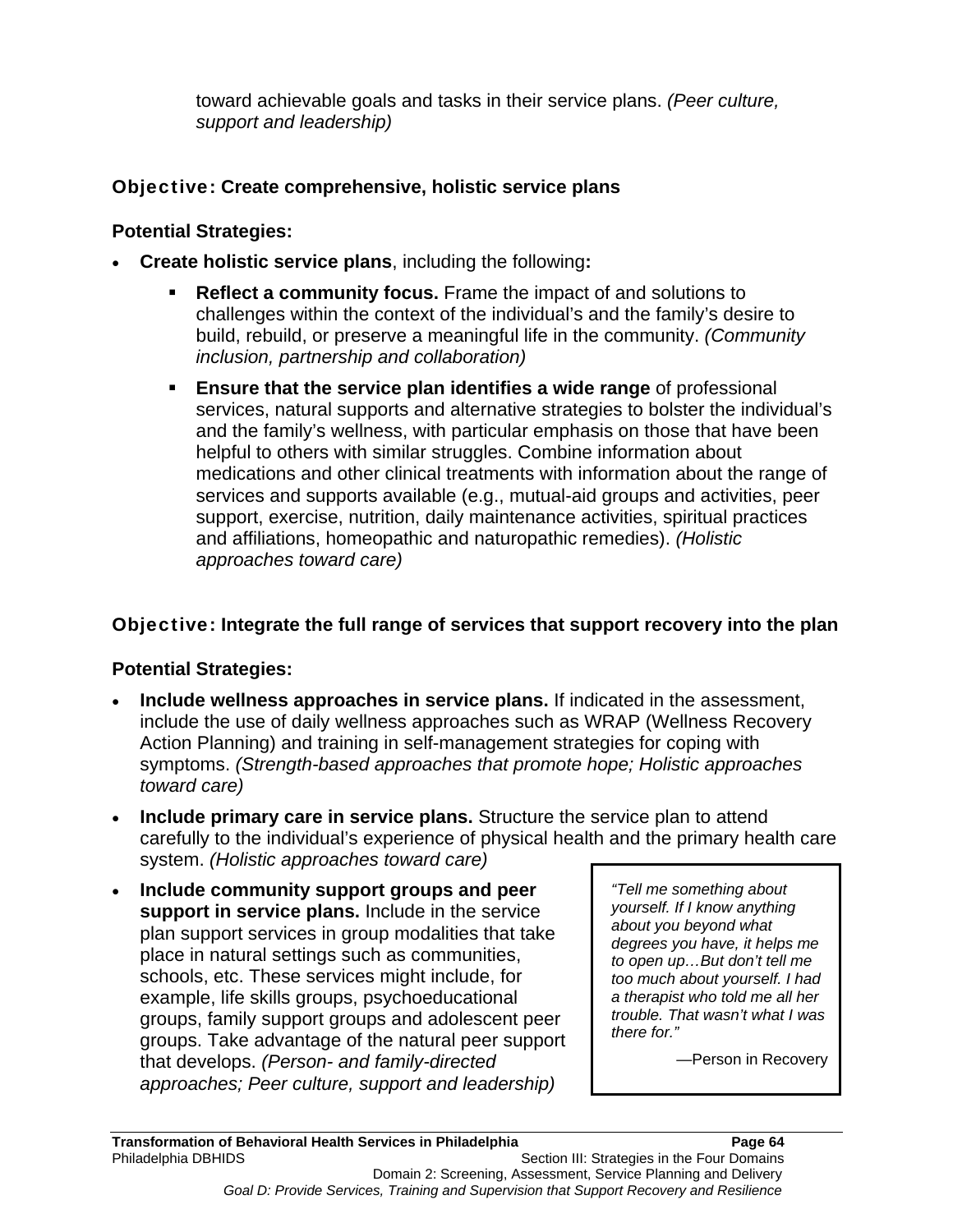# Objective: **Establish boundaries and safety measures for recovery and resilience-oriented care**

# **Potential Strategies:**

- **Prepare staff for appropriate self-disclosure.** Ensure that staff understand the value of self-disclosure when it is appropriate and appreciate the common humanity that ties us all together, regardless of illness, disability or any other consideration. However, prepare staff to ensure that their own self-disclosure is not a burden to the participant, and to distinguish clearly between disclosure for the participant's sake and disclosure that fulfills their own needs. *(Strength-based approaches that promote hope; Trauma-informed approaches)*
- **Facilitate changes in service providers.** Create a process through which people can safely and smoothly change service providers within the agency if they are not satisfied or comfortable, and make this procedure well known and easily accessible. Give them the option to initiate this process through a neutral third party if they are feeling intimidated. *(Person- and family-directed approaches; Person-first [culturally competent] approaches; Trauma-informed approaches)*

# Objective: **Create and offer peer support options for individuals and families**

# **Potential Strategies:**

- **Create peer groups.** Give participants options for peer-led support groups, both on site and in the community. Where appropriate and feasible, create culture-specific (e.g., age, gender, language, ethnicity) groups. *(Peer culture, support and leadership)*
- **Use peers to address the needs of children of troubled families.** Create safe peer groups or link with other peer support for pre-teens or adolescents in families in which substance use, mental illness or other challenges are present (e.g., families facing homelessness or foreclosure, families with a parent or sibling receiving services). *(Care for the needs and safety of children and adolescents; Peer culture, support and leadership)*

# Objective: **Offer a range of services to families**

- **Address family strengths, needs and challenges in care:** Use a multidimensional approach in designing and delivering family-specific services, education and support. *(Family inclusion and leadership)*
- **Provide support for families and other allies.** Through assessment, treatment and support, offer ongoing peer support and educational resources or referrals to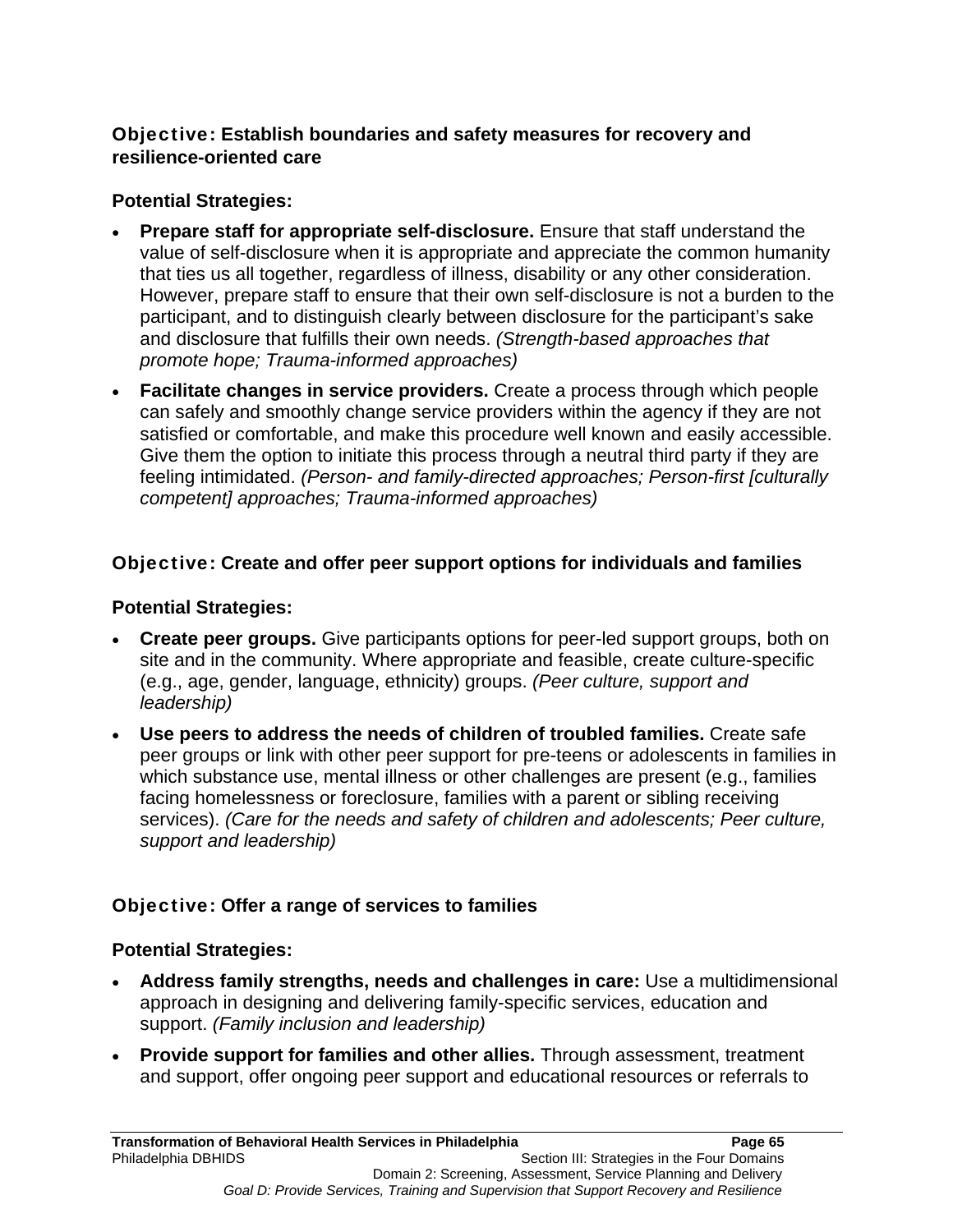families and other involved allies. Create paid or volunteer family support roles. *(Family inclusion and leadership; Strength-based approaches that promote hope)*

- **Offer family therapy** to individuals and families who would like this service. Provide assertive referrals to any specialized family services that are beyond the organization's expertise. *(Family inclusion and leadership)*
- **Continue to engage families through telephone strategies** that decrease both initial no-show rates and early service termination. *(Family inclusion and leadership)*

Objective: **Align training content and processes to support recovery and resilience-oriented screening, assessment, service planning and service delivery** 

- **Provide training for staff on ways of promoting shared decision making**. Staff are often concerned about how to support individuals and families if they do not agree with their decisions or do not think the decisions are in their best interest. Staff will need assistance in understanding that shared decision making does not mean that staff have no input, no role and no influence. Instead, rather than dictating the decisions or directions, they work collaboratively to assist people in thinking through the advantages and disadvantages associated with specific decisions. When they have concerns, they express and document those concerns, and work with participants to explore other alternatives. However, they also understand that, unless there are safety issues, people ultimately have the power to make decisions about their lives. Instead of requiring less involvement on the part of providers, this type of interaction requires *greater* clinical sophistication, and staff may benefit from case studies, role-playing and other interactive training techniques.
- **Train staff to assess the quality of the therapeutic alliance** throughout the care process, by soliciting and using feedback from individuals and families on the quality of the partnership they have formed and the care they are receiving. *(Strengthbased approaches that promote hope; Person- and family-directed approaches)*
- **Educate all staff on the power of language.** Train staff to recognize and avoid the subtle messages of dismissal, disregard and disrespect that professional language can convey toward people with psychiatric diagnoses, people with addiction and their loved ones. Increase staff's use of language that is empowering and avoids eliciting pity or sympathy, to avoid casting people with disabilities in a passive "victim" role and reinforcing negative stereotypes. *(Person-first [culturally competent] approaches)*
- **Train staff to engage in respectful listening.** Development of true partnership requires that staff listen attentively to each individual and appreciate the individual's and the family's perception and understanding of their current challenges. Train staff to ask questions and listen actively to the individual's and/or family's responses, in order to learn more about all of the factors involved with the conditions they seek to address. *(Person-first [culturally competent] approaches; Person- and familydirected approaches)*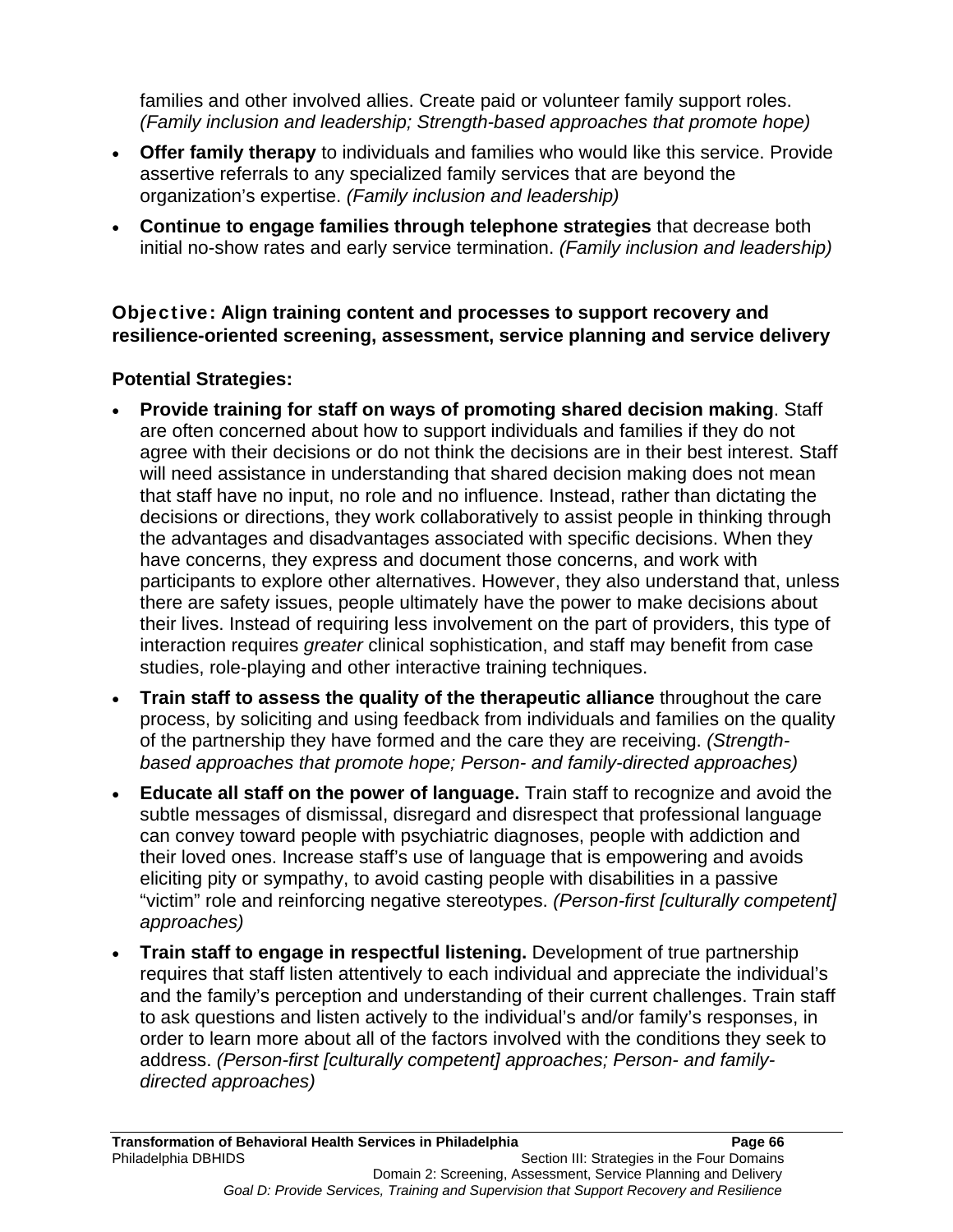- **Train staff to respect exceptions to "person-first" language** that are preferred by some individuals in recovery (e.g., the utility of terms such as "alcoholic" or "addict" for some individuals with substance use disorders, particularly those who work the 12 Steps). When in doubt, ask the individual what terminology he or she prefers. Also be aware that people may refer to themselves one way within their mutual aid groups (e.g., AA members referring to themselves as *alcoholics* or *drunks* in meetings or in informal communication with one another) but use other language outside that culture. *(Person-first [culturally competent] approaches)*
- **Train staff on person-first, culturally responsive processes.** Through guidelines and staff training, ensure that all screening, assessment, planning and service delivery processes, formats and practices are person-first, culturally sensitive, culturally responsive and personally affirming to individuals within the cultural context/group of the program. Ensure that all staff possess knowledge of the variety of cultures represented in the individuals they serve, their neighborhood and the community, and the ability to work in partnership within these cultures (refer to Appendix F for areas of inquiry to be addressed in conducting person-first assessments). *(Person-first [culturally competent] approaches)*
- **Prepare staff for effective work with children, youth and families who are involved with other systems.** Through training, supervision, mentorship and support, help staff learn to work effectively with partners in other systems without violating the trust of the individuals and families they serve. This may be critical to addressing the holistic needs of the children, youth and families they will encounter. *(Care for the needs and safety of children and adolescents)*
- **Prepare staff to enlist faith and spirituality.** Train staff in the importance of faith and spirituality, in its many expressions, in the engagement of many individuals and their families and communities. Create and use formal and informal structures for forging relationships with faith-based communities and services. Ensure that staff elicit and respect participants' and families' own choices and belief systems in choosing faith-based resources. *(Holistic approaches toward care; Person-first [culturally competent] approaches)*
- **Normalize post-trauma effects.** Train staff to convey the understanding that posttrauma effects are normal and natural responses to life experiences. *(Traumainformed approaches)*
- **Train staff in recovery and resilience-based assessment.** Train staff to create a comfortable rapport and to conduct ongoing, comprehensive, strength-based, developmentally appropriate, trauma-informed and person-first assessments that take into account the individual's life context and ongoing goals and aspirations, as well as his or her presenting problems. Train practitioners to elicit and listen actively to stories, rather than follow a pre-determined checklist of symptoms and deficits. *(Strength-based approaches that promote hope; Person-first [culturally competent] approaches)*
- **Promote staff and volunteer self-care through training, supervision, mentorship and support.** Train, encourage and support staff and volunteers in the use of appropriate measures for self-care in working with people whose challenges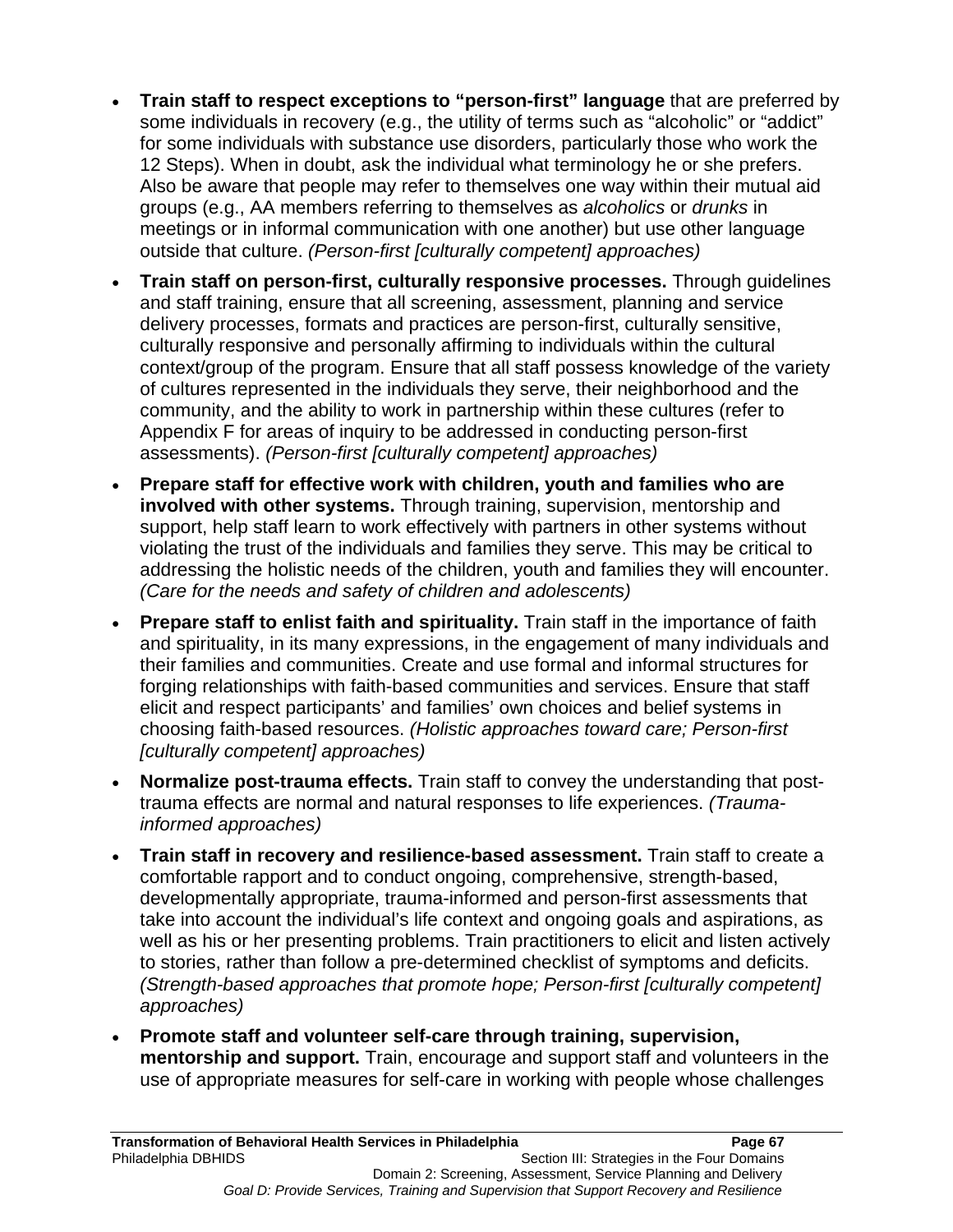are complex and whose stories hold much pain. This is particularly important with staff and volunteers who have their own histories of trauma, mental health issues and/or addiction. *(Trauma-informed approaches)*

- **Train staff to focus on participants' own priorities.** Train staff to look for, recognize and address individuals' and families' own priorities, concerns, goals and aspirations and to see the priorities dictated by their own training within the context of participants' priorities. Increase staff's ability to connect participants' goals to their interventions. *(Person- and family-directed approaches)*
- **Train staff in assessment of co-occurring challenges.** Train staff to identify and address or refer co-occurring behavioral health and primary care conditions, as well as the full range of challenges that can arise from the experience of poverty, or from involvement in the child welfare system or the criminal justice system. *(Person- and family-directed approaches)*
- **Train staff in trauma-informed assessment**, including the following**:**
	- **Address the central importance of generational, lived and current traumatic experience** (including traumatic experience in behavioral health settings) in the complexity and chronicity of individual and family mental health and substance use challenges. *(Trauma-informed approaches; Person-first [culturally competent] approaches)*
	- **Institute procedures (e.g., empirically supported tools and processes)** for accurately and sufficiently identifying the existence and degree of impact of trauma on the individual and family. *(Trauma-informed approaches; Person-first [culturally competent] approaches)*
	- **Make the assessment process respectful and patient**, using cues from the individual in determining the pacing of the interview. *(Trauma-informed approaches; Person- and family-directed approaches)*
	- **Include questions designed to respectfully elicit any existing trauma history.** *(Trauma-informed approaches)*
	- **Assess current safely levels** (e.g., at home, at school, in the community), and offer support and resources in safety planning. *(Trauma-informed approaches)*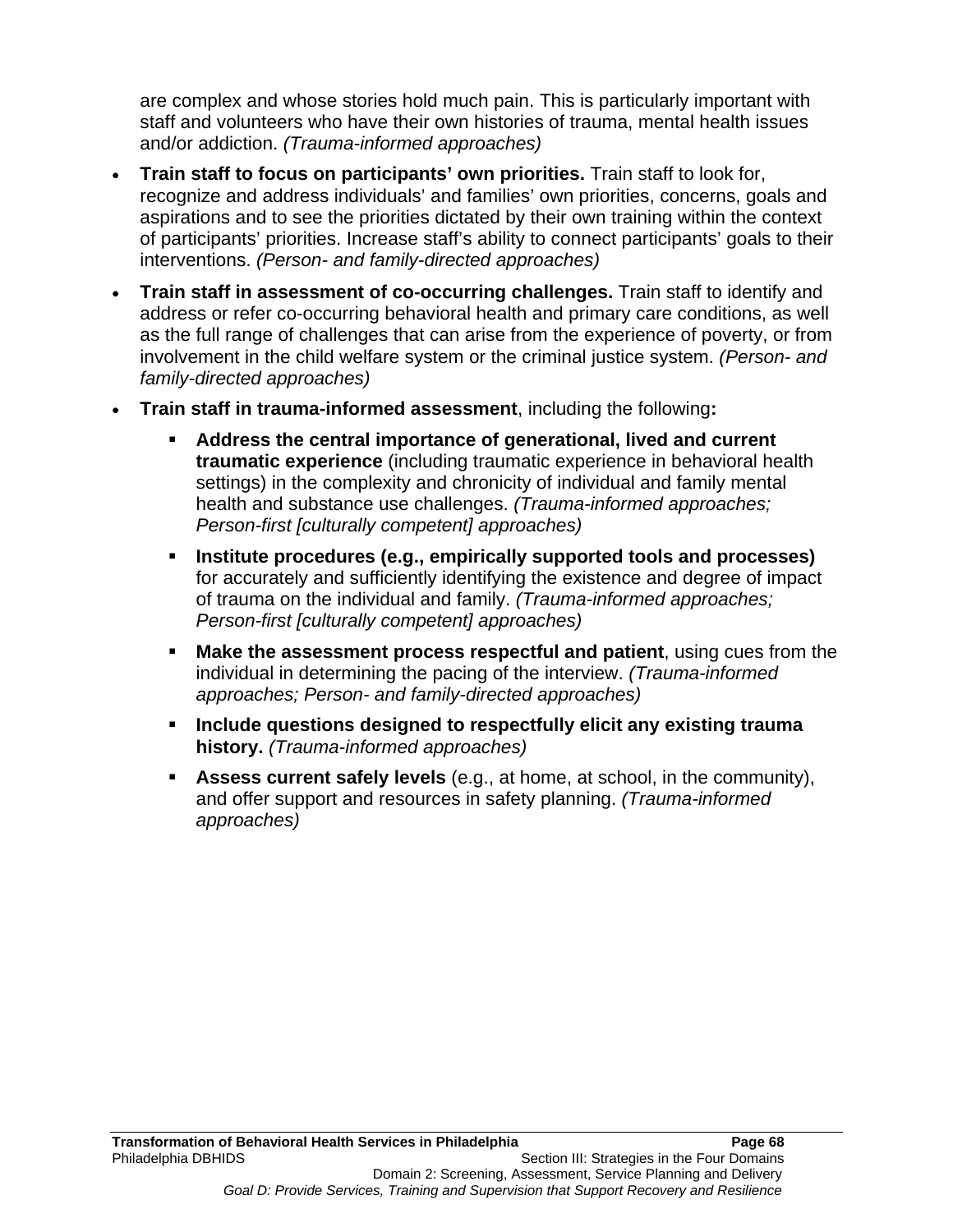# Domain 2: Screening, Assessment, Service Planning and **Delivery**

Goal E: Provide Individualized Services to Identify and Address Barriers to Wellness

#### Objective: **Use principles of recovery-oriented care to address barriers to wellness**

#### **Potential Strategies:**

- **Provide stage-appropriate services.** Create a service structure that accommodates participants' stages of change. For example:
	- **Allow flexibility in outpatient care** (e.g., doing away with arbitrary timelines). *(Person- and family-directed approaches)*
	- **Provide low-intensity care for those who would not benefit from high-intensity** treatment at the time. *(Person- and familydirected approaches)*
	- **Provide a "fast track" for people who need only medication support**. *(Person- and family-directed approaches)*
	- **Design programs and services around people.** Build the structure and the content of the program around the individuals and families being served, rather than trying to fit people into predetermined program templates. *(Person- and family-directed approaches)*

*"We always think that what people in recovery need is structure, so we developed a program that has the first group at 8.00 a.m., but we found that people in recovery who are homeless are not typically up at 8.00 a.m. So the program asked them, "What time should group be for you?"*

—Provider

 **Reform administrative discharge policies.** In substance use treatment, revise administrative discharge policies so that individuals with addictions are not discharged or punished for resuming substance use (i.e., exhibiting symptoms of their medical conditions). Under these amended policies, individuals would be reengaged (and, if necessary, re-stabilized within another level of care), and their care plans would be adjusted to meet their evolving needs. *(Person- and family-directed approaches)*

#### Objective: **Address logistical barriers through greater flexibility**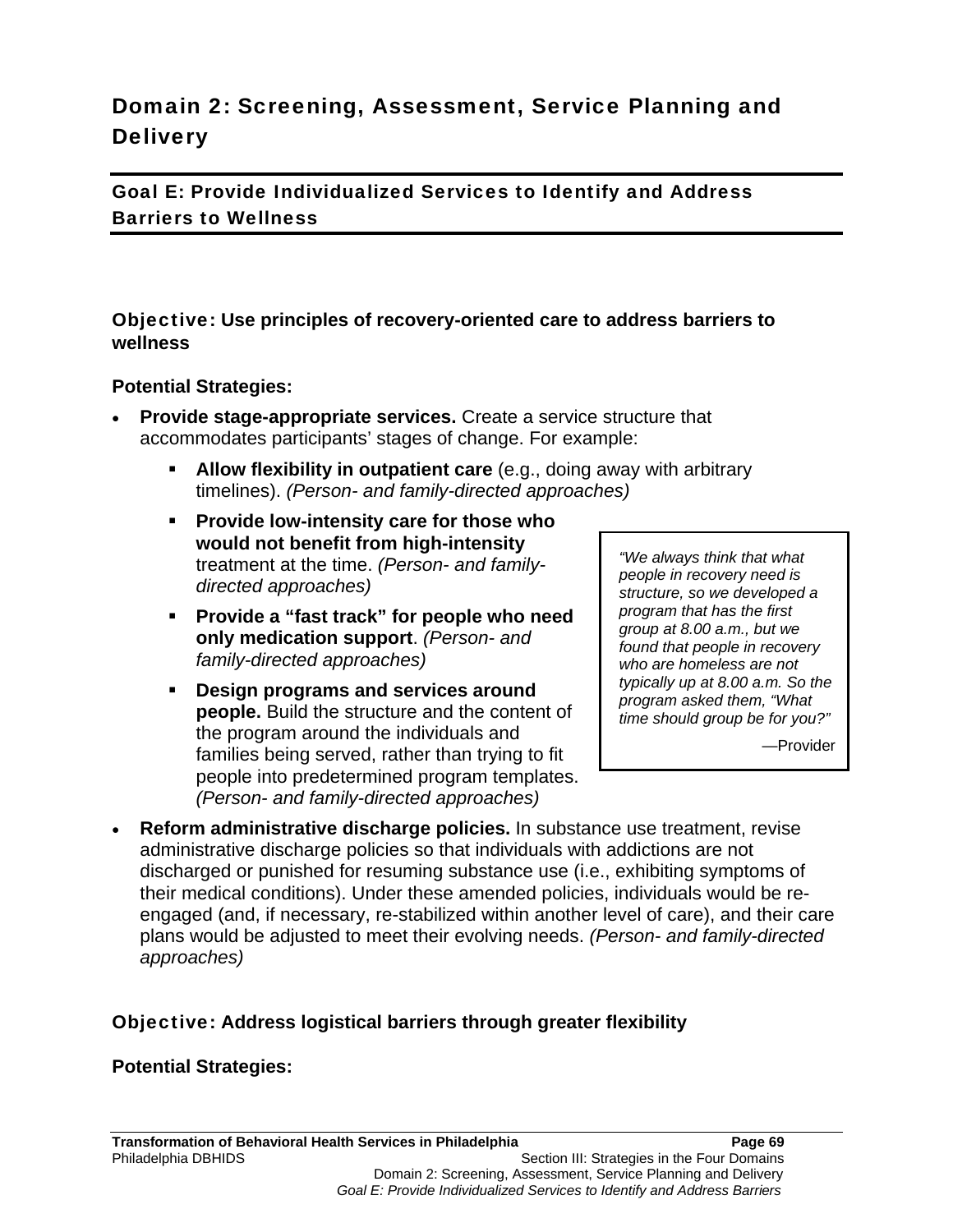- **Allow for choice in service logistics.** Provide flexible service hours that meet the needs of the community, and allow people to select times that accommodate their commitments. *(Person- and family-directed approaches; Community partnership and collaboration)*
- **Accommodate family members' scheduling needs and communication methods.** Involve family members in choosing times for team meetings. This is particularly critical for parents who may be juggling limited finances, care for young children, transportation issues, etc. Be flexible in efforts to accommodate their scheduling needs. Use any available communication technology (e-mail, phone conferences) that supports involvement, rather than requiring face-to-face meetings for every contact. *"We expect choice in our own lives, but we limit choice in the lives of the people that we serve."*  —Philadelphia Provider

*(Family inclusion and leadership; Person- and family-directed approaches)*

- **Deliver services in non-stigmatized community settings.** Address logistical barriers, participants' sense of shame and the gap between treatment and life by collaborating with community partners to deliver services in non-stigmatized community settings. For example, appropriate settings might include primary care centers, schools, youth recreational centers, community organizations and faithbased organizations (Alvarez et al., 2006). *(Strength-based approaches that promote hope; Community partnership and collaboration)*
- **Address missed appointments through re-engagement.** Use telephone calls, reminder notes, emails and text messaging to encourage re-engagement following missed appointments (Carroll, 1995). *(Person-first [culturally competent] services)*

# Objective: **Assess and address cultural barriers for each participant and family**

# **Potential Strategies:**

- **Monitor and address challenges related to culture.** Through supervision and quality-improvement methods, address any situations in which cultural differences might be affecting service access or satisfaction. Look for cultural barriers in location or treatment approaches and for cultural differences between participants and staff or volunteers, or between participants and roommates or other group members. Address issues of culture broadly defined, including ethnicity, gender, age, sexual orientation, religion, etc. *(Person-first [culturally competent] approaches)*
- **Remove language as a barrier.** Use appropriate resources that will assist in removing language as a barrier to access, or to the effectiveness or acceptability of ongoing services and supports. Include language barriers related, not only to culture of origin, but also to educational or developmental

"*Don't use words I don't understand…I'm already scared; make me feel safe."*

—Youth

stages, particularly with children. *(Person-first [culturally competent] approaches)*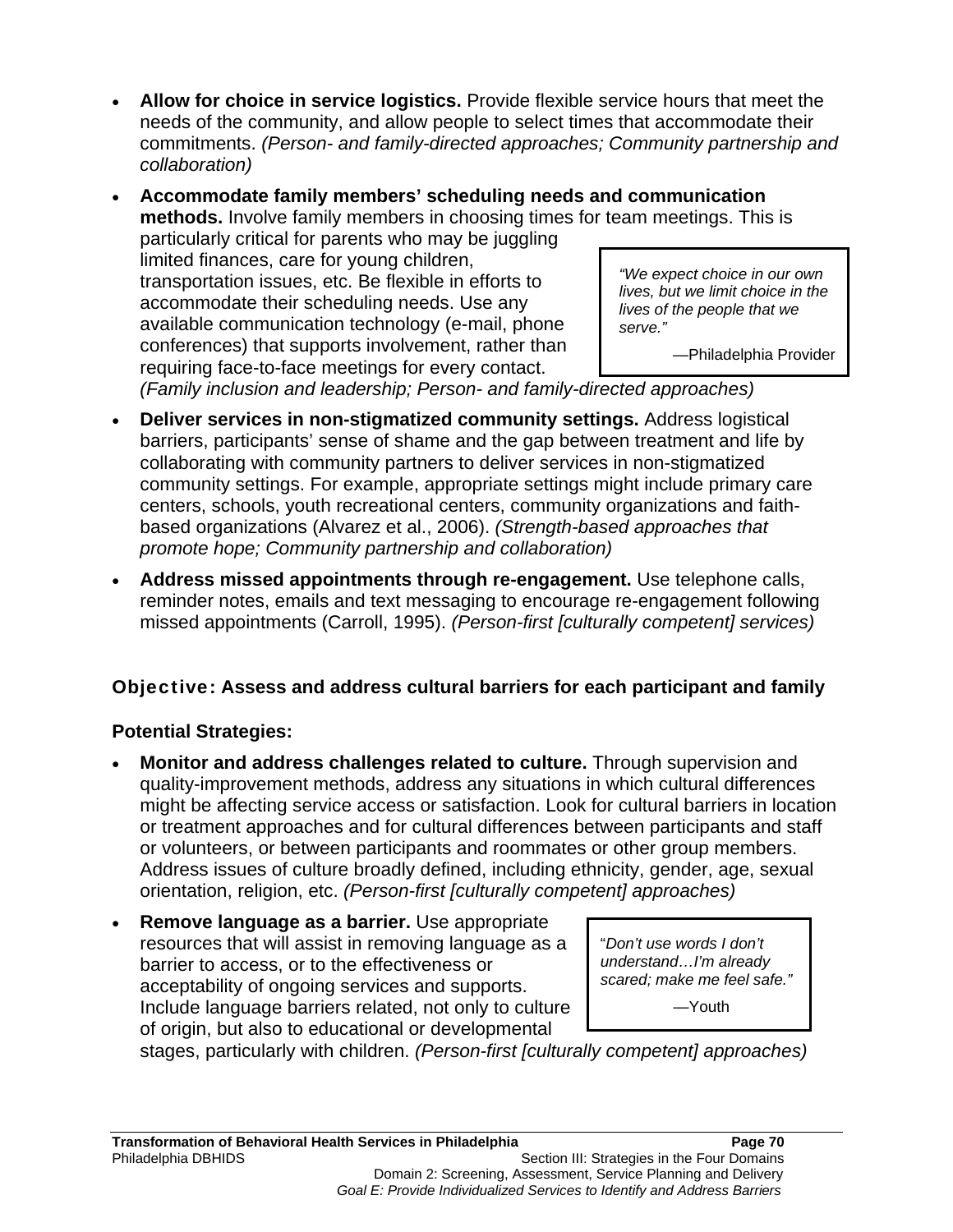- **Institute and enforce clear anti-discrimination policies** that state clearly that racism, sexism, ageism, homophobia and other forms of discrimination are not acceptable, and provide guidance for interpretation and corrective measures (please see Appendix G for DBHIDS' policy on services to LGBTQI people). *(Person-first [culturally competent] approaches)*
- **Ensure that staff cultures reflect participant cultures.** At all levels of the organization, hire staff who reflect the racial/ethnic makeup of the largest cultural groups served, and ensure that individuals and families have access to staff or peers whom they perceive as having similar backgrounds, or at least as understanding their culture. *(Person-first [culturally competent] approaches)*
- **Employ young adults as adolescent peer support specialists.** In adolescent programs, create peer support specialist roles and employ adults who are closer in age to adolescents, to improve insight into their realities and increase adolescents' perception that staff understand their needs and concerns. *(Care for the needs and safety of children and adolescents; Person-first [culturally competent] approaches; Peer culture, support and leadership)*
- **Address gender and sexual orientation in matching staff to participants.** Safeguard individuals' well being by taking issues of gender, sexual orientation and homophobia into account and choosing combinations that will facilitate trust and minimize the risk of harassment. Also ensure that people receiving services have the opportunity to identify the best fit for themselves. (*Person-first [culturally competent] approaches)*

# Objective: **Assess and address barriers to participant safety in service settings**

- **Promote safe interactions in service delivery and service settings.** Establish and follow protocols for creating safety within treatment and recovery support settings, including protocols that:
	- **Monitor safety in relationships with staff, volunteers and other participants.** Identify and address elements of danger or abuse as they arise. Ensure that participants understand that it is appropriate to report signs or feelings of danger, and that they are safe in doing so. *(Trauma-informed approaches)*
	- **Improve individuals' ability to negotiate conditions** within sessions, find alternatives to group processes that feel unsafe to them, and change providers or roommates if they feel unsafe in these relationships. *(Traumainformed approaches; Person- and family-directed approaches)*
	- **Allow participants time to establish trusting relationships** before they discuss traumatic material. *(Trauma-informed approaches)*
	- **Teach participants to modulate and manage their stress responses** before they discuss traumatic material, to reduce the risk of hyperarousal and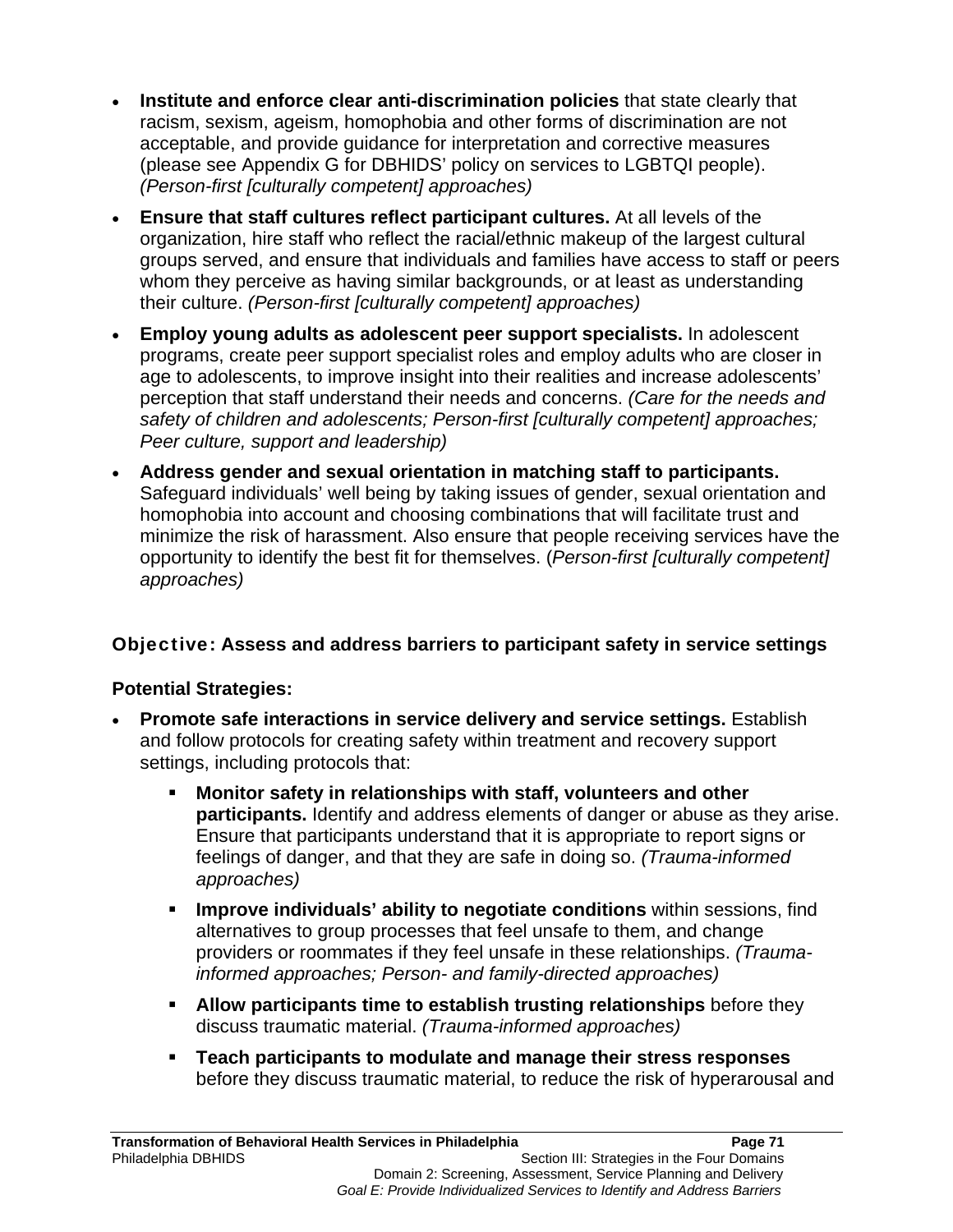relapse and to prepare them for greater safety when traumatic memories do return. *(Trauma-informed approaches)*

 **Guard against staff reactions to vicarious traumatization.** Provide training, support and clinical supervision regarding the potential effects of secondary/ vicarious traumatization on staff, particularly on staff and volunteers with their own trauma histories. Educate supervisory and direct service staff on the connection between staff "burnout" and the risk of potentially harmful interactions or relationships with participants. *(Trauma-informed approaches)*

## Objective: **Address family and community barriers to care and recovery**

#### **Potential Strategies:**

 **Identify and address situational stressors.** For participants with substance use disorders, identify individuals in their lives, locations in the home or community, activities in which they routinely engage and other circumstances that might raise the risk of urges and cravings or increase access to addictive substances. Work on plans that will make them aware of these risks and offer skills, strategies and support for coping with urges and making healthy choices. For individuals with mental health challenges, identify individuals, activities, circumstances or community settings that they believe have a negative impact on wellness, and identify plans to address or develop effective coping strategies. *(Person-first [culturally competent] approaches; Person- and family-directed approaches)*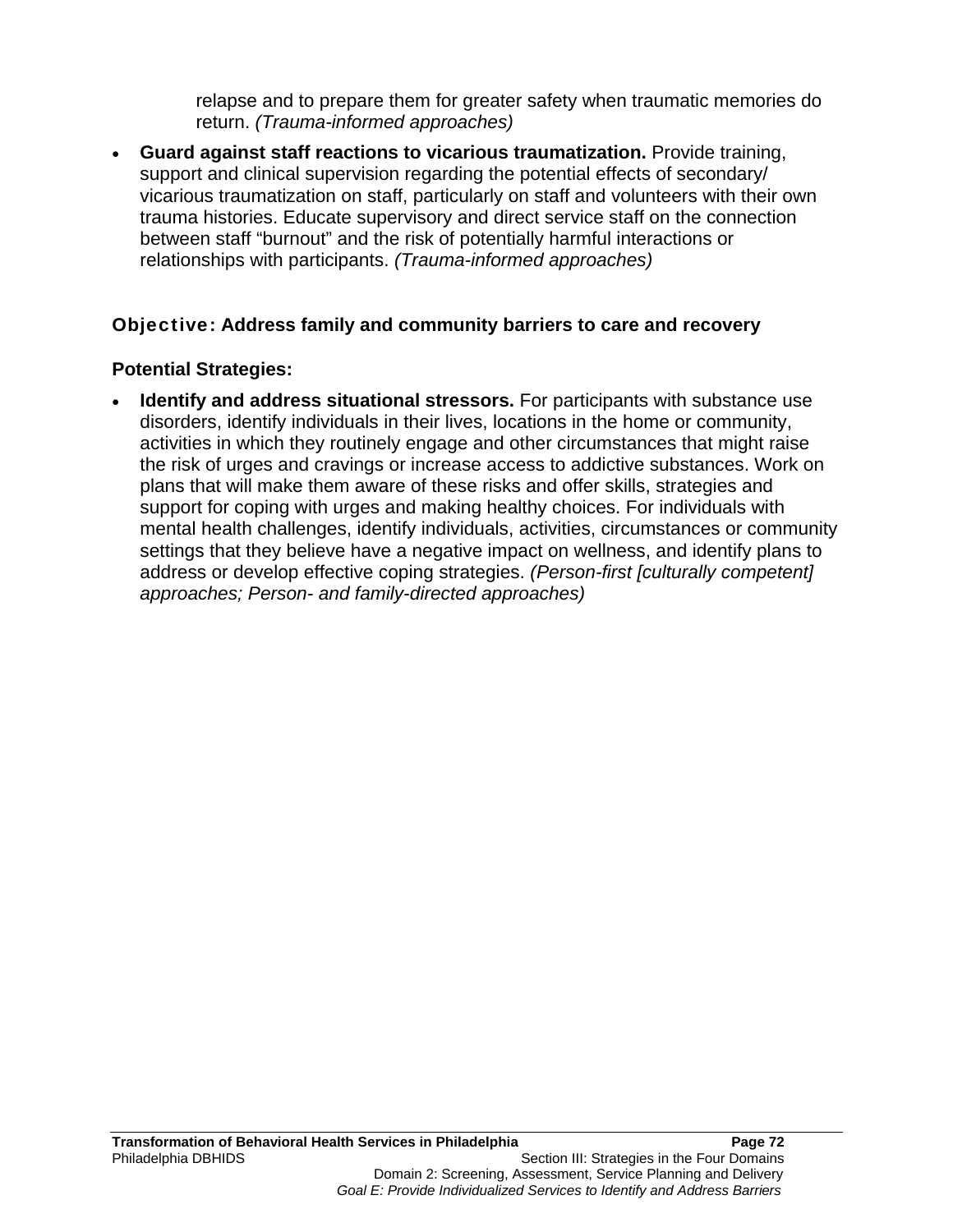# Domain 2: Screening, Assessment, Service Planning and **Delivery**

Goal F: Achieve Successful Outcomes through Empirically Informed Approaches

Objective: **Choose empirically informed approaches based on a thorough knowledge of principles and options**

#### **Potential Strategies:**

 **Use empirically supported, comprehensive psychiatric assessment strategies for children and youth.** In adopting child, adolescent and family assessment strategies, study and follow the Practice Parameters for comprehensive psychiatric assessment of children and adolescents established by the American Academy of Child and Adolescent Psychiatry (available at

http://www.aacap.org/galleries/PracticeParameters/Chiladol.pdf). Include a family assessment (available at

http://www.aacap.org/galleries/PracticeParameters/JAACAP\_Family-2007.pdf) in the psychiatric evaluation of each child or adolescent: *"At a minimum, this means the clinician obtains family history from a caregiver and observes the interaction of the child with at least one caregiver. This indication is underscored by the fact that the family is the child's primary resource for healing and may be the child's primary source of distress. Its influence should never be underestimated. In some instances, it may be helpful to see the entire family together and in others it may be essential to do so. How the family interviews should be sequenced or combined varies with the case and clinical setting"* (AACAP, 2007, p. 922). *(Care for the needs and safety of children and adolescents; Family inclusion and leadership; Holistic approaches toward care)*

- **Use empirically supported approaches to intervention with families** (e.g., family psychoeducation), negotiating strategies and models of intervention (e.g., family consultation model) and confidentiality procedures (to lower the risk of inappropriate or inadequate communication with family members). *(Family inclusion and leadership; Strength-based approaches that promote hope; Person- and familydirected approaches)*
- **Examine and match available resources.** Before identifying specific strategies for screening, assessment, service planning and service delivery, examine the variety of empirically supported approaches that would be appropriate to participants' cultures and environments. Take into account the variety of cultural and community factors (e.g., culture, language, gender, age, sexual orientation, co-occurring disorders, socioeconomic status, educational level, criminal justice history). *(Person-first [culturally competent] approaches; Holistic approaches toward care)*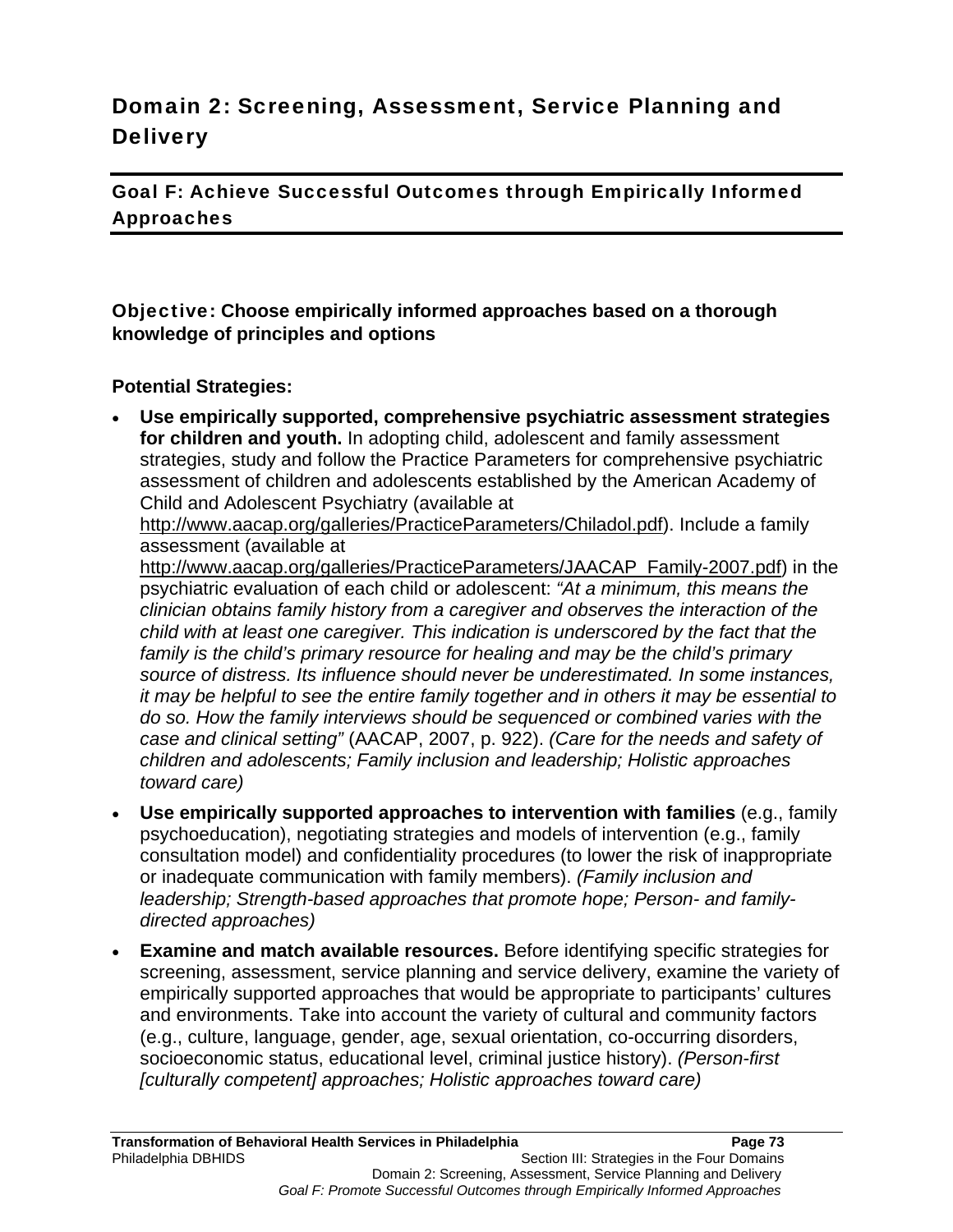# Objective: **Choose treatment models that further a recovery orientation**

#### **Potential Strategies:**

- **Use stages-of-change models in treatment.** Adopt empirically supported practices such as motivational interviewing, and ensure that services provided are consistent with people's stages of change. *(Strength-based approaches that promote hope)*
- **Use contingency management**, an empirically supported practice, to provide incentives for participation and to increase abstinence rates in addiction treatment. *(Strength-based approaches that promote hope)*

#### Objective: **Follow the Philadelphia recommendations for services to children and youth**

- **Reflect core values in services for children and youth.** In designing screening, assessment and treatment services for children and adolescents, seek guidance from the Final Report (2007) of the Philadelphia Mayor's Blue Ribbon Commission (BRC) on Children's Behavioral Health. The BRC report articulated six big-picture goals and 22 recommendations, along with core values and guiding principles, to improve the social and emotional health of Philadelphia's children. A description of the BRC goals and recommendations is included in Appendix H. The core values are reflected in the following strategies:
	- Create plans that will **address children's needs in the most natural settings possible**, e.g., the home, the family, after-school centers, the community.
	- To the fullest extent possible, **allow families and children of all ages to participate** in all aspects of service planning and delivery.
	- Adopt evidence-informed practices that will **address the needs of children and youth**.
	- For children and families who have experienced childhood abuse and/or trauma, train staff to **understand their strengths and needs within a trauma-informed context**.
	- Design planning processes for children and families that will that will **ensure integrated, coordinated care, regardless of the system** or systems through which they receive it.
	- Ensure through the planning process that children have access to an array of services that **address their physical, emotional, social and educational needs**.
	- **Include in the planning process services and supports that will ensure a smooth transition from child to adult services.**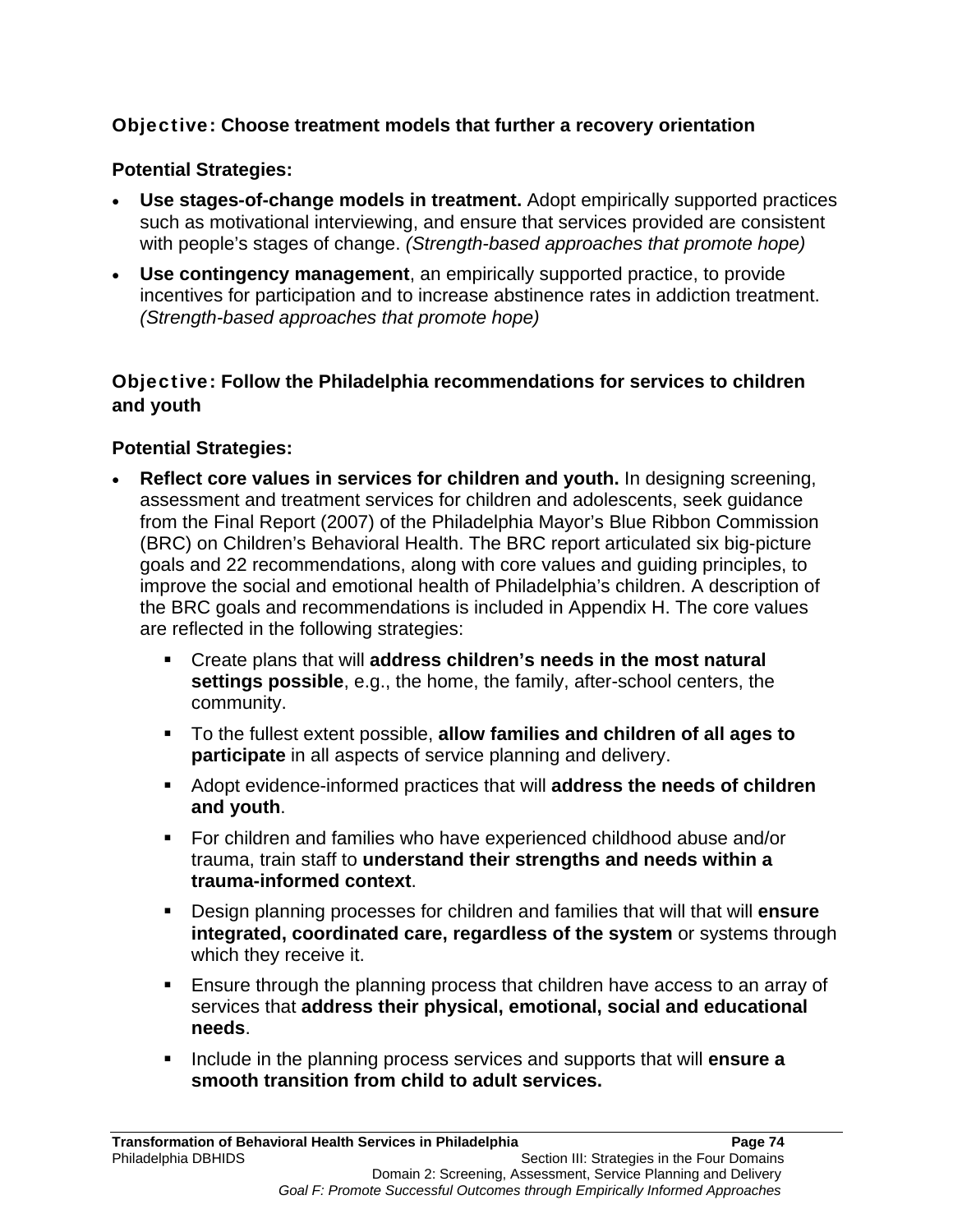- Create service plans for children and their families that will **address their needs with high-quality services, regardless of service type or approach**.
- Ensure that service plans and the services themselves **emphasize the attainment of measurable, positive outcomes** (More information on these efforts in Philadelphia at http://www.dbhids.org/philadelphia-compact/).

## Objective: **Follow the Philadelphia practice guidelines for family inclusion**

- **Follow the "Standards for a Model Approach" guidelines.** In determining approaches toward family inclusion in assessment, service planning and service delivery, study and follow the practice guidelines outlined in *Standards for a Model Approach to Involving Consumer-Identified "Significant People" In Mental Health Treatment and Recovery Programs,* developed by the Philadelphia Family Resource Network in association with the Mental Health Association and the Philadelphia Department of Behavioral Health and Intellectual disAbility Services and the Family Involvement Practice Guidelines (Appendix I). Among those recommendations are the following:
	- **During intake, ask participants to sign "family friendly" releases** and identify family members and allies who may have positive or negative effects on their recovery.
	- **Contact approved family members and allies by phone as soon as possible,** to ask questions and solicit their involvement.
	- **Include families and allies in the service team.**
	- **Offer family and other allies ongoing support and resources or referrals.**
	- **Document all steps taken to engage families and allies.**
	- **Review this documentation** as part of quality assurance and process improvement.
	- **Give family and allies information about the agency and services, and recruit them** to serve on policy or feedback committees. *(Family inclusion and leadership)*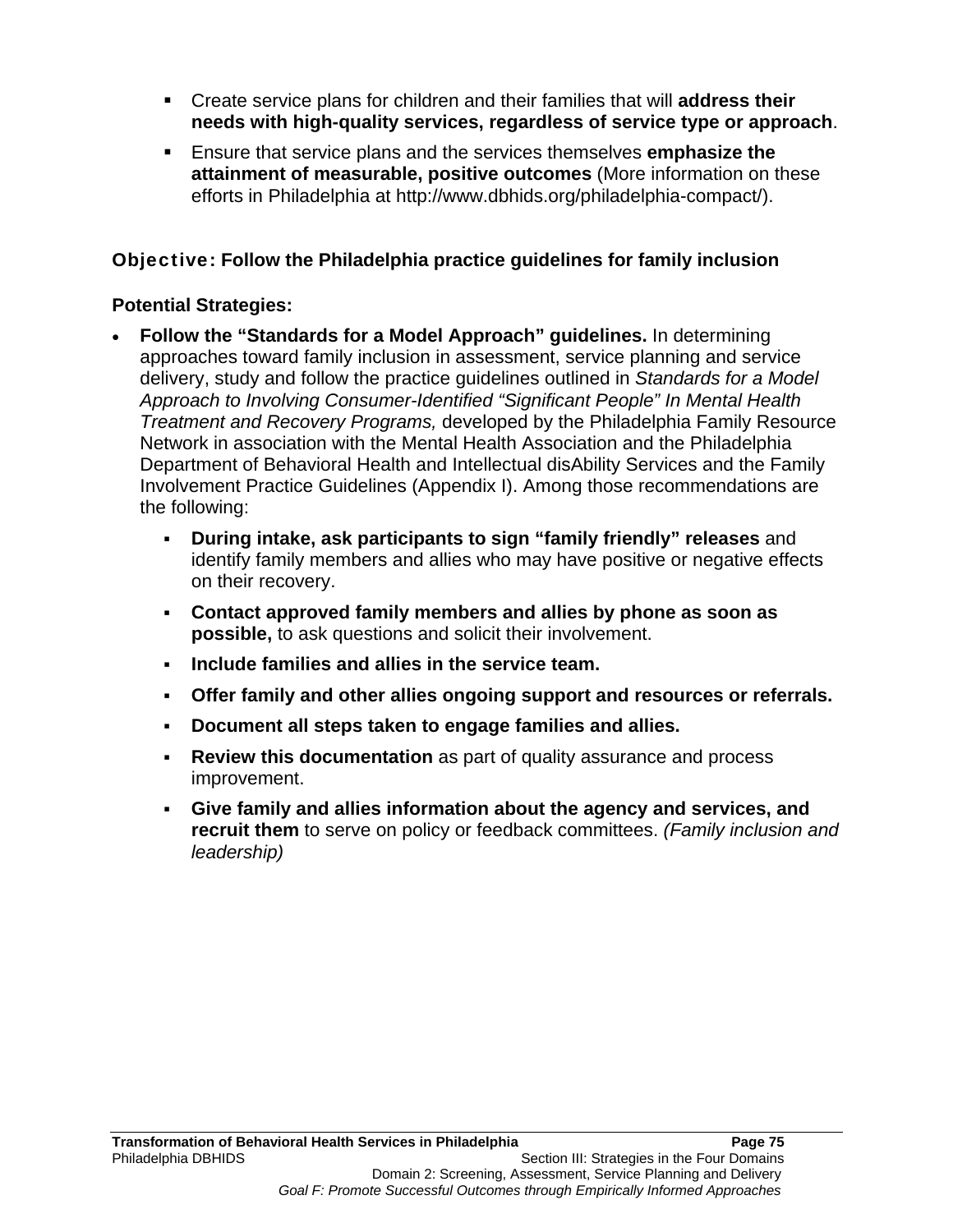# Domain 2: Screening, Assessment, Service Planning and **Delivery**

Goal G: Promote Recovery and Resilience through Evaluation and Quality Improvement

#### Objective: **Solicit and use feedback from participants and families**

- **Conduct focus groups to solicit feedback** about participant satisfaction and improvement strategies from adults, youth and families receiving services and supports. These focus groups may be run by peers (adults, youth or families), to promote comfort and ownership and to encourage candor. *(Person- and familydirected approaches; Peer culture, support and leadership)*
- **Include an evaluation of multiple elements of recovery orientation.** Include elements such as the quality of service and support relationships, the degree of participant choice and empowerment, involvement of families and allies and the use of peer support. *(Holistic approaches toward care; Strength-based approaches that promote hope)*
- **Engage participants and families in program development and evaluation.** Continuously engage individuals (including children and youth) and families in program development and evaluation activities. *(Person- and family-directed approaches; Strength-based approaches that promote hope)*
- **Keep records of feedback.** Create a process that staff can use to record the feedback they elicit and receive from adults, youth and families concerning the quality of care they are receiving, and review this feedback with staff as part of quality assurance and quality improvement efforts. Use the evaluation data to make needed improvements to services. *(Person- and family-directed approaches)*
- **Use evaluation data to monitor health equity.** Through evaluation processes and quality improvement methods, develop policies and strategies for promoting health equity. Examine disparities in access, retention and outcomes, and address any situations in which cultural differences might be having a negative impact on experiences in care. *(Person-first [culturally competent] approaches)*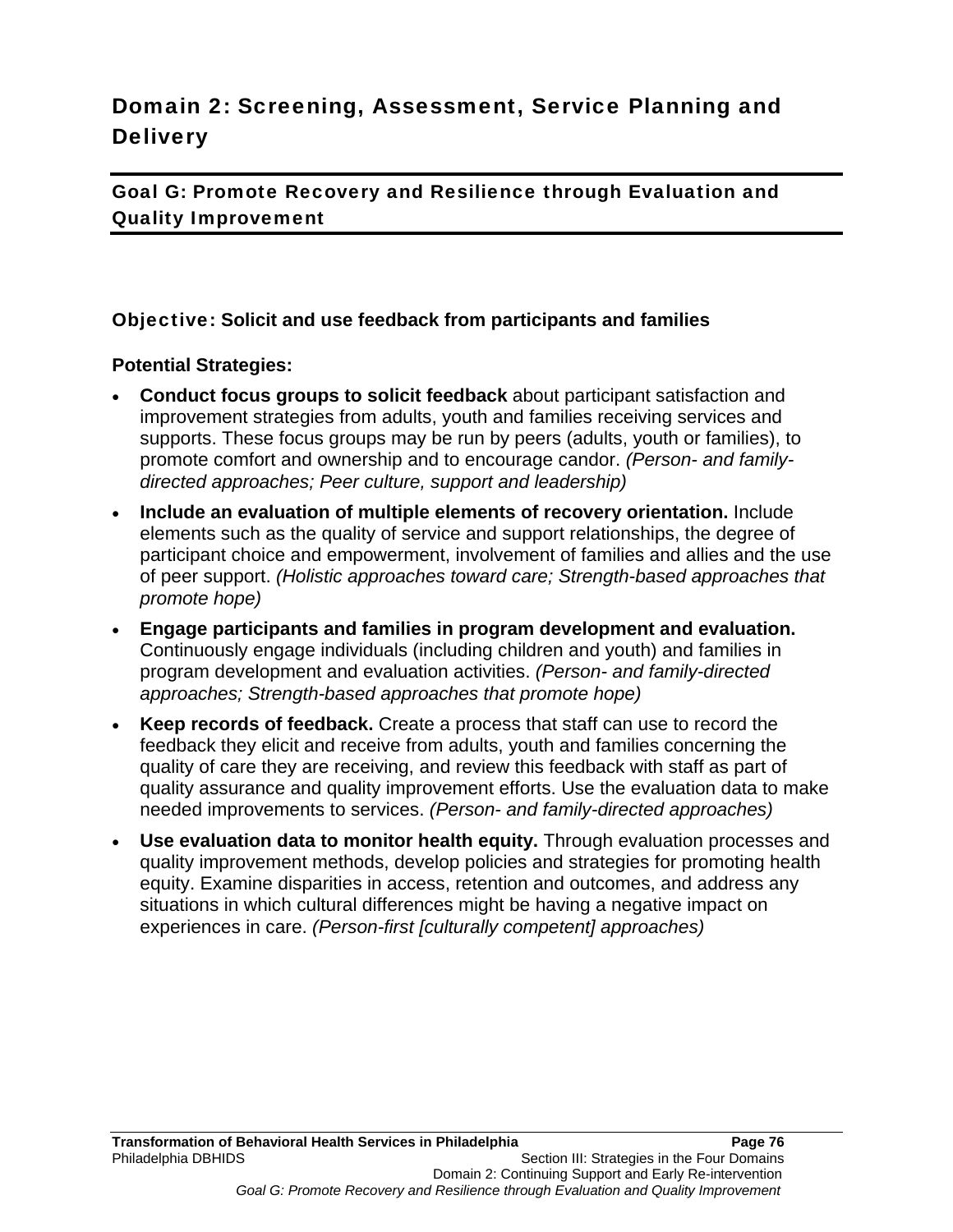# Section III: Strategies in the Four Domains Domain 3: Continuing Support and Early Re-intervention

# Domain Overview

Ensure a smooth transition for children, adults and families from, to, and between levels of care, other treatment services and the community.

- Ensure continuity of care through holistic continuing care planning
- Create assertive linkages and warm handoffs between levels of care and community supports
- Promote utilization of community supports
- Provide early re-intervention when needed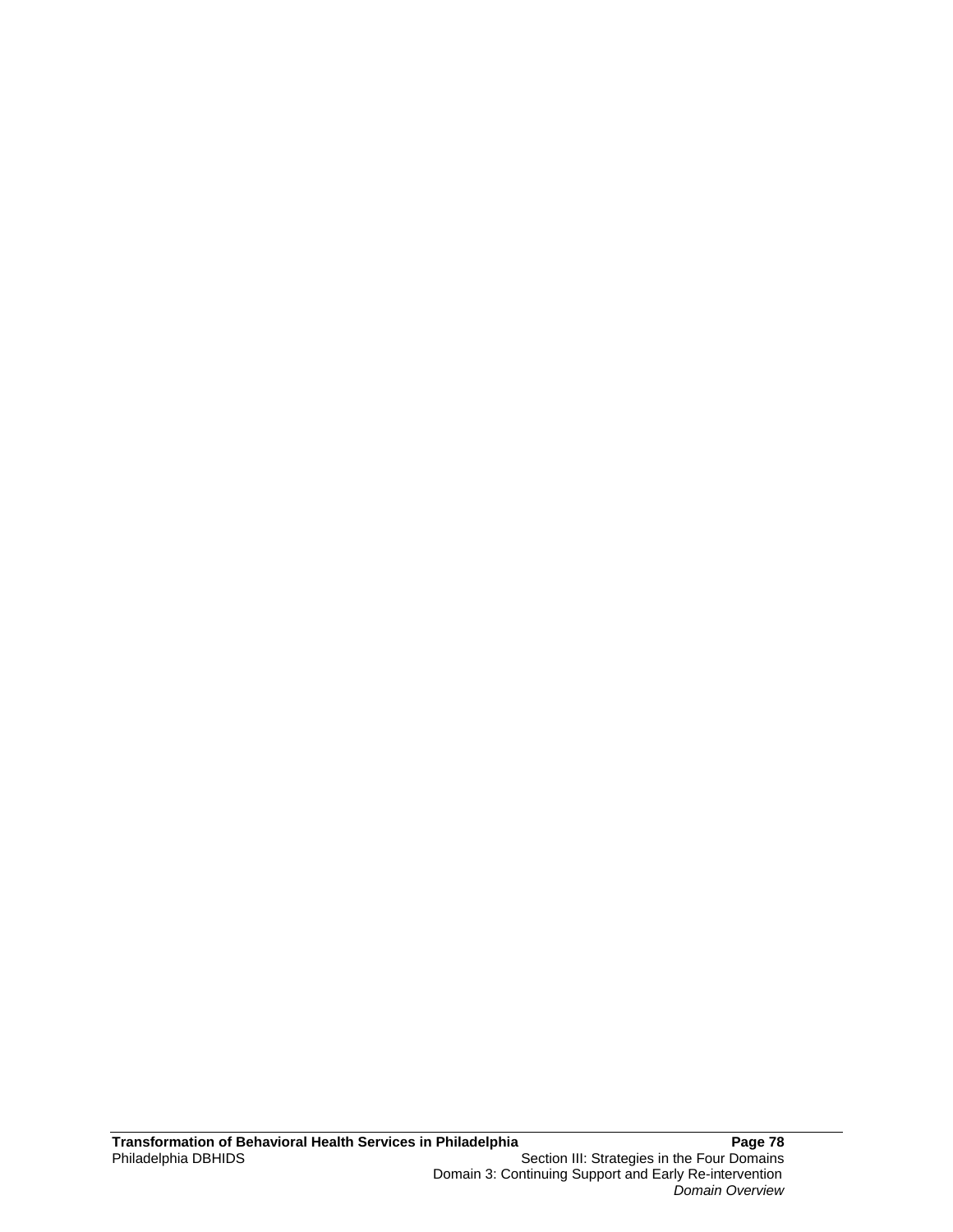# Section III: Strategies in the Four Domains Domain 3: Continuing Support and Early Re-intervention

# Background and Rationale

Continuing support and early re-intervention are critical components of behavioral health care and essential tools in sustaining wellness and enhancing long-term personal and family recovery. The term "continuing support" includes a broad range of services (e.g., face-to-face services, telephone support, mailed and e-mailed communications, mobilization of natural supports) that can be provided by professionals, peers and community-based allies.

For children and youth, this continuing support is directed as much toward the family as toward the child receiving services, because families are a critical factor in promoting children's wellness. However, for all service recipients, the emphasis is on offering continued support within the individual's and the family's natural environment, rather than solely within the treatment setting.

One role of continuing support is to identify any individuals and families who may need professional re-intervention or intensified peer support. Early re-intervention includes activities that professionals, peers and other allies may engage in to reconnect an individual to treatment and/or other support services early in the course of a recurring behavioral health challenge. For children, continuing support provides an opportunity to catch issues that arise at critical developmental points and to intervene early—within the community setting—before children's challenges reach crisis levels. This intervention may often be directed toward helping parents and other family members support the child or youth through these transitions.

Continuing care, support and early re-intervention have become standard practices in managing many chronic physical health conditions. For example, with cancer patients, recurrence is common after periods of remission. Post-treatment monitoring and support are considered essential to helping individuals with cancer sustain wellness after treatment. If there is a recurrence, post-treatment monitoring allows professionals to re-intervene early to enhance long-term recovery outcomes.

Research on recovery from alcohol dependence indicates that it takes four to five years' sustained remission before the lifetime risk of recurrence drops below 15 percent (Vaillant, 1996). The risk of resuming substance use is greatest within the first 90 days after treatment, suggesting that more assertive monitoring may be necessary—at least within this critical timeframe—to help people sustain recovery (White, 2008).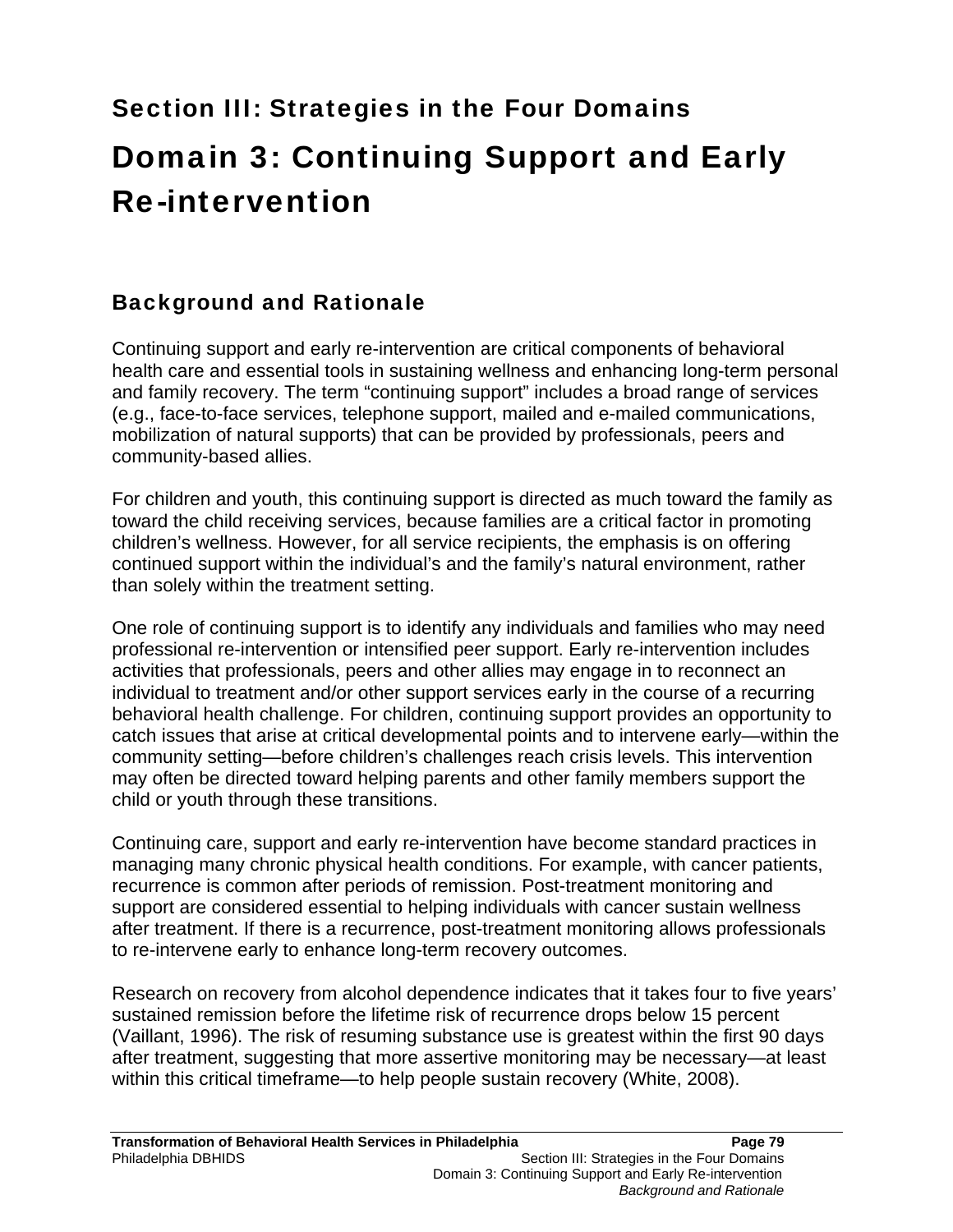Although post-treatment monitoring and support have been shown to enhance longterm outcomes from addiction treatment significantly, only a small percentage of adolescents and adults who have completed treatment (20 to 36 percent) receive any significant amount of continuing care (White, 2008).

In contrast, the mental health community has a long history of viewing mental health challenges as chronic illnesses, but the interpretation of that belief has also posed significant challenges. The term "serious and persistent mental illness" has frequently been associated with the belief that, once one is mentally ill, there is no hope of recovery, and that mental health challenges are in fact deteriorating conditions. This belief contributed to the development of systems that inadvertently promoted dependency rather than empowering people to live full lives in their communities.

In offering care for behavioral health conditions, it is critically important that the concepts of continuing care and early re-intervention do not reinforce the notion that people with serious mental health challenges will need intensive services for the rest of their lives, or the corresponding *"*once a junkie, always a junkie" myth in the addiction realm (White, 2008). The truth is that people with behavioral health challenges can and do recover and achieve wellness in the context of their communities, and it is critically important to connect each individual with an array of services and supports that will help the individual and family maintain wellness and the highest quality of life possible.

Of course, the service elements needed will be different for each individual or family. For example, some continuing care plans might include a mixture of time-limited professional and non-professional forms of support, while others may choose to rely exclusively on peer- or community-based support. Not everyone with behavioral health challenges—whether these challenges include alcohol or other drug problems or mental health issues or both—will need ongoing professional support, monitoring, or intervention. Many can recover with only family and peer support.

The role of the professional is to collaborate with the individual and family to assess their recovery capital and develop a relevant and effective continuing care plan that will provide ample support and facilitate early re-intervention if the need arises. This plan should help people build their personal recovery capital, so that their wellness will be sustained more and more within their natural support systems.

In general, service reimbursement systems have not paid for post-treatment monitoring and support, so responsibility for ongoing support has been placed on individuals and families, rather than on service providers. The strategies that follow have been gathered from the literature and recommendations of providers, families and people in recovery. Going forward, DBHIDS will collaborate with providers and advocates to identify strategies to align the administrative infrastructure so that providers can more effectively and consistently provide continuing support and early re-intervention.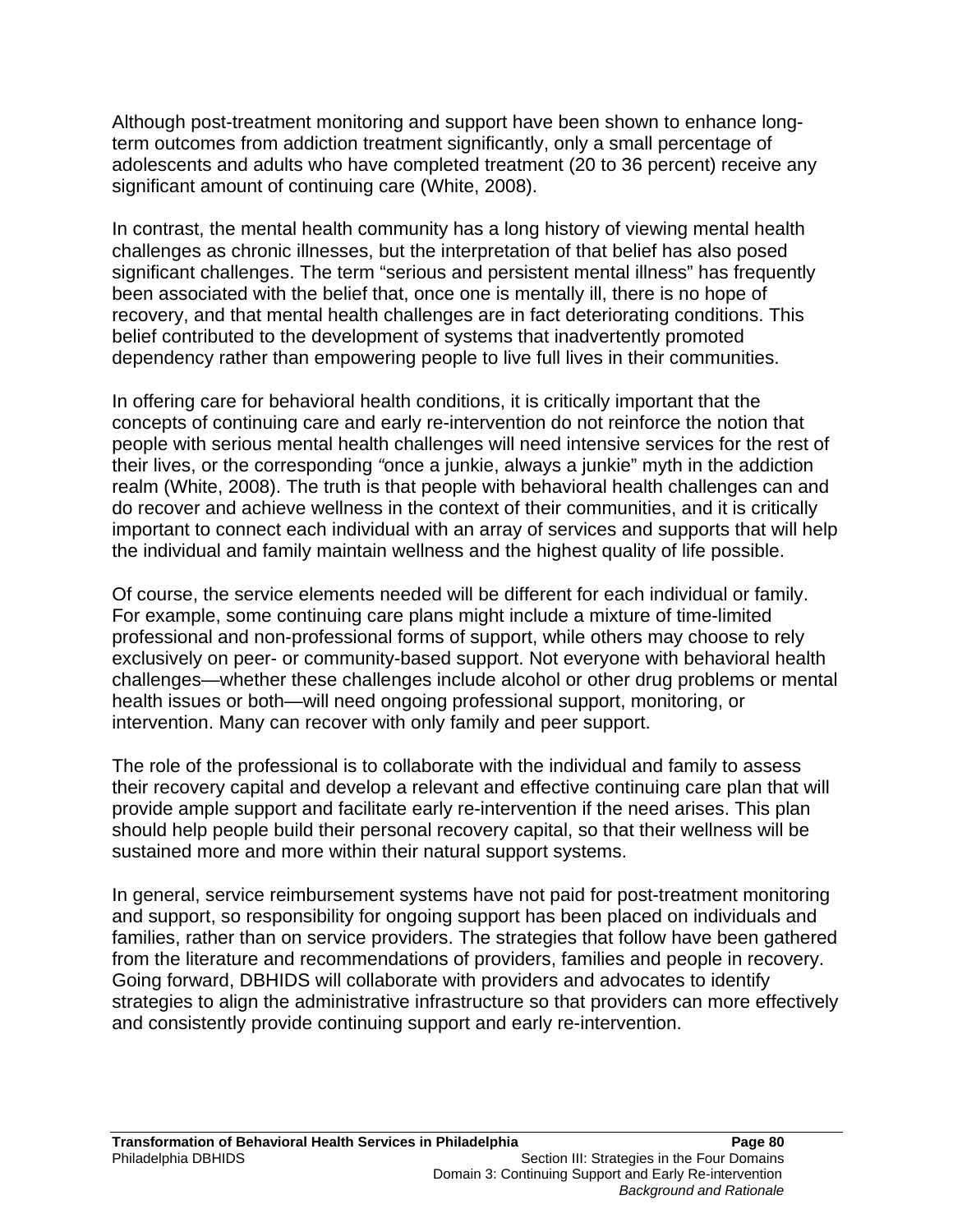# Goal A: Provide Integrated Services

#### Objective: **Use relationships with primary care to promote ongoing wellness**

#### **Potential Strategies:**

- **Integrate and coordinate primary care and behavioral health follow-up.** Extend collaborative relationships with primary care to provide coordinated and (wherever possible) integrated wellness check-ups. *(Holistic approaches toward care)*
- **Establish protocols for multidisciplinary monitoring of medication interactions.** Form collaborative partnerships that include behavioral health and primary care providers. Establish guidelines for communication regarding the range of medications (primary care, behavioral health) that individuals may be taking and the reality of or potential for interactions among them. *(Holistic approaches toward care)*
- **Continue to integrate with pediatric wellness checks.** Integrate behavioral health services with pediatric wellness check-ups, to continue to monitor the well being of children and youth. *(Holistic approaches toward care; Care for the needs and safety of children and adolescents)*

## Objective: **Maintain collaborative relationships with a variety of systems and providers**

#### **Potential Strategies:**

- **Create safety within recovery support settings.** Form partnerships with a variety of recovery community organizations and assess the degree of physical and psychological safety that participants and families are likely to experience there. Assess the environments, practices and procedures of these organizations to determine their level of safety and their understanding of the needs of people with trauma histories (Harris and Fallot, 2001). *(Trauma-informed approaches)*
- **Coordinate with the range of services and supports.** Work with individuals and families to identify the services and supports that will continue to support them beyond treatment (e.g., schools, community organizations, recovery houses, faithbased organizations), to ensure that everyone is working toward the same goals of sustained wellness. Help participants negotiate differences among organizational philosophies and approaches, and assume an active advocacy stance when needed. *(Person- and family-directed approaches)*

*Goal A: Provide Integrated Services*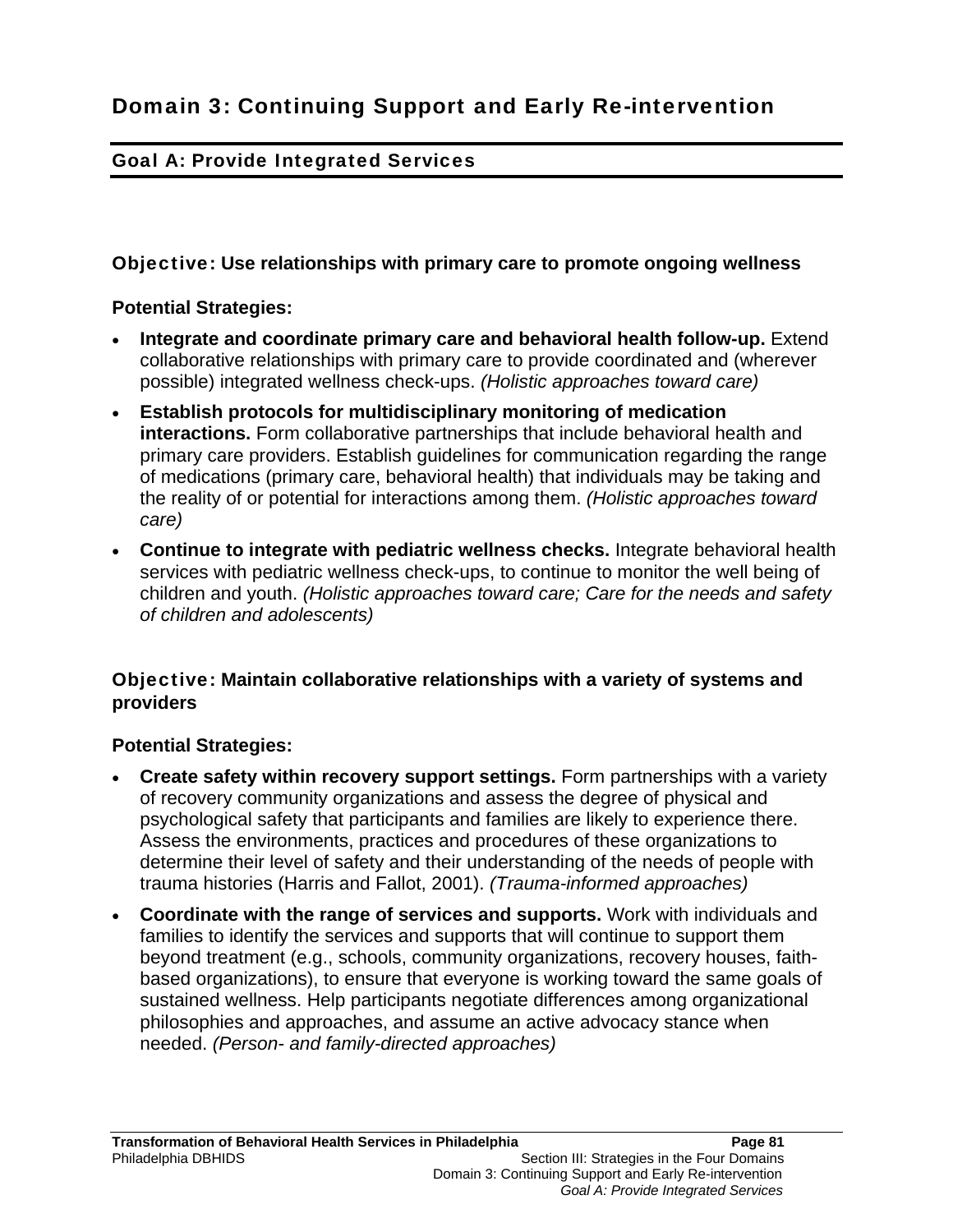- **Expand partnerships to respond to children's needs.** Develop the full range of partnerships with community-based services to identify and address the ongoing developmental needs of children and families. Assertively connect children and families with new sources of support. *(Care for the needs and safety of children and adolescents; Community inclusion, partnership and collaboration)*
- **Foster new peer support groups.** Encourage the development of new peer support groups within the community. Identify local institutions and organizations (e.g., places of worship, community centers, libraries, businesses) that might host community-based support groups, and link potential group facilitators with contact people within those organizations. *(Community inclusion, partnership and collaboration)*
- **Use relationships and learning exchanges with Child Protective Services** to continue cross training and coordination of assistance to participants and their families. Wherever safe and appropriate, work actively with parents in their efforts to maintain or regain custody of children who have been in protective custody. *(Care for the needs and safety of children; Trauma-informed approaches)*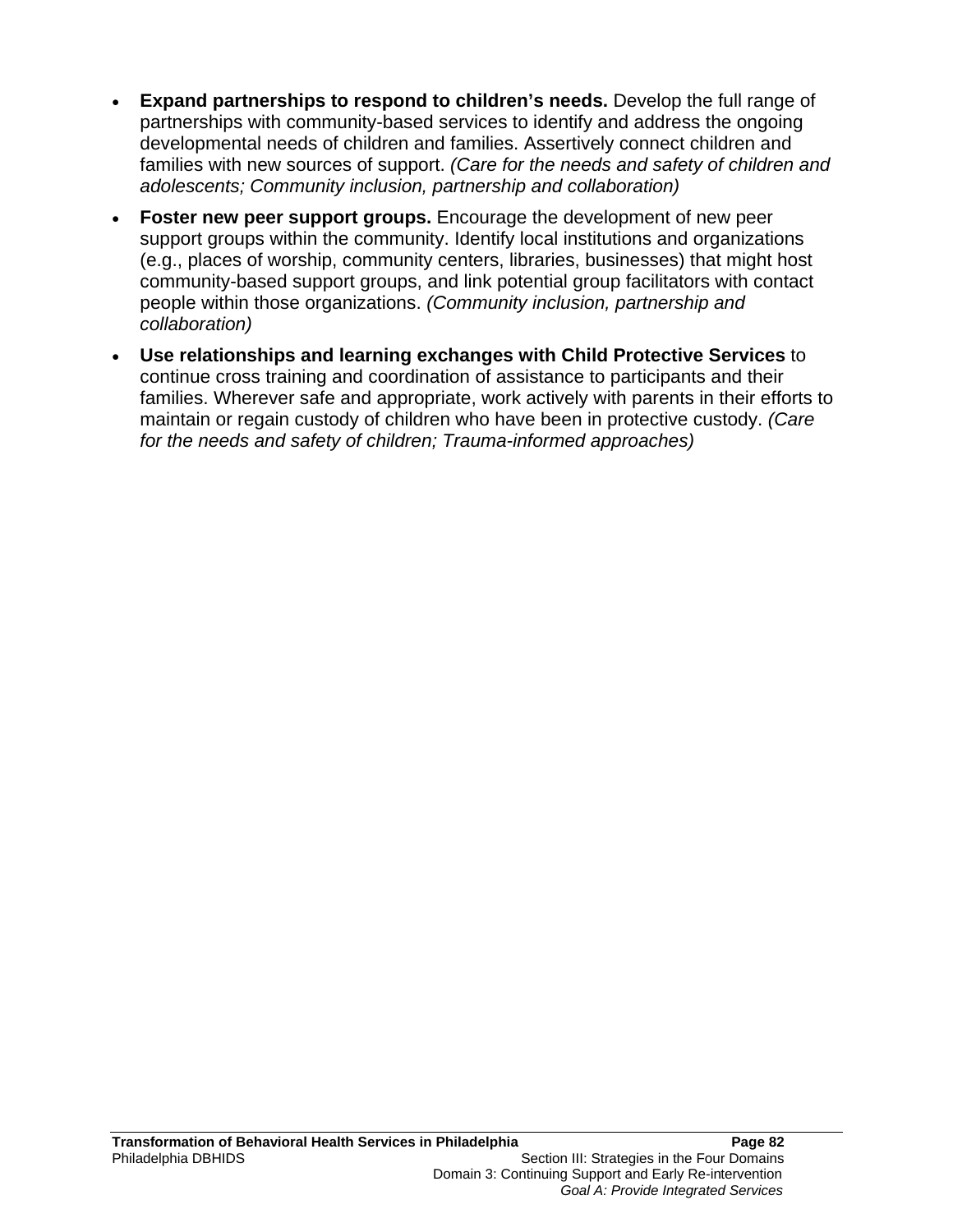# Domain 3: Continuing Support and Early Re-intervention

Goal B: Create an Atmosphere that Promotes Strength, Recovery and Resilience

#### Objective: **Celebrate resilience, recovery and wellness**

- **With input from individuals and family members, develop meaningful traditions to celebrate people's wellness**. These might include events coordinated by leadership councils, community service efforts, etc. *(Strength-based approaches that promote hope)*
- **Create opportunities for people to share their stories**. These might be facilitated within behavioral health settings, but might also include opportunities in the broader community. Activities such as these simultaneously promote hope in peers and family members and increase awareness and commitment to support resilience and recovery in other community members. (*Strength-based approaches that promote hope)*
- **Work with family members and allies to create natural environments that promote recovery and resilience**. Engage participants, families and allies in identifying the kinds of environments and the types of activities and support that promote their continued wellness. Assist people in making clear and direct requests of their natural support system, so that they play an active role in creating positive environments for themselves. *(Family inclusion and leadership)*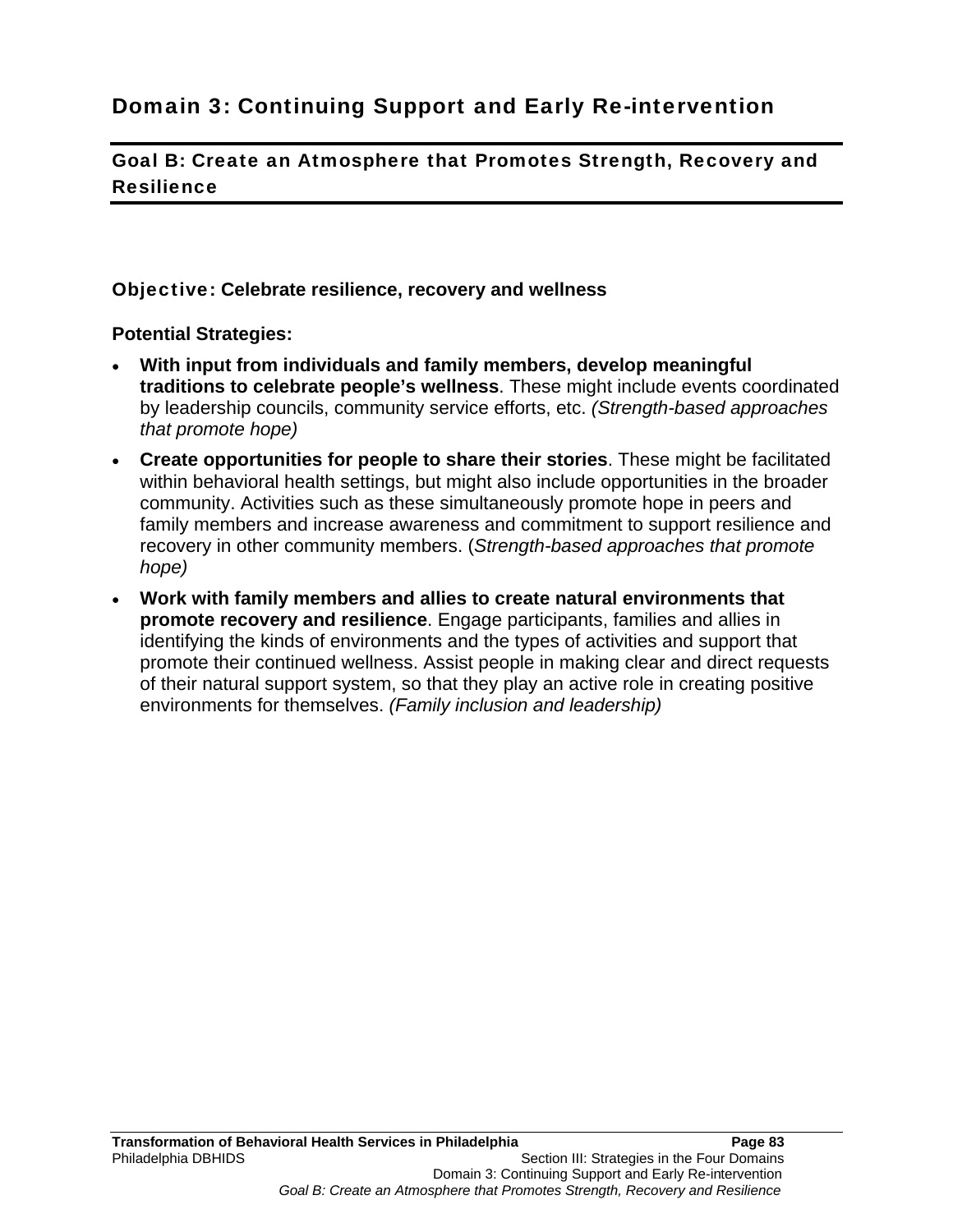# Goal C: Develop Inclusive, Collaborative Service Teams and Processes

## Objective: **Prepare peer support staff to facilitate mechanisms for continuing support**

#### **Potential Strategies:**

- **Empower peer-run leadership councils to provide informal continuing support** and outreach to individuals and families who may be in need of early re-intervention. Ensure that individuals have agreed to receive support from the leadership council and that volunteers receive appropriate training in respecting individuals' and families' boundaries. *(Peer culture, support and leadership; Strength-based approaches that promote hope)*
- **Support peer-run leisure activities.** To promote continuing care and assist people in rebuilding their lives in the community, assist them in expanding their social network. These social networks can serve as an important resource to support wellness. *(Peer culture, support and leadership; Strength-based approaches that promote hope)*
- **Promote and emphasize peer-to-peer continuing support for youth.** On an ongoing basis, link adolescents with peer support groups that include other young people. Employ young adults as peer specialists to work with adolescents in developing and following continuing support plans that will help them sustain wellness after treatment. *(Care for the needs and safety of children and adolescents; Peer culture, support and leadership)*

## Objective: **Invite family members and allies to participate in the development of continuing support plans**

- **As appropriate, include family in the continuing care team.** Ensure that the continuing care planning and oversight process is a collaborative effort among providers, peer-based supports, the individual receiving services and (when appropriate) family members. *(Family inclusion and leadership; Person- and familydirected approaches)*
- **Support individuals in developing continuing support plans with their families.** Work collaboratively with participants to educate their family members and other important allies in ways of identifying if or when they may need to be reconnected with treatment. Work with individuals to identify the measures that would be helpful if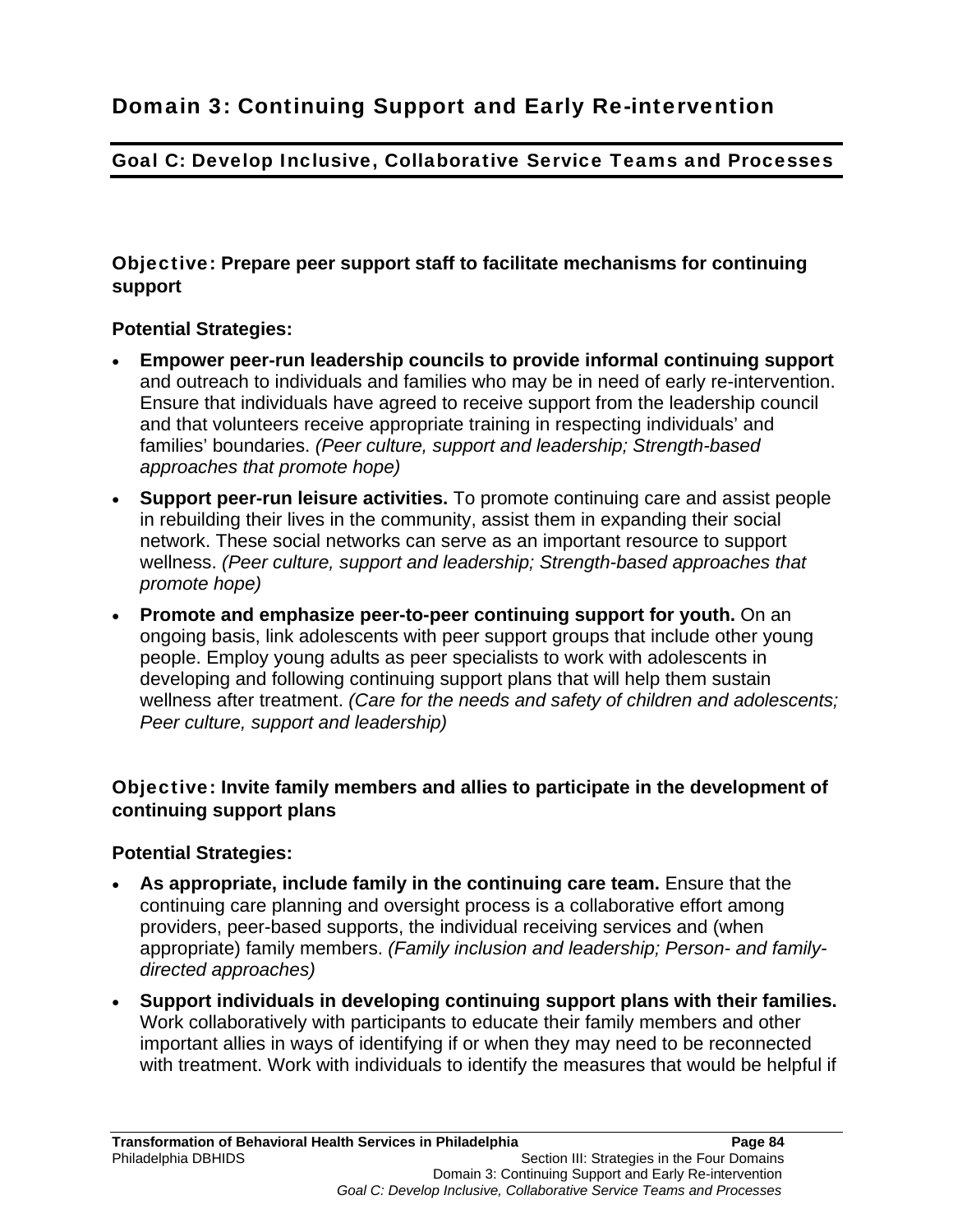and when early re-intervention is needed. *(Family inclusion and leadership; Personand family-directed approaches)*

 **Work with participants to identify other members of their continuing support team** *early* **in the treatment process.** Rather than waiting until later stages of the treatment process, work with individuals and families early in treatment to identify the people they would like include in their continuing support team. Incorporating these individuals early in the process will provide sufficient time to deepen relationships and create a well developed network of natural support for sustained wellness. *(Family inclusion and leadership; Person- and family-directed approaches)*

#### Objective: **Include primary care in team planning efforts**

#### **Potential Strategies:**

 **As feasible and appropriate, include primary care providers in the planning process.** As directed by the individual or family, ensure that all relevant professionals, including primary care providers, are involved in a coordinated approach to ongoing support. For primary care, this might involve a plan around frequency of follow-up visits, and check-ins about behavioral health concerns during primary care visits. *(Person- and family-directed approaches; Holistic approaches toward care)*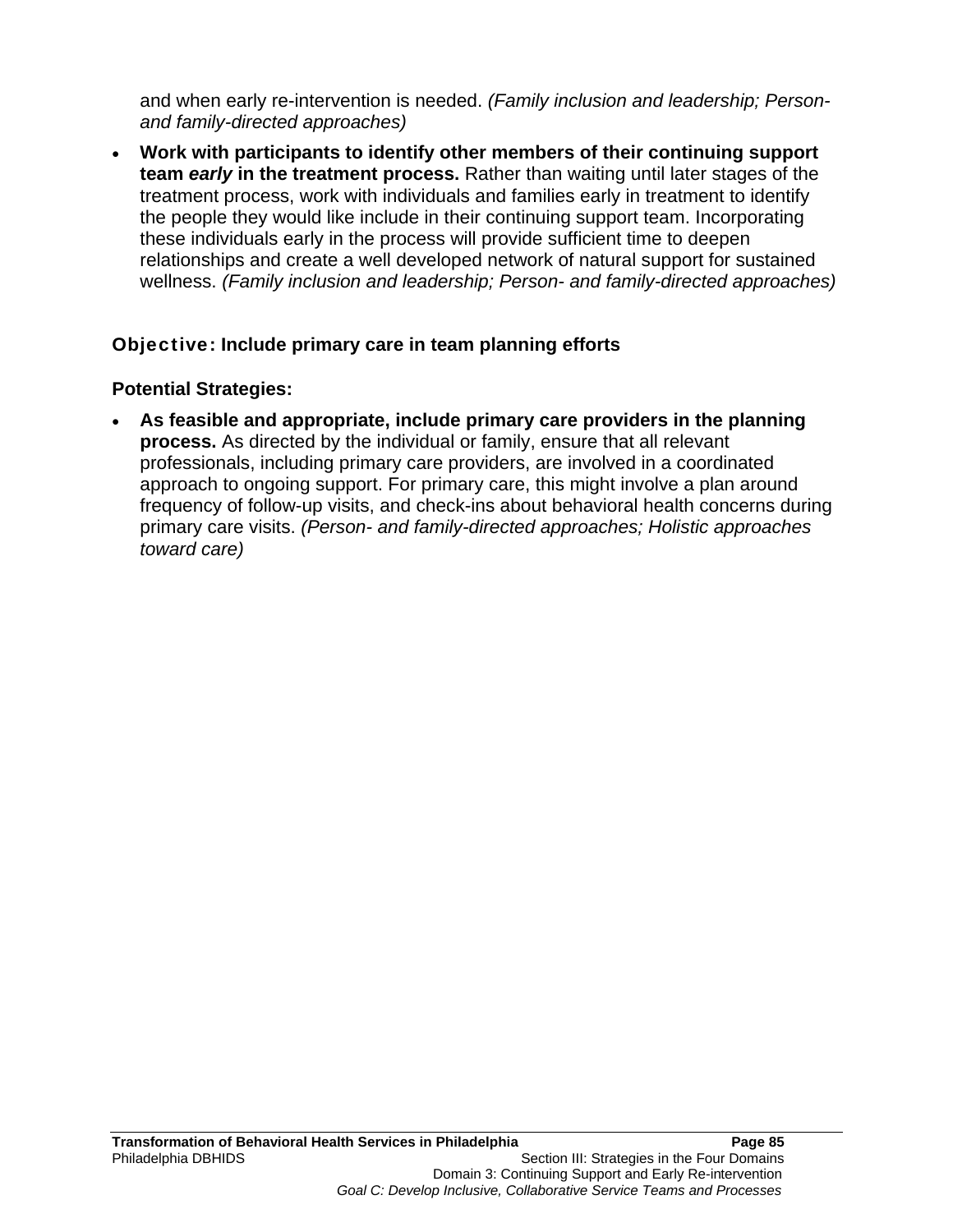# Domain 3: Continuing Support and Early Re-intervention

Goal D: Provide Services, Training and Supervision that Promote Recovery and Resilience

Objective: **Provide a menu of options to individuals and families to access continuing support** 

- **Transition from professionally directed discharge plans to person- and familydirected continuing support plans.** Create an environment in which individuals and families take ownership in developing plans to sustain their wellness. Provide a diverse array of options to gain access to continuing support from professionals, peers and community based resources. (*Person- and family-directed approaches*)
- **Assist people in identifying activities that will sustain their wellness.**  Encourage and support efforts to discover community-based activities that are enjoyable and that will assist in sustaining wellness. These can be integrated into continuing support plans. *(Strength-based approaches that promote hope; Holistic approaches toward care; Community inclusion, partnership and collaboration)*
- **Offer ongoing parenting education or support to both parents, as appropriate.** Invite parents to participate in parenting education and support as a support service for both mothers and fathers and/or other primary caregivers. *(Care for the needs and safety of children and adolescents; Family inclusion and leadership)*
- **Ensure that the continuing support plan is consistent with cultural identity and preferences.** Ensure that staff understand the most salient aspects of individuals' and families' cultural identities (e.g., gender, race, ethnicity, sexual orientation, spirituality), and ensure that the evolving continuing support plan is consistent with this understanding. Actively examine the ways in which the participant's and the family's cultural identities influence the continuing care options they would like, or their comfort in receiving ongoing support from existing venues. For example, in connecting an individual or family with a parent advocacy group, investigate whether or not there are other families in the organization with similar cultural backgrounds. Ask the family if this is an important consideration for its members. *(Person-first [culturally competent] approaches)*
- **Help children and youth identify and connect with support people.** Continue to assist children and youth in identifying other key sources of support (e.g., mentors, teachers, coaches, spiritual leaders, etc.) and incorporating them into their understanding of a support network. Actively work at strengthening connections with family and other key support people. *(Care for the needs and safety of children and adolescents; Holistic approaches toward care; Family inclusion and leadership)*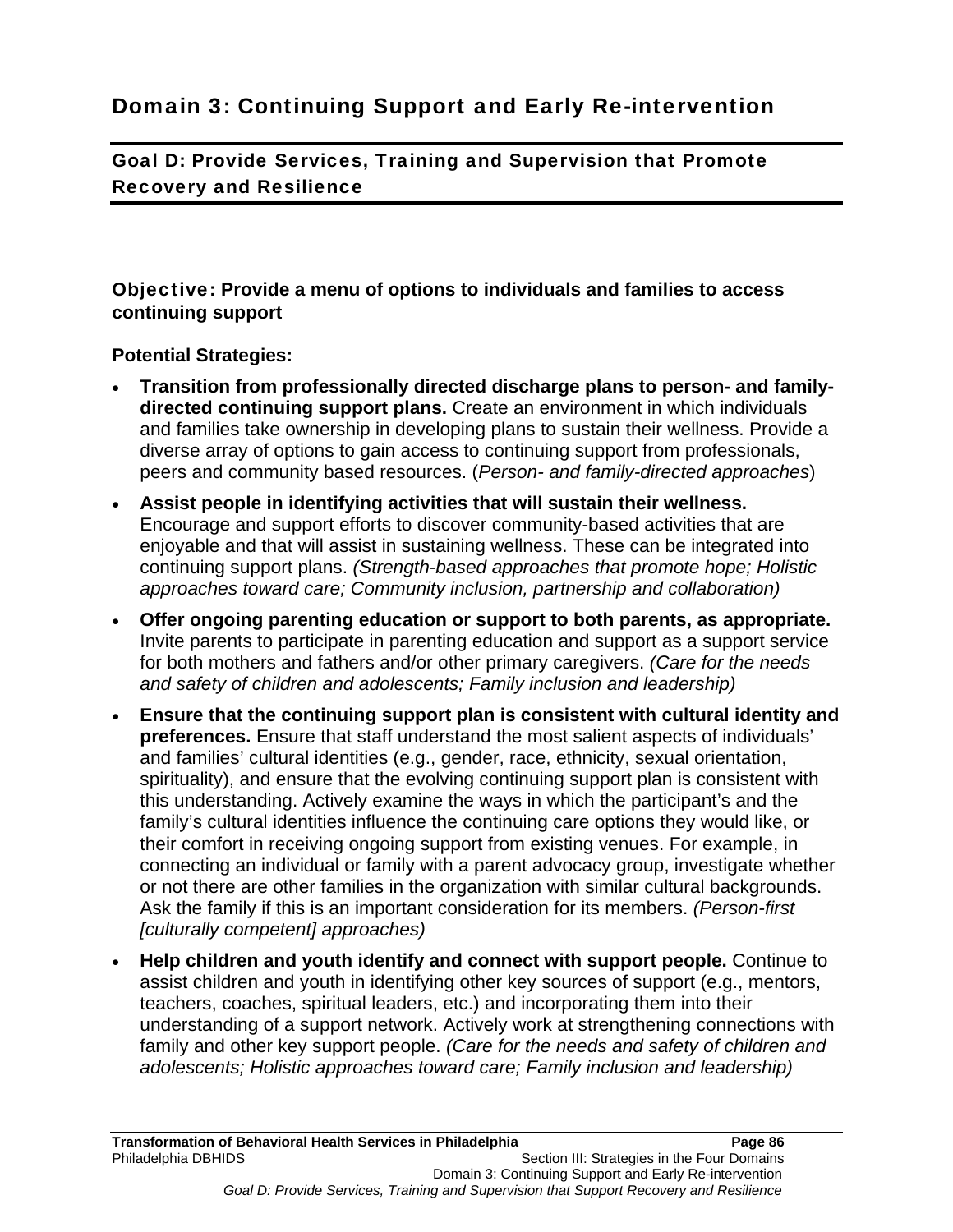**Consider cultural healers:** Explore the role of indigenous cultural healers in the individual's or the family's life, and examine the role they might play in providing continuing support. *(Person-first (culturally competent) approaches; Holistic approaches toward care)* 

## Objective: **Provide training to facilitate effective continuing support and early re-intervention**

- **Train staff in ways of developing continuing support plans.** Prepare staff to work with participants in identifying the frequency, duration and type of continuing support that will be most effective for them. (*Strength-based approaches that promote hope)*
- **Increase staff understanding of the differences between discharge planning and continuing support plans.** (*Strength-based approaches that promote hope)*
- **Ensure that staff understand that the concept of "aftercare" is inconsistent with recovery-oriented care.** Instead create an organizational culture in which there is an ongoing commitment to providing flexible support in the quantity and duration needed. (*Strength-based approaches that promote hope)*
- **Make sure that staff are aware of the variety of continuing support options.**  Give staff a list of continuing support options that are available within the organization and within the system as a whole. For example, participating in DBH/IDS's "Taking Recovery to the Streets" initiative might become a part of continuing support plan of someone who is seeking ways to participate consistently in community service. Others might choose to include visits to the Philadelphia recovery center as a part of their continuing support plans. (*Strength-based approaches that promote hope)*
- **Train staff to view the community as the primary context for healing and sustained wellness.** As a result, staff should understand that the goal of continuing care is not to continue the individual or family's connection to the treatment setting, but to deepen and expand the individual's connections in his or her natural environment that can provide sustained support in community-based settings. (*Strength-based approaches that promote hope)*
- **Train staff on ways and opportunities to utilize technology** to enhance continuing support and early re-intervention. Continuing support might start with face-to-face contact for individuals who desire higher levels of initial support and then transition to telephone-based support, texting or the internet, etc., to shift to greater levels of self-management of recovery and wellness. Technology should always be used in a manner that is consistent with professional standards of care. (*Strength-based approaches that promote hope)*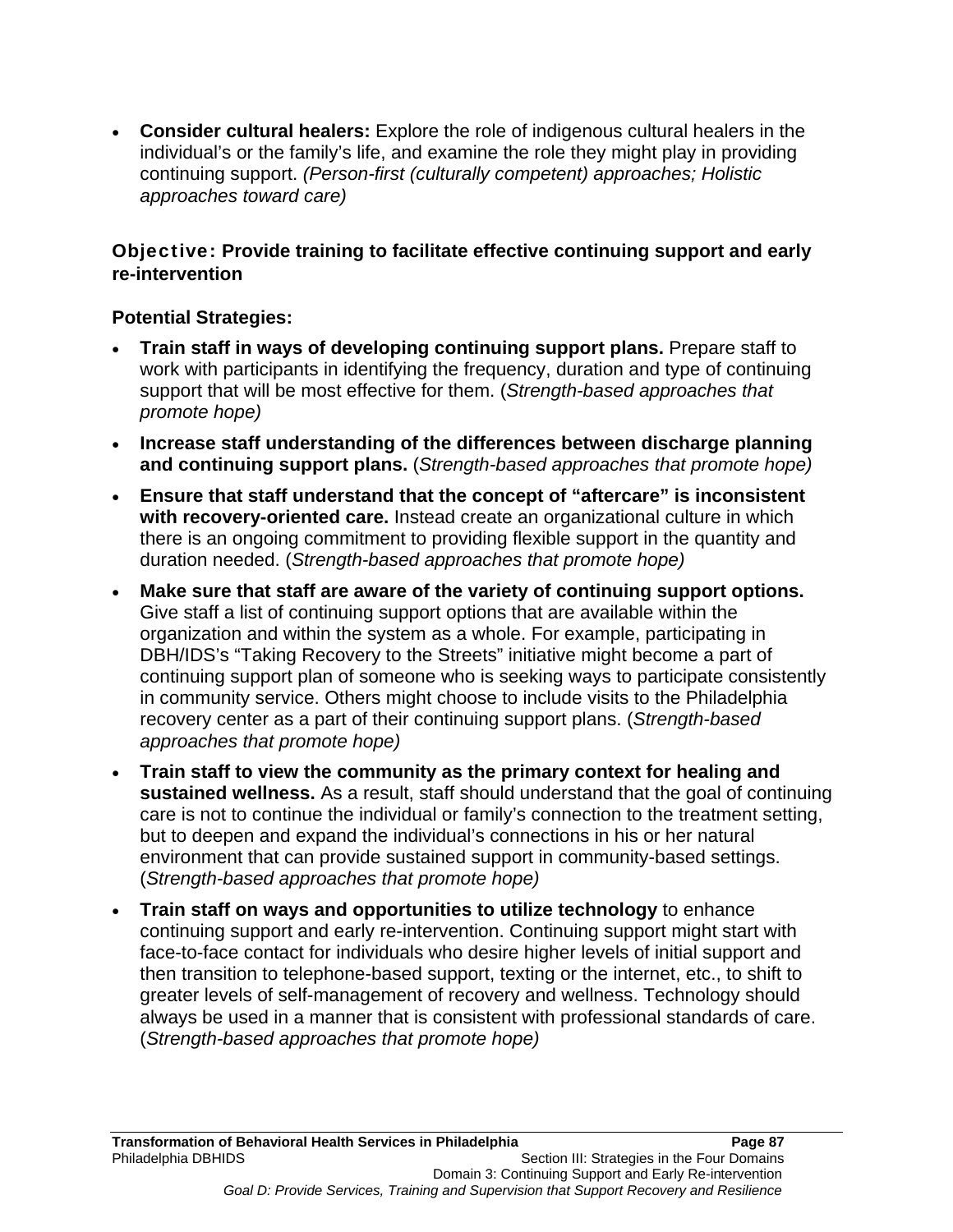Goal E: Provide Individualized Services to Identify and Address Barriers to Wellness

## Objective: **Ensure that all organizational barriers are recognized and addressed**

- **Accommodate individuals' and family members' scheduling needs.** Involve all relevant parties in choosing times for continuing care and support sessions. This is particularly critical for parents of children who may be juggling limited finances, other young children, transportation issues, etc. Be flexible in your efforts to accommodate their scheduling needs. *(Family inclusion and leadership; Care for the needs and safety of children and adolescents)*
- **Overcome the barrier of limited staff availability to provide continuing support.** Maximize your engagement of volunteers to deliver ongoing monitoring and support. (*Strength-based approaches that promote hope)*
- **Attend to relationship issues that can threaten sustained wellness.** Provide couples' relapse prevention sessions during and for a period of time following treatment. (*Strength-based approaches that promote hope; Family inclusion and leadership)*
- **Help people interpret language and customs in ways that work for their recovery.** For example, some trauma survivors and some women might choose 12- Step for their addiction recovery but have difficulty reconciling the emphasis on personal "powerlessness" and "surrender" with their legitimate need for a sense of control. Staff and volunteers can lessen the confusion between these approaches by helping people distinguish between the aspects of their lives in which they have or might develop more control (e.g., their actions and reactions, their responses to stress, their choice of friends and romantic partners) and those in which they may need to accept having less control (e.g., control over whether or not they have mental health challenges, control over their reaction to alcohol or other drugs). *(Person-first [culturally competent] approaches; Peer culture, support and leadership; Trauma-informed approaches)*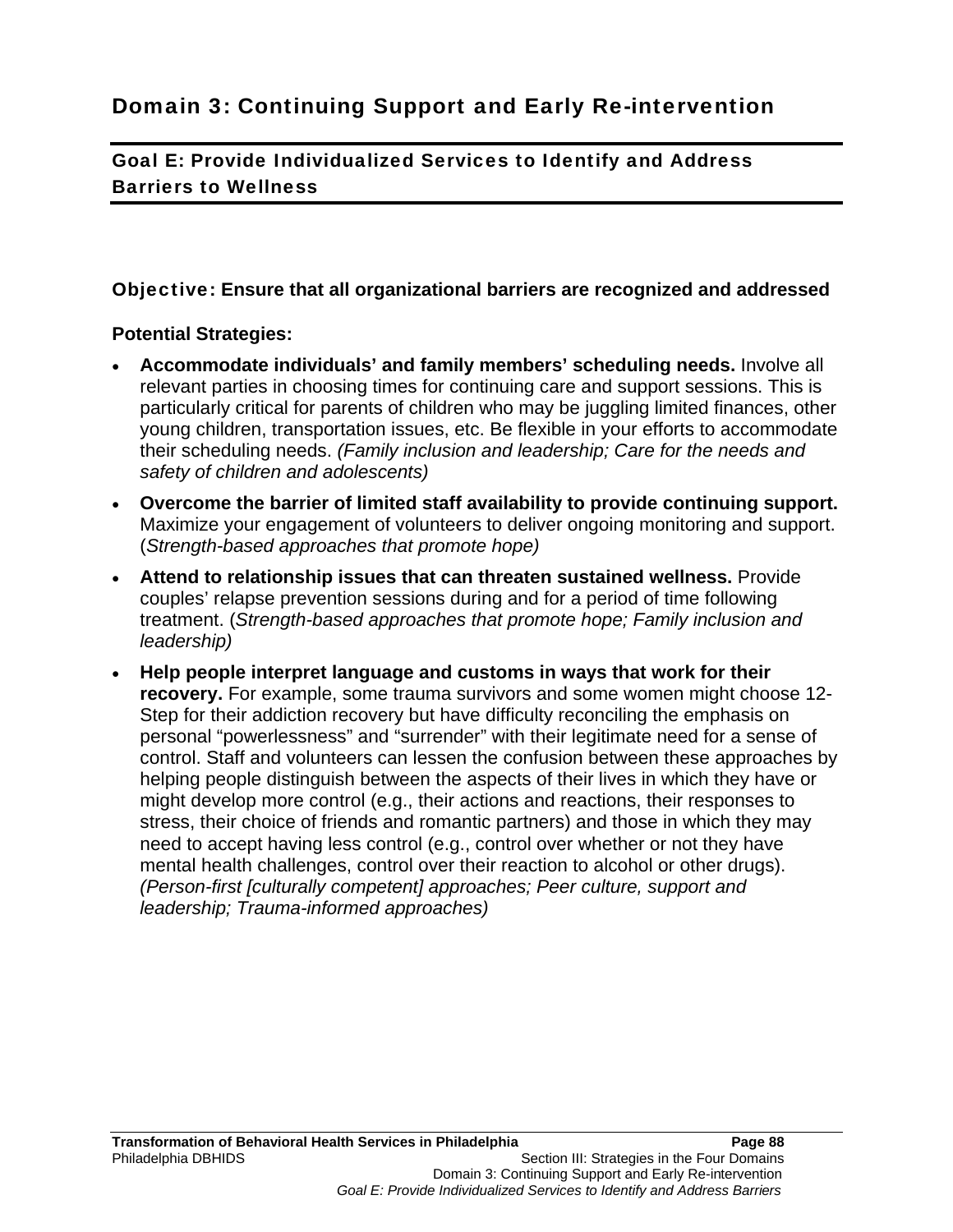# Domain 3: Continuing Support and Early Re-intervention

Goal F: Achieve Successful Outcomes through Empirically Informed Approaches

#### Objective: **Explore and use culturally appropriate, empirically informed approaches**

- **Promote wellness beyond active treatment.** Implement empirically supported practices such as Illness Management and Recovery to help people sustain wellness beyond a treatment episode. *(Strength-based approaches that promote hope; Holistic approaches toward care)*
- **Promote self-management.** Use emerging and promising practices such as Wellness Recovery Action Planning to promote self-management and equip people with the tools to manage their mental health and addiction challenges, both during and beyond treatment episodes. *(Strength-based approaches that promote hope; Holistic approaches toward care)*
- **Use evidence-based and promising practices to begin to rebuild meaningful lives.** As early in the care process as possible and desired by the participant, use evidence-based practices such as Support Employment and Supported Education to assist people in creating the quality of life that they desire. (*Strength-based approaches that promote hope)*
- **Continue to use empirically informed practices to further the recovery orientation.** Make use of the growing body of empirically supported approaches. Continue to use solution-focused approaches such as motivational interviewing and incentive-based models such as contingency management to increase people's motivation for recovery. *(Strength-based approaches that promote hope)*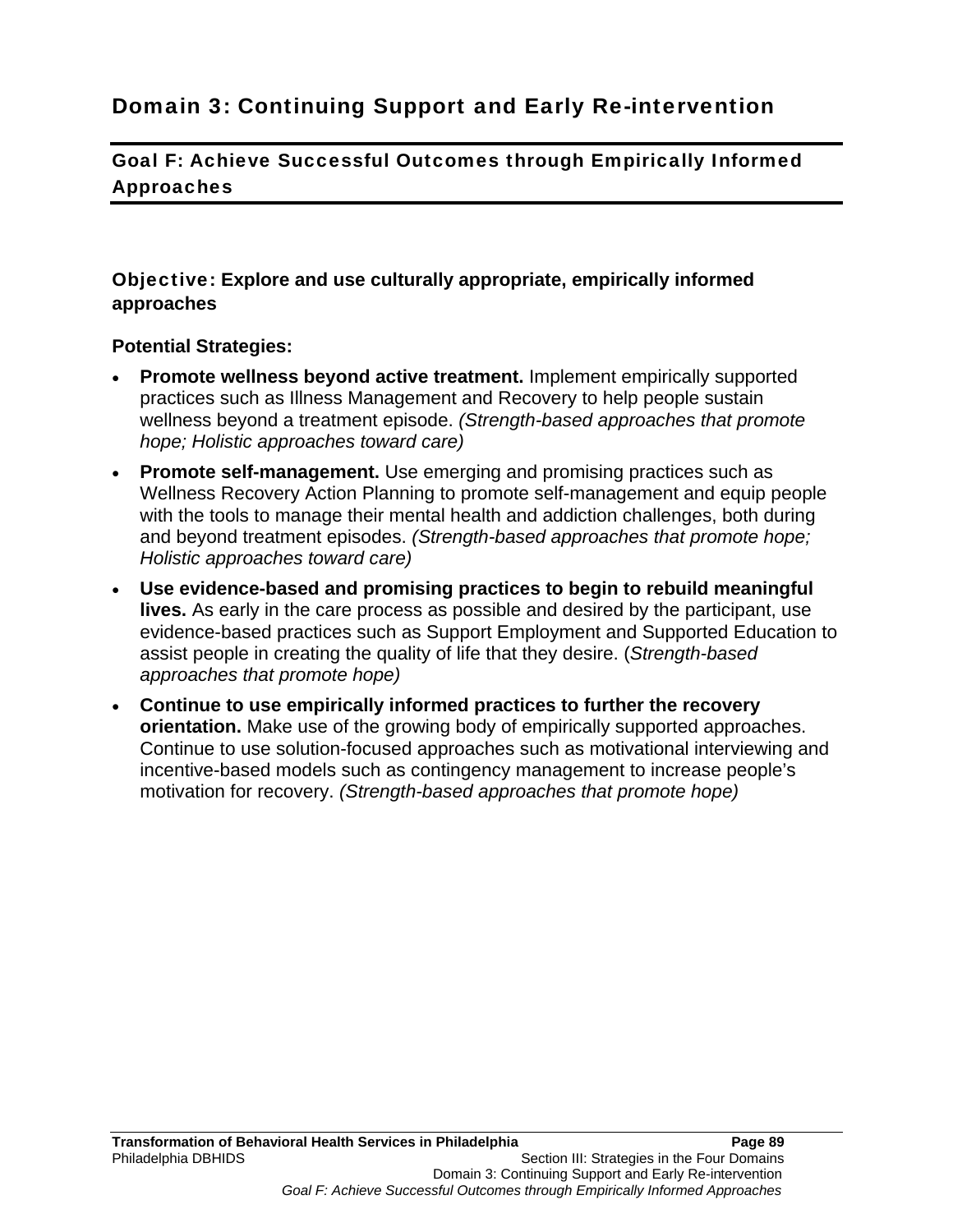Goal G: Promote Recovery and Resilience through Evaluation and Quality Improvement

## Objective: **Solicit and use feedback from participants, alumni and families**

- **Conduct focus groups to solicit feedback** about participant and alumni satisfaction with continuing care and support services, and to brainstorm improvement strategies. These focus groups may be run by peers (adults, youth, or families) to promote comfort and ownership and to encourage candor. *(Person- and family-directed approaches; Peer culture, support and leadership)*
- **Engage participants, alumni and families in evaluation of continuing care.**  Continuously engage individuals (including children and youth) and families in the development and evaluation of ongoing services. Include outcome data on the success of follow-up and early re-engagement efforts. *(Person- and family-directed approaches; Peer culture, support and leadership)*
- **Develop evaluation procedures that track the provision of empirically supported approaches to continuing support.** For example, for addiction treatment services, track the percentage of individuals who receive 5 or more contacts in the first 90 days following discharge, since this is associated with improved outcomes.
- **Use evaluation processes to identify individuals' and families' preferences regarding types of continuing support.** For example do most clients prefer inperson continuing support, peer-based support in the community, technology based continuing support strategies? This data can be used to continue to enhance services in the future.
- **Use quantitative and qualitative evaluation approaches to identify barriers** to participation in available continuing support services, and to measure participants' satisfaction with continuing support services.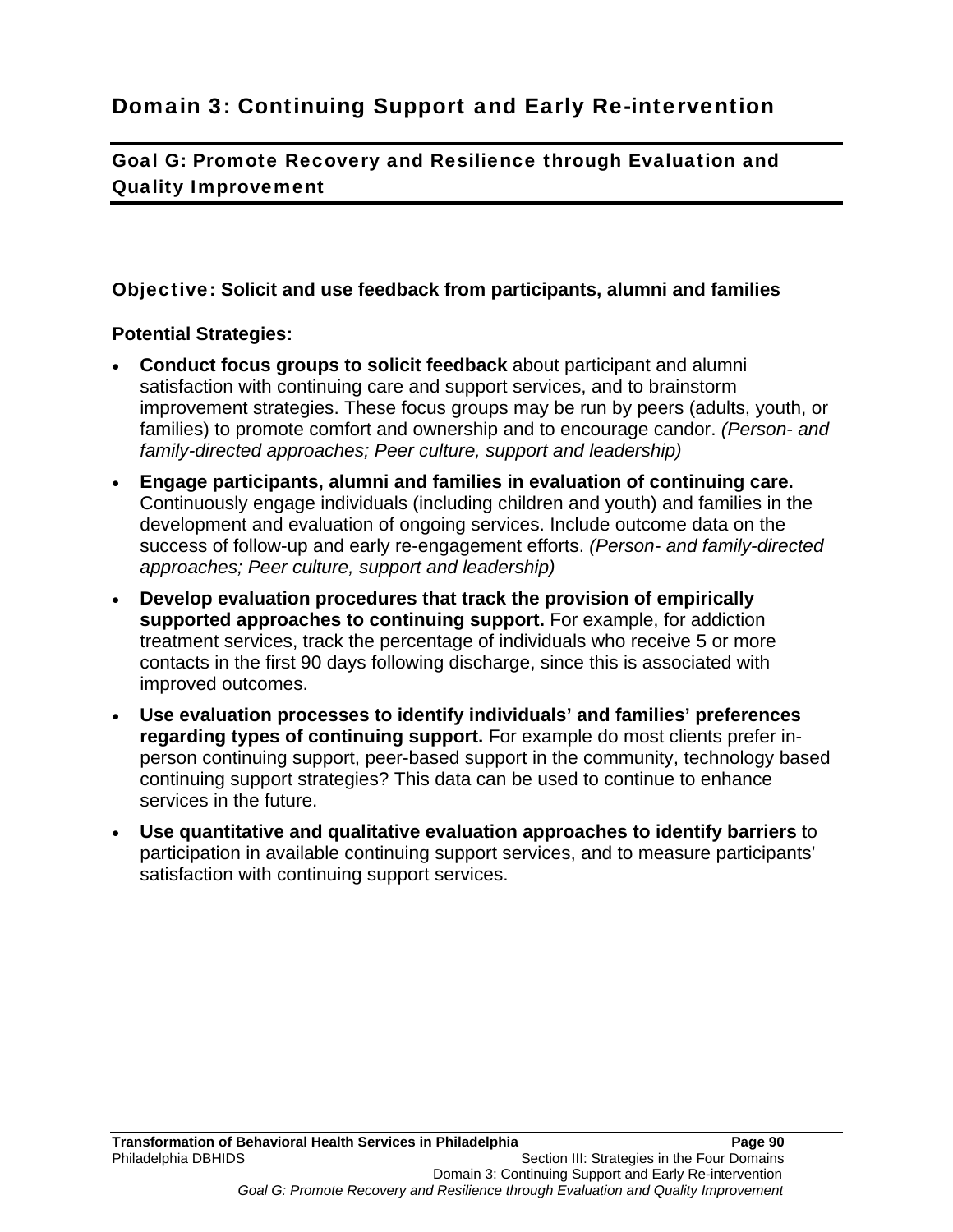# Section III: Strategies in the Four Domains Domain 4: Community Connection and Mobilization

# Domain Overview

To have communities that understand, assist and support children, adults and families with behavioral health needs.

- Create and educate communities to promote recovery, resilience and the development of protective factors
- Increase the use of natural supports to assist individuals in prevention, early intervention, reconnection to treatment and providing alternative pathways to recovery and resilience
- Create seamless relationships between the treatment system and the broader community by way of bi-directional referrals and collaborations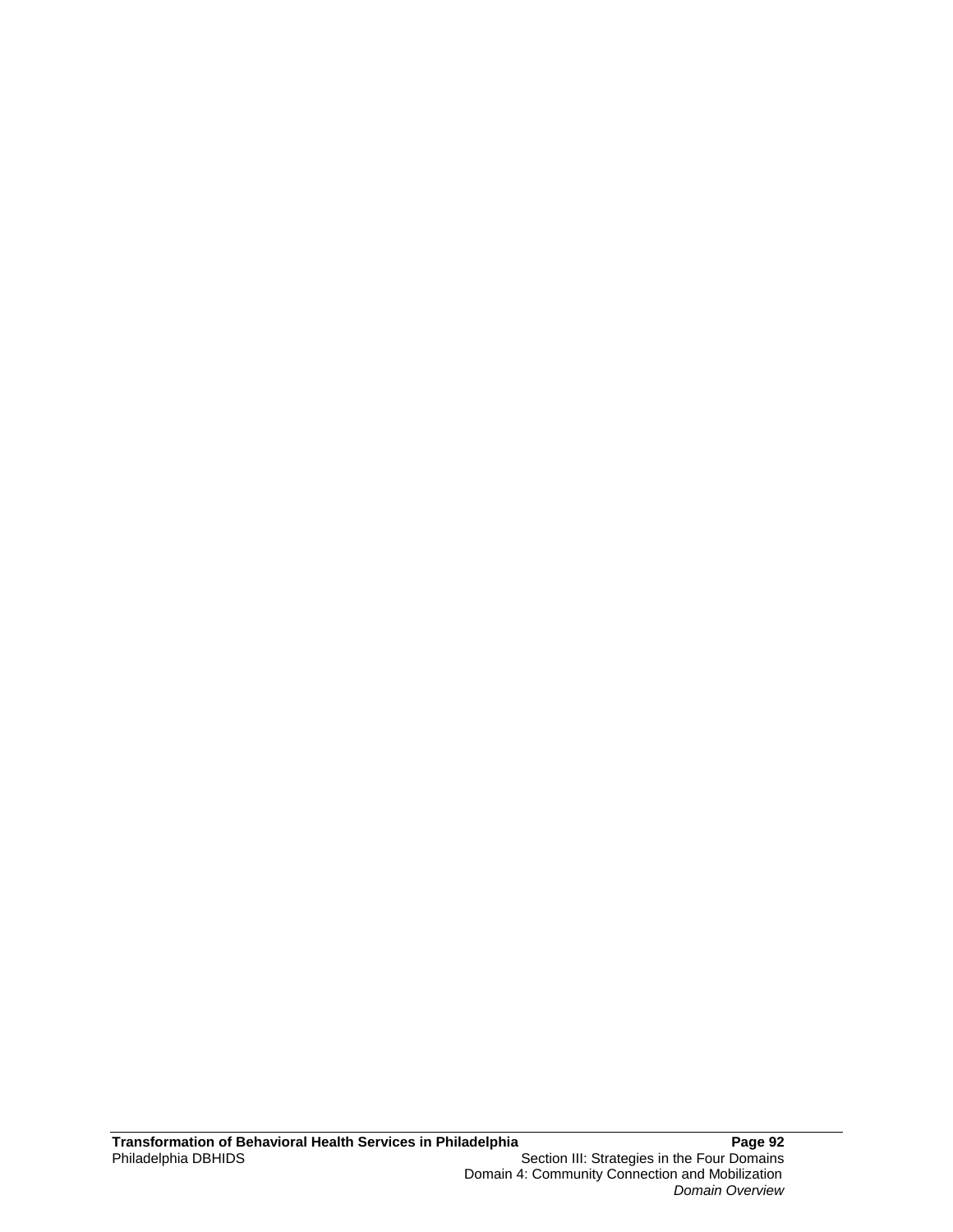# Section III: Strategies in the Four Domains

# Domain 4: Community Connection and Mobilization

# Background and Rationale

A recovery- and resilience-oriented system is committed to supporting people in their efforts to move beyond their problems and challenges to the development of full and meaningful lives in the community. Not only is this web of supportive and fulfilling connections essential to their long-term recovery, but it is also their right by law.

The right to meaningful inclusion in the community is embedded in the 1990 Americans with Disabilities Act (ADA) and affirmed by the Supreme Court's 1999 *Olmstead*  decision. The unnecessary institutionalization of individuals who could live in the community with the proper supports is a violation of their rights. The 2003 final report of the President's New Freedom Commission on Mental Health further reinforced the notion of community inclusion and recovery as major policy goals for the design and delivery of behavioral health care (DBH/MRS, 2006).

The need to open the door to full and meaningful community involvement is a central challenge for behavioral health systems, whose traditional focus has been on the provision of site-based services. Connecting people with full involvement requires that providers discover the hopes and dreams of individuals who have experienced mental health and/or substance-related challenges, and use the assets of these individuals, their families and their communities to enable them to fulfill their hopes and dreams.

A transformed system also addresses the fact that the health of individuals is affected by the health of the overall community. Provider agencies exist within the community. They are members of the community and therefore have a responsibility to participate in—and assist in improving—the overall health of the community.

Throughout most of the field's history, the behavioral health system viewed community involvement and connection as something that happened at, or close to, the end of treatment—depending on adherence and symptom remission and control.

- Systems did not view the community as capable of promoting people's health, but as a place where people might be released when they were "healthier."
- People were told to wait until they had achieved abstinence or stability before they pursued educational opportunities, volunteer activities, employment, etc.
- Children were viewed in isolation from their family, peer and social contexts.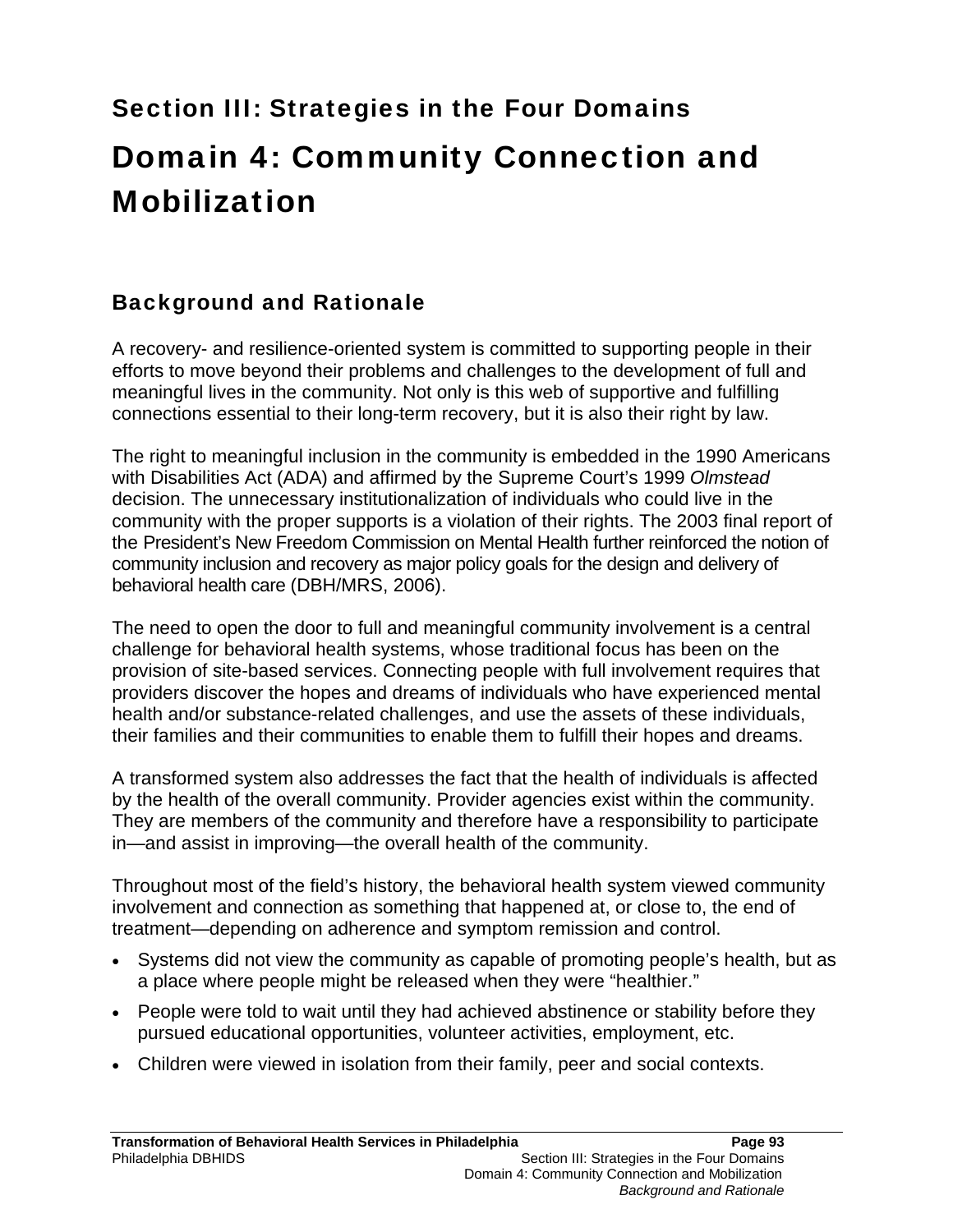- Treatment professionals did not consider the totality of the individual's environment in formulating diagnoses and treatment decisions.
- The individual's immediate community (e.g., family, key allies, spiritual resources) was seldom invited into assessment, planning or service-delivery processes.
- Community connections or "linkages" were considered the purview of the case manager—and even then were done as referrals rather than as "warm handoffs" or intentional connections to these resources.
- Providers developed resources within their agencies, even if those resources already existed in the naturally occurring community.
- Agencies were often seen as places of retreat from the unsafe community, rather than as places to learn skills to navigate more successfully in the world.

In the field's early days, many community-based providers were just that, **community** providers. There was a community services funding stream that supported many of the services that are envisioned for Philadelphia's transformed system. Over time, due to changes in funding, many have lost this original connection to their communities and have become institution based, with few connections with the surrounding community. For the transformation of these systems, it is critical that these connections be strengthened, and DBHIDS is committed to examining ways of aligning the policy and fiscal infrastructure to support providers in promoting community connections and mobilizing community support.

Transformed systems both acknowledge and make full use of the community's role as the individual's and the family's home, and potential as a place of both challenge and healing. In transformed agencies, leadership recognizes the critical need for vibrant, reciprocal community partnerships in supporting the recovery and resilience of the individual—and of the entire community.

The kinds of connections that must be forged will vary across levels of care. For example, inpatient units will connect with the community primarily through active engagement of family members, allies and community-based providers. Communitybased providers can and must have strong connections with the communities in which they are located. In a system that includes mutually beneficial connections between communities and agencies, the work of direct service providers becomes easier. Because the actions and attitudes of agencies and their staff are so crucial to the development of community connections, the strategies presented here include both those that apply to executive leadership and those that apply to individual providers.

As one provider noted: "*Many people I deal with have been living in Philadelphia their whole life and do not know anything about what is available to them in the community*." Other participants in the development of these guidelines reinforced the importance of this simple but central point: "*If you don't know what's in the community, you can't do much; you need to know where things are and how you can get to them."*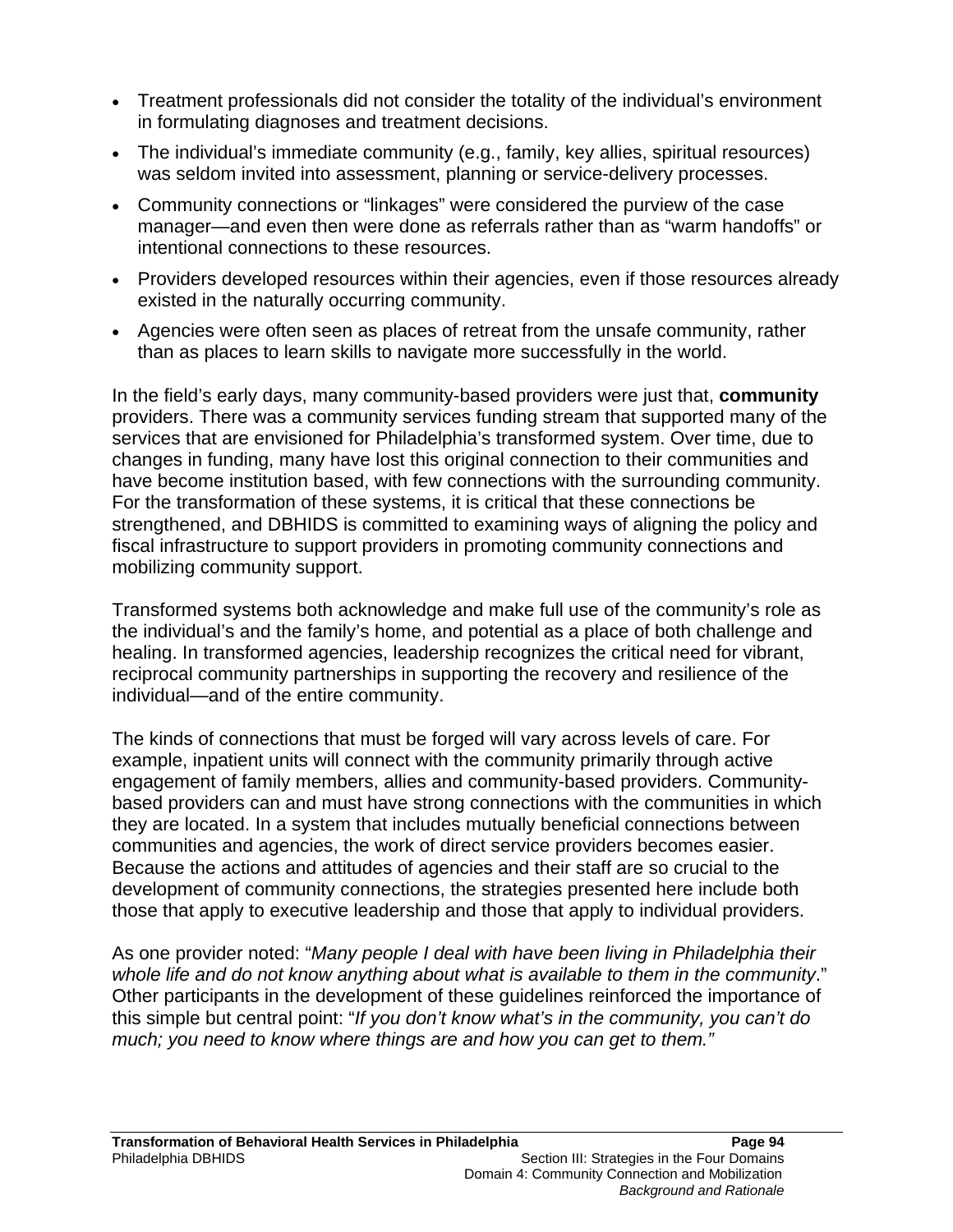A seamless connection between the professional services that an individual receives and the community in which he or she lives is a prerequisite for sustained positive outcomes in real-life situations. Community connection must be a feature of all facets of service planning and delivery. As in the other domains, integrating some of the strategies identified will require collaboration between DBHIDS and the provider and advocacy communities, to align key administrative functions and fiscal strategies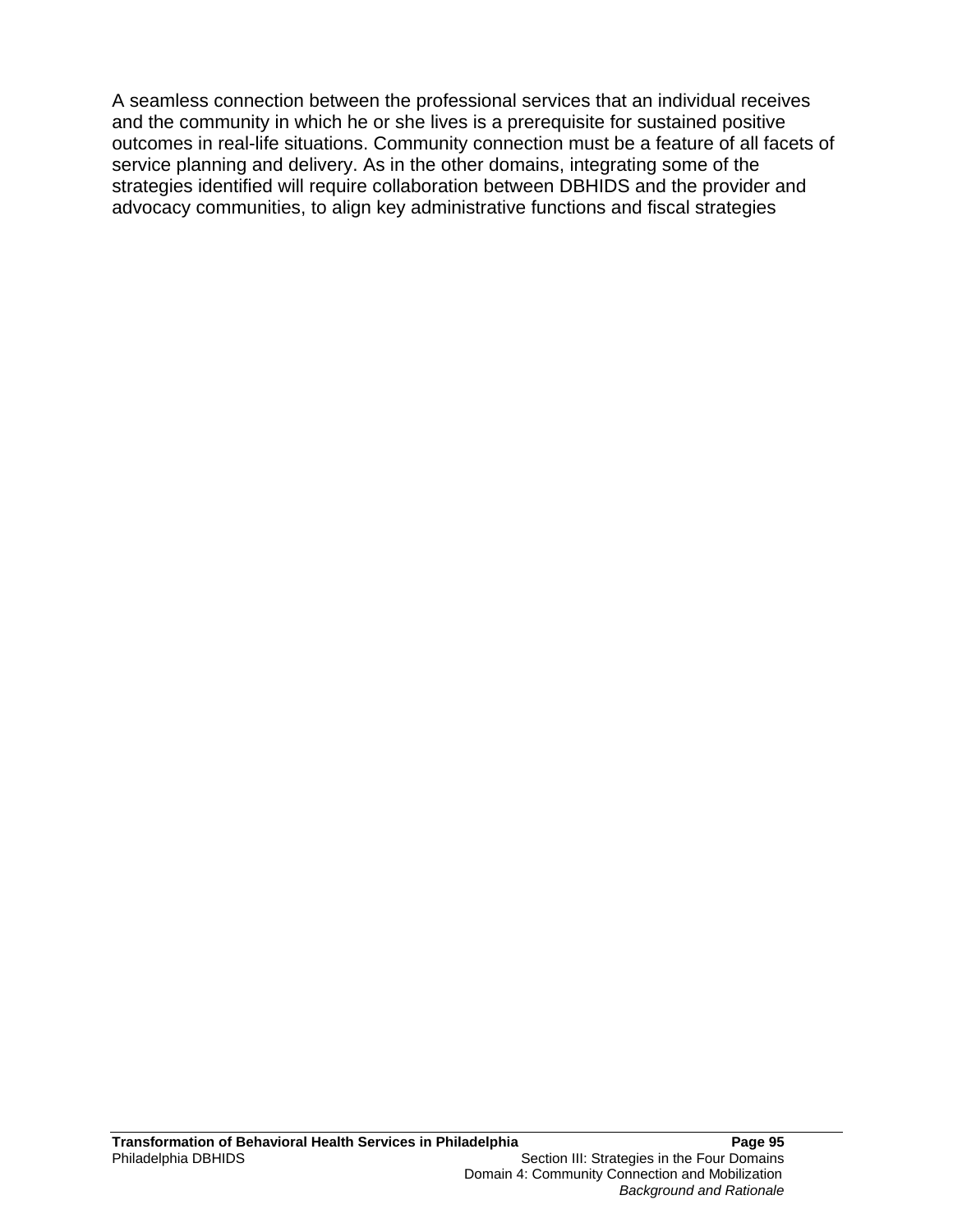## Goal A: Provide Integrated Services

#### Objective: **Strengthen partnerships with primary care providers to promote community connection**

- **Identify key primary care partners.** Develop relationships with neighborhoodbased FQHCs and other local health care practices, and ensure that each person receiving services is connected to a primary care partner during the course of treatment. (*Community inclusion, partnership and collaboration; Holistic approaches toward care*)
	- **IDENTIFY STATES IS COLLATED METABORY CATE PROVIDERS. I**
	- **Address obstacles** that can be solved through changes to organizational policies, procedures and staff training and communicate more systemic obstacles to DBHIDS for additional attention.
	- **Explore the ways in which various staff roles might be modified or expanded** to facilitate more participant connections with primary care settings.
		- o **Use transparent, participatory processes to explore with staff how the roles of peers might be expanded** to include assertive outreach to primary care settings, and to provide peer support within the context of primary care settings.
		- o **Examine how the roles of clinicians might be expanded** to provide brief intervention services within primary care settings.
	- **Assertively seek to identify the most pressing concerns of local primary care providers** regarding behavioral health services. These concerns might include:
		- o Lack of timely access to services due to long waiting lists.
		- o Limited follow-up after referrals are made.
	- **Create opportunities for dialogue with staff and primary care providers** to explore possibilities of bi-directional service integration that would address identified concerns and increase people's connections to this important community resource.
	- **Provide training to PC professionals about working with peer and nonprofessional community providers.**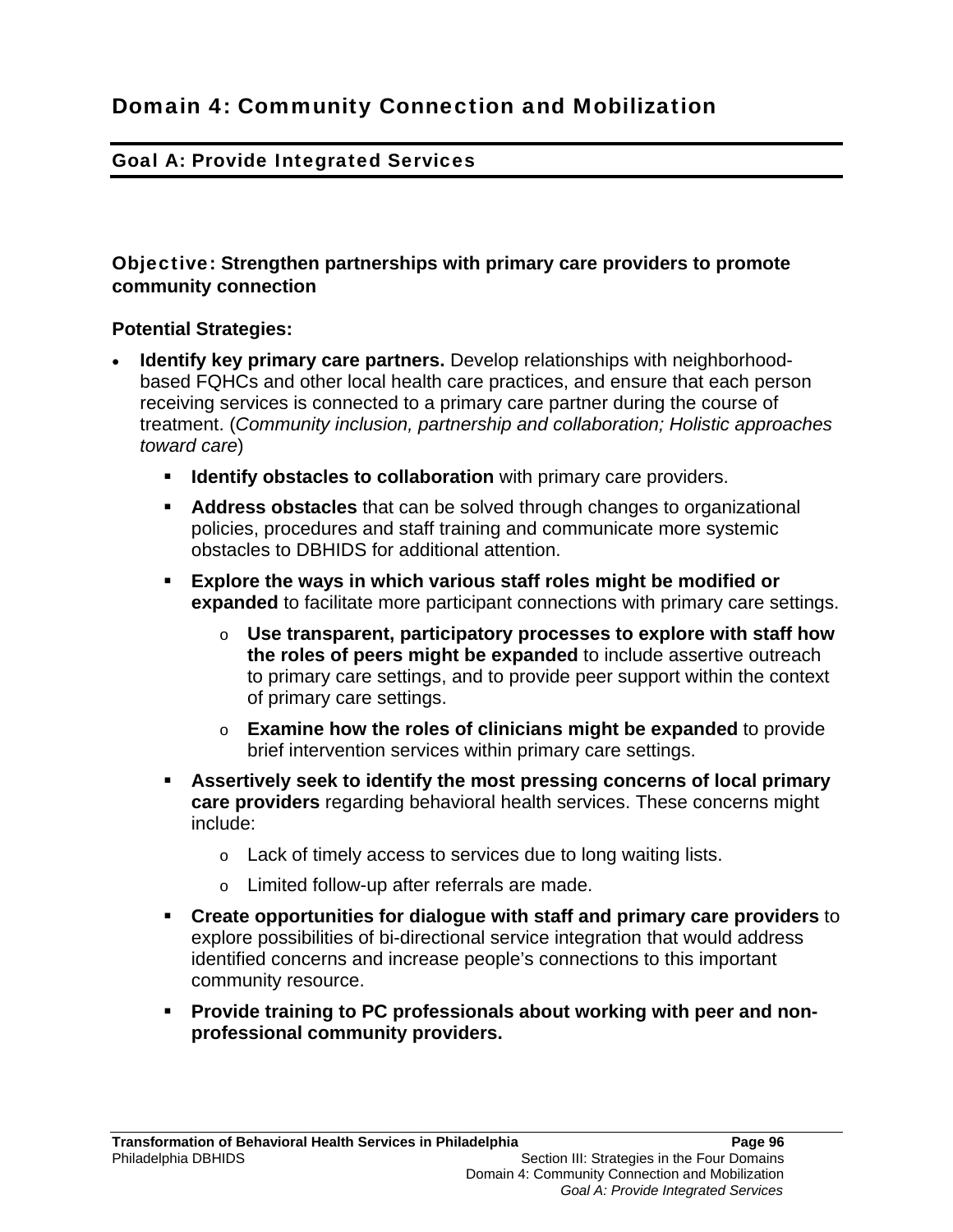# Objective: **Identify ways to strengthen and mobilize additional community-based recovery supports for people with behavioral health challenges**

# **Potential Strategies:**

- **Identify tools that can support community-building efforts.** Asset Based Community Development (ABCD) is a model that can be used to assist with conducting community asset mapping (Kretzmann & McKnight, 1993). This is the process of intentionally identifying the human, material, financial, entrepreneurial and other resources in the local community that can support your efforts.
	- **Identify the gifts, skills and capacities of people living in your community** that can be mobilized to support community integration
	- **Identify and reach out to the citizens' associations** within your community to increase both awareness and support of people with behavioral health challenges; and
	- **Identify the local organizations and institutions** you might partner with to support community integration efforts. These include small and large businesses in your neighborhood, hospitals, educational institutions, human service organizations, etc.

Examine the extent to which you can develop mutually beneficial partnerships with these local entities. For example, partner with a local small business to develop apprenticeship opportunities. *(Community inclusion, partnership and collaboration)*

- **Foster new peer support groups in the community.** Encourage the development of new peer support groups within the community. Identify local institutions and organizations (e.g., places of worship, community centers, libraries, businesses) that might host community-based support groups, and link potential group facilitators with contact people within those organizations. *(Peer culture, support and leadership; Community inclusion, partnership and collaboration)*
- **Update community resource files**; focus on community resources in staff/team meetings; and encourage staff to bring information about any newly discovered resources to a central location where this information can be maintained, updated and shared among staff and participants. *(Person-first [culturally competent] approaches; Community inclusion, partnership and collaboration*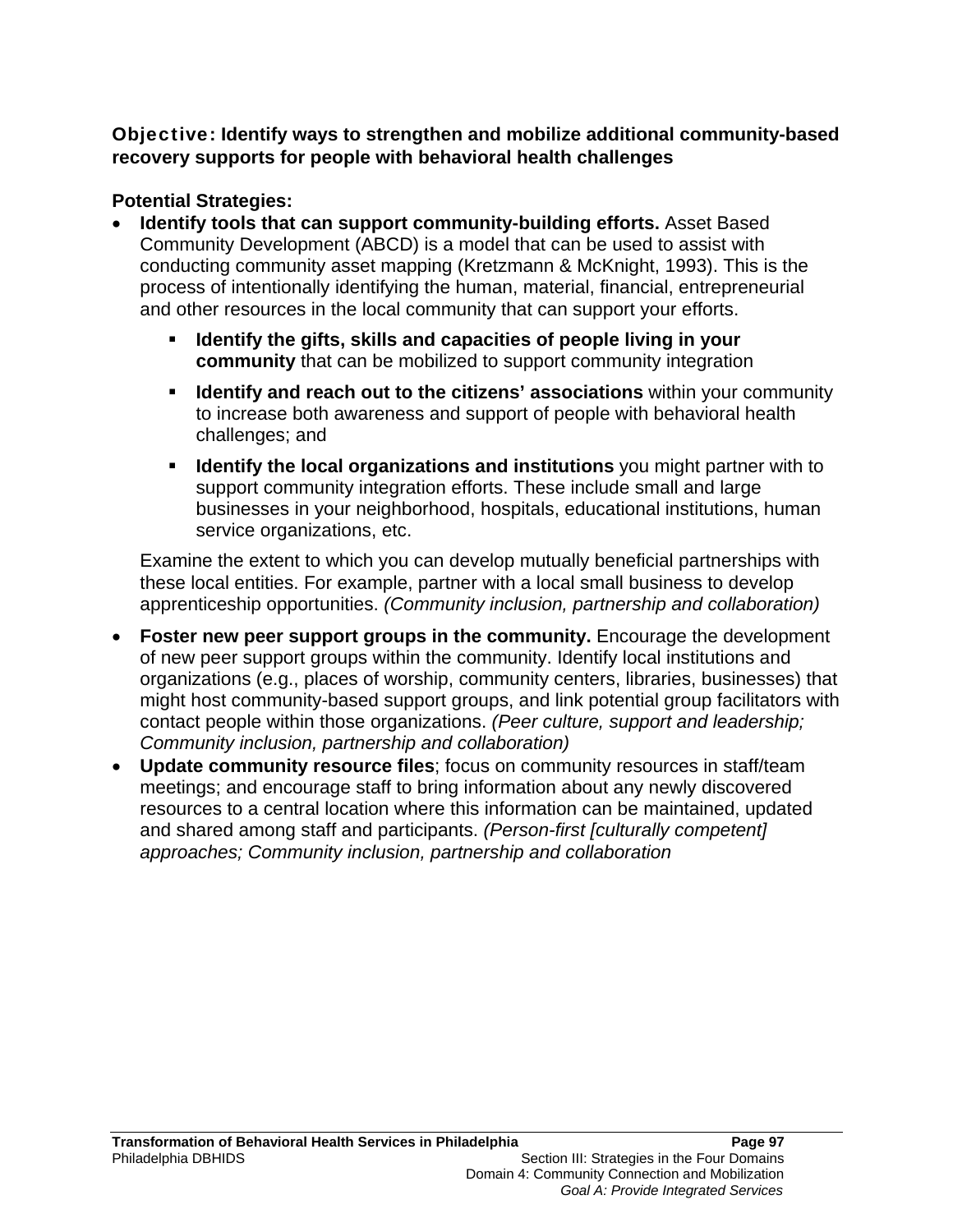Goal B: Create an Atmosphere that Promotes Strength, Recovery and Resilience

# Objective: **Foster a sense of hope and resilience throughout the community**

## **Potential Strategies:**

- **Join and initiate efforts to decrease stigma throughout all service systems.** Convey to all partners in the community, and to the community as a whole, a strong and consistent message that behavioral health challenges are illnesses; that recovery is possible; that people with these challenges have strength, worth and dignity; that discrimination is unacceptable; and that people with these conditions have a right to meaningful and fulfilling lives in the community. *(Strength-based approaches that promote hope; Community inclusion, partnership and collaboration; Peer culture, support and leadership)*
	- **Use community media and public information outlets** to provide accurate public education.
	- **Participate in local neighborhood meetings**
	- **Provide technical assistance to organizations** that want to be involved in public education efforts.

Objective: **Increase the visibility and advocacy capacity of people in recovery in your local community** 

- **Refer interested individuals and family members to the free family and peer storytelling trainings.** These trainings, hosted by DBHIDS will increase people's comfort and confidence in sharing their stories in public settings. They also provide a networking opportunity and assist people in building a natural network of peer support outside of their treatment setting. *(Strength-based approaches that promote hope; Community inclusion, partnership and collaboration)*
- **Identify additional mechanisms to support the presentation skills of those who are interested in sharing their stories**. These might include the First Fridays series hosted by DBHIDS, opportunities to present to staff and peers within your agency, opportunities to present to local primary care partners about the kinds of services and supports that would be helpful, etc. *(Strength-based approaches that promote hope; Community inclusion, partnership and collaboration)*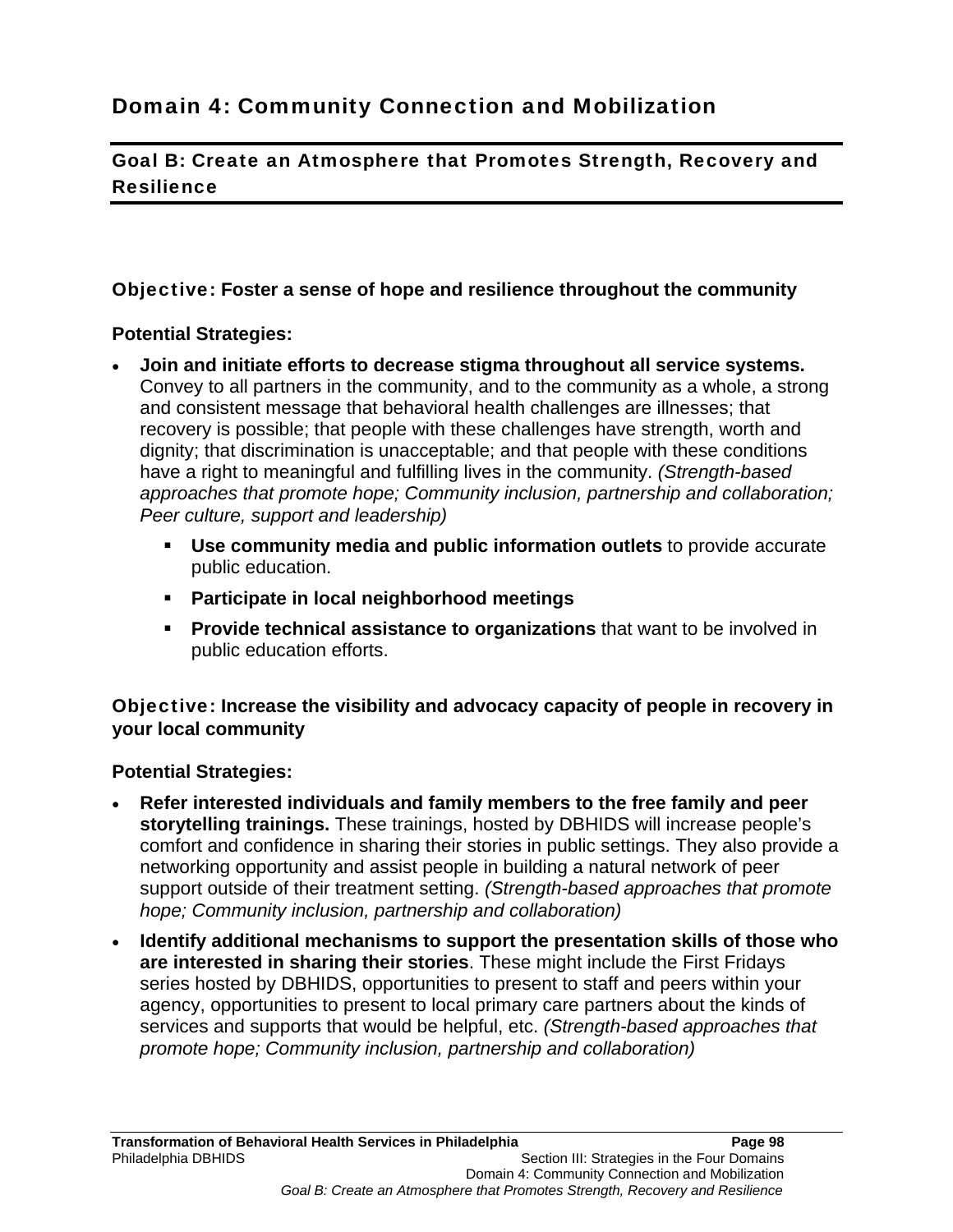**Collaborate with organizations identified through your community asset mapping efforts to host public awareness events.** *(Strength-based approaches that promote hope; Community inclusion, partnership and collaboration)*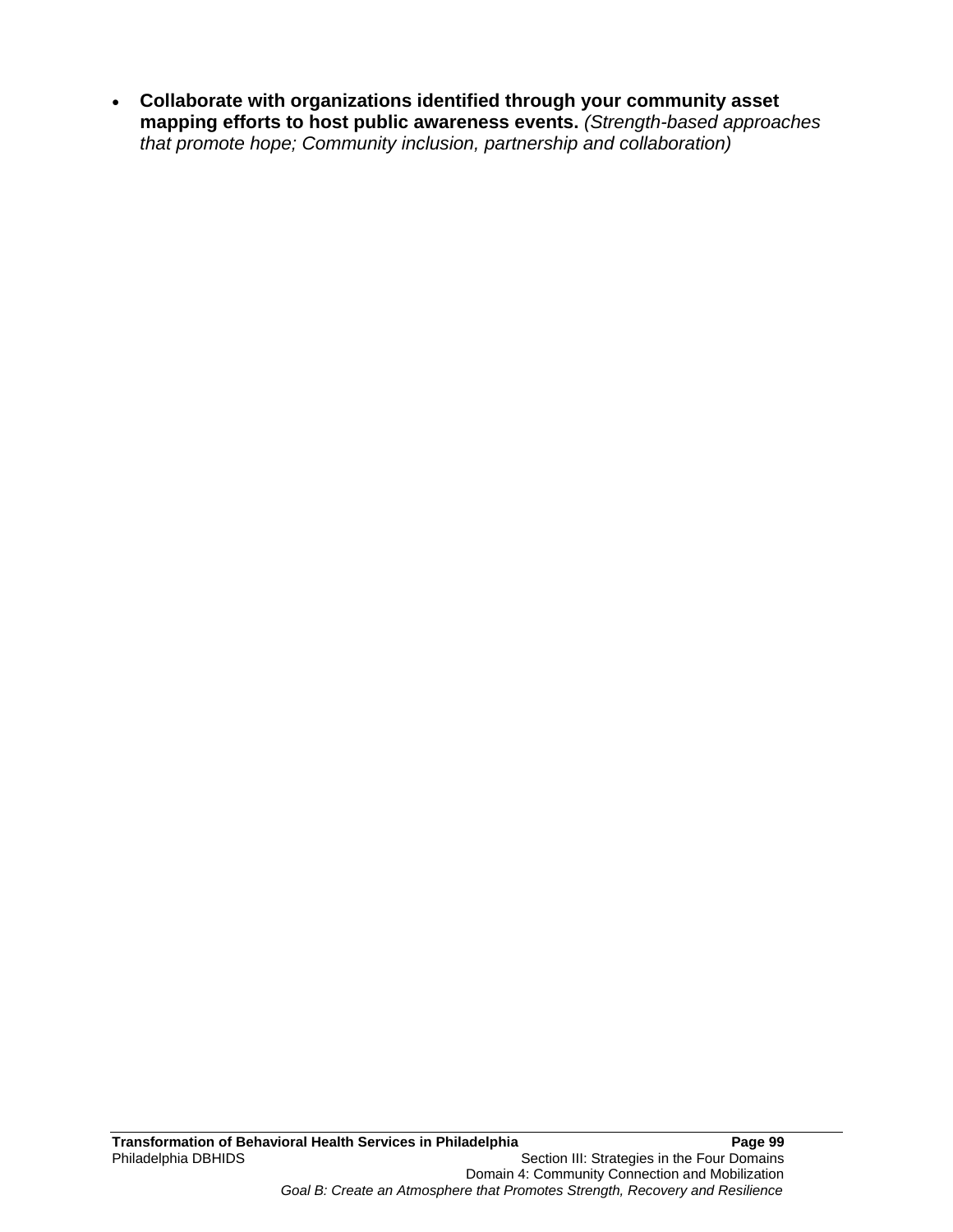## Goal C: Develop Inclusive, Collaborative Service Teams and Processes

#### Objective: **Use the skills and experience of staff and volunteers strategically**

#### **Potential Strategies:**

- **Use the knowledge of stakeholders to develop a community resource file.** Use the experiences of staff, participants, peers, families and allies in the community to continually update and expand knowledge of potential resources and partners in the community. *(Strength-based approaches that promote hope; Community inclusion, partnership and collaboration)*
- **Use staff and volunteers to build a bridge from clinical care to the community:**  Use staff and volunteers strategically to provide a living bridge between the learning that takes place within the clinical setting and that which takes place in the natural community. *(Strength-based approaches that promote hope; Peer culture, support and leadership; Community inclusion, partnership and collaboration).* Whenever possible:
	- **Have staff accompany participants into the community,** to promote the transfer of new skills into the natural environment.
	- **Have staff and participants collaborate in developing plans** for their experiences in the community, with staff follow-up to learn how the experience went and support the development of next steps.
	- **Involve peers in this process, and use peer support as another bridge** to the natural community. Use peer specialists and peer recovery coaches to provide assertive links with supports in the community, to the extent that individuals and families choose these opportunities. Peers can help individuals and families identify their existing long-term support systems in the community, evaluate the health and effectiveness of these systems and develop new supports as necessary. *(Peer culture, support and leadership; Community inclusion, partnership and collaboration)*
- **Continue to develop peers' ability to lead support groups.** Encourage interested peers to participate in training on self-help group facilitation. *(Peer culture, support and leadership; Strength-based approaches that promote hope)*

#### Objective: **Use the service team to promote positive community connections for children**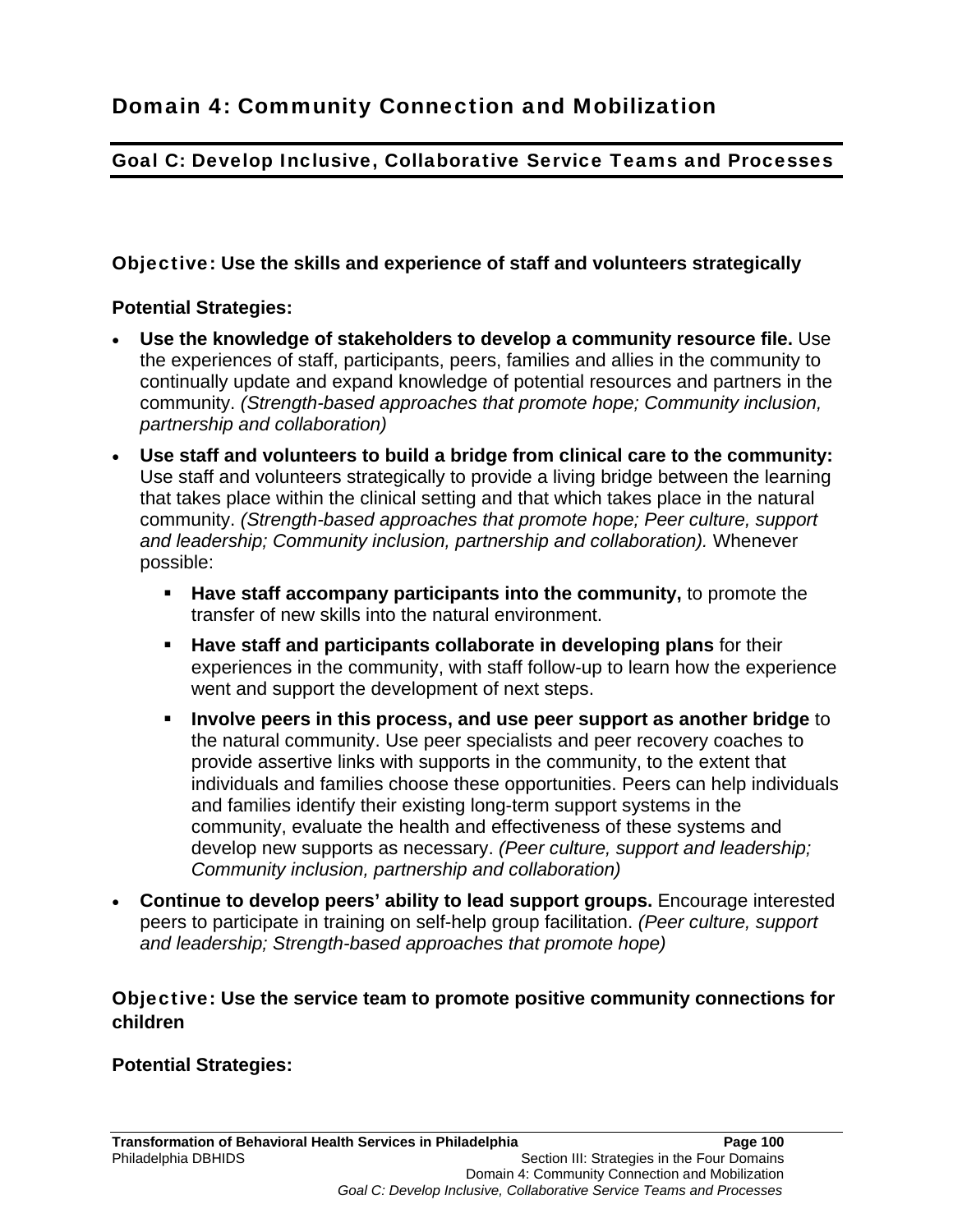**Use the team to help children and youth identify and connect with key sources of support in the community** (e.g., mentors, teachers, coaches, spiritual leaders) and incorporate these resources into their understanding of a support network. Throughout the service period, actively work at strengthening connections with family and other key support people, and with the community as a whole. (*Community inclusion, partnership and collaboration; Care for the needs and safety of children and adolescents)*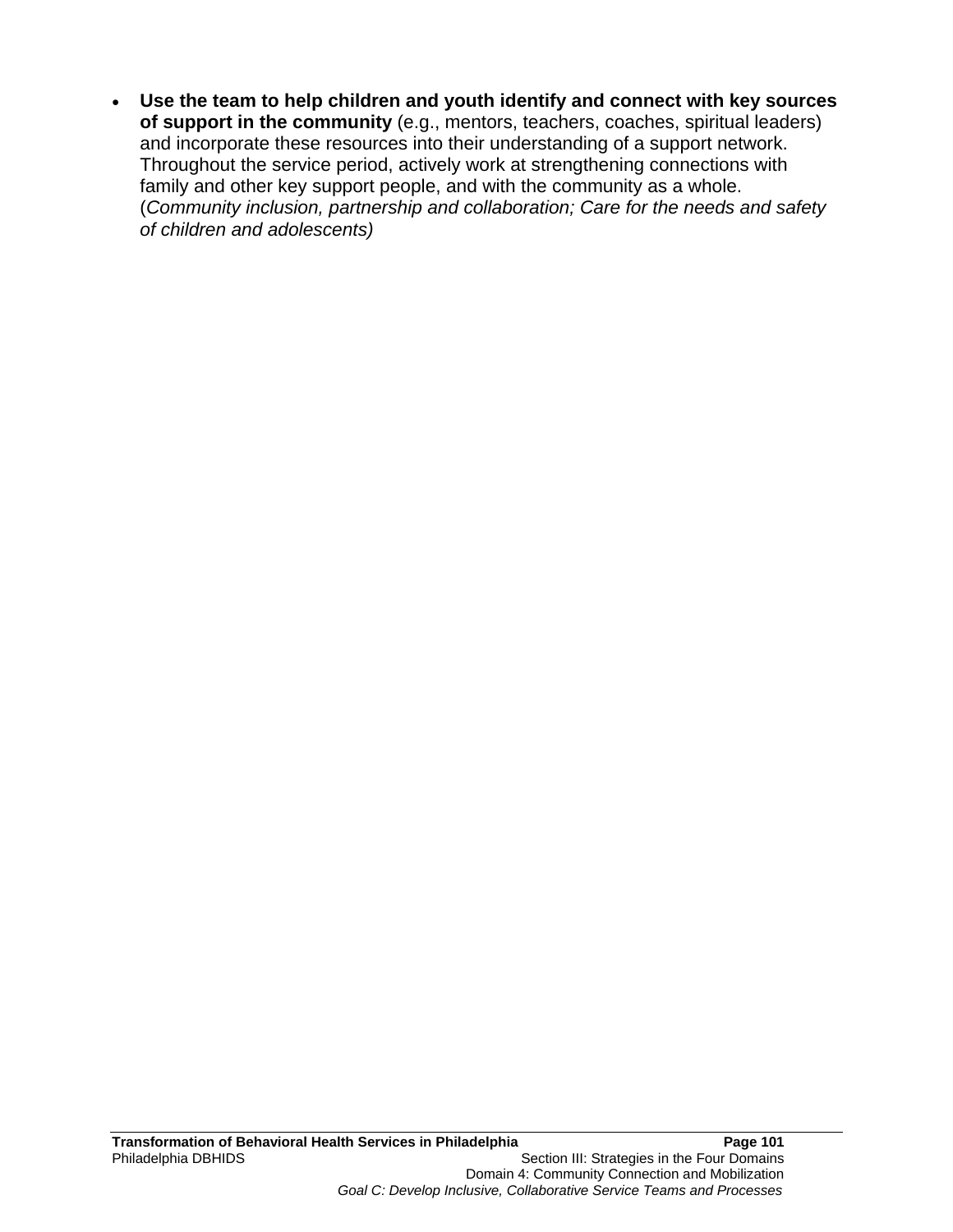Goal D: Provide Services, Training and Supervision that Promote Recovery and Resilience

#### Objective: **Take a person, family and community-centered approach**

#### **Potential Strategies:**

- **Understand people—particularly children and youth—in context.** Train and support all staff in viewing individuals, and their behaviors and choices, in the context of their broader family and community. For example, what appears to be symptomatic in a child or youth (e.g., denial, lack of trust, acting out in school or at home) may be adaptive to the environment and represent the child's or youth's best way of coping with and managing a difficult situation. *(Care for the needs and safety of children and adolescents; Person-first [culturally competent] approaches; Community inclusion, partnership and collaboration)*
- **Focus on children's developing adaptation to their environments.** As children and youth continue to grow and develop, ensure that staff continue to identify, engage and align with new, age-appropriate resources within their natural environments; to identify points of challenge; and to mobilize support and re-engage them in services if and when it becomes necessary. *(Strength-based approaches that promote hope; Care for the needs and safety of children and adolescents; Community inclusion, partnership and collaboration; Trauma-informed approaches)*
- **Trace the history of community connections, including cultural connections.** Explore with people the nature of their past connections with the community, their families' patterns of connecting with the community and their desire for the kinds of connections that would be meaningful to them. *(Strength-based approaches that promote hope; Community inclusion, partnership and collaboration; Person-first [culturally competent] approaches)*

#### Objective: **Provide staff/volunteer education on community resources**

- **Expand staff vision beyond clinical resources.** Help providers conceptualize their knowledge base broadly, to include the critical knowledge of local resources and ways of connecting people with those resources. *(Person-first [culturally competent] approaches; Community inclusion, partnership and collaboration)*
- **Have staff work with participants to develop their personal community resource maps,** based on the organization's assessment and identification of local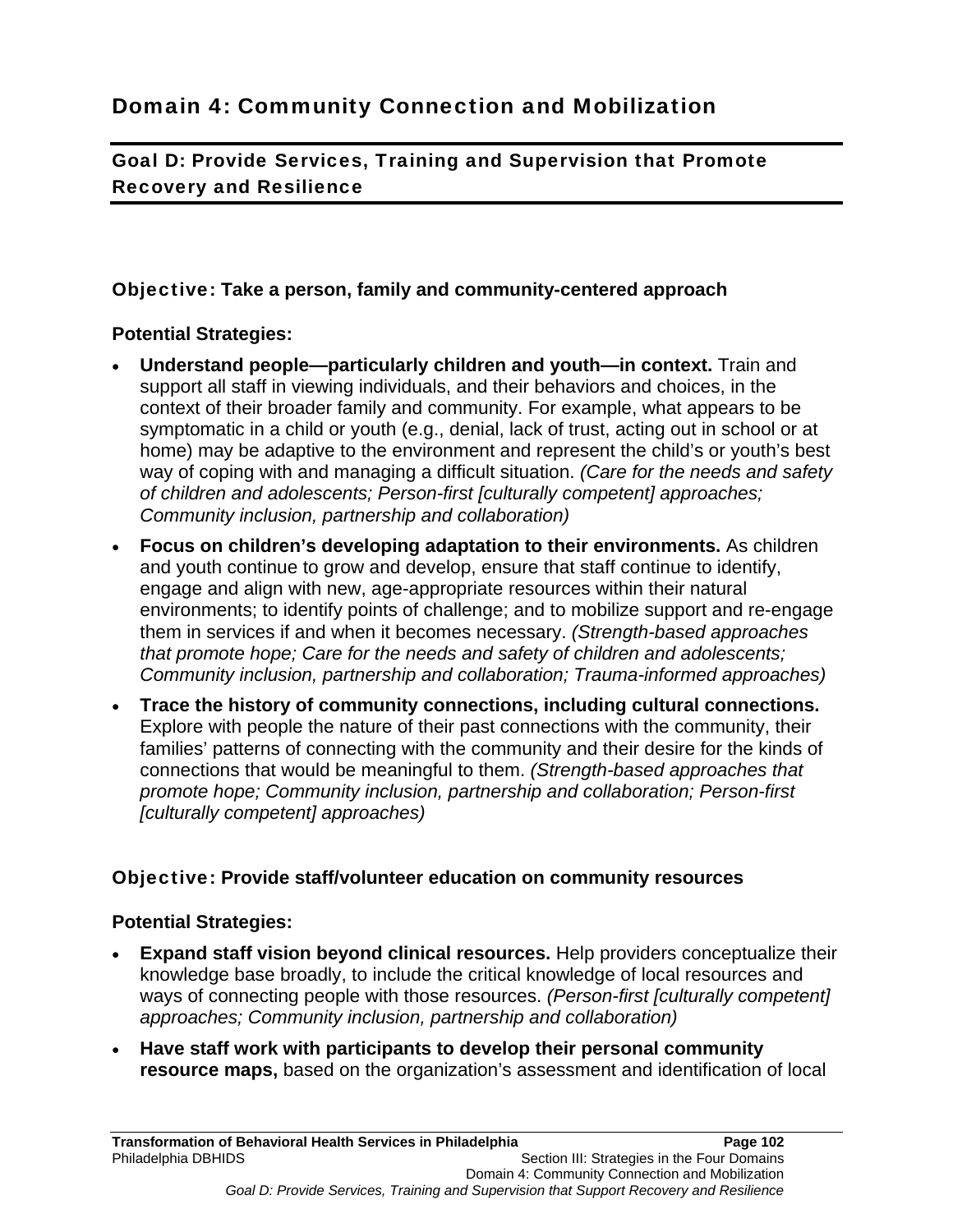resources. Through this collaborative process, staff and participants identify all relevant community-based resources to support participants' and families' goals in a variety of life domains long after treatment is complete. Resources might include youth recreation centers and mentoring programs, support networks at school, parent advocacy groups, communities of recovery, professional advocacy groups, libraries, recovery support centers, indigenous healers and institutions (e.g., folk healers, faith-based supports), supportive friends and family members, etc. For children and youth, forge connections with school systems, and have resources in place for advocacy support, in case any issues arise. *(Holistic approaches toward care; Community inclusion, partnership and collaboration)*

- **Track participants' efforts at community integration.** Have staff and participants collaborate in monitoring and refining plans for ongoing support and involvement in the community, with staff follow-up to learn how these experiences went and support the development of next steps. Wherever possible, involve peers in this process, so that support is available in the natural community. *(Person-first [culturally competent] approaches; Person- and family-directed approaches)*
- **Know both positive and negative influences:** Ensure that staff are aware of all resources and influences in participants' lives, both positive and negative. Ask people to teach you about their worlds. *(Strength-based approaches that promote hope; Community inclusion, partnership and collaboration)*
- **Explore cultural resources in the community.** Gather and provide information about culturally meaningful groups and organizations in the community that individuals might join and share in a collective identity. Possibilities include fraternities/ sororities, fraternal organizations, block or neighborhood organizations and organizations

*Providers need to know what is going on in the community, particularly for youth. The problem is, if no one at home cares about me, then the community is the next place to go, and that may lead to bad things. You go where you get respect and feel powerful, which may be a gang in the community. Therapists need to understand that the community does affect us.* 

—Youth

based specific cultural characteristics (e.g., ethnicity, gender, sexual orientation, age). *(Person-first [culturally competent] approaches; Community inclusion, partnership and collaboration)*

 **Educate staff and volunteers on community resources.** Ensure that staff and volunteers stay current on all of the identified community resources and provide opportunities that will help them continue to learn more about these and other available resources. Continue to update community resource files; focus on community resources in staff/team meetings; and encourage staff to bring information about any newly discovered resources to a central location where this information can be maintained, updated and shared among staff and participants. *(Person-first [culturally competent] approaches; Community inclusion, partnership and collaboration)*

#### Objective: **Take a multi-faceted approach toward connection for support**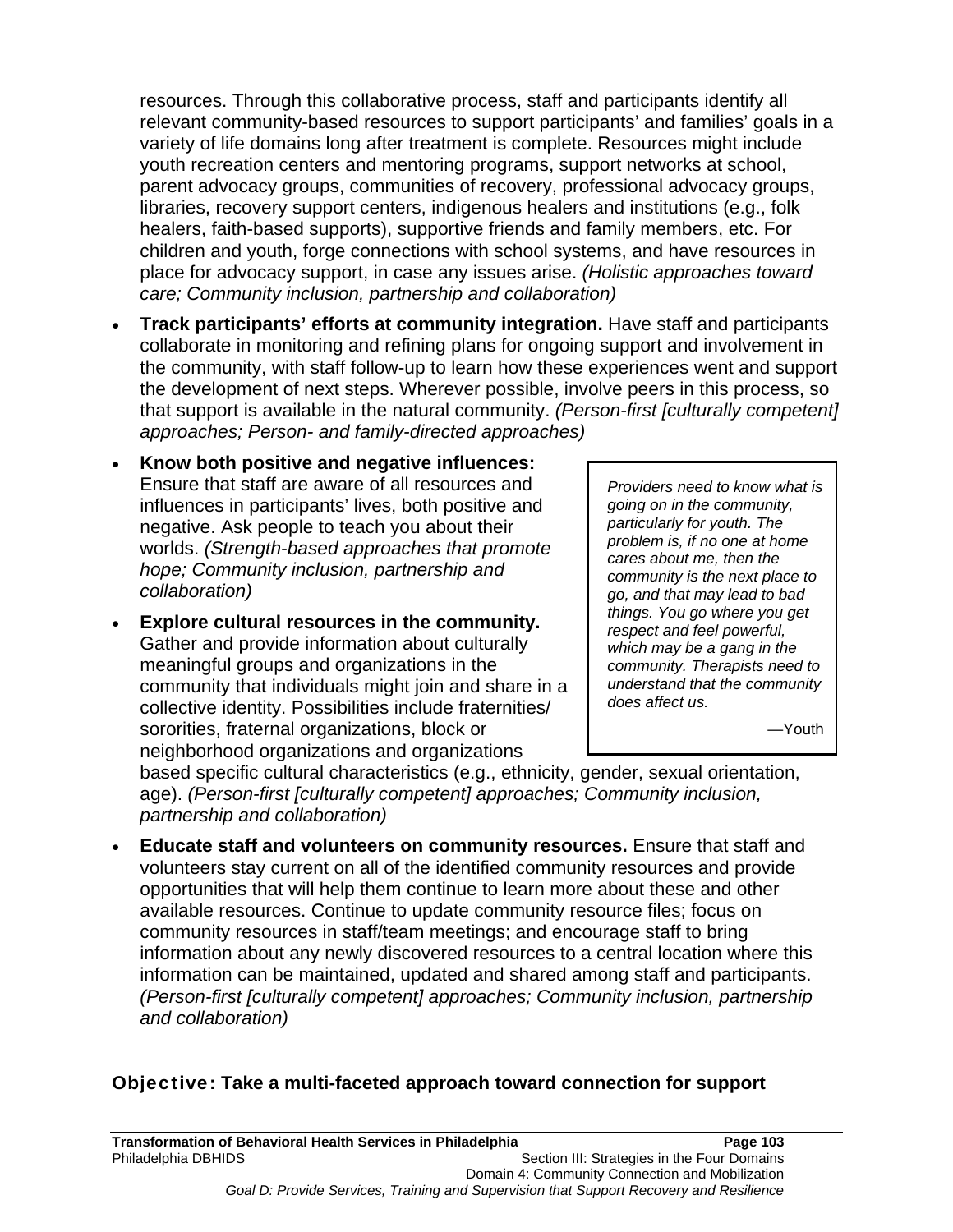#### **Potential Strategies:**

- **Ensure that such connections are made well before treatment ends.** Assertively connect adults, youth and families to a broad range of community-based supports (driven by their needs and preferences) during treatment, rather than passively referring them toward the end of the treatment episode. *(Recovery-oriented clinical and organizational services; Community inclusion, partnership and collaboration)*
- **Include groups and peer support in service plans.** In service plans, include group modalities that take place in natural settings such as communities, schools, etc. (e.g., life-skills groups, psychoeducational groups, family support groups, teen peer groups), and take advantage of the natural peer support that develops. *(Holistic approaches toward care; Peer culture, support and leadership; Community inclusion, partnership and collaboration)*

#### Objective: **Connect people with opportunities to expand their lives and abilities**

#### **Potential Strategies:**

- **Help people find education and employment opportunities.** Train staff to understand the impact of the poverty of opportunity that many people experience, limiting their ideas, energy and ability to identify their interests. *(Strength-based approaches that promote hope; Community inclusion, partnership. and collaboration).* For example:
	- o **Provide for community exposure opportunities**, recognizing that exposure to new possibilities is often the first step toward identifying interests and strengths.

"*Expertise in one aspect does not guarantee expertise in other areas—either for the practitioner or the person in recovery: Many folks who are in programs have degrees but do not have the mechanisms to help them find employment."* 

—Person in Recovery

- o **Focus on creating or expanding access to opportunities** for people to pursue their aspirations as individuals, as breadwinners and as community members.
- **Promote community service and involvement.**  Recognize, support and encourage the process of "giving back" to the community as a key mechanism for healing, recovery, self-worth and community connection. *(Strength-based approaches that promote hope; Peer culture, support and leadership; Community inclusion, partnership and collaboration).* For example:

*"I had nowhere to go, then someone sent me to the PAL center. There were activities there and adults (mostly cops) to relate to. Therapists need to know these resources."* 

—Youth

o **Encourage natural ways of being good neighbors** (e.g., cleaning up the street in the neighborhood, planting flowers, participating in local development committee opportunities).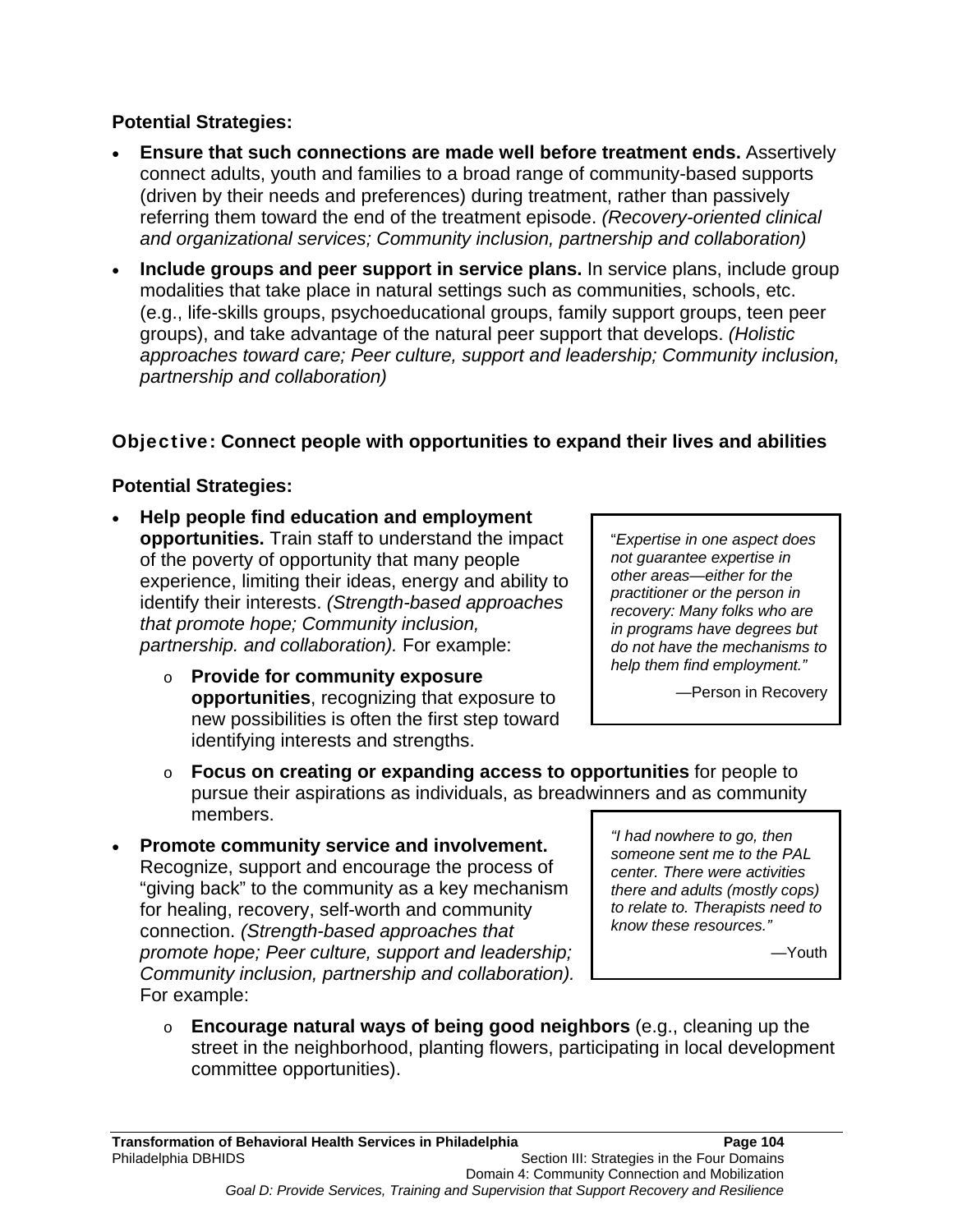- o **Develop formalized volunteer roles with others in the community**.
- o **Match participants with community and civic organizations** in their communities.
- o **Support participation in "citizenship" activities,** including voting, advocacy of meaningful causes, staging public celebrations, attending meetings of neighborhood associations/block clubs/watches and helping with block cleanup efforts.
- **Promote safe, sober and fulfilling activities in the community.** For people with substance use disorders, help them learn and gain access to new ways of having fun and enjoying life without using alcohol or other drugs, and provide opportunities to exercise these new skills. Include in this exploration their choice of faith-based/ spiritual resources (both organized institutions and spiritual/indigenous healers). *(Strength-based approaches that promote hope; Holistic approaches toward care; Community inclusion, partnership and collaboration)*
- **Continue to promote a holistic approach to community involvement.** Support connections with activities that match the full range of people's interests. Examples offered by focus group participants included: *"get[ting] involved in other things like knitting, artwork, etc."*; the *"women [who] started a movement with the jogging program"*; and *"learn[ing] more about the community by cutting grass, cleaning the street, get[ting] into motion."* These can include other alternative approaches (e.g., yoga and tai chi classes, community gardening organizations). *(Holistic approaches toward care; Community inclusion, partnership and collaboration)*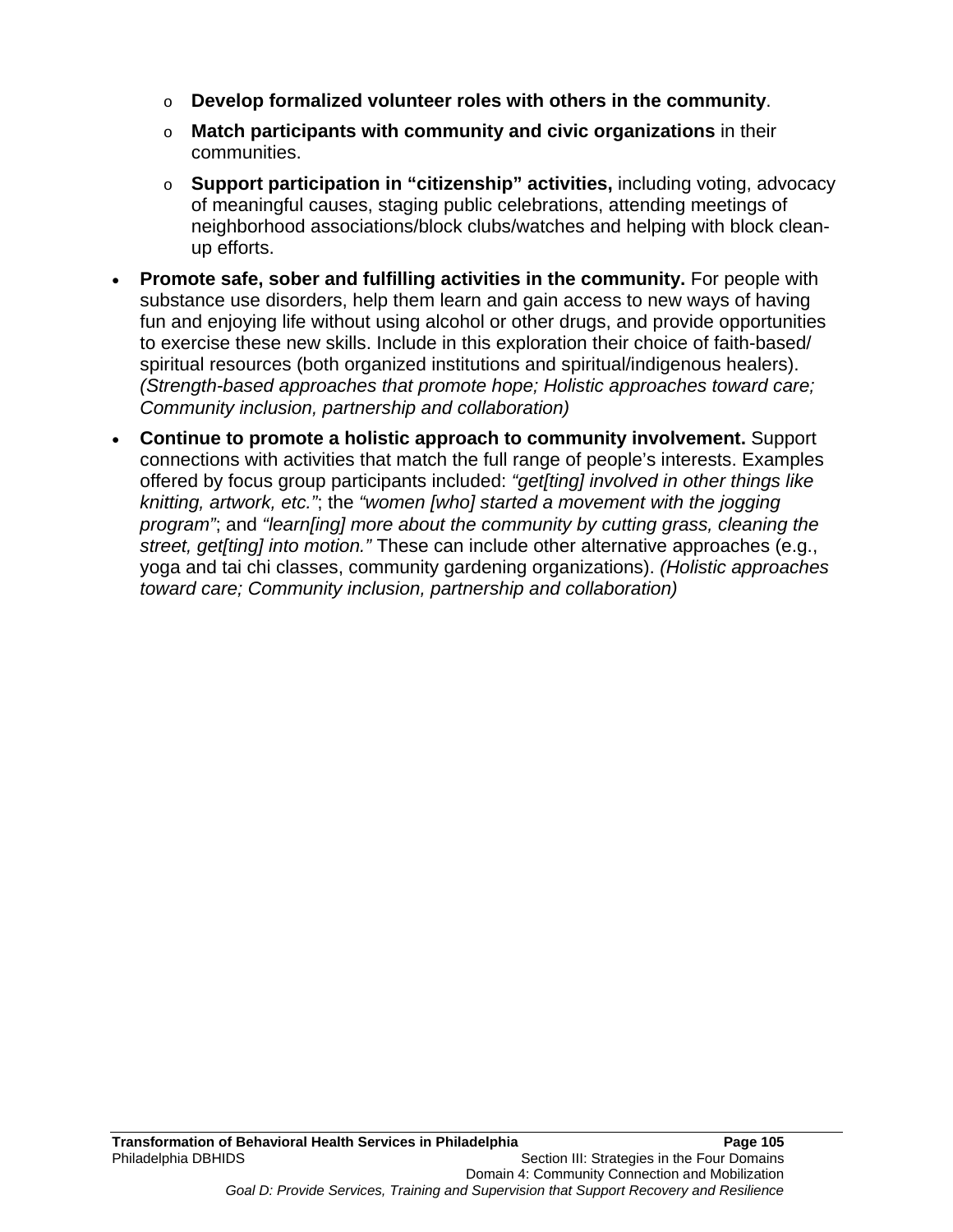Goal E: Provide Individualized Services to Identify and Address Barriers to Wellness

#### Objective: **Ensure that all organizational barriers are recognized and addressed**

#### **Potential Strategies:**

- **Facilitate community inclusion, partnership and collaboration as soon as possible.** Eliminate exclusionary criteria that require adults and "transition age" youth to achieve stability or maintain abstinence before they can pursue a life in the community. Instead, work as quickly as possible to facilitate supportive and meaningful community inclusion, partnership and collaboration. *(Strength-based approaches that promote hope; Community inclusion, partnership and collaboration)*
- **Identify barriers to promoting community inclusion.** As you work to promote community inclusion, track systemic barriers encountered and communicate these to DBHIDS for collaborative system alignment.

#### Objective: **Address safety issues in ongoing support services**

- **Continue to monitor safety in the family and the community.** Continue to monitor and address the sense of safety or danger that people experience in their families and communities. Use assessments to identify any pre-immigration trauma in participants' countries of origin that might affect their ability to connect with their current community. *(Trauma-informed approaches; Person-first [culturally competent] approaches; Community inclusion, partnership and collaboration)*
- **Build safety in the family and the community:** Provide ongoing family support and develop safe options for making community connections (e.g., going to community activities with a group of safe and supportive peers, choosing recovery meetings whose members are of a particular gender or ethnicity). This process begins with a collaborative exploration (in concrete terms) of the range of alternatives participants might have for making safe connections. *(Trauma-informed approaches; Person-first [culturally competent] approaches; Family inclusion and leadership; Community inclusion, partnership and collaboration)*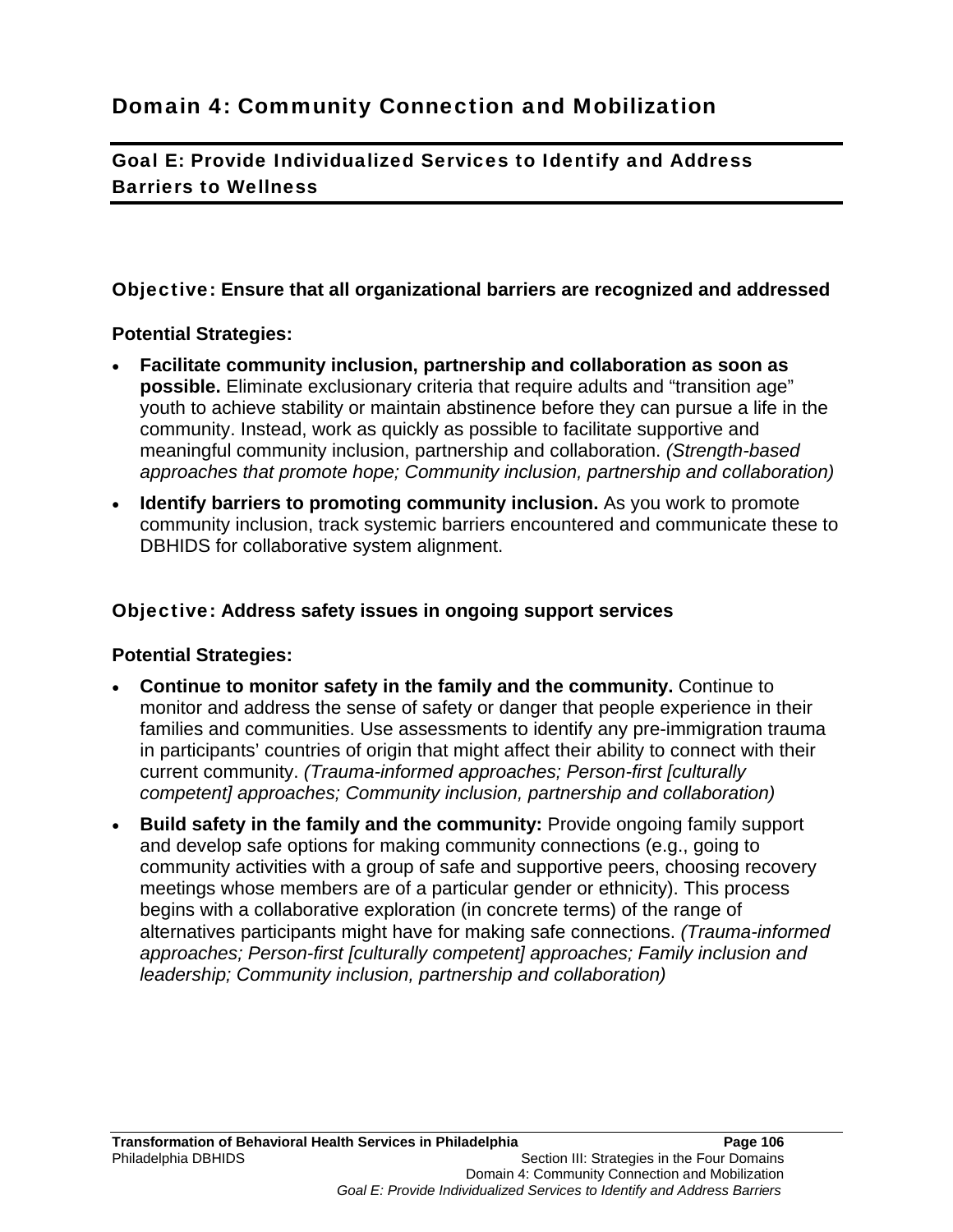### Domain 4: Community Connection and Mobilization

Goal F: Achieve Successful Outcomes through Empirically Informed Approaches

Objective: **Explore and use culturally appropriate, empirically informed approaches**

- **Use evidence-based practices to help people find employment.** Use practices such as *supported education* and *supported employment* to help people find competitive employment. *(Strength-based approaches that promote hope; Community inclusion, partnership and collaboration)*
- **Where limited evidence exists to determine empirically informed approaches, ask individuals and families** what strategies might help support their increased engagement in the community**.** *(Person and family-driven approaches)*
- **Familiarize staff with Asset Based Community Development Approaches.**  These strategies promote the development of healthy communities by finding and mobilizing the local strengths rather than focusing on the deficits. (*Strength-based approaches that promote hope; Community inclusion, partnership and collaboration)*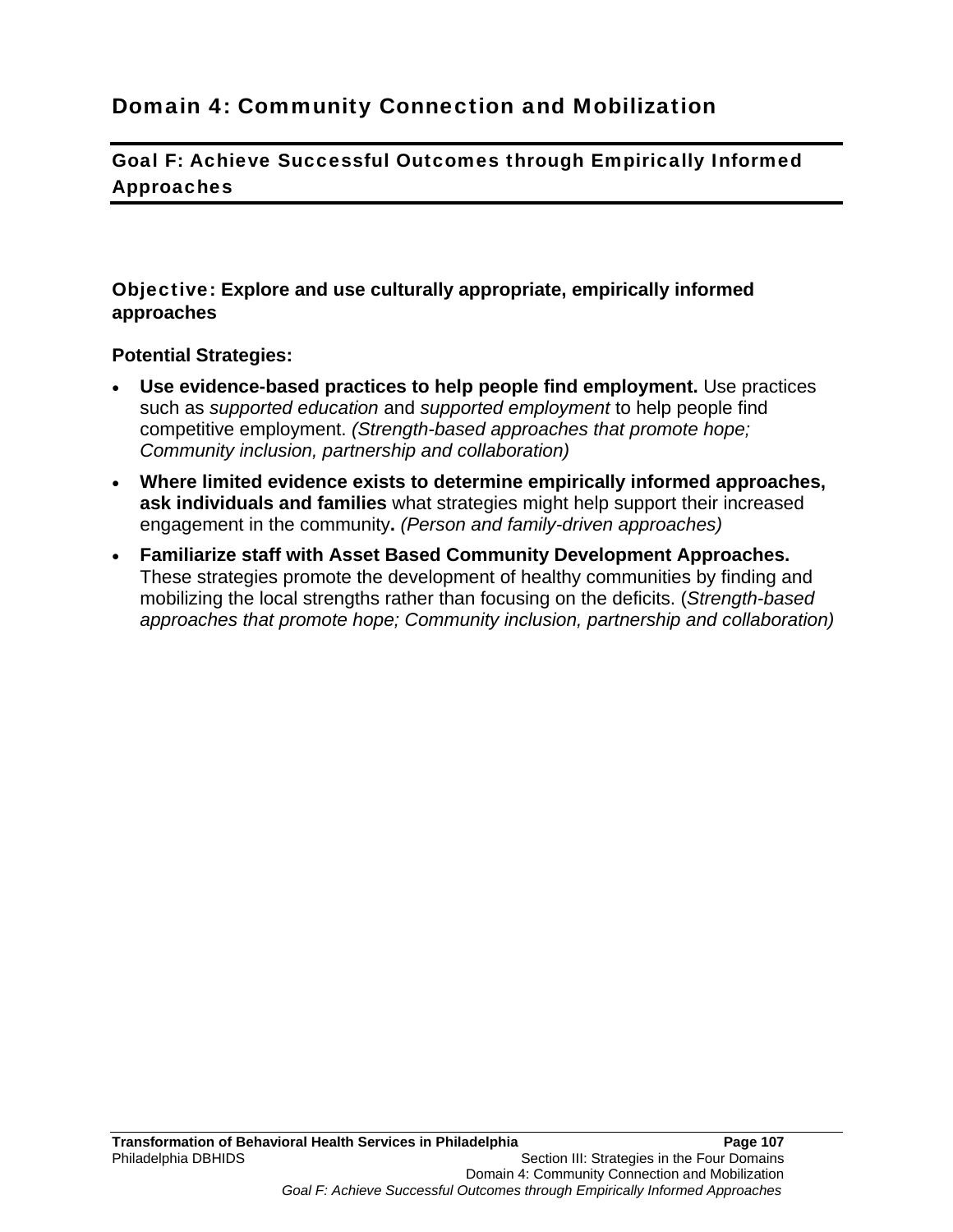### Domain 4: Community Connection and Mobilization

Goal G: Promote Recovery and Resilience through Evaluation and Quality Improvement

#### Objective: **Evaluate the effectiveness of community services and connections**

#### **Potential Strategies:**

 **Use focus groups and other evaluation measures to solicit feedback** about participant and alumni satisfaction with the community connection process and community services, and with the forms of support used during continuing care, and to brainstorm improvement strategies. Include evaluation of the safety and appropriateness of the community resources used. Focus groups may be run by peers (adults, youth, or families), to promote comfort and ownership and to encourage candor. *(Person-first [culturally competent] approaches; Strength-based approaches that promote hope; Person- and family-directed approaches; Community inclusion, partnership and collaboration)*

#### Objective: **Evaluate outreach to and involvement of the community**

- **Design community-friendly ways of evaluating community collaboration.** Evaluate community partners' comfort with and enthusiasm for their relationships and collaborative efforts with treatment and recovery support organizations. *(Person-first [culturally competent] approaches; Community inclusion, partnership and collaboration)*
- **Track the number of service units delivered offsite in non-treatment settings:**
- o **Track the percentage of participants whose family or other allies become involved** (among those who want family members involved in their services)**.**
- o **Evaluate the extent to which participants are satisfied with their sense of belonging in their community**
- o **Track the extent to which participants feel that they have productive roles or are involved in meaningful activities in their communities** (e.g. volunteering, employment, educational opportunities, recreational pursuits, etc.)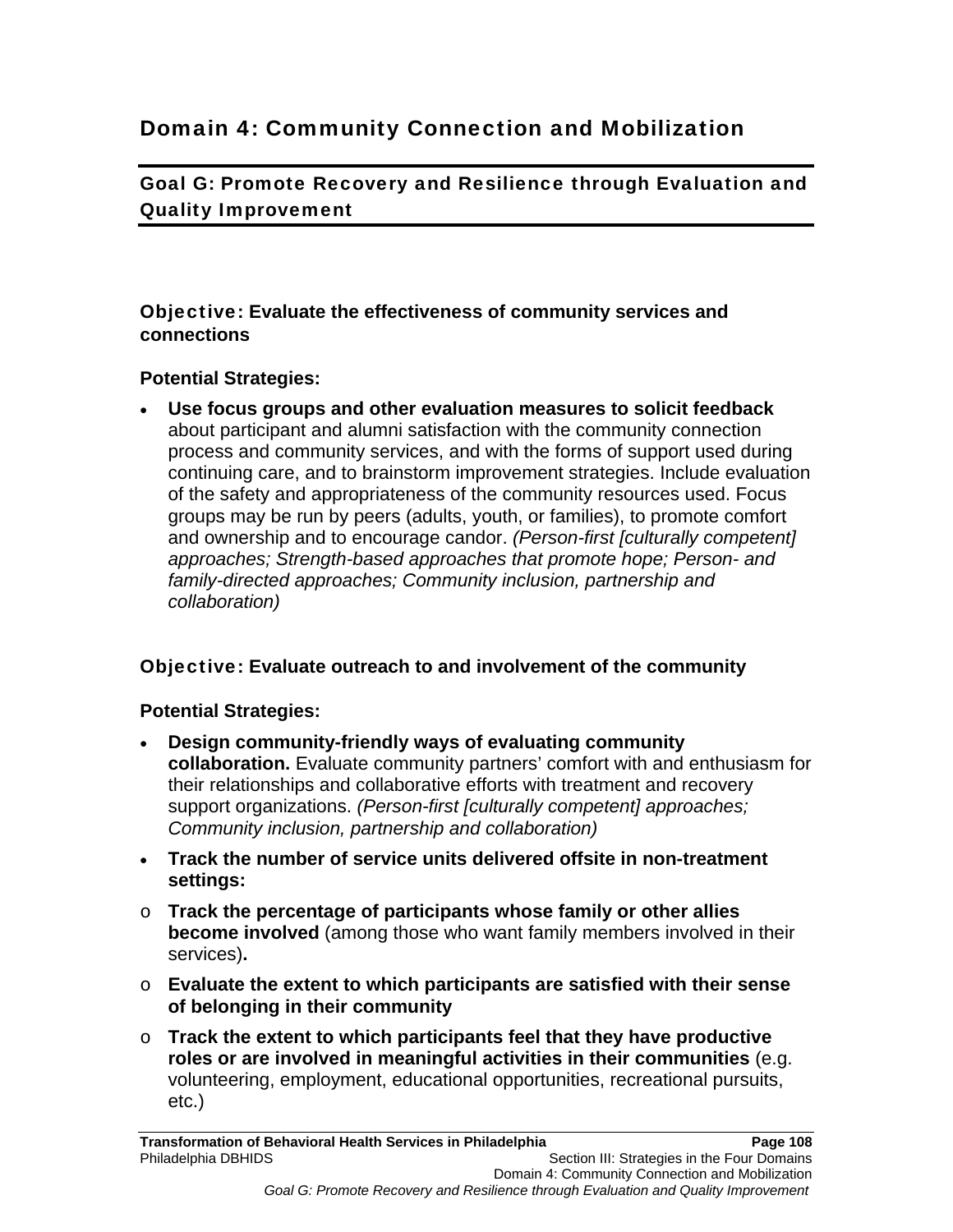# APPENDICES

| <b>Appendix A: References</b> |                                                                                                                                                                   |
|-------------------------------|-------------------------------------------------------------------------------------------------------------------------------------------------------------------|
|                               | Appendix B: Toward a Clear Understanding of Recovery and<br><b>Resilience</b>                                                                                     |
|                               | Appendix C: Implementing Evidence-based Practices                                                                                                                 |
|                               | Appendix D: Trauma-informed Care: From Survival to Thriving and<br><b>DBHIDS Guidelines and Staff Competencies for a</b><br><b>Trauma-Informed System of Care</b> |
|                               | <b>Appendix E: Diversity of Strengths</b>                                                                                                                         |
|                               | Appendix F: Areas of Inquiry When Conducting a Person-first<br><b>Assessment</b>                                                                                  |
|                               | <b>Appendix G: DBHIDS Policy on Services to LGBTQI People</b>                                                                                                     |
|                               | Appendix H: Blue Ribbon Commission Goals and Recommendations                                                                                                      |
|                               | Appendix I: Family Resource Network Family Involvement Best<br><b>Practice Guidelines</b>                                                                         |
|                               |                                                                                                                                                                   |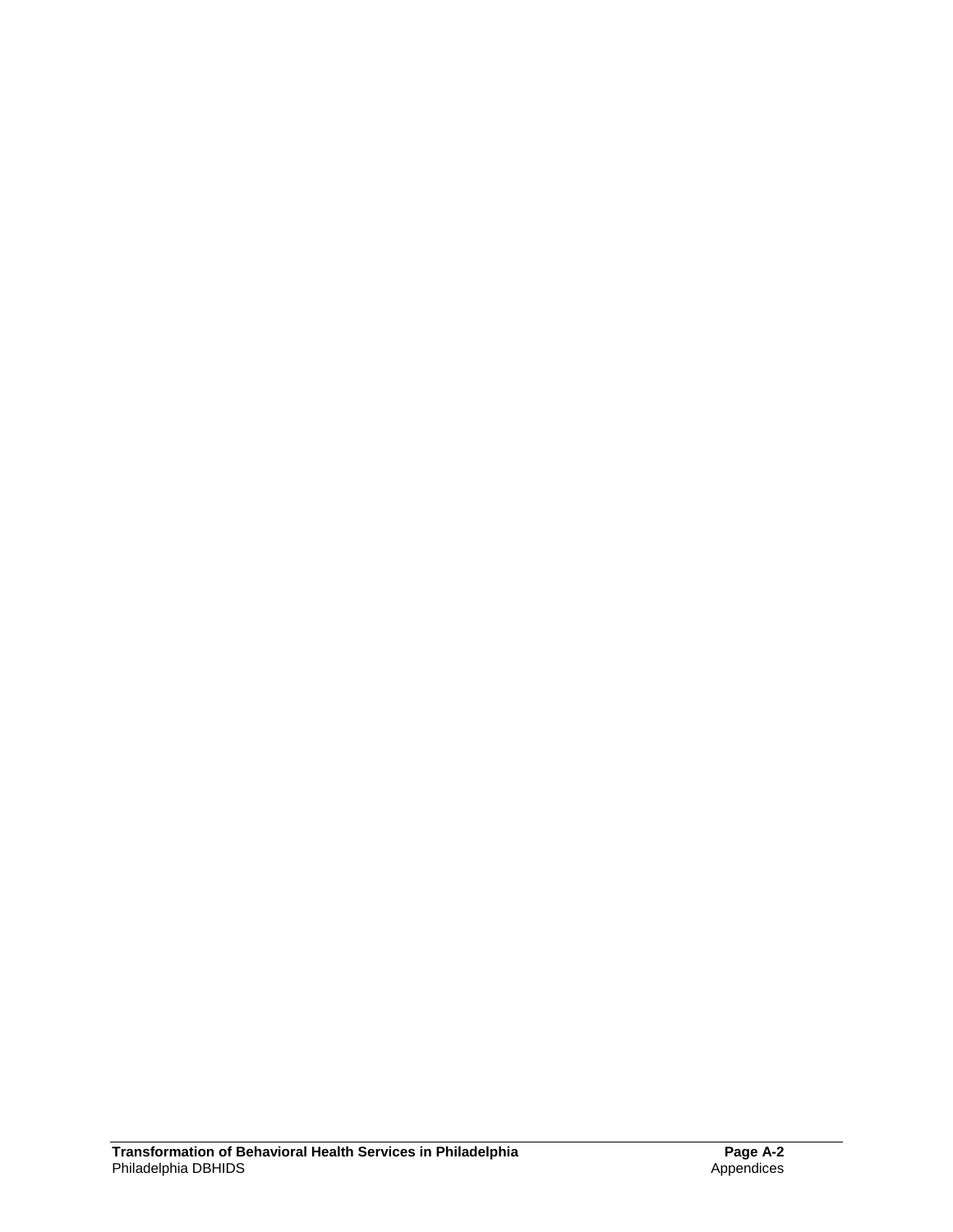### Appendix A:

## References

- AACAP, 2007. *Practice parameters for the psychiatric assessment of children and adolescents (AACAP, 46:2 Supplement, February 2007)*. Washington, DC: American Academy of Child and Adolescent Psychiatry.
- Achara-Abrahams,I., Evans, A., King, J.K. (2010). Recovery focused behavioral health care system transformation: A framework for change and lessons learned. In Kelly, J. & White, W. *Addiction recovery management: Theory, science and practice*. New York: Springer Science.
- Davidson, L., Drake, R., Schmutte, T., Dinzeo, T., and Andres-Hyman, R. (2009). Oil and water or oil and vinegar? Evidence-based medicine meets recovery. *Community Mental Health Journal, 45:*323-332.
- DBH/MRS (2006). Community Integration, *Tools for Transformation* Series. Philadelphia, PA: Department of Behavioral Health and Mental Retardation Services.
- DHHS (2003). *New Freedom Commission on Mental Health: Achieving the promise: transforming mental health care in America. Final Report.* DHHS Pub. No. SMA-03–3832. Rockville MD, Department of Health and Human Services, 2003. (Available at www.mentalhealthcommission.gov/reports/finalreport/fullreport-02.htm)
- Family Resource Network (2010). *Standards for a model approach to involving consumer-identified "significant people" in mental health treatment and recovery programs.* Philadelphia, PA: Philadelphia Family Resource Network, Mental Health Association and Philadelphia Department of Behavioral Health and Intellectual disAbility Services.
- Harris, M., & Fallot, R.D. (Eds.) (2001). *Using trauma theory to design service systems: New directions for mental health services.* New York: Jossey-Bass.
- Harrison, M.E., McKay, M.M., & Bannon, W.M. (2004). Inner-city child mental health service use: The real question is why youth and families do not use services. *Community Mental Health Journal*, 40(2), 119-131
- Hser, Y., Anglin, M., Grella, C., Longshore, D., & Prendergast, M. (1997). Drug treatment careers: A conceptual framework and existing research findings. *Journal of Substance Abuse Treatment, 14*(3),543-558.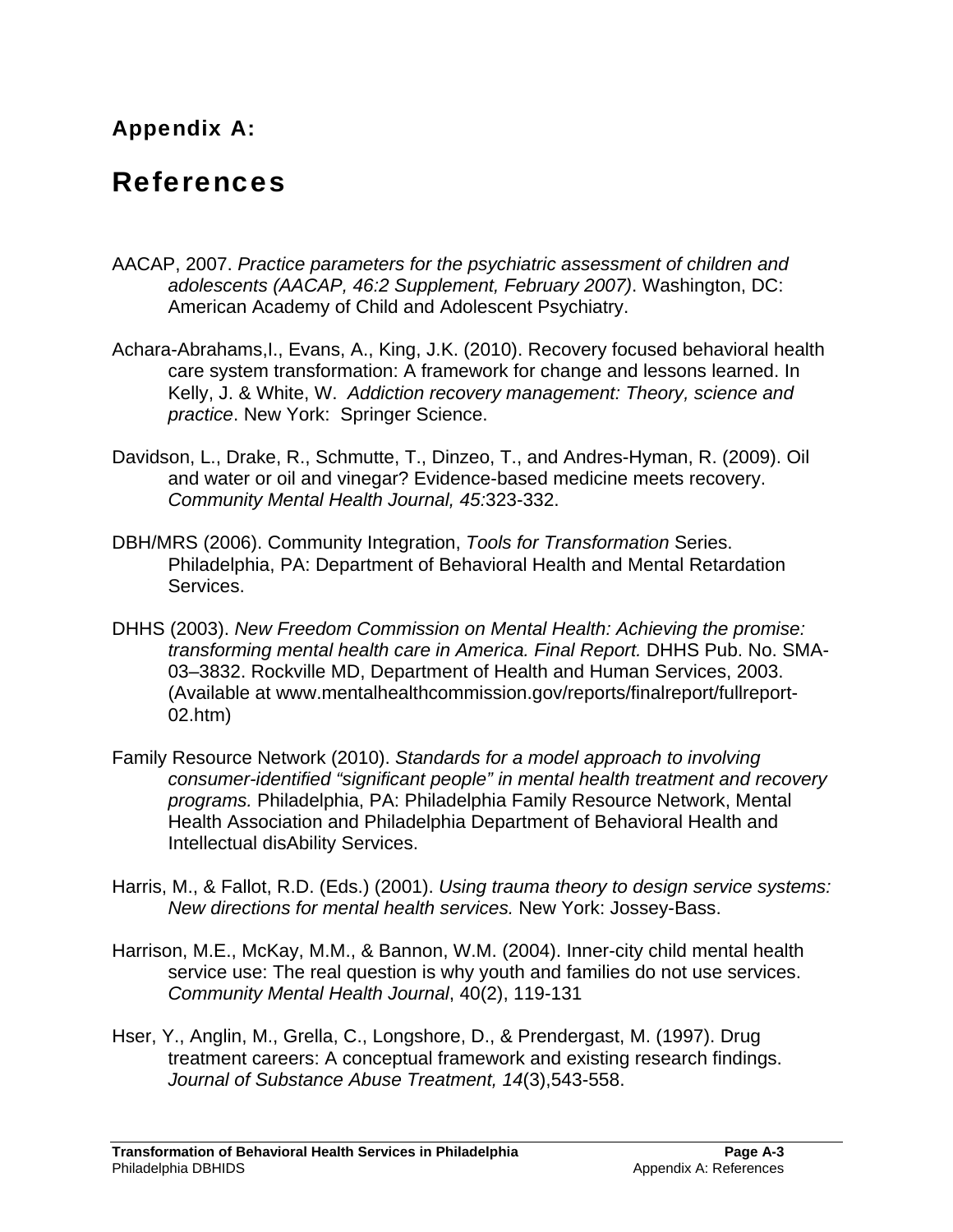- Institute of Medicine (2001). *Crossing the quality chasm: A new health system for the 21st century.* Washington, DC: National Academies Press.
- Institute of Medicine (2006). *Improving the quality of health care for mental and substance-use conditions.* Washington, DC: National Academies Press.
- Institute of Medicine (2009). *Preventing mental, emotional, and behavioral disorders among young people: Progress and possibilities*. Washington, DC: National Academies Press.
- Kretzmann, J.P., & McKnight, J.L. (1993). *Building communities from the inside out: A path toward finding and mobilizing a community's assets*. Evanston, IL: Institute for Policy Research.
- Mayor's Blue Ribbon Commission (2007). *The Mayor's Blue Ribbon Commission on Children's Behavioral Health, Final Report*. Philadelphia, PA: Blue Ribbon Commission on Children's Behavioral Health
- McKay, M.M., Stoewe, J., McCadam, K. & Gonzales, J. (1998). Increasing access to child mental health services for urban children and their care givers. *Health and Social Work, 23*, 9-15*.*
- Melle, I., Larsen, T.K., Haahr, U., Friis, S., Johannessen, J.O., Opjordsmoen, S., Simonsen, E., Rund, B.R., Vaglum, P., McGlashan, T. (2004). Reducing the duration of untreated first episode psychosis: Effects on clinical presentation. *Archives of General Psychiatry,*61, 143-150.
- Moos, R.H., & Moos, B.S. (2003). Long-term influence of duration and intensity of treatment on previously untreated individuals with alcohol use disorders. *Addiction*, *98*, 325-337.
- Moos, R. H., & Moos, B. S. (2003). Risk factors for nonremission among initially untreated individuals with alcohol use disorders. *Journal of Studies on Alcohol*, *64*, 555-563.
- OMHSAS (2005). *A call for change: Toward a recovery-oriented mental health service system for adults.* Pennsylvania Department of Public Welfare, Office of Mental Health and Substance Abuse Services.
- Substance Abuse and Mental Health Services Administration. (2003). *Results from the 2002 National Survey on Drug Use and Health: National findings* (Office of Applied Studies, NHSDA Series H-22, DHHS Publication No. SMA 03–3836). Rockville, MD.

Substance Abuse and Mental Health Services Administration. (2006). *National Survey*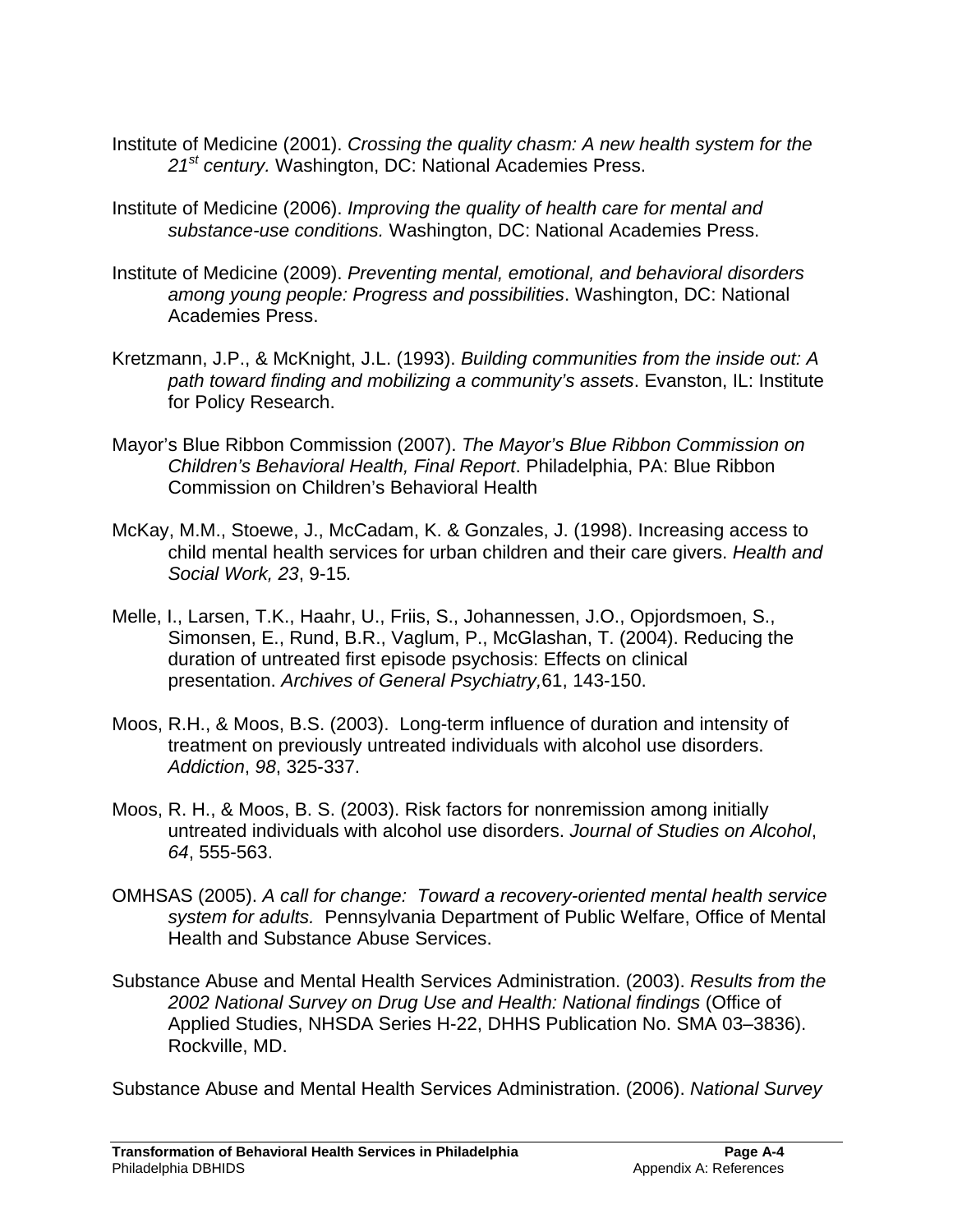*on Drug Use and Health.* Washington, DC. Accessed on May 8, 2011 at: http://www.commonwealthfund.org/Content/Performance-Snapshots/Unmet-Needs-for-Health-Care/Unmet-Need-for-Mental-Health-Care--Adults.aspx

- Substance Abuse and Mental Health Services Administration. (2007). *Results from the 2006 National Survey on Drug Use and Health: National findings* (Office of Applied Studies, NSDUH Series H-32, DHHS Publication No. SMA 07-4293). Rockville, MD.
- Szapocznik, J., Perez-Vidal, A., Brickman, A., Foote, F. H., Santisteban, D., Hervis, O., & Kurtines, W. H. (1988). Engaging adolescent drug abusers and their families into treatment: A strategic structural systems approach. *Journal of Consulting and Clinical Psychology: 552-557.*
- Vaillant, G.E. (1996). A long-term follow-up of male alcohol abuse. *Archives of General Psychiatry, 53:*243-249.
- Wallace, A.E. & Weeks, W.B. (2004). Substance abuse intensive outpatient treatment: Does program graduation matter? *Journal of Substance Abuse Treatment, 27,*  27-30.
- White, W., and Cloud, W. (2008). Recovery capital: A primer for addiction professionals. *Counselor, 9*(5):22-27.
- White, W.L. (2008). *Recovery management and recovery-oriented systems of care: Scientific rationale and promising practices*. Pittsburgh, PA: Northeast Addiction Technology Transfer Center, Great Lakes Addiction Technology Transfer Center, Philadelphia Department of Behavioral Health & Mental Retardation Services.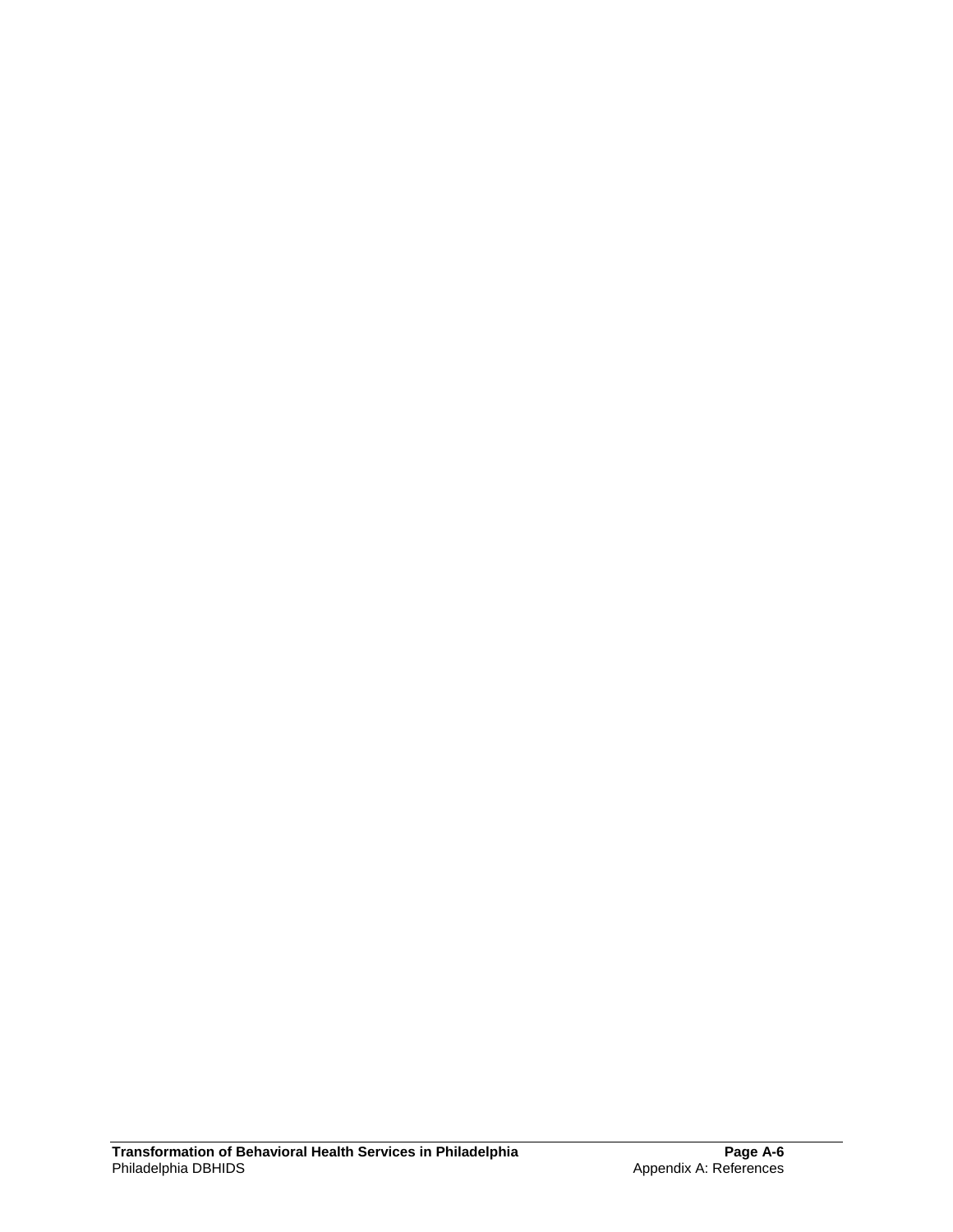### Appendix B

# Toward a Clear Understanding of Recovery and Resilience

Words like "recovery" and "resilience" are easy to bend, stretch and apply to almost any type of practice. To avoid any such distortion, the guideline-development process has built on the earlier work of the Philadelphia Recovery Advisory Committee and the Mayor's Blue Ribbon Commission on Children's Behavioral Health. The guidelines are rooted in the definitions of recovery and resilience developed by stakeholders in these two bodies. The recovery definition was crafted by the Recovery Advisory Committee:

#### **Recovery Definition**

#### **Recovery Advisory Committee, City of Philadelphia DBH/MRS**

*Recovery is the process of pursuing a fulfilling and contributing life regardless of the difficulties one has faced. It involves not only the restoration but continued enhancement of a positive identity and personally meaningful connections and roles in one's community. Recovery is facilitated by relationships and environments that provide hope, empowerment, choices and opportunities that promote people reaching their full potential as individuals and community members.* 

A number of processes contributed to the city's shared understanding of resilience. DBH/MRS conducted a series of focus groups with providers, advocates, family members and youth, to explore key factors in the promotion of resilience in children and adolescents, and held a resilience conference in which local youth, families and national experts shared their perspectives. In addition, the work of the Mayor's Blue Ribbon Commission has had a major influence on the development of this understanding of resilience (see Appendix H, "Blue Ribbon Commission Values").

DBHMRS synthesized the following definition of resilience from the Commission's findings and additional input from local stakeholders and national experts:

#### **Resilience Definition**

*Resilience is a protective process which enables us to cope effectively when we are faced with significant adversities. It is a dynamic process that can change across time, developmental stage and life domain. All children, youth, adults, families and communities have the capacity to demonstrate resilience. There are many factors that enhance a child's resilience pathway including:* 

- *positive relationships with caregivers, peers or a caring adult;*
- *internal strengths such as problem-solving skills, determination and hope; and*
- *environmental factors like effective schools and communities.*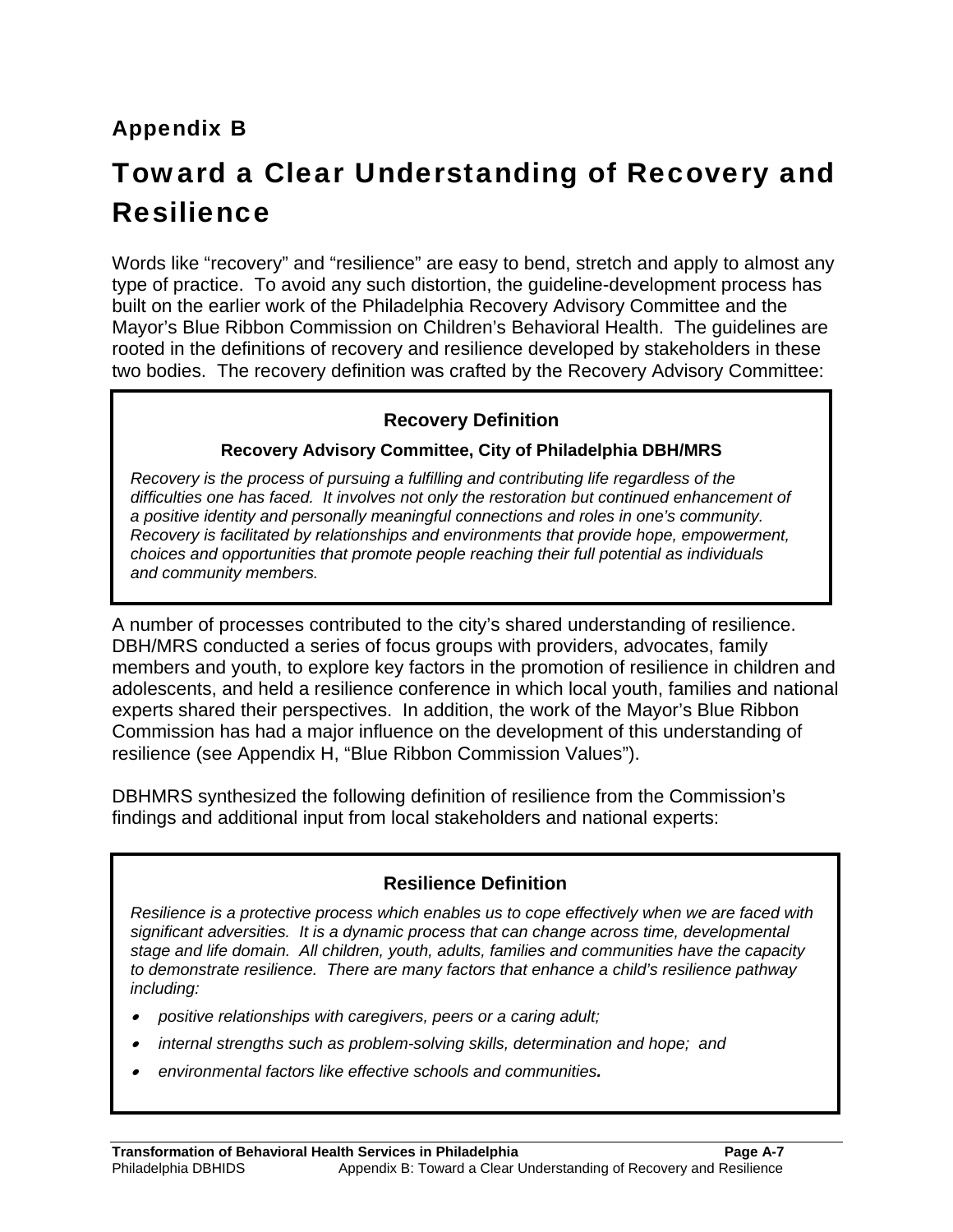Both the recovery and resilience definitions reflect the stakeholders' personal and professional understanding that each of these concepts is centered on the ability to return to optimal levels of functioning in spite of challenging or threatening circumstances. With these definitions at the foundation, the collaborative development of these practice guidelines found a stronger and steadier course.

Its experience with recovery and resilience is one of the best elements that the behavioral health community has to offer our nation's health care reform efforts. Forging, embracing and providing a real-life forum for clearer and stronger definitions of recovery and resilience will have benefits throughout Philadelphia's transformation efforts, and far beyond.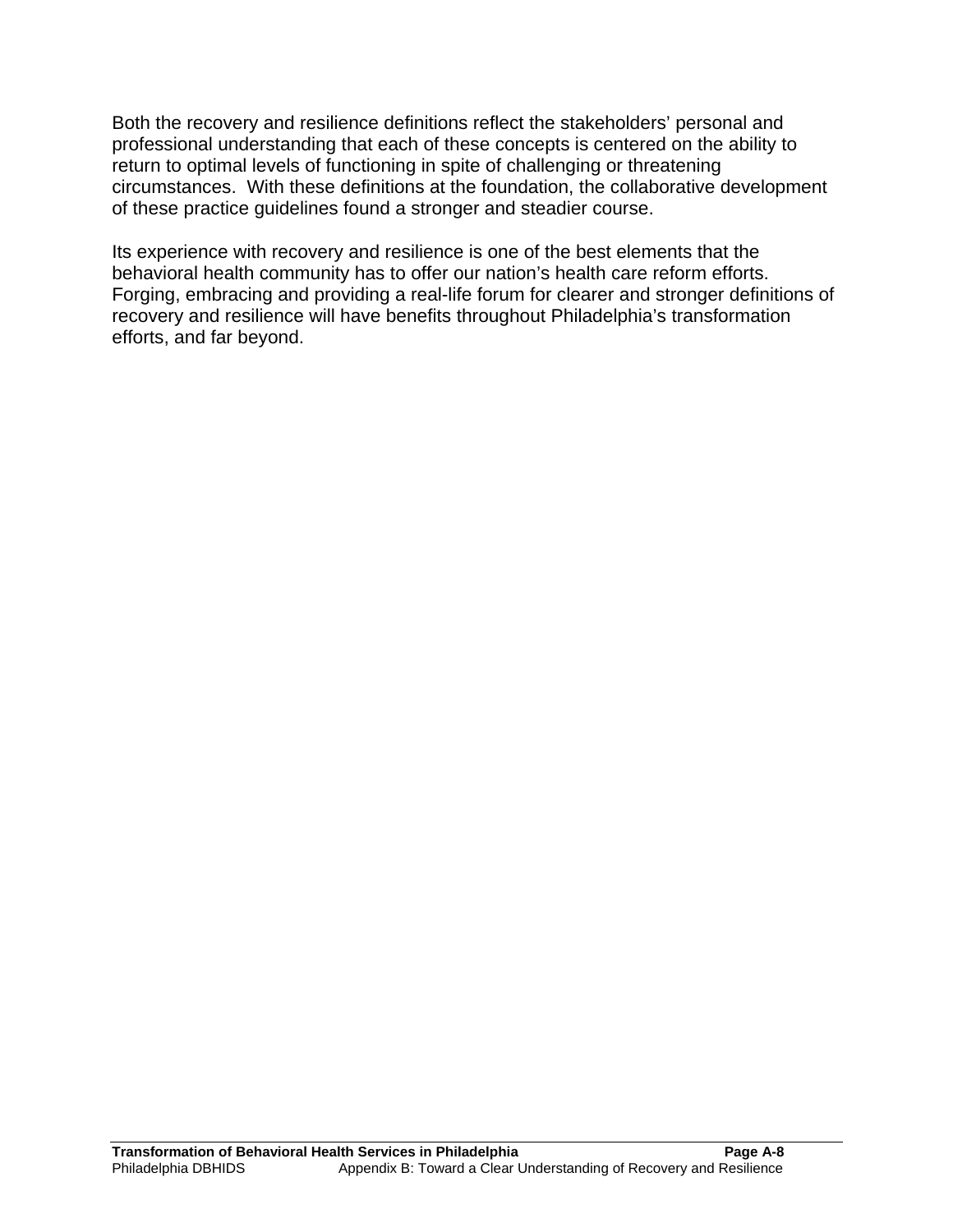## Implementing Evidence-based Practices

#### DEPARTMENT OF BEHAVIORAL HEALTH AND INTELLECTUAL DISABILITY **SERVICES** CITY OF PHILADELPHIA

#### **The Rationale for Utilizing Evidence-Based Practices**

The Surgeon General's Report on Mental Health (1999) indicated that "critical gaps exist between those who need service and those who receive services…between optimally effective treatment and what many individuals receive in actual practice settings." This report, along with a document released by the Institute of Medicine (2001), highlighted the finding that despite extensive evidence that demonstrates the effectiveness of particular behavioral health practices, these practices are not routinely integrated into behavioral health settings. In fact, research indicates that it takes approximately 15 years for scientific practice to become incorporated into health care settings.

A core value of The Department of Behavioral Health and Intellectual disAbility Services is that a recovery-oriented and resilience-oriented system of care is one that provides the highest quality and most effective behavioral health services to consumers and persons in recovery. As such, we are committed to developing a system of care that is grounded in evidence-based practices. The Department recognizes that this shift will be a developmental process. Research shows that training and education alone do not have a significant influence on practice behaviors. Consequently, to continue our pursuit of this goal, DBH/IDS will align resources, policies, and technical assistance to support the ongoing transformation of our system to one that promotes and routinely utilizes evidence-based practices. This document will provide a brief description of DBH/IDS's approach to evidence based practices and provides recommendations for incorporating them into practice settings.

#### **WHAT ARE EVIDENCE-BASED PRACTICES?**

The term evidence-based practice has been referred to as the process of "turning knowledge into practice." The idea is to convert what we know based on scientific evidence into what we do. One of the most popular definitions is: "Evidence based practices are interventions for which there is consistent scientific evidence showing that they improve client outcomes." The Department however, recognizes that there are numerous challenges to implementing EBPs in the real world. Among these are; implementing new strategies with limited resources, attempting to utilize practices that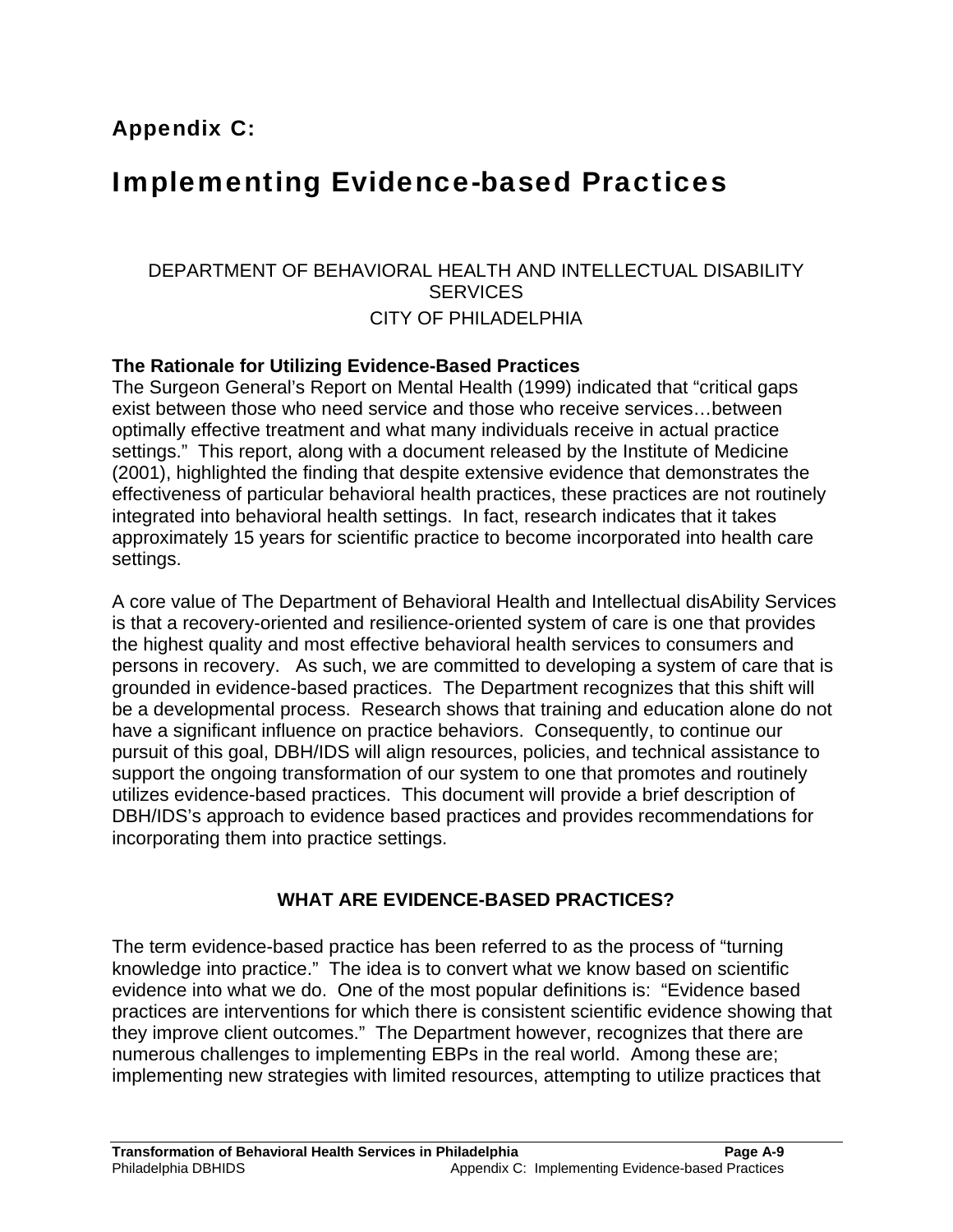are not normed on populations similar to the population being served in Philadelphia, and the fact that many community-based organizations that achieve excellent outcomes do not have the resources to conduct empirically based studies that validate the evidence base of their services.

As a result of these real world challenges, the DBH endorses an expanded view of evidence which not only acknowledges that evidence occurs on a continuum, but which also emphasizes the importance of the role that consumers and family members play in identifying which services are most effective for them. Consequently, **the definition of EBPs subscribed to by the** Department **is "practical and specific clinical interventions and supports that are designed for specific groups of people in a particular setting and that are determined in collaboration with consumers to enhance their recovery."**

As the scientific evidence that supports clinical practices are often inadequate or incomplete, DBH is using the following four categories to assess the levels/types of evidence that support proposed practices.

#### **Levels of Evidence**

#### Evidence Based

- Interventions, which have a body of, controlled studies and where at least one meta-analysis shows strong support for the practice.
- Results have a high level of confidence, due to the randomized control methodology

**Example:** A series of randomized controlled trials comparing supported employment (also referred to as "IPS, Individual Placement and Support") with a variety of traditional, "step-wise" vocational programs has clearly established supported employment as a highly effective intervention. This intervention results in significant gains in competitive employment rates, earned income levels, and employment tenure among individuals with severe behavioral health disorders.

#### Evidence Supported

- Interventions that have demonstrated effectiveness through quasiexperimental studies (e.g., "Time Series" studies or detailed program evaluations that include data on the impact of the programs or interventions).
- Data from administrative databases or quality improvement programs that shed light on the impact of the program or intervention.
- Interventions that may have a single controlled study that shows effectiveness, but the results haven't been replicated or demonstrated with the populations of interest.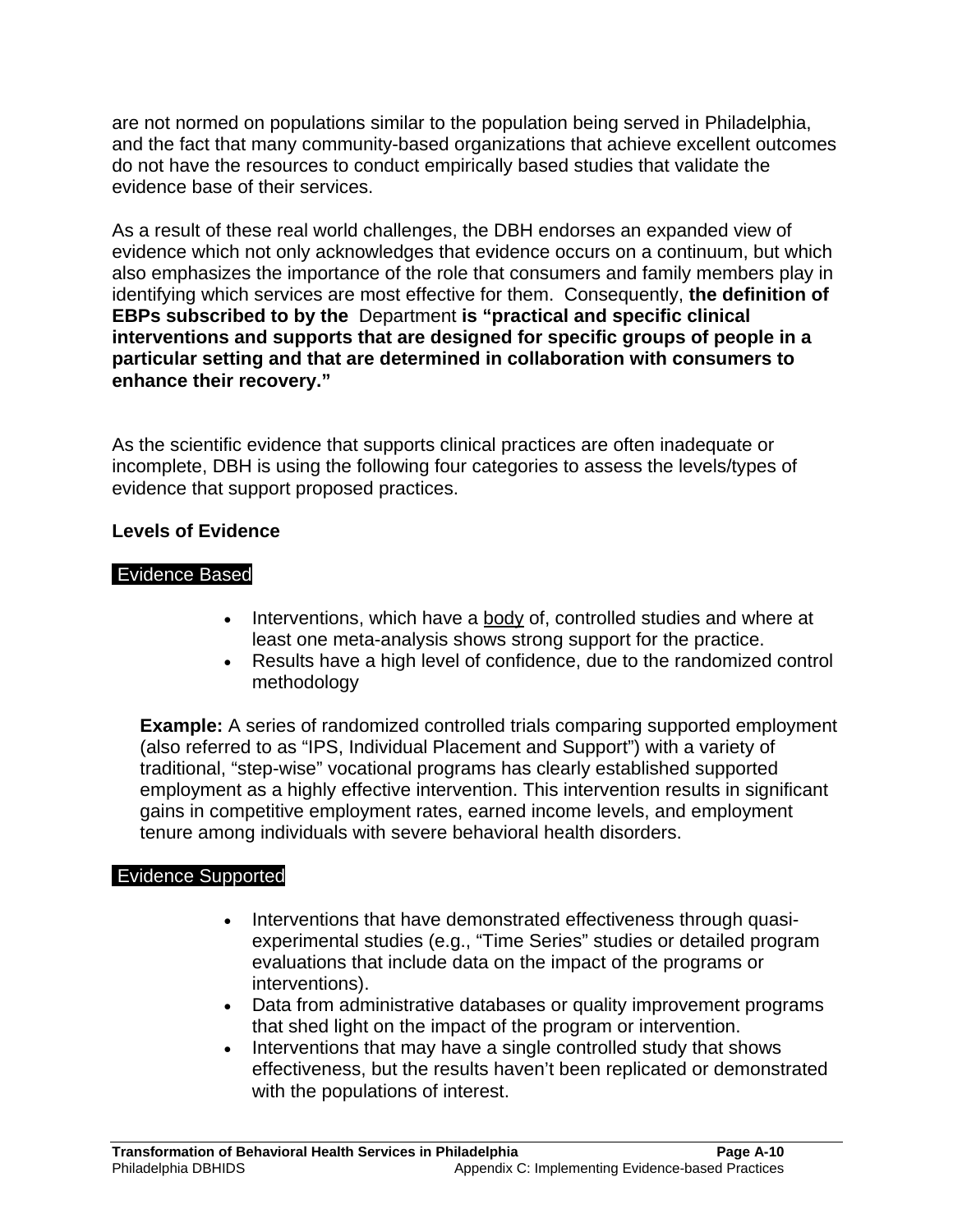• Program evaluations that provide strong evidence of the effectiveness of an intervention or clinical approach (e.g., cohort management strategies)

**Example:** As one component of a quality improvement program in a local mental health authority, an in-service training program for providers and consumers/people in recovery was offered regarding the use of strategies to improve the collaborative, person-centered nature of treatment planning. Pre-post data collected prior to and after the training intervention indicated significant improvements in consumer satisfaction and consumers' level of participation in treatment planning.

#### Evidence Informed

- Evidence of the effectiveness of an intervention is inferred based on a limited amount of supporting data.
- Based on data derived from the replication of an EBP that has been modified or adapted to meet the needs of a specific population.
- This data is fed back into the system. New interventions are developed, traditional interventions are modified, and ineffective interventions are eliminated.
- Provides a template/framework for other systems to modify their programs and interventions.

**Example:** MET has been shown to be a highly effective approach for engaging people into treatment. While no studies have examined the use of MET specifically with African American men, based on the overall effectiveness of MET, it is reasonable to extrapolate and pilot this approach within this population. Data from the pilot will determine if extrapolation was an appropriate decision and identify potential MET modifications necessary for the specific population of African American men.

#### Evidence Suggested

- Consensus driven, or based on agreement among experts.
- Based on values or a philosophical framework derived from experience, but may not yet have a strong basis of support in research meeting standards for scientific rigor.
- Provides a context for understanding the process by which outcomes occur.
- Based on qualitative data, e.g., ethnographic observations.

**Example:** Experience has shown us the importance of Culturally Competent and Recovery-Oriented Care, yet scientific evidence lags behind the expert and valuesbased and anecdotal consensus regarding the effectiveness of these approaches.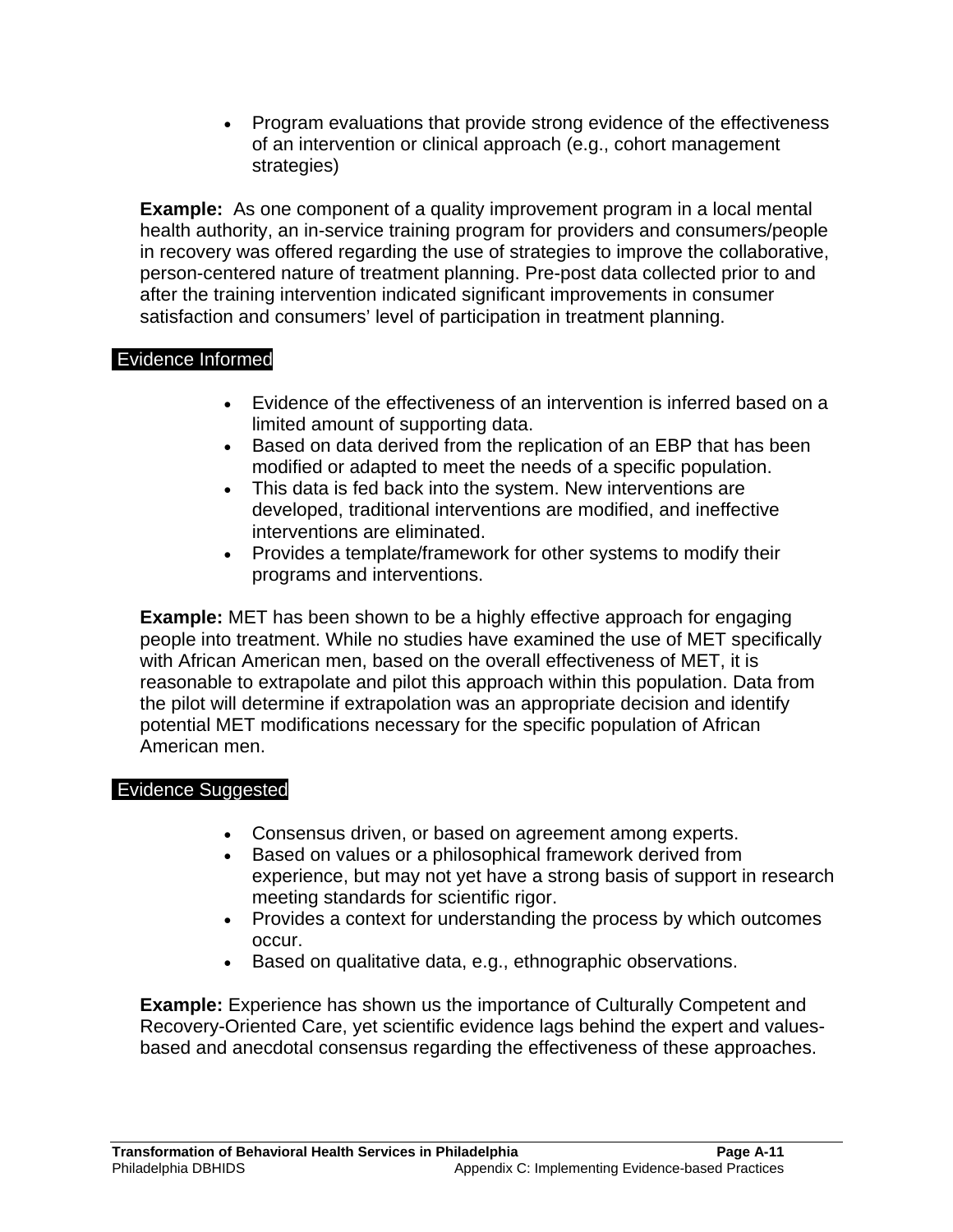This expanded view of evidence based practices encourages providers to not only become aware of the level of evidence that supports the utilization of a particular intervention, but to also identify what the next steps may be in increasing the evidence base of those services that anecdotally appear to be effective.

#### **DIFFERENTIATION BETWEEN EVIDENCE-BASED PRACTICES AND CLINICAL PRACTICE GUIDELINES**

Clinical practice guidelines are developed from research findings or by consensus panels of experts in the field. They are intended to assist clinicians in making more informed decisions about how to treat individuals and families. Clinical guidelines and evidence-based practices share the same purpose: "to translate research into practice, increase the effectiveness of treatment, provide a framework for collecting data about treatment, ensure accountability to funding sources, and to encourage some consistency in practice." The primary difference between the two is that practice guidelines are developed by reviewing a broad spectrum of research literature to obtain a synthesized picture of what works. Evidence-based practices however, reflect one theoretical approach and provide detailed instructions for how to implement that single approach to treatment (The Iowa consortium for substance abuse research and evaluation, 2003).

#### **GUIDING VALUES AND PRINCIPLES**

The Department's philosophy regarding evidence-based practices centers around four core values. These are:

- 1. Consumers and persons in recovery have the right to the highest quality and most effective treatment that is available at any given time.
- 2. Services should aid consumers in their recovery journey. As such, evidence based practices should not focus on the maintenance of illness, or simply symptom reduction, but rather the promotion of full, functional lives that foster independence and the attainment of personally meaningful goals such as employment, personal relationships and community integration.
- 3. Evidence based practices need to be culturally competent for the population being served. As such, programs may need to adjust practices to ensure that they are relevant, accessible, and effective for cultural groups that are different from the original study group in language and/or behavior.
- 4. Evidence based practices should not be chosen and implemented in a vacuum. Instead, providers should collaborate with consumers, family members and other stakeholders when selecting and implementing a practice.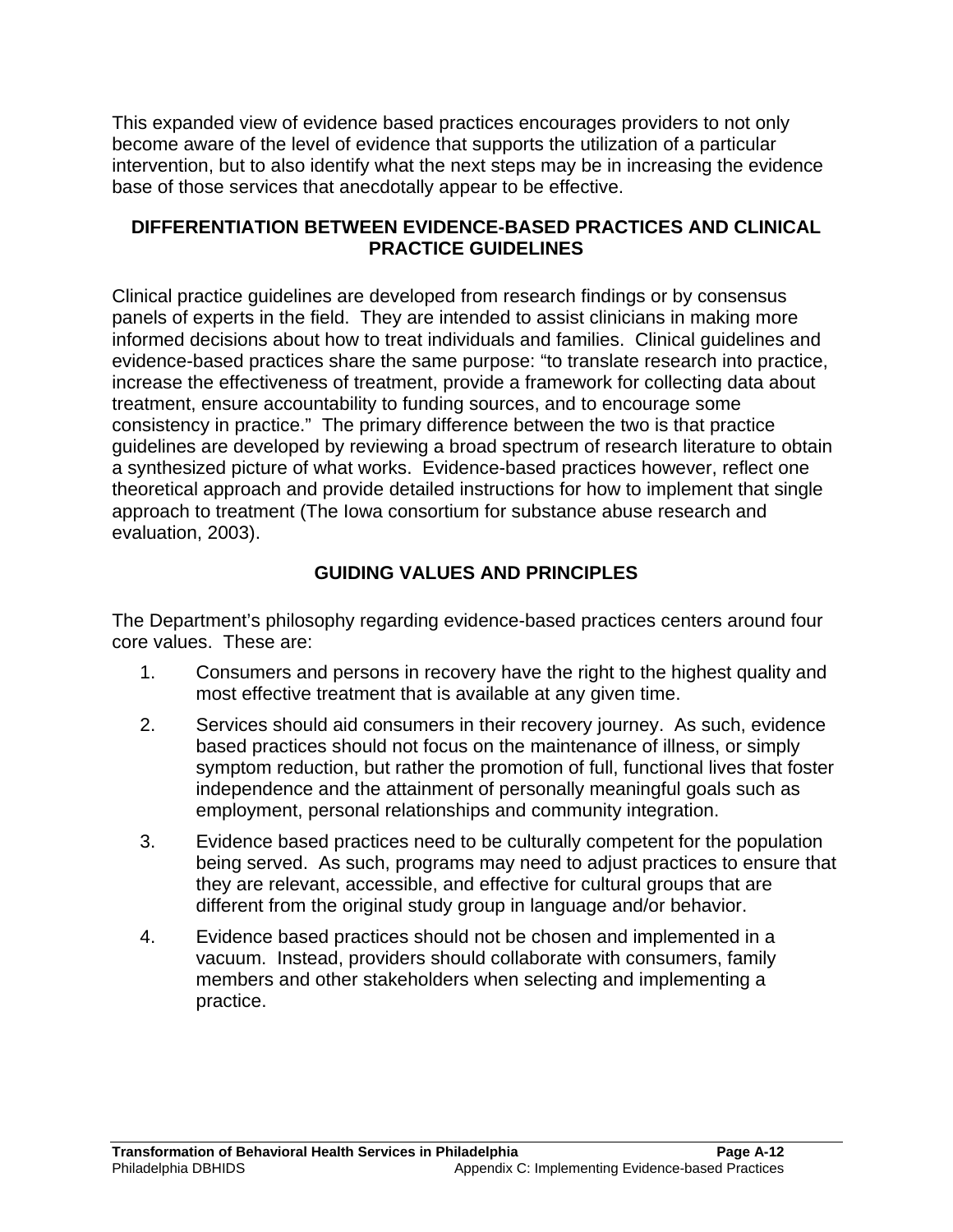#### **STRATEGIES FOR THE ADOPTION AND IMPLEMENTATION OF EVIDENCE-BASED PRACTICES**

Research indicates that there are numerous factors that influence an organizations' level of success in adopting and implementing an Evidence Based-Practice. These include organizational readiness to adopt a new practice, the organizational infrastructure to support the implementation of the practice, the level of stakeholder buyin, the level of commitment to devoting resources to the implementation process, attitudes and knowledge about research, the presence of practice-research partnerships (The Iowa consortium for substance abuse research and evaluation, 2003).

#### **RECOMMENDATIONS FOR ACTION**

The Philadelphia Behavioral Health System, with the support of the Department is embarking on a systematic process to increasingly integrate EBP's into routine service delivery. It is not the expectation of the Department that providers select only practices that are supported by rigorous scientific evidence. Instead, the expectation is that providers articulate the type and level of evidence that supports the proposed practice. Additionally, the proposed evaluation of the program must be rigorous enough to assess not only the quality of services provided, but also the effectiveness of the services. The ability to monitor outcomes is one of the foundational components of implementing evidence-based practices. Program outcomes should be relevant and measurable. The more relevant the outcomes are to persons in recovery and to the organization, the more likely it is that the practice will be accepted by stakeholders (Rosswurm & Larrabee, 1999). For the purposes of this RFP, addressing the following issues will accomplish initial steps toward the goal of identifying and integrating EBPs into the Philadelphia behavioral health system of care.

- 1. Upon what level of evidence is the practice/program based?
- 2. What is the nature of that evidence and how was it obtained (e.g. scientific data, expert consensus in the literature, focus group data, program evaluation data, anecdotal positive treatment outcomes during previous implementations of the practice etc.?
- 3. Upon which population has the practice demonstrated effectiveness and is this comparable to the treatment population of your agency?
- 4. How is the practice likely to increase access to services, engagement and retention rates?
- 5. Can the practice be logistically applied in your setting?
- 6. Is the practice sufficiently operationalized for staff use? Are its key components clearly laid out?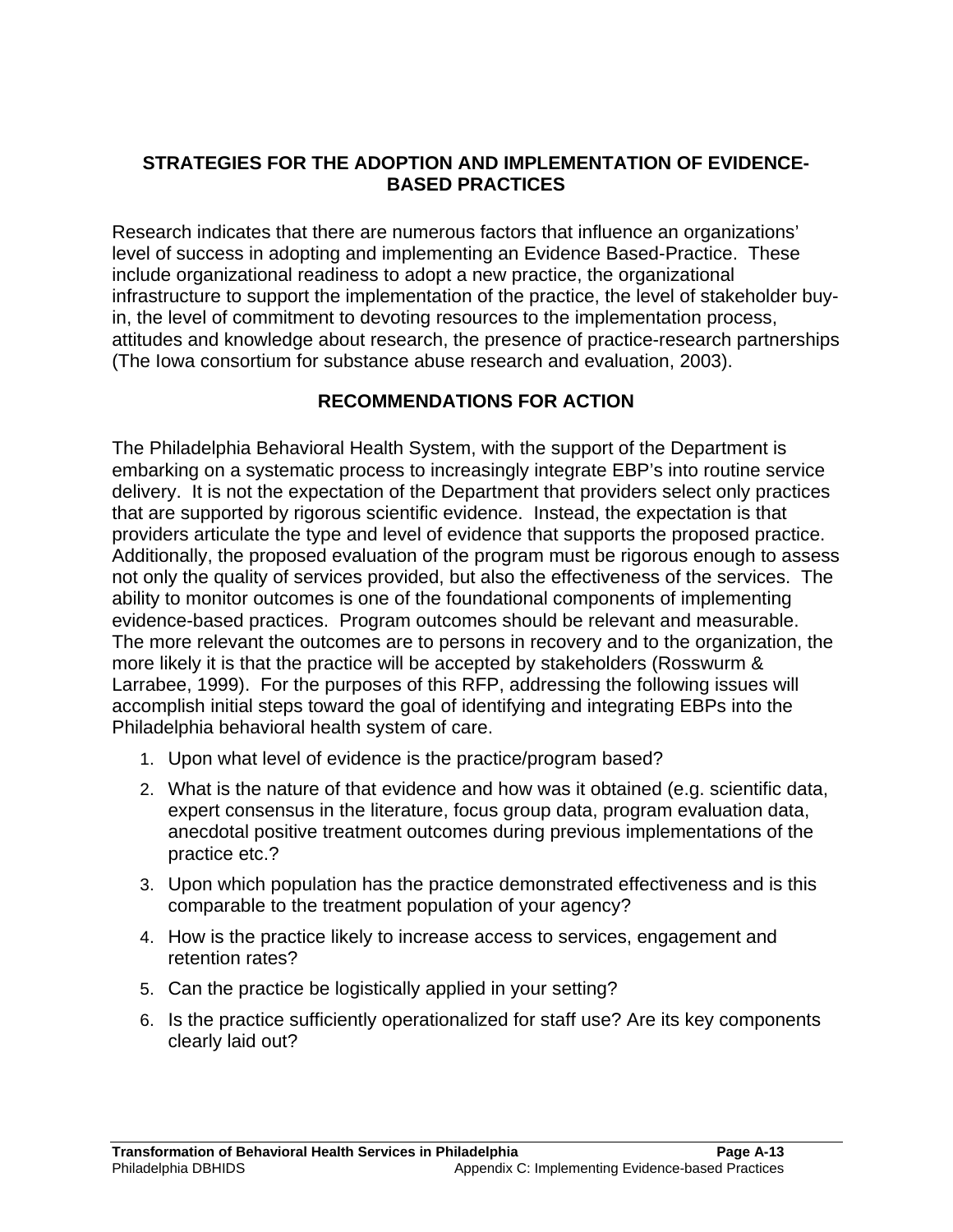- 7. What evidence do you have to suggest that the practice will be well accepted and supported by providers and persons in recovery?
- 8. How does the practice address cultural diversity and different populations? If the cultural relevance is insufficient, what process will be used to adapt the practice for the cultural groups served by your organization?
- 9. Can staff from a wide diversity of backgrounds and training use the practice?
- 10. What is the plan for continuing to build the level of evidence that supports its implementation with your population?

#### **References**

Mary Ann Rosswurm, June H LarrabeePublication title:Image -- The Journal of Nursing Scholarship. Indianapolis: Fourth Quarter 1999. Vol. 31, Iss. 4; pg. 317, 6 pgs

#### **Resources Print Resources**

Torrey, W. C., Finnerty, M., Evans A.C., and Wyzik, P (2003). Strategies for Leading the Implementation of Evidence-Based Practices. Psychiatric Clinics of North America

Drake, R.E., Goldman, H., Leff, S.H., Lehman, A. F., Dixon, L., Mueser, K.T., Torrey, W.C., Implementing Evidence-Based Practices in Routine Mental Health Service Settings. Psychiatric Services. 52, (2), February, 2001.

EVIDENCE-BASED PRACTICES: AN IMPLEMENTATION GUIDE FOR COMMUNITY-BASED SUBSTANCE ABUSE TREATMENT AGENCIES. THE IOWA PRACTICE IMPROVEMENT COLLABORATIVE PROJECT, IOWA CONSORTIUM FOR SUBSTANCE ABUSE RESEARCH AND EVALUATION AT THE UNIVERSITY OF IOWA, SPRING, 2003.

Evidence-Based Mental Health Notebook. Teaching Evidence-Based Practice in Mental Health. 2, (3), August, 1999.

Freese, Frederick J. III, Stanley, J., Kress, K., and Vogel-Scibilia, S. Integrating Evidence-Based Practices and the Recovery Model, Psychiatric Services, 52, (11), November, 2001.

Geddes, J., Reynolds, S., Streiner, D., Szatmari, P., Evidence-Based Practice in Mental Health: New Journal Acknowledges an Approach Whose Time has Come (editorial). British Medical Journal, 315, (7121) p1483(2). Dec 6, 1997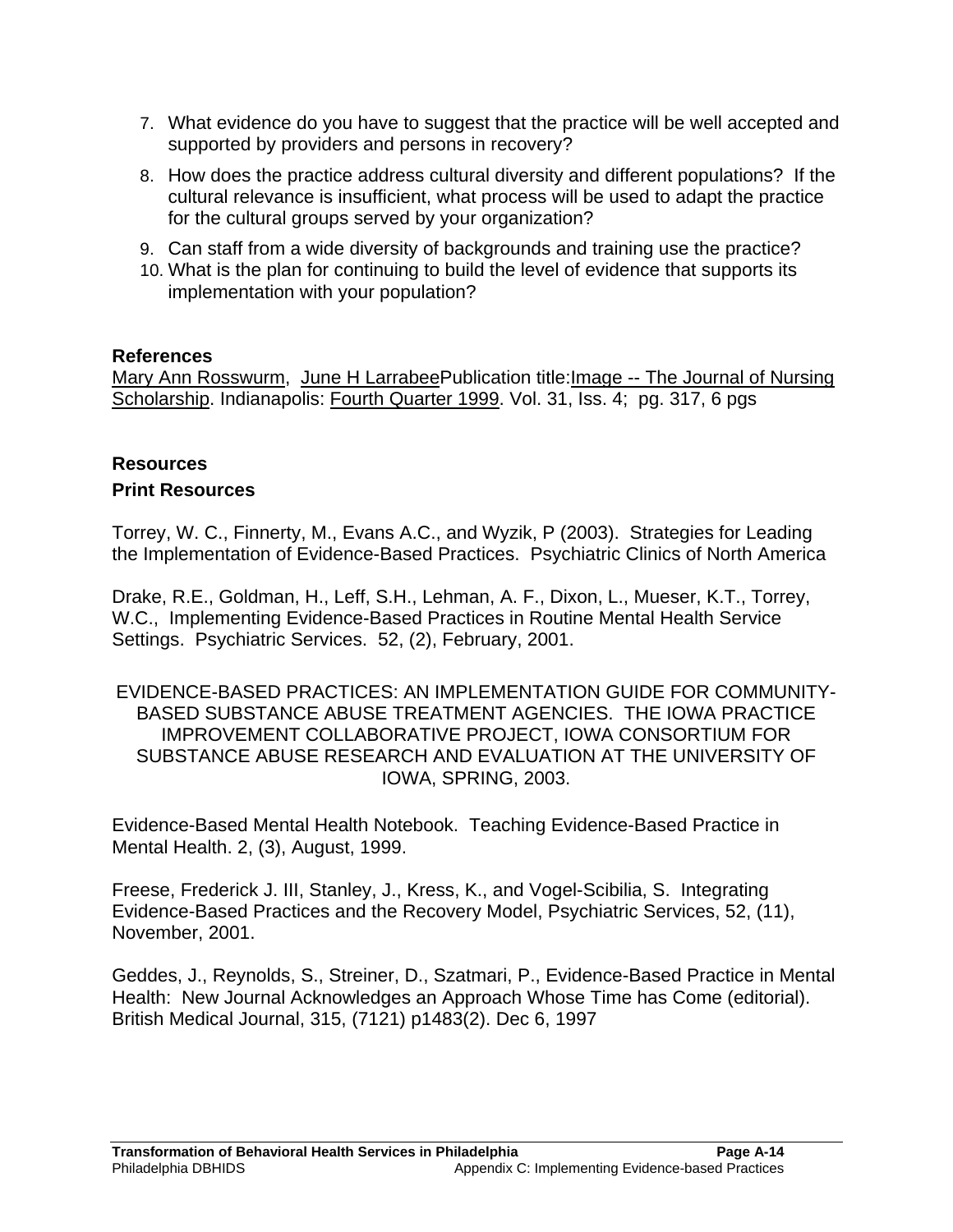Torrey, William C., Drake, R. E., Dixon, L., Burns, B. J., Flynn, L., Rush, J.A., Clark, R.E., Klatzker, D., Implementing Evidence-Based Practices for Persons With Severe Mental Illnesses. Psychiatric Services. 52, (1), January, 2001.

#### Web Sites

Agency for Healthcare Quality and Research http://mentalhealth.samhsa.gov/cmhs/communitysupport/toolkits/about.asp

Iowa Consortium for Mental Health http://www.medicine.uiowa.edu/icmh/evidence/

NRI Center for Mental Health Quality and Accountability http://nri.rdmc.org/CMHQA.cfm

National Association of State Program Mental Health Directors, Research Institute, Inc. http://www.nri-inc.org

Northeast Addiction Transfer Technology Center http://www.neattc.org/

New York State Office of Mental Health http://www.omh.state.ny.us/omhweb/EBP/

Promising Practices Network on Children, Families and Communities http://www.promisingpractices.net/

Substance Abuse and Mental Health Services Administration, National Mental Health Information Center

Toolkits:

Shaping MH Services Towards Recovery Evidence Based Practice Implementation Resource Kits: 1) Illness Management and Recovery, 2) Medication Management Approaches in Psychiatry, 3) ACT, 4) Family Psychoeducation, 5) Supported Employment, 6) Co-Occurring Disorders http://mentalhealth.samhsa.gov/cmhs/communitysupport/toolkits/about.asp

The National Implementation Research Project at the University of South Florida http://nirn.fmhi.usf.edu/

http://www.mhanys.org/ebpdb/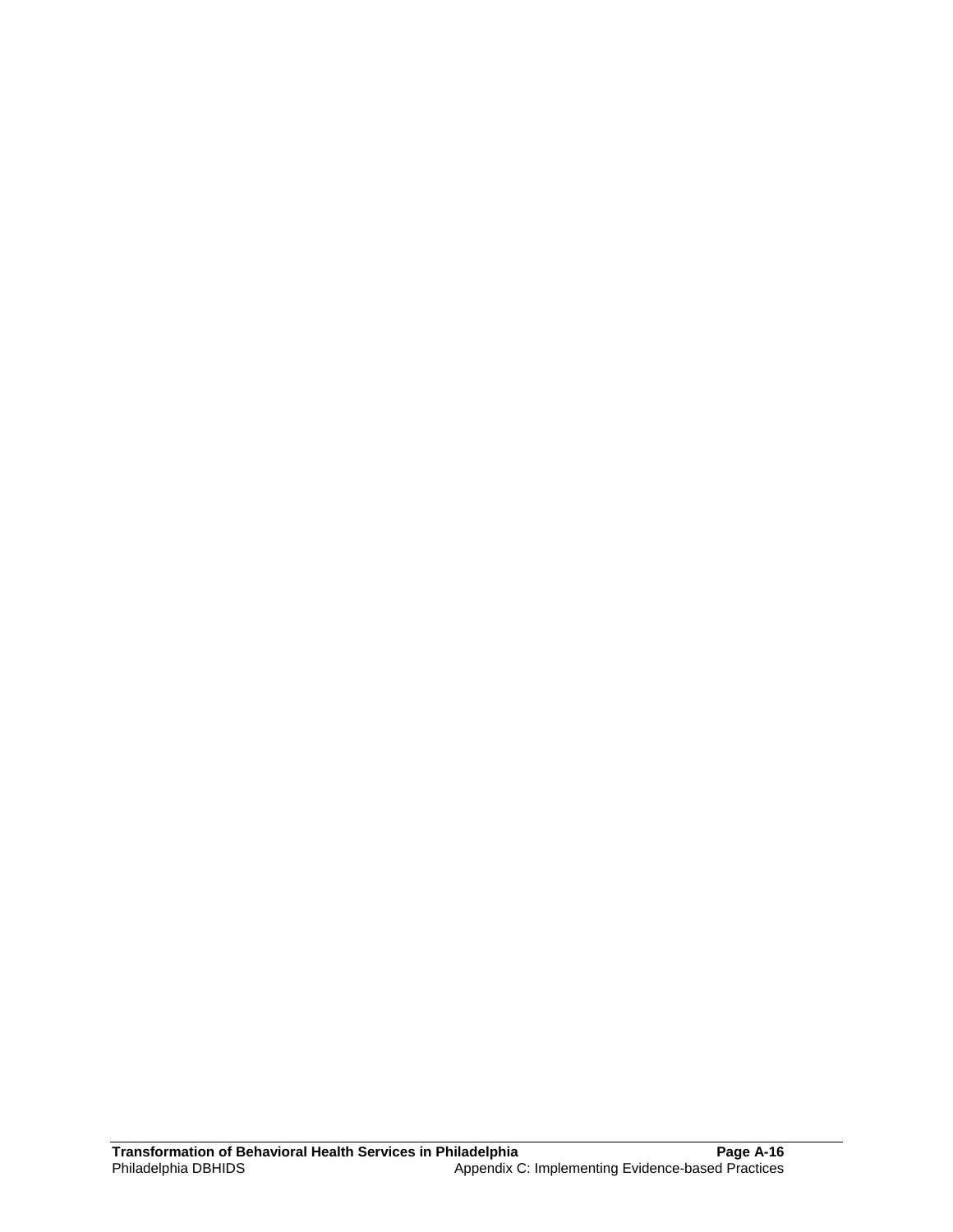## Appendix D:

# Trauma-informed Care: From Survival to Thriving

National leaders, including the Substance Abuse and Mental Health Services Administration, have been increasing their momentum toward a national understanding of the prevalence and effects of trauma and their implications for clinical and recovery support services.

Early and recent experiences of psychological trauma are common among people who seek mental health and substance use services. The spectrum of effects that these experiences leave behind can have profound effects on:

- people's vulnerability to the development of mental health and substance use challenges to which they are genetically predisposed;
- the course and complexity of physical, mental health and substance-related challenges;
- willingness to seek services and ability to overcome the obstacles to participation in services;
- psychological safety within service settings and vulnerability to retraumatization through traditional modes of treatment (e.g., seclusion, restraint, confrontive approaches);
- ability to participate safely and effectively in community-based recovery support structures; and
- vulnerability to recurrence of the symptoms of mental health and substance use challenges.

Providers can take a number of measures to create safety and healing for people who have experienced trauma. Principal among them are integrated services; respect; a focus on strengths and resilience factors; collaborative service relationships; giving people choices, control and opportunities for meaningful involvement and leadership; and attention to the family, the community and the culture—all essential elements of the emerging Philadelphia model.

Like the focus on resilience and recovery, the focus on trauma-informed care is aimed at promoting, not only the healing of wounds, but also the transformation of human lives, families and communities. If healing takes place in safe environments, people often do find that they are "stronger in the broken places"—and, in reality, not broken at all.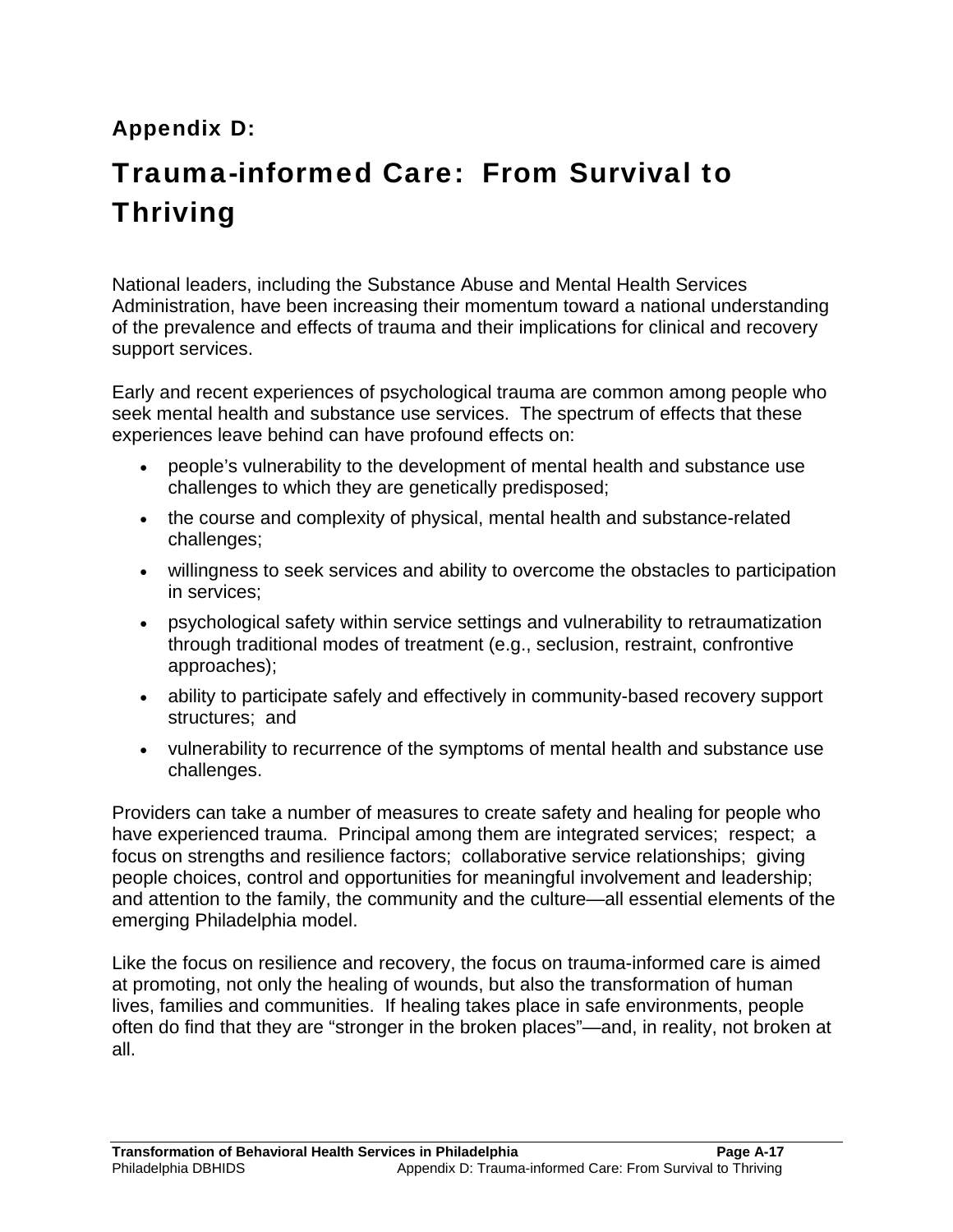The confluence of all these national trends has directed a new level of energy, commitment and focus toward the transformation of behavioral health service systems across the nation. The recent healthcare reform measures have catapulted the sweeping rhetoric associated with system transformation into a national action agenda. Philadelphia is not only poised to meet the demands of this changing behavioral health landscape, but also uniquely positioned to help shape the nature of future behavioral health services.

# DBHIDS Guidelines and Staff Competencies for a Trauma-Informed System of Care

#### *The City of Philadelphia Department of Behavioral Health and Intellectual disAbility Services Trauma Task Force*

#### **Introduction**

The Philadelphia Department of Behavioral Health/Intellectual disAbility Services (DBH/IDS) initiated the formation of a Trauma Task Force in November 2006 for the purpose of developing recommendations toward a trauma-informed system of care. Members of the task force were selected on the basis of their knowledge of trauma and its impact on the recovery and resilience of children, youth, individuals and families, as well as their experience in working in this area from all perspectives. The impetus for the development of the Trauma Task Force was the result of the work being done as part of Systems Transformation and the Blue Ribbon Commission, now known as the Philadelphia COMPACT. It was evident through these efforts that there was the misunderstanding within the provider community of the impact of all forms of trauma and traumatic loss—abuse, neglect, abandonment, death of parents, early childhood disrupted attachment experiences, sexual exploitation, domestic violence, community violence, war violence and gun violence. This area also includes trauma related to the loss of primary attachment that results when children are placed out of home during infancy or early childhood and then experience multiple foster placements or are institutionalized in settings that inadvertently re-traumatize these children because of their own lack of knowledge in implementing trauma-informed interventions within a trauma-sensitive environment.

Research has clearly demonstrated that the majority of children and adults in behavioral health and social service systems have trauma histories. Adults with substance use challenges have traumatic-related symptoms that inhibit their ability to attain and sustain recovery. Youth experiencing delinquency and individuals who are incarcerated have trauma histories that play a role in the development of their co-occurring mental health and substance use challenges as well as promoting criminal behavior. This increases the chances that people will enter the system multiple times. In order to adequately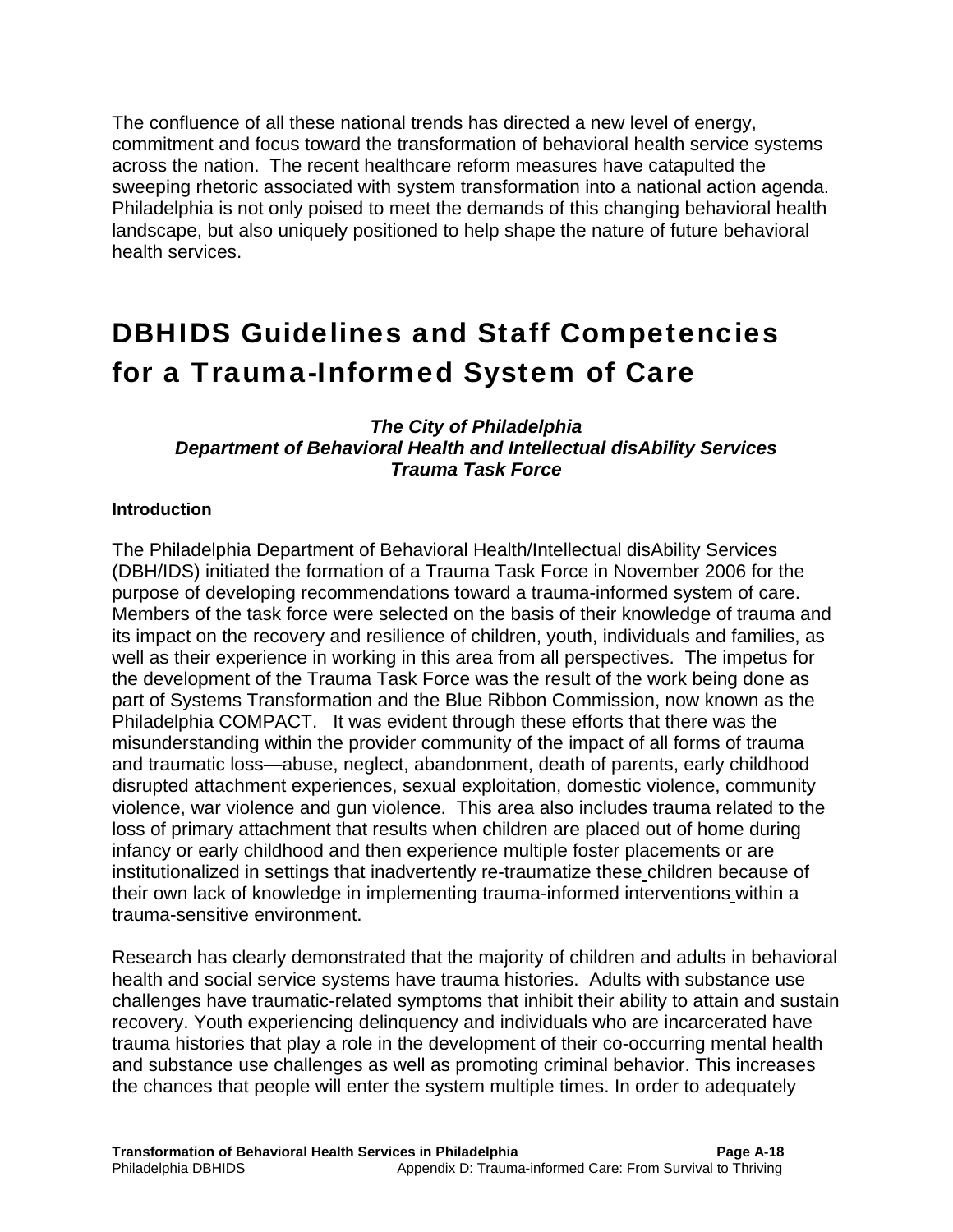serve the needs of people receiving services, all health providers, including mental health and AOD (alcohol and other drug) treatment providers, and agencies providing services to people involved with the criminal justice system, must understand the complex and profound neurological, biological, psychological and emotional effects of trauma, traumatic loss and exposure to violence. Despite the fact that there is a large knowledge base about the profound impact of past trauma as well as extensive evidence for the necessity of providing trauma-informed care, there is still a lack of proper assessment for histories in our human service sector. Additionally, there exists a lack of understanding about the impact of trauma which effects symptom presentation, treatment participation and outcome, and a lack of knowledge of trauma-specific treatment that often results in retraumatization.

Being trauma informed includes a provider's understanding of the prevalence of trauma, the recognition of primary and secondary diagnoses related to trauma, and the recognition of culture and practices that are re-traumatizing. The assessment process for any level of care must include the assessment of trauma histories and symptoms. More importantly, staff must understand the function of behavior such as rage, oppositional behaviors, self-harm, obsessive/compulsive behaviors, etc. that relates to respective trauma histories of people seeking services. The lack of understanding and recognition leads to inappropriate diagnoses (or over-diagnosing disorders such as schizophrenia, bipolar, oppositional/defiant or conduct disorder in children and youth, etc.), misinterpretation of behaviors that may result in coercive and overpowering approaches to treatment, and, ultimately, to more harm being done.

As the system moves more towards transformation of its services to promote recovery and resilience, the issue of trauma has to be addressed at the level of organizational commitment to becoming trauma-informed and at the level of ensuring staff competencies to provide trauma-specific treatment. Being trauma-informed includes leadership and administrative commitment to trauma-informed change that encompasses:

- a. Provision of trauma training to all staff including administrative and support personnel.
- b. Incorporating trauma-related concerns into the interviewing and hiring process to ensure that staff recruitment is based upon the attached staff competencies.
	- a. The incorporation of people with lived experience (trauma survivors) into designing and evaluation of services. These need to be people who have achieved enough recovery to be able to work on the task rather than impose their own personal agendas or even more importantly their own unfinished business onto the task, i.e. people in recovery who are not dealing with severe boundary, grief, or other issues within the task force, but who can separate these issues out and bring them up in a constructive way when they are relevant.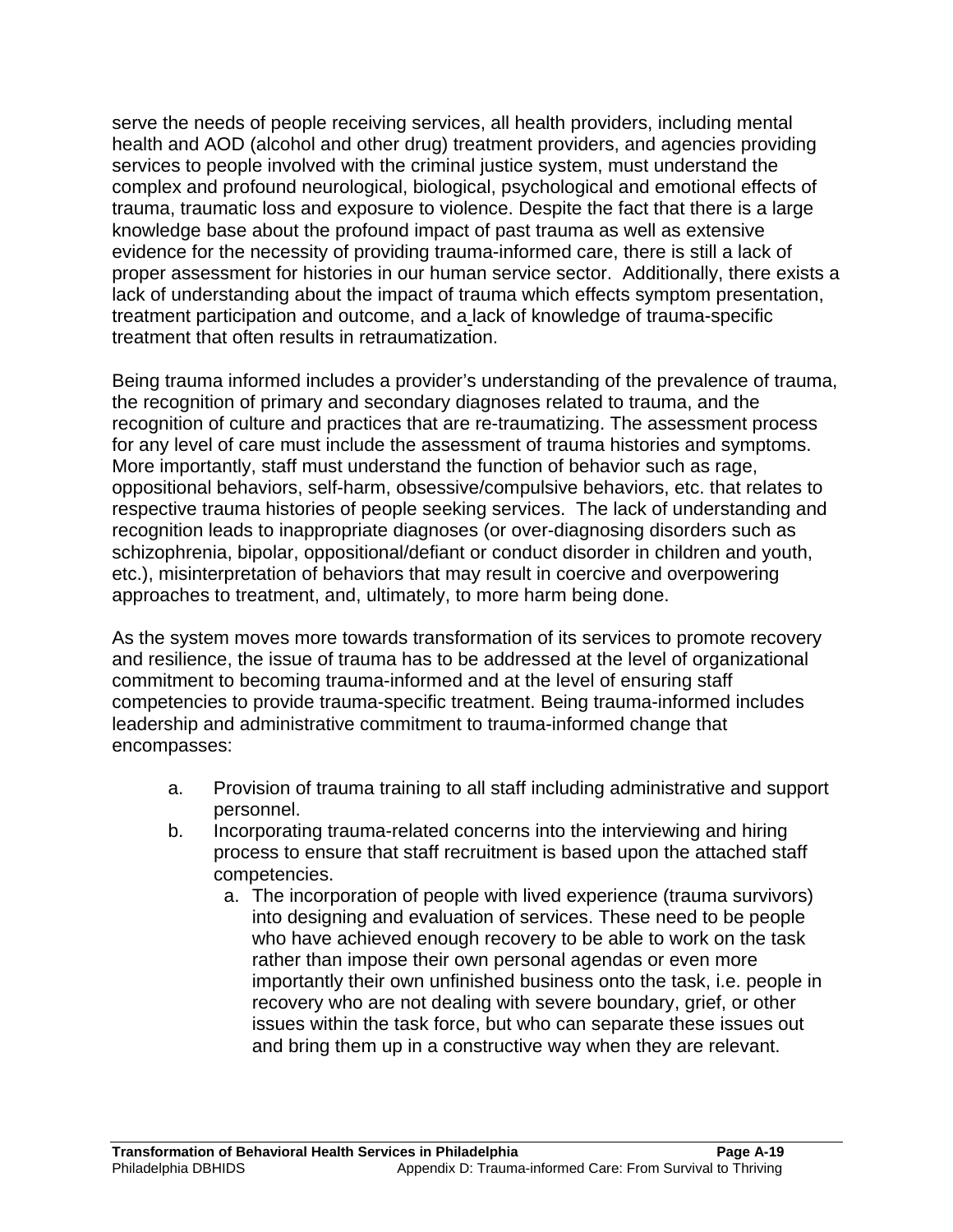- c. Review and development of formal and informal policies and procedures to ensure they reflect a thorough understanding of trauma and the needs of trauma survivors.
- d. A thorough understanding of the ways in which acute and chronic organizational stress and chronic discord within an organization can adversely affect proper service delivery to people receiving services who have been traumatized.

Trauma-specific services are those that are designed to treat the symptoms associated with trauma such as grounding techniques which help manage dissociative symptoms, cognitive behavioral therapy, desensitization therapies which help individuals to manage their painful memories (body, visual, tactile memories associated with the actual traumatic event), and behavioral and other therapies which help individuals modulate their emotional responses and work through loss.

The Department of Behavioral Health and Intellectual disAbility Services, through the work of the Trauma Task Force, has created requirements and expectations for all behavioral health providers who provide the range of trauma services to children, youth and adults. These requirements and expectations are based upon those elements developed by the Substance Abuse and Mental Health Services Administration, which are necessary to create a trauma-informed system of care for vulnerable children and adults. These requirements will be:

- 1. Included in any RFP/RFI/RFA/RFQ issued by DBH/IDS for new, enhanced or expanded services.
- 2. Incorporated into the review of any program requests or requests that are issued by DBH/IDS to develop any level of care or service.
- 3. Integrated into the credentialing and recredentialing of providers and in the monitoring process.
- 4. Used to assess current self-identified trauma-treatment specific providers to ensure they meet the definition of trauma informed; and, meet the staff competency requirements for providing that treatment.

#### **Requirements for being Trauma-Informed**

DBH/IDS providers who offer specialized trauma-specific treatment, or who are requesting to provide trauma services, must meet the following conditions to qualify under the definition of being trauma-informed:

- 1. Incorporate trauma into their mission statement.
- 1. Conduct trauma screenings and assessments.
- 2. Adhere to trauma-informed clinical practice guidelines and treatment approaches.
- 3. Ensure that specialized trauma programs integrate both mental health and substance use services.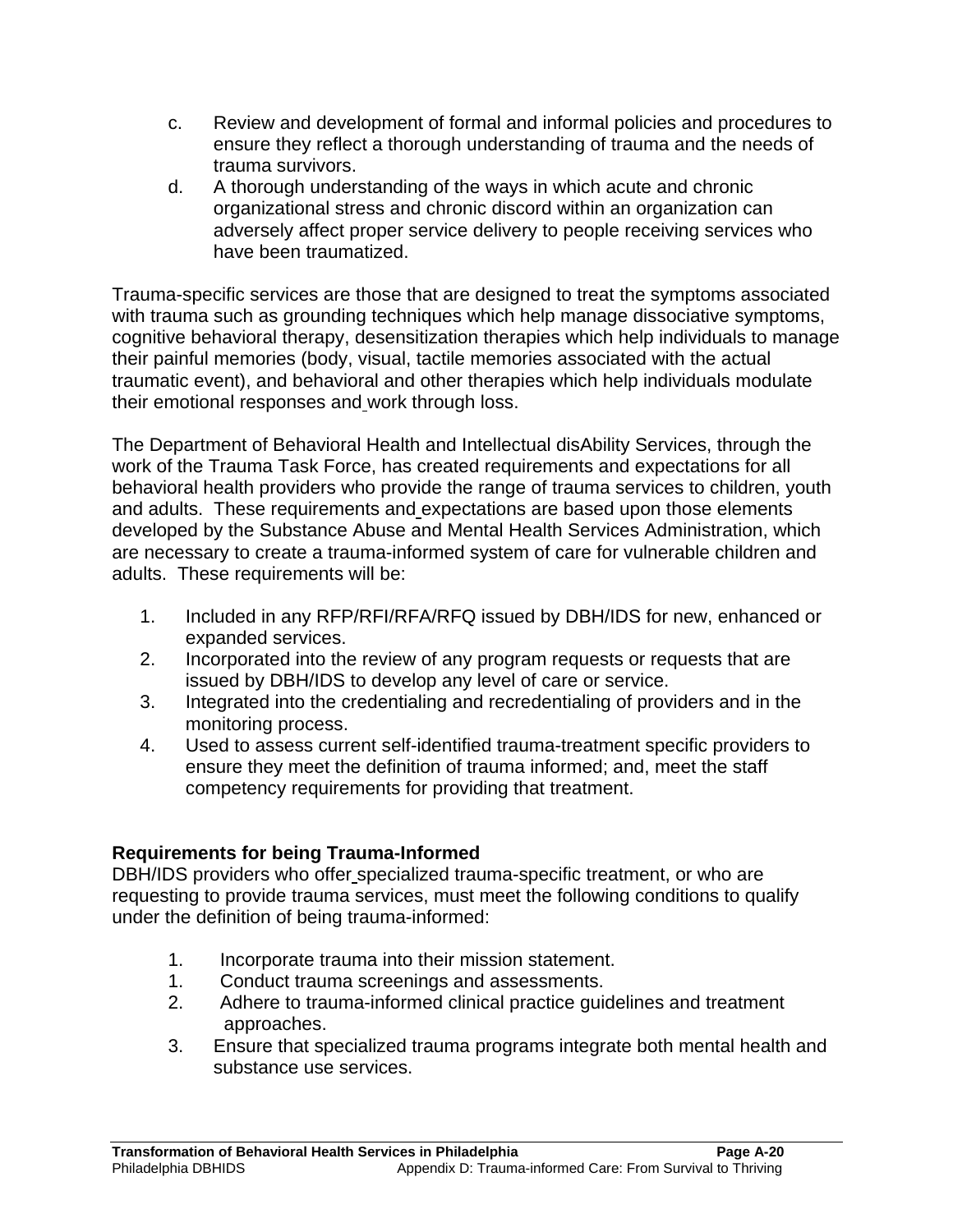- 4. Identify in their respective policy and procedure manual procedures to avoid retraumatization of both people receiving services and of staff.
- 5. Provide staff training, and develop recruitment standards and job qualifications that meet the competencies required to provide traumaspecific treatment.
- 6. Include people receiving services, their families and other supporters, survivors and other recovering persons at all levels of planning, development, and implementation of services.
- 7. Have trauma policies and services that respect culture, nationality, ethnicity, gender, gender identity or expression, age, sexual orientation, and physical disability.
- 8. Demonstrate through policies and procedures as well as clinical documentation that they have a trauma-informed organizational culture that prioritizes the importance of maintaining the physical, psychological, social and moral safety and well-being of people receiving services and staff.
- 9. Demonstrate through CQI or similar documentation that trauma procedures, training, hiring, and above 8 criteria have actually been implemented and are being followed.

#### **Requirements for Trauma-Specific Treatment Services**

Providers must demonstrate that trauma-specific treatment includes the following elements:

- **1. Assessment and evaluation:** All assessments and/or comprehensive biopsychosocial evaluations must include evidence that staff obtained trauma histories and are aware of assessment protocols for different situations and groups of people receiving services. Standardized trauma assessment tools should be incorporated into the evaluation process.
- **2. Trauma-specific treatment services**: Providers must demonstrate that the services are designed to treat the actual sequelae of sexual, emotional, physical, community, natural disaster, terrorism or war trauma. Techniques such as "grounding", desensitization therapies, behavioral therapies, or other "best practice models" or evidence-supported/based models of therapy as determined by organizations such as the National Child Traumatic Stress Network, the International Society for Traumatic Stress Studies, The International Society for the Study of Dissociation, National Coalition Against Domestic Violence, etc. are examples of such treatment interventions.
- **3. Staff training and supervision**: Providers must demonstrate evidence of trauma-informed staff training about trauma and violence issues, and how to provide treatment and care to individuals within their specific service settings who have experienced trauma or violence. Evidence must include the background and experience of the trainers and evidence of on-going case supervision and consultation.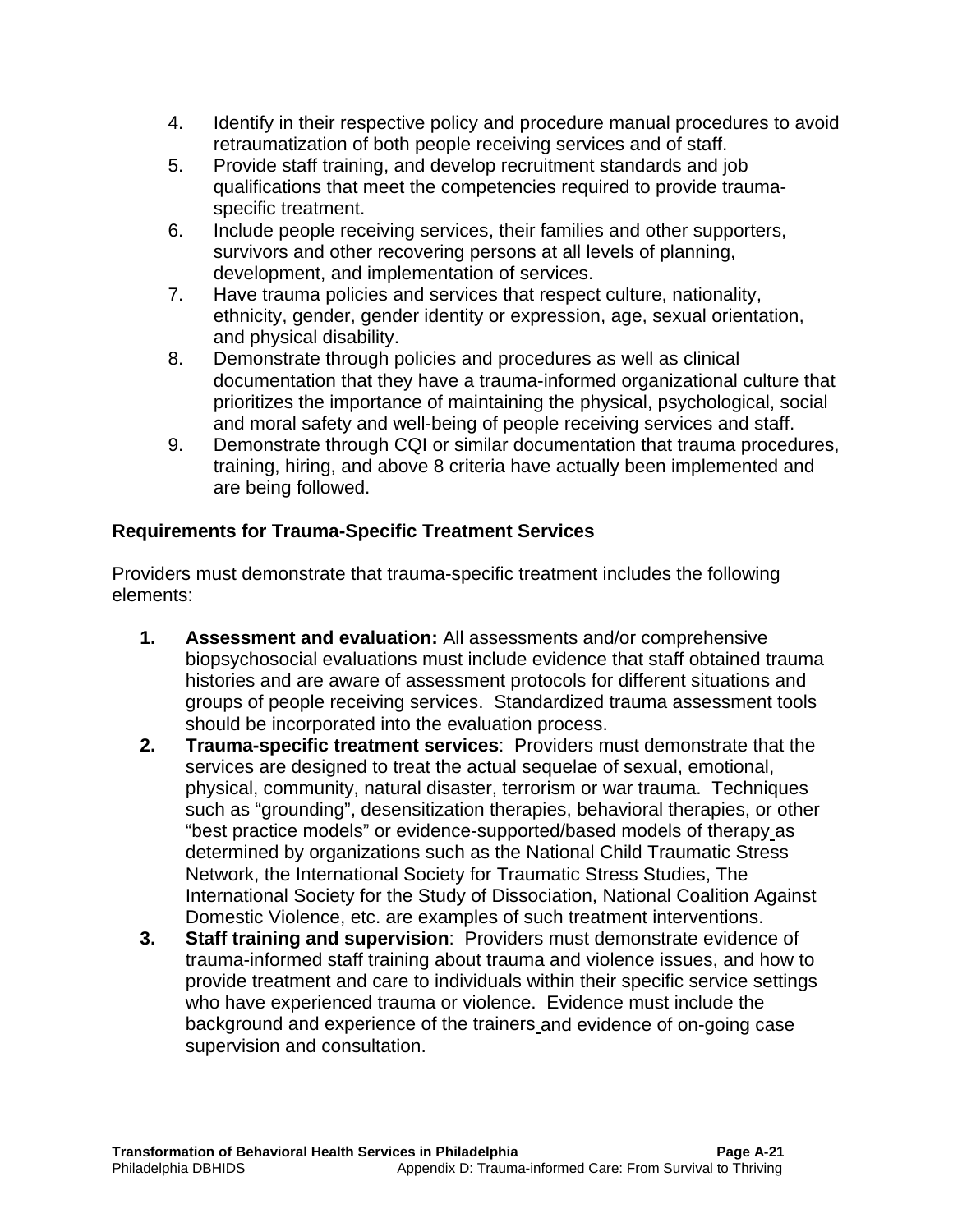- **4. Trauma-Informed Staff Competencies**: In addition to trauma-specific treatment services, providers must show evidence that staff providing traumaspecific treatment have trauma-based competencies as follows:
	- a. **Characteristics and Terminology**: Staff must understand terminology used to distinguish different types of abuse and trauma; e.g. sexual abuse, domestic violence, neglect, experiences of war, natural disaster, terrorism, etc.
	- b. **Impact**: Staff must have knowledge about how trauma and abuse have many facets and how it can affect human development and functioning. It is also important for staff to understand and define traumatic stress responses such as: psychological arousal, intrusive recollections, numbing/avoidance, and other stress responses.
	- c. **Effects in Different Population Groups**: Staff must have knowledge of how trauma affects different types of individuals, particularly those with mental health issues, intellectual disability, and those who are using substances. This also includes a basic understanding of possible gender-related effects of trauma, as well as racially-related and LGBTrelated effects of trauma.
	- d. **Understanding of trauma as it relates to cultural backgrounds:** Staff must have an understanding of the impact of trauma on different cultures particularly as it relates to attitudes, meaning of abuse, and other cultural factors that may impede accessing treatment. and Culture-Bound Syndromes of *amok*, *ataque de Nervios*, *falling out or blacking out*, *latah*, *nervios*, *pibloktoq*, *qi-gong psychotic reaction*, *shinbyung*, *spell*, *susto*, and *zar* that are often seen as being dissociative symptoms,
	- e. **Assessment Options, Approaches and Tools**: Staff must be able to obtain trauma history in their assessments and be aware of assessment protocols for different situations and client groups.
	- f. **Attitudes and Values**: Staff must have an understanding of the history and context of attitudes toward abuse and abuse survivors in mental health and other settings. This includes the theoretical frameworks of behavioral health diagnosis and treatment.
	- g. **Stages of and Key Elements in Recovery**: Is able to cite at least two (2) different frameworks for understanding the process of and goals for recovery from trauma. This includes the ability to utilize approaches to address psychological trauma and to communicate to people receiving services the basic tools for managing and coping with the effects of traumatic stress, e.g. grounding, reality checking, feelings checking, imagery, journal writing, artwork, talking.
	- h. **Vicarious Trauma, Parallel Process, and Organizational Stress**. Administrators and staff must have a working knowledge and participate in regular forums for understanding the ways in which helping people recover from trauma may impact their own lives, the way they behave toward each other, and ultimately may determine whether or not proper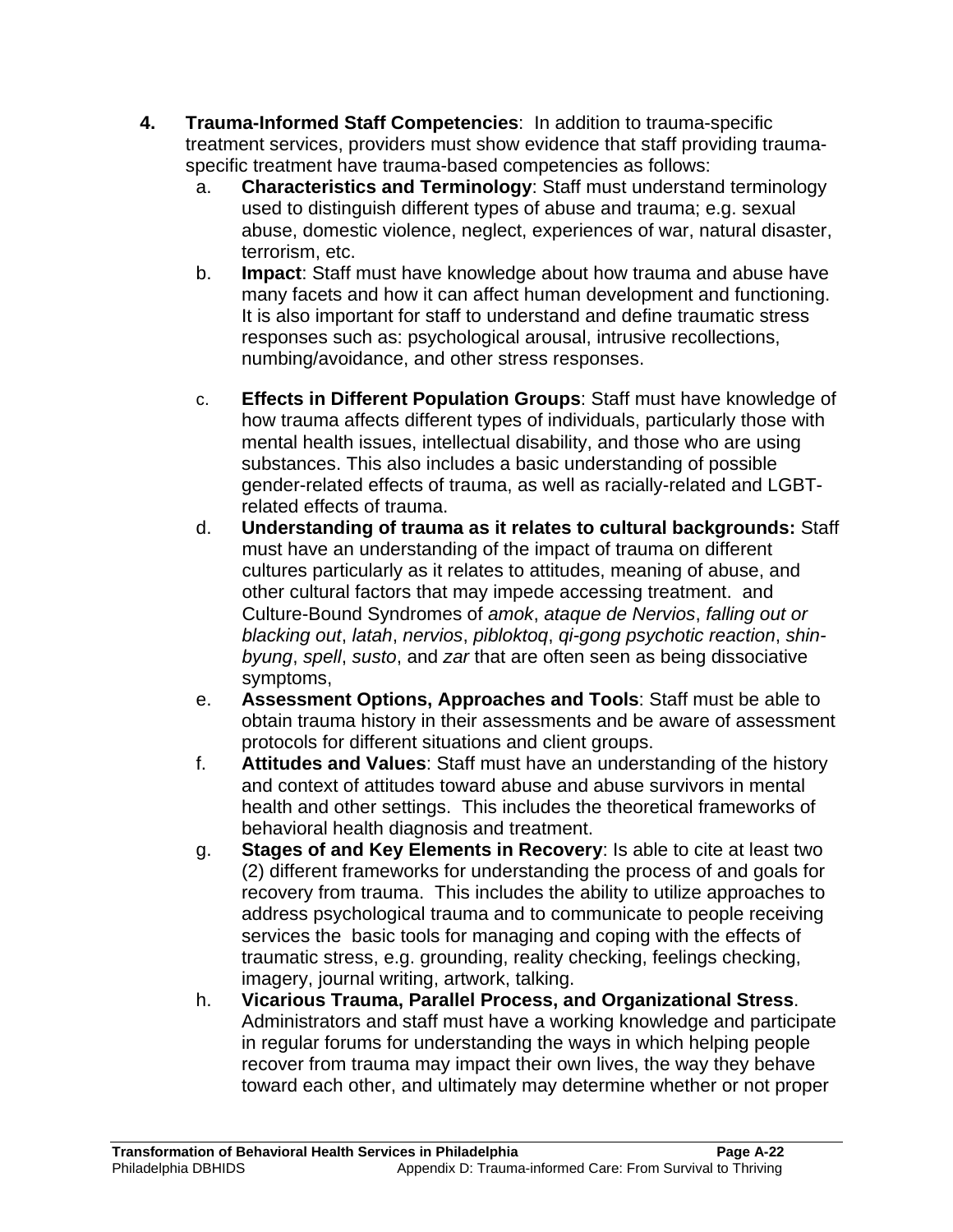care is delivered to people receiving services. The organization must be able to demonstrate positive ways to cope with the chronic and acute stressors associated with service delivery that demonstrate sensitivity to the well-being of staff, enhances service delivery and prevent the development of destructive parallel processes within the organization.

- i. **Trauma and Youth**: Traumatic experiences for youth can include physical or sexual abuse or assault but also serious accidents, illnesses, disasters and the loss of important relationships. Early trauma affects brain and personality development, and may inhibit one's ability to selfregulate. Trauma involving victimization is more likely to lead to impairment in psychosocial functioning and physical health (Kessler, R.C., Sonnega, A., Bromte, E. Hughes, M. & Nelson, C.B.-1995).
- j. **Trauma and Delinquency**: Because behaviors associated with trauma often look very similar to common delinquent behaviors, staff must understand the multiple pathways to similar symptom patterns (Ford, J.D. (2002): Traumatic Victimization in Childhood and Persistent Problems with Oppositional Defiance).
- **5. People with Lived Experience:** For many people, trauma-informed services address - sometimes for the first time - the problem *underlying* their symptoms. This can be critical for recovery. In addition, inquiring about, recognizing, and acknowledging trauma gives people an opportunity to talk about "what happened to them" rather than "what's wrong with them" – immediately making it possible for healing to begin. $3$

## **TRAUMA-SPECIFIC TREATMENT COMPETENCY COMPONENTS**

The following are defined competencies recommended by the Philadelphia Trauma Task Force that should be incorporated into any RFP process or request by a provider that is seeking to develop, enhance or expand trauma-specific treatment services.

#### 1. **Characteristics and Terminology:**

- a. Staff must know differences between trauma-specific services and traumainformed system of care.
- b. Staff understands that trauma-specific services are designed to treat symptoms associated with trauma such as grounding techniques, which help manage dissociative symptoms, cognitive behavioral therapy, desensitization therapies which help individuals to manage their painful memories (body, visual, tactile

 3 Herman, J. (1992) *Trauma and Recovery.* NY: Basic Books.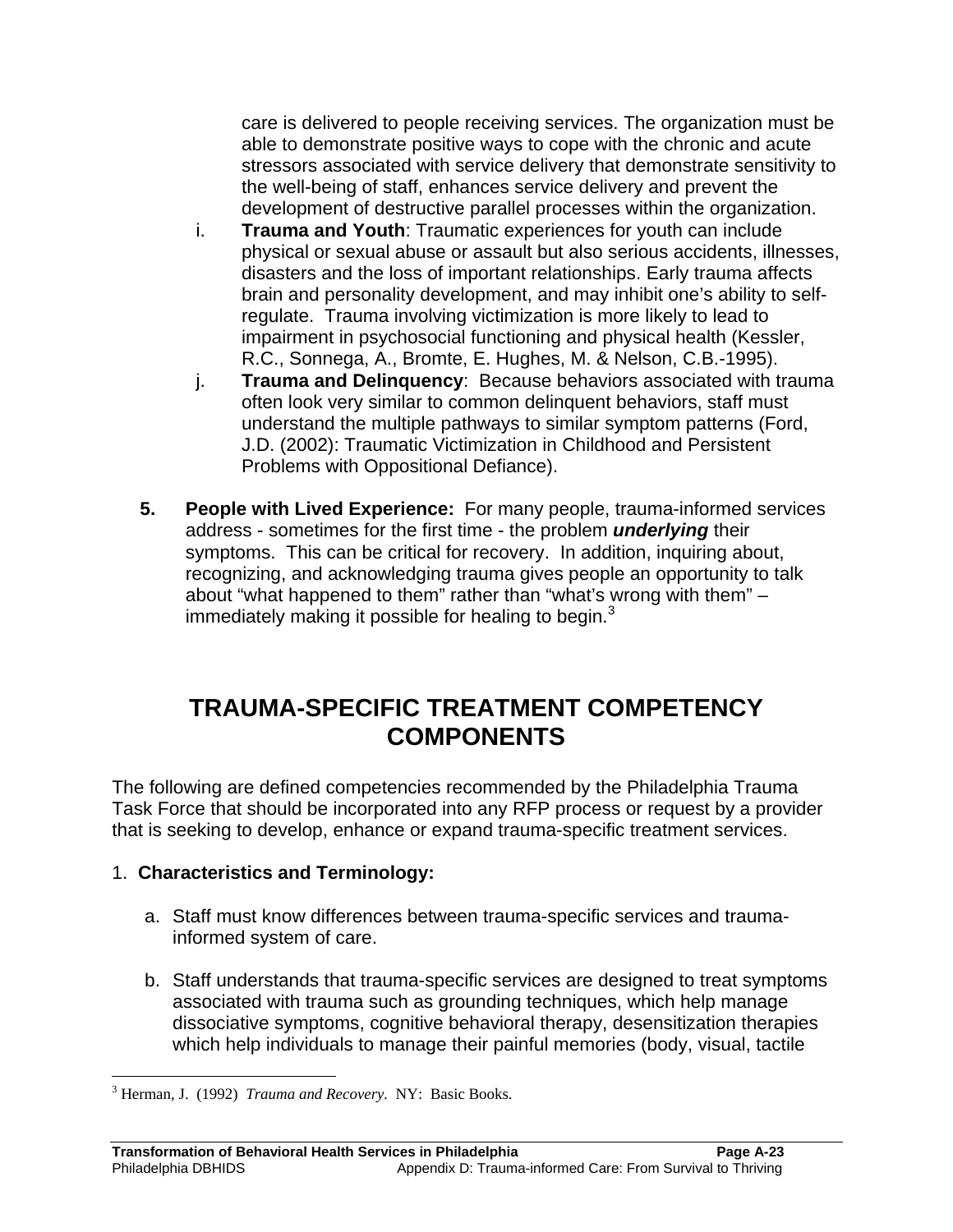memories associated with the actual traumatic event), and behavioral therapies which help individuals modulate their emotional responses.

- c. Staff understands key principles of trauma-informed services; ensuring physical and emotional safety; maximizing person-directed choice and control; maintaining clarity of tasks and boundaries; ensuring collaboration in the sharing of power; maximizing empowerment and skill building.
- d. Staff can distinguish different types of abuse and trauma; e.g. sexual abuse, domestic violence, neglect, community violence, experiences of war, natural disaster, etc. This includes understanding what makes an event, relationship, or situation traumatic as opposed to problematic.
- e. Staff must have knowledge of existing standardized trauma-specific screening and assessment instruments. Two examples include the Posttraumatic Stress Diagnostic Scale (PSD; Foa, 1995) and the Trauma Symptom Inventory (TSI; Briere, 1995). The PSD is a 49-item instrument that determines the diagnosis of PTSD. The TSI consists of 100 items that measure posttraumatic stress and other trauma-related symptoms (e.g., depression, anger/irritability, sexual concerns).

#### **2. Impact**

- a. Staff must have knowledge about how trauma and abuse have many facets and how they can affect human development.
- b. Staff must have knowledge of stress responses such as psychological arousal, intrusive recollections, numbing, avoidance, and other stress responses.
- c. Staff must have knowledge and be able to assess secondary victimization, which consists of identifying interactions with community systems, exploring exposure to victim-blaming attitudes, behaviors, and practices, and determining impact on the survivor.
- d. Staff must have knowledge of the cluster of symptoms, adaptations, and reactions that interfere with the functioning of an individual who has been victimized by severe physical abuse and injury, sexual abuse and/or exploitation, witnessing or surviving severe community or domestic violence (including accidents, natural or human-caused disasters) and post-war PTSD symptoms.
- e. Staff is familiar with current research on the prevalence of psychological (childhood and adult) trauma in the lives of persons with serious mental health and substance use challenges and is able to list possible sequelae of trauma (e.g. post traumatic stress disorder (PTSD), depression, generalized anxiety, self-injury, substance use, flashbacks, dissociation, eating disorder, revictimization, physical illness, suicide, aggression toward others).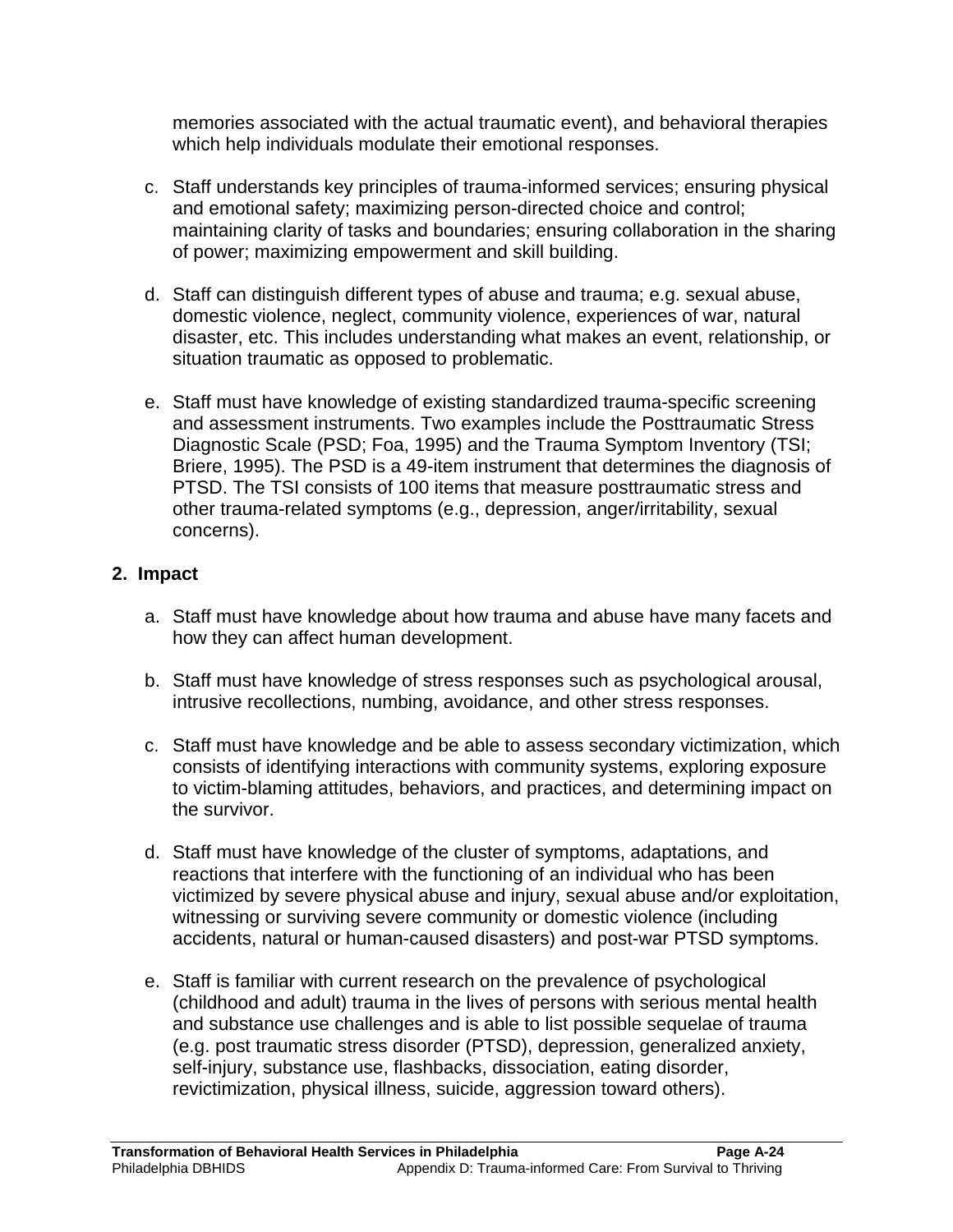f. Staff must be aware of the emotional, physical, cognitive and behavioral symptoms of individuals who experience traumatic events.

#### **3. Effects in Different Populations/Groups:**

- a. Staff must have knowledge about patterns of responses to the environment are determined by unique personal beliefs, perceptions, assumptions, and interpretations across different cultural groups.
- b. Staff must have knowledge of how trauma affects different types of individuals, particularly those with mental health issues, intellectual disability, and those who are using substances. This also includes a basic understanding of possible gender-related effects of trauma.
- c. Staff must have an understanding of the impact of trauma on different cultures particularly as it relates to attitudes, meaning of abuse, and other cultural factors that may impede accessing treatment. Cultural values play an important role in making sense of that trauma within a certain culture.
- d. Staff must understand how trauma resonates deeply with a public traumatized by terrorism and aware of the effects of PTSD and other trauma-induced conditions on veterans, political refugees, and people who have experienced war and natural disasters.

#### **4. Assessment Options, Approaches and Tools:**

- a. Staff must be able to obtain trauma history in their assessments and be aware of assessment protocols for different situations and groups of people.
- b. Staff must have knowledge of assessment instruments including Trauma Exposure measures, Adult PTSD Self-Report Measures, Adult PTSD Interviews, Child Measures, etc. Examples of other measures include:
	- Dimensions of Stressful Events (DOSE)
	- □ Traumatic Events Screening Inventory\*(TESI)
	- **Q** Childhood PTSD Interview
	- Children's Posttraumatic Stress Disorder Inventory (CPTSDI)
	- Clinician-Administered PTSD Scale for Children & Adolescents (CAPS-CA)
	- **Q** My Worst Experiences Survey
	- **UCLA PTSD Index for DSM-IV**
	- □ When Bad Things Happen Scale (WBTH)
	- □ Child PTSD Reaction Index\*(CPTS-RI)
	- □ Child PTSD Symptom Scale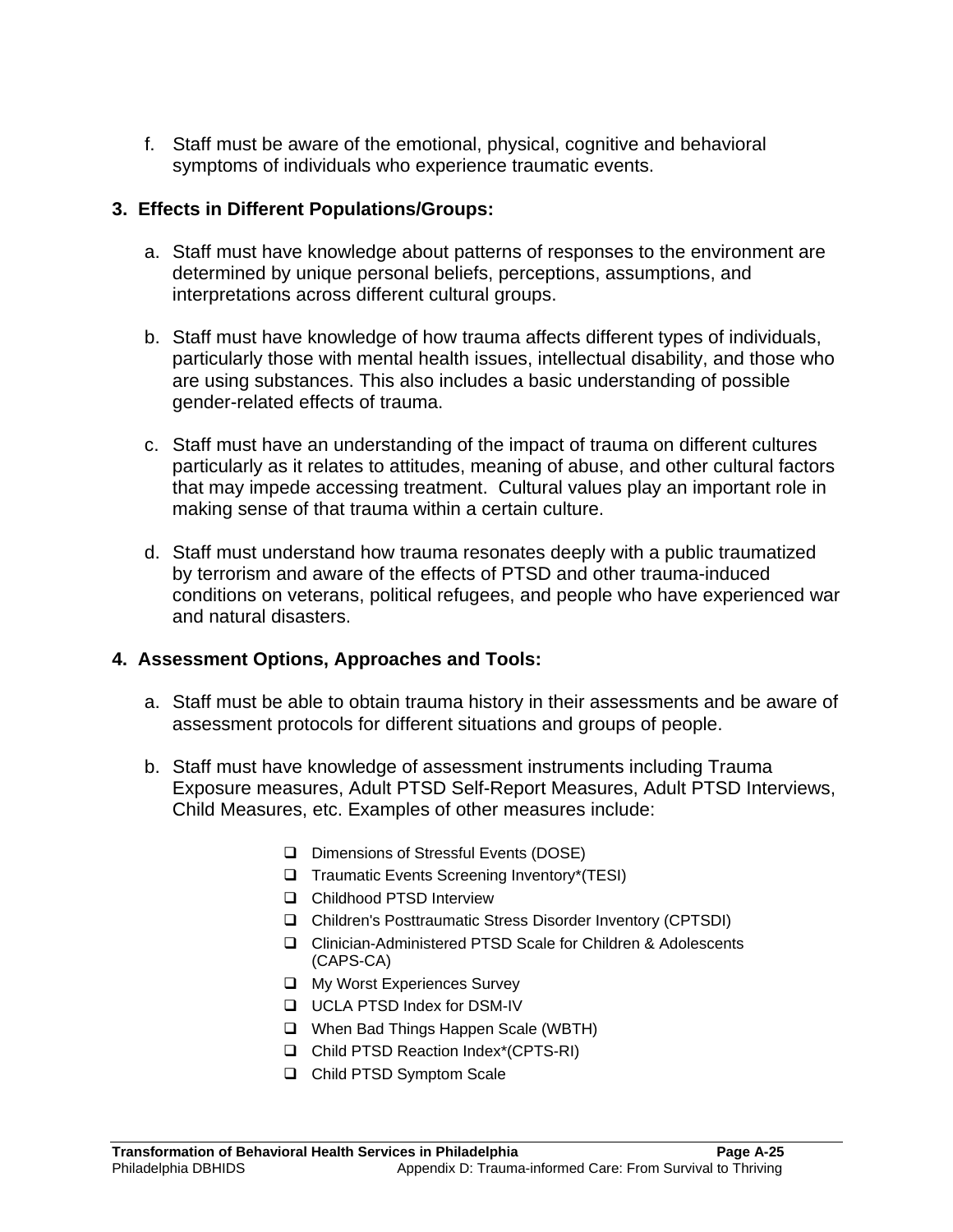- Children's Impact of Traumatic Events Scale-Revised (CITES-2)
- CPTS-RI Revision 2 (aka PTSD Index for DSM-IV)
- □ Parent Report of Child's Reaction to Stress
- □ Trauma Symptom Checklist for Children (TSCC)
- Trauma Symptom Checklist for Young Children (TSCYC)
- c. Staff must have an understanding of different behavioral interventions that encompass stress management, muscle relaxation and breathing techniques, thought stopping and thought replacement.
- d. Staff must understand the key areas of assessing such as cultural identity, transgenerational experiences, cultural values, beliefs about the presenting problem, attitudes and expectations related to therapy, attitudinal barriers, and discrimination experiences.
- e. Staff working with youth who may be delinquent must be trained in screening instruments used to screen for trauma exposure and traumatic stress among youth in the juvenile justice or child welfare system:
	- 1. **MAYSI-2** This is a mental health-screening instrument frequently used in juvenile justice programs. It is a 52-item self-report instrument that includes a Traumatic Experiences Scale.
	- 2. **Traumatic Events Screening Inventory (TESI):** This is a structured clinical interview that briefly assesses a youth, parent or guardian's report of the youth's past or current exposure to a range of traumatic events.
	- 3. **PTSD Reaction Index (PTSD-RI):** This is a self-report symptom inventory based closely on the DSM-IV criteria for post-traumatic stress disorder. Twenty of the items assess PTSD symptoms and two items assess the associated features of fear of re-occurrence and guilt.
	- 4. **Trauma Symptom Checklist for Children (TSCC):** This is a 54-item selfreport symptom inventory made up of six scales and four subscales designed to evaluate acute and chronic traumatic stress symptoms.
	- 5. **PTSD Checklist for Children/Parent Report (PCL-C/PR):** This is a brief measure of PTSD symptom severity completed by parent or other adults who have daily contact with the youth (probation staff, social workers, treatment foster or general foster care parents, etc.).

#### **Attitudes and Values:**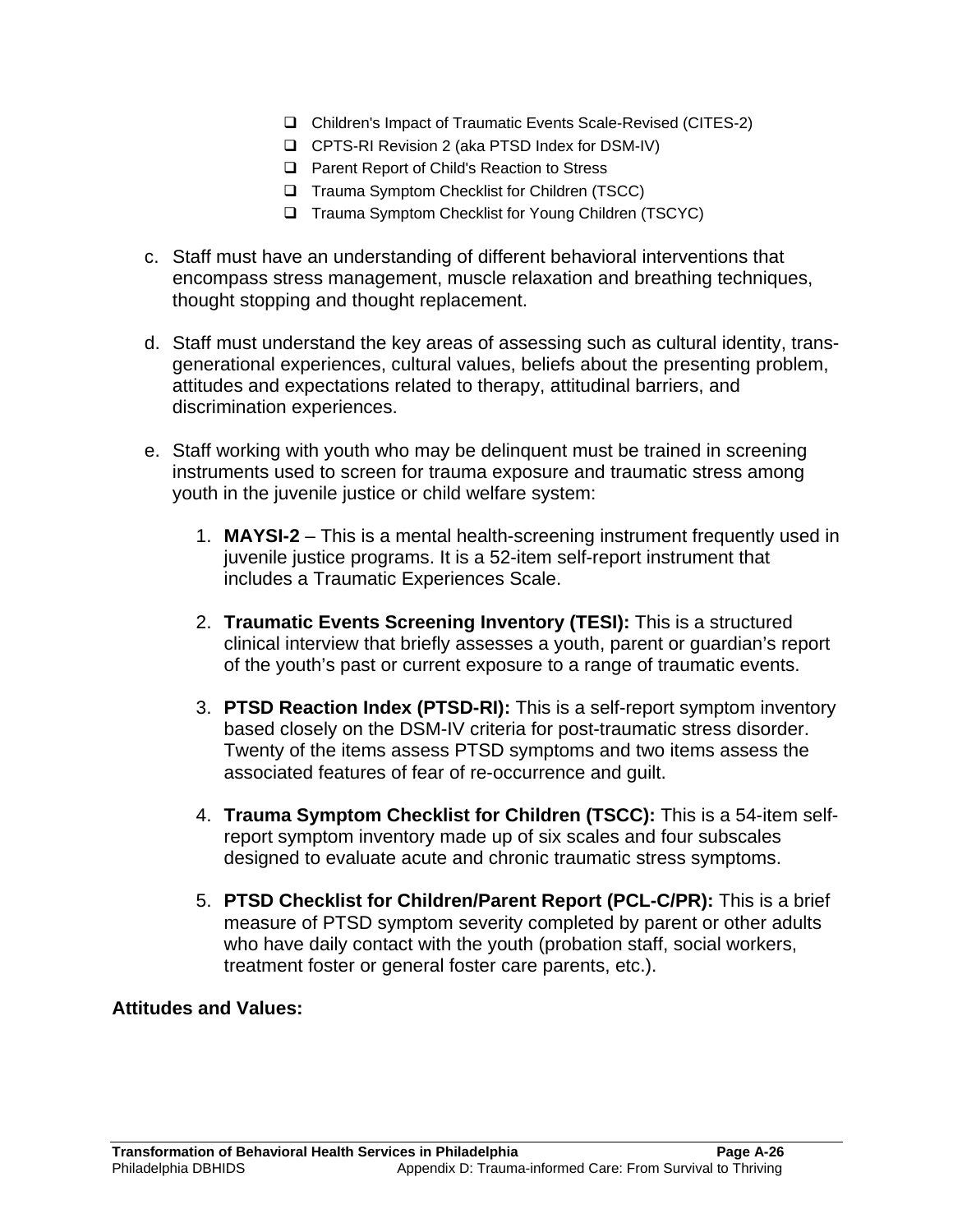- a. Staff must have an understanding of the history and context of attitudes toward abuse and abuse survivors in mental health and other settings. This includes the theoretical frameworks of behavioral health diagnosis and treatment.
- b. Staff must address the most fundamental operating principle of medical and human services are to: "Do no harm."
- c. Staff must understand the difference in experiences of trauma as it relates to different cultural groups including understanding a person's acculturation and being able to explore their experiences through their own eyes.
- d. Staff must understand the need for and particular elements of "empowerment" for trauma survivors and that people with the lived experience of trauma need to be full partners in all recovery planning, development and evaluation.

#### **Stages of and Key Elements in Recovery**:

- a. Staff is able to cite at least two (2) different frameworks for understanding the process of and goals for recovery from trauma.
- b. Staff must have an understanding of how to address approaches to addressing psychological trauma and to communicate to people receiving services basic tools for managing and coping with the effects of traumatic stress, e.g. grounding, reality checking, feelings checking, imagery, journal writing, artwork, talking.
- c. Staff must value and have an understanding or awareness of people with lived experience that represent the "Voices" of trauma – individuals talking about their personal journey.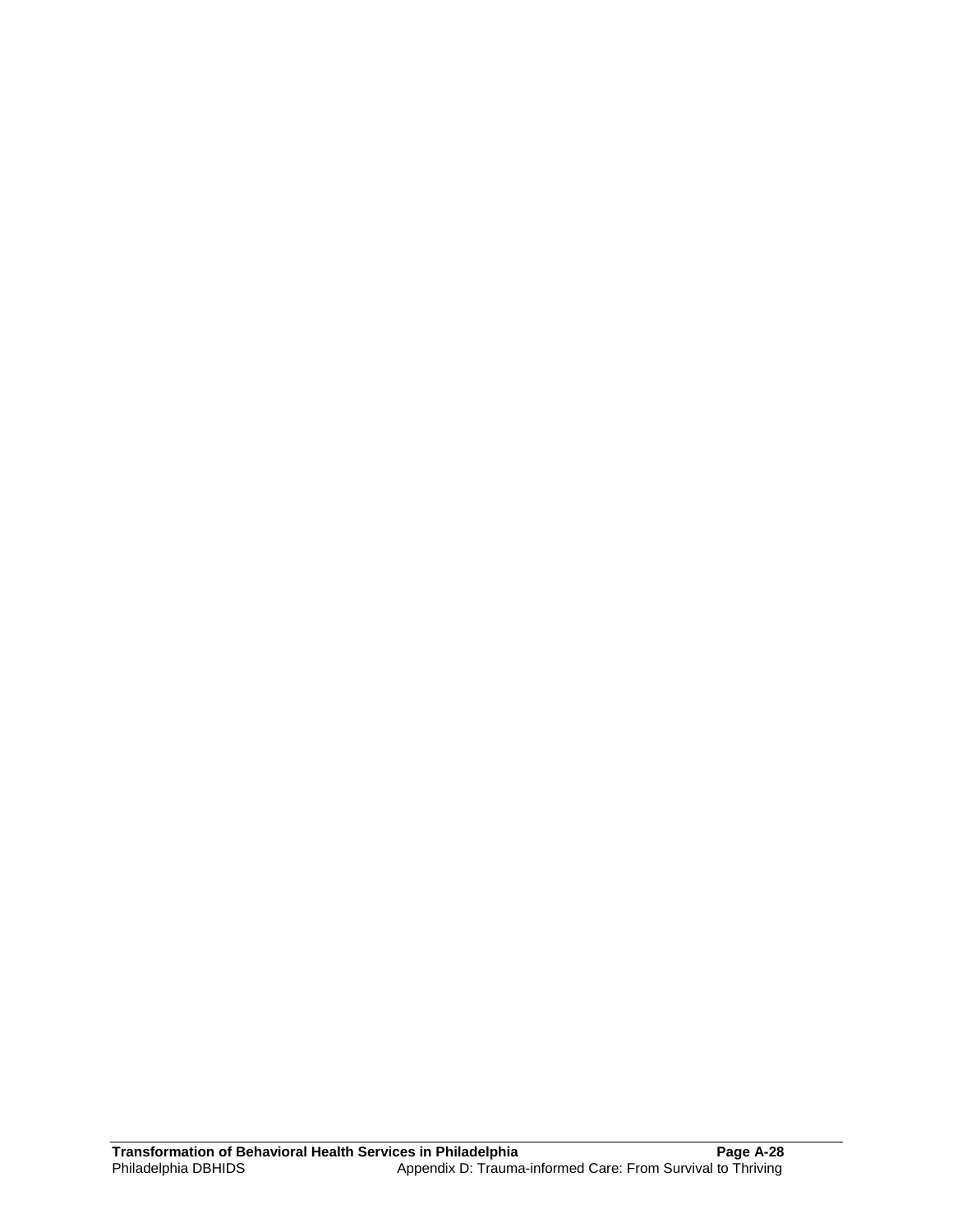## Appendix E

## Diversity of Strengths

The diversity of strengths that can serve as resources for the person and his or her recovery planning team is respected. Saleeby (2001), for example, recommended conceptualizing strengths broadly to include the following dimensions:

- a. Skills (e.g., gardening, caring for children, speaking Spanish, doing budgets);
- b. Talents (e.g., playing the bagpipes, cooking);
- c. Personal virtues and traits (e.g., insight, patience, sense of humor, selfdiscipline);
- d. Interpersonal skills (e.g., comforting others, giving advice, mediating conflicts);
- e. Interpersonal and environmental resources (e.g., extended family, good neighbors);
- f. Cultural knowledge and lore (e.g., healing ceremonies and rituals, stories of cultural perseverance);
- g. Family stories and narratives (e.g., migration and settlement, falls from grace and then redemption); (Copeland)
- h. Knowledge gained from struggling with adversity (e.g., how one came to survive past events, how one maintains hope and faith);
- i. Knowledge gained from occupational or parental roles (e.g., caring for others, planning events);
- j. Spirituality and faith (e.g., a system of meaning to rely on, a declaration of purpose beyond self); and
- k. Hopes and dreams (e.g., personal goals and vision, positive expectations about a better future).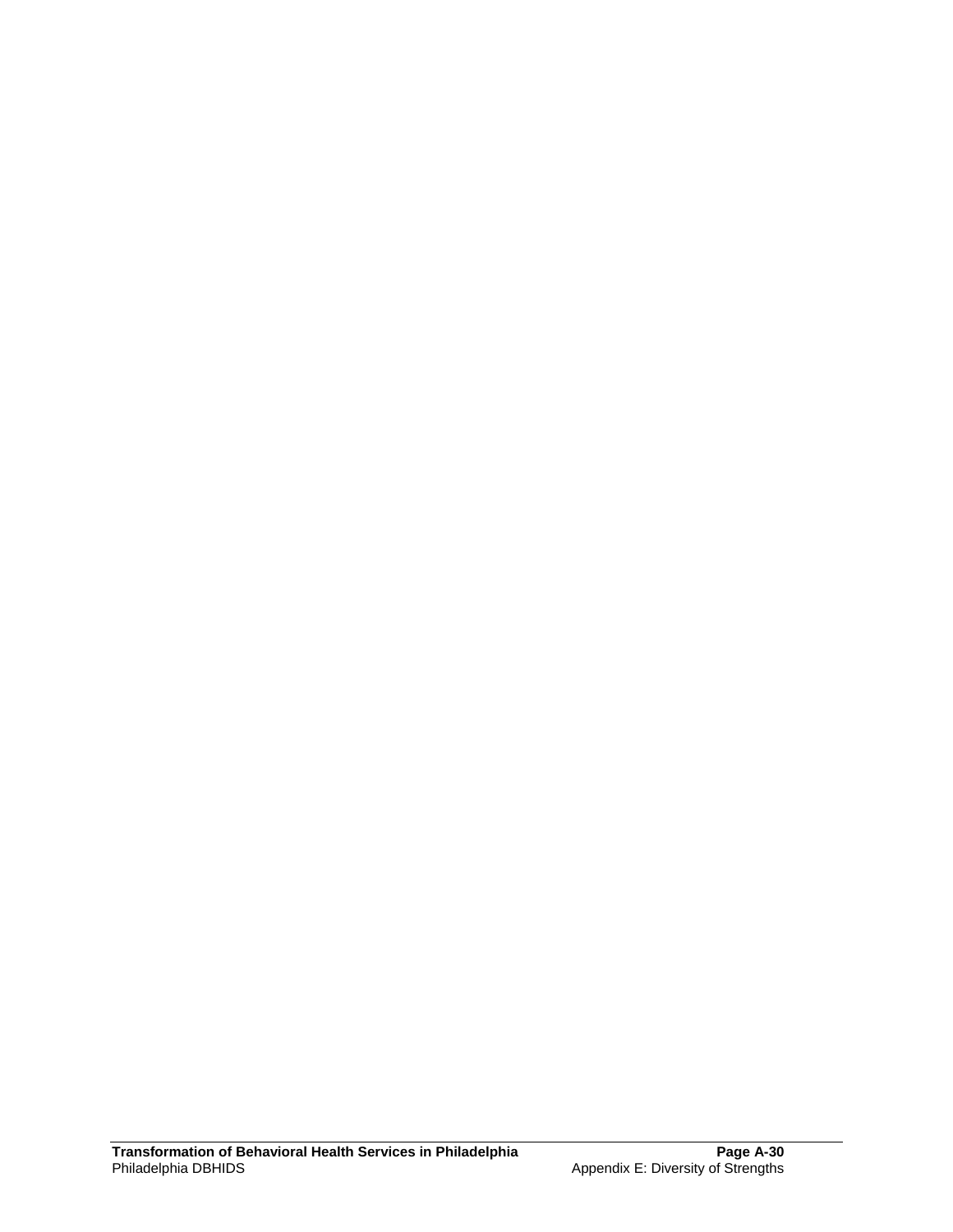# Appendix F

# Areas of Inquiry When Conducting a Personfirst Assessment

- Personal Strengths: e.g., What are you most proud of in your life? What is one thing you would not change about yourself?
- Interests and Activities: e.g., If you could plan the "perfect day," what would it look like?
- Cultural Identity: e.g., How do you identify yourself culturally? Which aspects of your cultural identity are most important or meaningful to you (race, ethnicity, gender, sexual orientation, spirituality, values)?
- Living Environment: e.g., What are the most important things to you when deciding where to live?
- Employment: e.g., What would be your ideal job?
- Learning: e.g., What kinds of things have you liked learning about in the past?
- Trauma: e.g., Have there been people in your life who have hurt you in some way in the past (physically, emotionally, sexually)? In relationships with other previous or current therapist(s) and/or doctor(s), have you ever been treated inappropriately or in ways that were harmful to you (e.g., poor boundaries, sexual inappropriateness, physical abuse, etc.)?
- Safety and Legal Issues: e.g., Do you have any legal issues that are causing you problems?
- Financial: e.g., Would you like to be more independent with managing your finances? If so, how do you think you could do that?
- Lifestyle and Health: e.g., Do you have any concerns about your overall health? What are those concerns? What does a good day look like? A bad day?
- Choice Making: e.g., What are the some of the choices that you currently make in your life? Are there choices in your life that are made for you?
- Transportation: e.g., How do you currently get around from place to place? What would help?
- Faith and Spirituality: e.g., What type of spiritual or faith activities do you participate in? Is faith or spirituality important to you? Are there spiritual leaders, healers, shamans to whom you turn for support and/or guidance?
- Relationships and Important People: e.g., Who is the person in your life that believes in you? In what ways does this person convey this belief in you?
- Hopes and Dreams: e.g., Tell me a bit about your hopes or dreams for the future. (Tondora, 2005).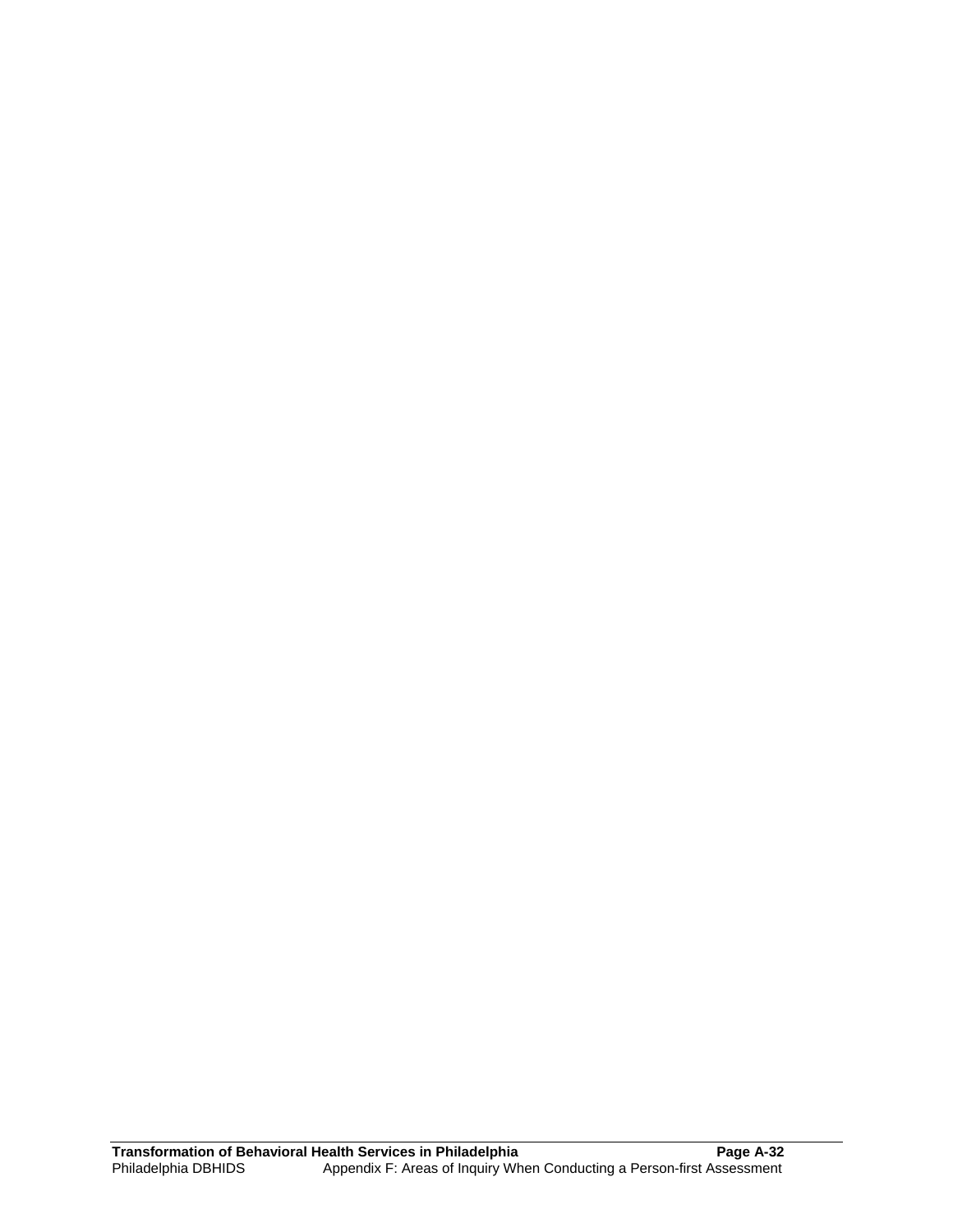# Appendix G DBHIDS Policy on Services to LGBTQI People

All employees of any facility contracting with DBHIDS to provide substance use treatment and/or mental health services must demonstrate an awareness of and commitment to providing affirmative services for people who identify as LGBTQI receiving mental health and/or substance use services, which includes, but is not limited to:

- ∆ An awareness of one's own attitudes, beliefs, and biases about LGBTQI people and the effect that these might have on LGBTQI people (people who receive services, their families or other supports, staff, visitors) with whom one is working
- ∆ An awareness of any changes in one's own perspective that might be needed in order to ensure a welcoming and affirming climate for LGBTQI people (including people who receive services, their families or other supports, staff, and visitors) in the facility
- ∆ An awareness of the effects of discrimination, bias, prejudice, stigma, and acts of hate on the lives and mental health of LGBTQI people
- ∆ An awareness of preferred and potentially problematic terminology pertaining to sexual orientation, gender variance, and gender identity
- ∆ An awareness of the policy statements of major medical and mental health associations pertaining to working with LGBTQI people
- ∆ An awareness of the policy statements of DBHIDS, behavioral health managed care organizations, and the provider regarding working with LGBTQI people
- ∆ An awareness of local, state, and national legislation affecting LGBTQI people
- ∆ An awareness that sexual orientation and gender identity/variance are often not immediately evident and the importance of not making assumptions
- $\Delta$  An understanding that homophobia and transphobia are issues as significant as racism, classism and sexism and that these issues are to be addressed without re-victimization.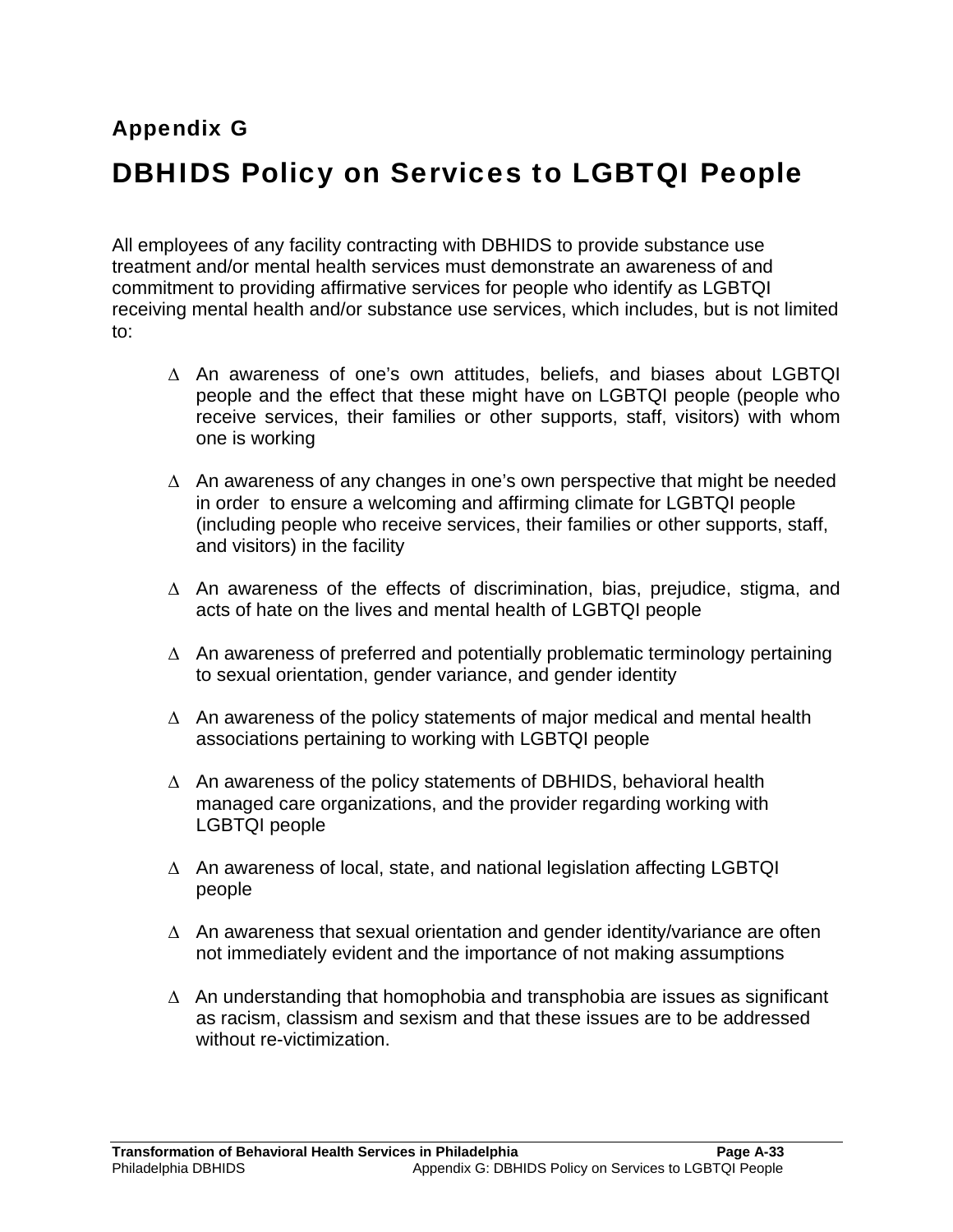∆ An understanding that sexual orientation and gender identity are not mental health issues albeit that some folks who are LGBTQI may experience mental health and or substance use challenges that can be related to their experiences of homophobia and or transphobia as well as racism, classism and sexism.

In addition to the demonstrated awareness expected of all employees, all clinical staff, both professional and paraprofessional, of any facility contracting with DBHIDS to provide substance use and/or mental health services must demonstrate knowledge and understanding of the life experiences of LGBTQI people and issues and concerns facing them as they seek mental health and/or substance use services, including, but not limited to:

- ∆ The difference between sexual orientation and gender identity
- ∆ Identity development as a sexual minority and/or gender variant individual
- ∆ Ways in which sexual orientation and/or gender identity/expression can interact with development across the lifespan
- ∆ The interaction of sexual orientation and gender identity/expression with other personal characteristics and social locations such as race, ethnicity, nationality, socio-economic class, religious/spiritual affiliation and practices, ability/disability, age, geographic location, etc.
- $\Delta$  The relationships that LGBTQI people have with others in their lives, including intimate relationships, parenting relationships, relationships with families of origin, relationships with families of choice
- ∆ The mental health consequences of stigma, discrimination, and prejudice on LGBTQI people
- ∆ Ways in which LGBTQI people can be resilient in the face of stigma, discrimination, and prejudice
- ∆ Local, state, and national resources to support LGBTQI people
- ∆ Ways in which to advocate on behalf of LGBTQI people

It is required that regular training and skills-building opportunities, conducted by specialists who work with people in LGBTQI communities, be a part of the staff development program for all agencies. Other requirements include: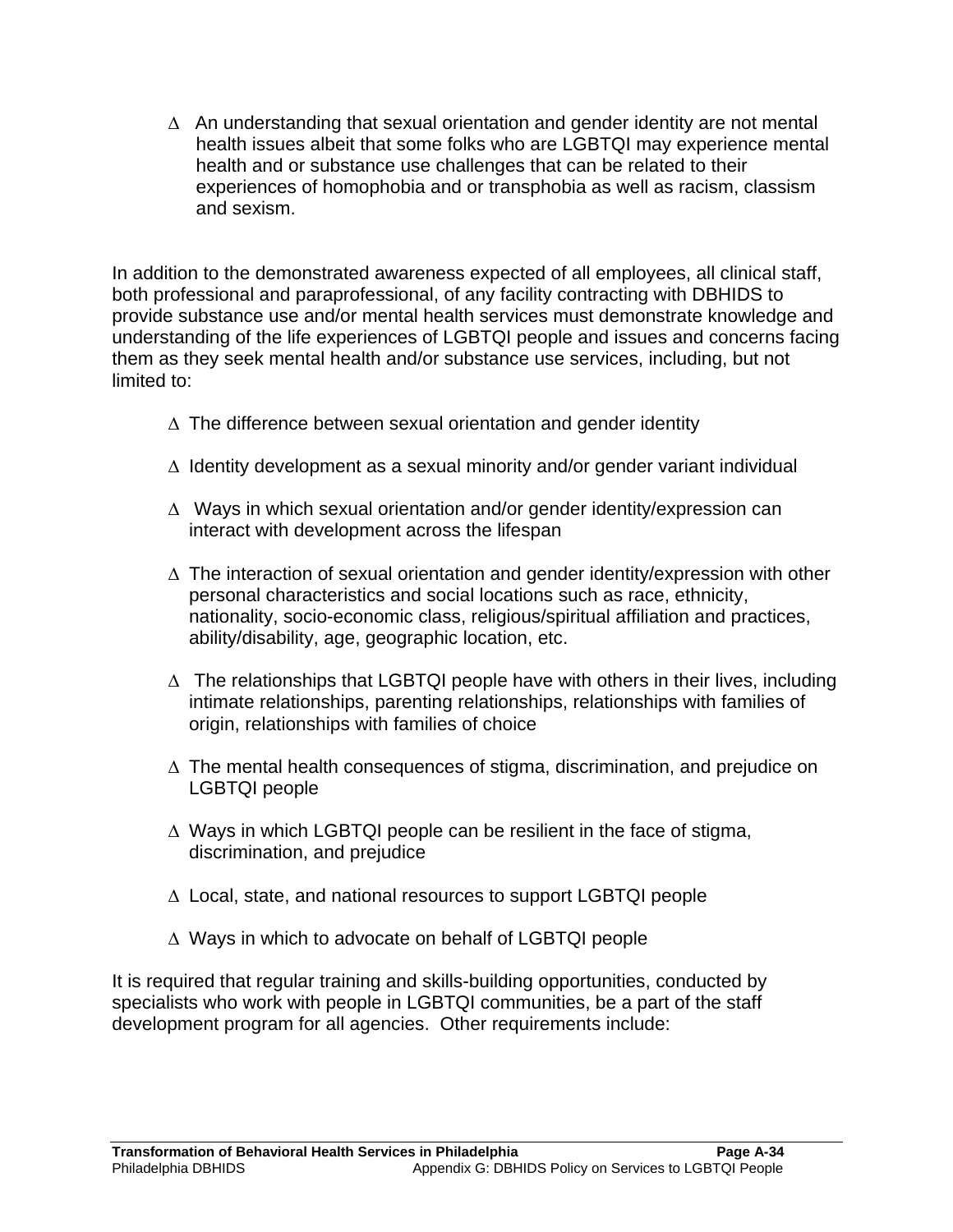- ∆ Two annual 6-hour training days that address meeting the clinical needs of LGBQ as well as transgender, gender non-conforming and individuals who are intersex
- ∆ Professional involvement with groups that support LGBTQI people
- ∆ All facilities contracting with DBHIDS to provide substance use and/or mental health services have at least one master level clinician on staff who specializes in providing services to LGBTQI people

Facilities providing services funded by DBHIDS will ensure a welcoming and affirming environment for LGBTQI people receiving services, their families and other supporters, staff,

and visitors. Efforts to ensure such an environment shall include, but not be limited to:

- ∆ Including statements on actual or perceived sexual orientation and actual or perceived gender identity and gender expression in their non-discrimination policies
- ∆ Using language that is inclusive of all sexual orientations and gender identities on all forms and paperwork
- ∆ Providing a physical environment that expresses inclusion of sexual minority and gender non-conforming individuals (e.g., periodicals of particular interest to these populations, pictures that portray diversity with respect to sexual orientation and gender identity)
- ∆ Providing some bathrooms that are not gender-specific
- ∆ Residential facilities for youths and adults must provide a mechanism to accommodate the needs for housing, programming, and or milieu that is appropriate and safe for transgender and gender non-conforming individuals
- ∆ In policy and practice, immediately and decisively addressing any hate speech or acts of intolerance on the part of other people receiving services, their families or other supporters, staff, or visitors
- ∆ Promoting people receiving services identifying whom to consider family with respect to participation in family programs
- ∆ Ensuring that any programs or facilities to which people are referred have policies and practices that are affirming to sexual minorities and gender nonconforming people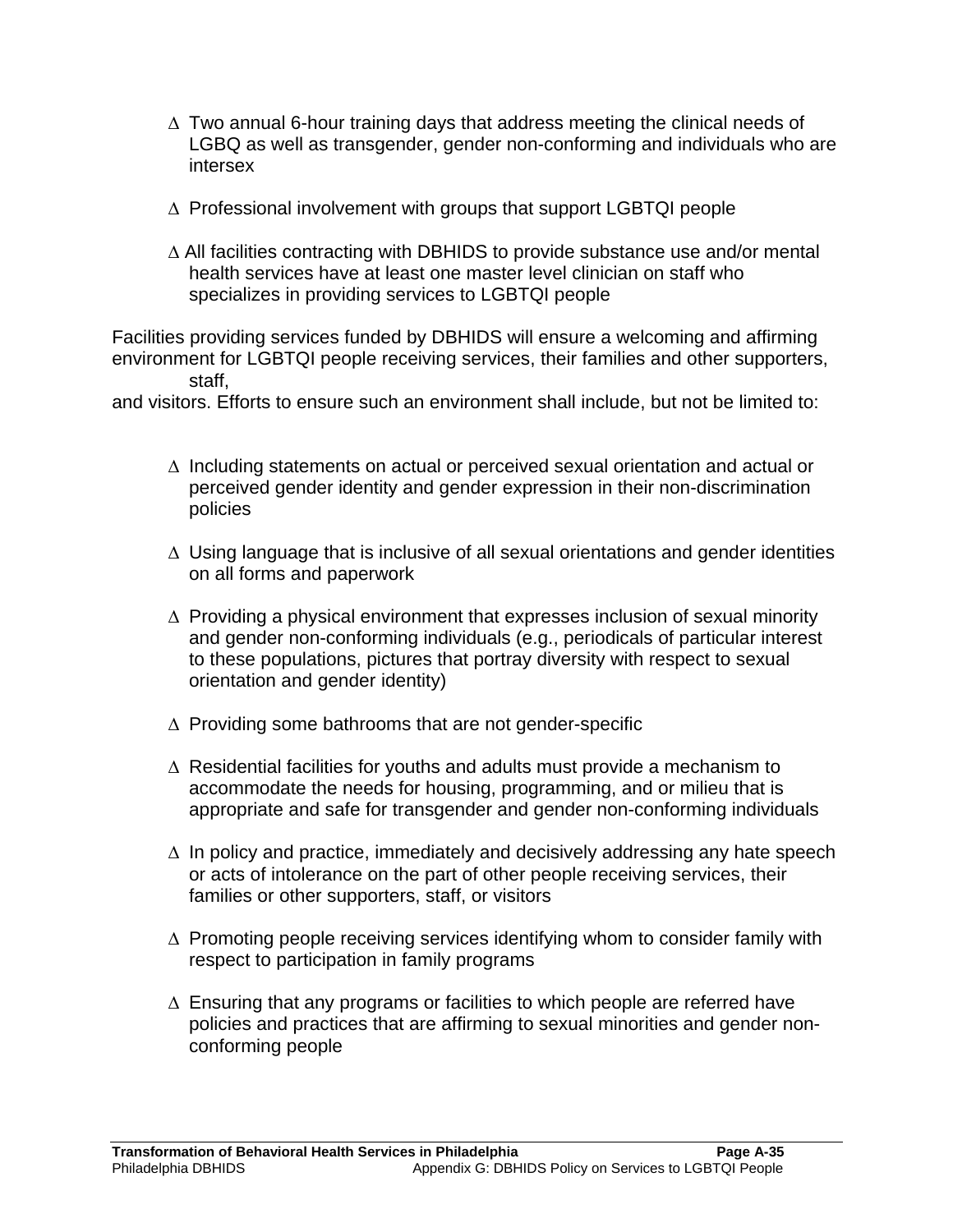∆ Providing necessary documentation that supports transgender adults and youth who are seeking gender alignment services as long as it is clinically appropriate, until such documentation is no longer required

The following documents developed and adopted by major medical and mental health associations were used in developing this policy. DBHIDS recognizes and endorses these documents as representing best practice in working with LGBTQI people:

Substance Abuse and Mental Health Services Administration: Center for Substance Abuse Treatment

*A Provider's Introduction to Substance Abuse Treatment for Lesbian, Gay, Bisexual, and Transgender Individuals*

American Psychological Association

*Guidelines for Psychotherapy with Lesbian, Gay, and Bisexual Clients Report of the APA Task Force on Gender Identity and Gender Variance Report of the APA Task Force on Appropriate Therapeutic Responses to Sexual Orientation Appropriate Therapeutic Responses to Sexual Orientation Resolution on Appropriate Affirmative Responses to Sexual Orientation Distress and Change Efforts APA Policy Statement: Transgender, Gender Identity, & Gender Expression Non-Discrimination* 

American Counseling Association/Association for Lesbian, Gay, Bisexual, and Transgender Issues in Counseling

*Competencies for Counseling Gay, Lesbian, Bisexual Clients Competencies for Counseling Transgender Clients Ethical Issues Related to Conversion or Reparative Therapy* 

World Professional Association for Transgender Health (WPATH)

*The Harry Benjamin International Gender Dysphoria Association's Standards of Care for Gender Identity Disorders, Sixth Version (2001* 

American Academy of Pediatrics

*Clinical Report: Sexual Orientation and Adolescents*

Gay and Lesbian Medical Association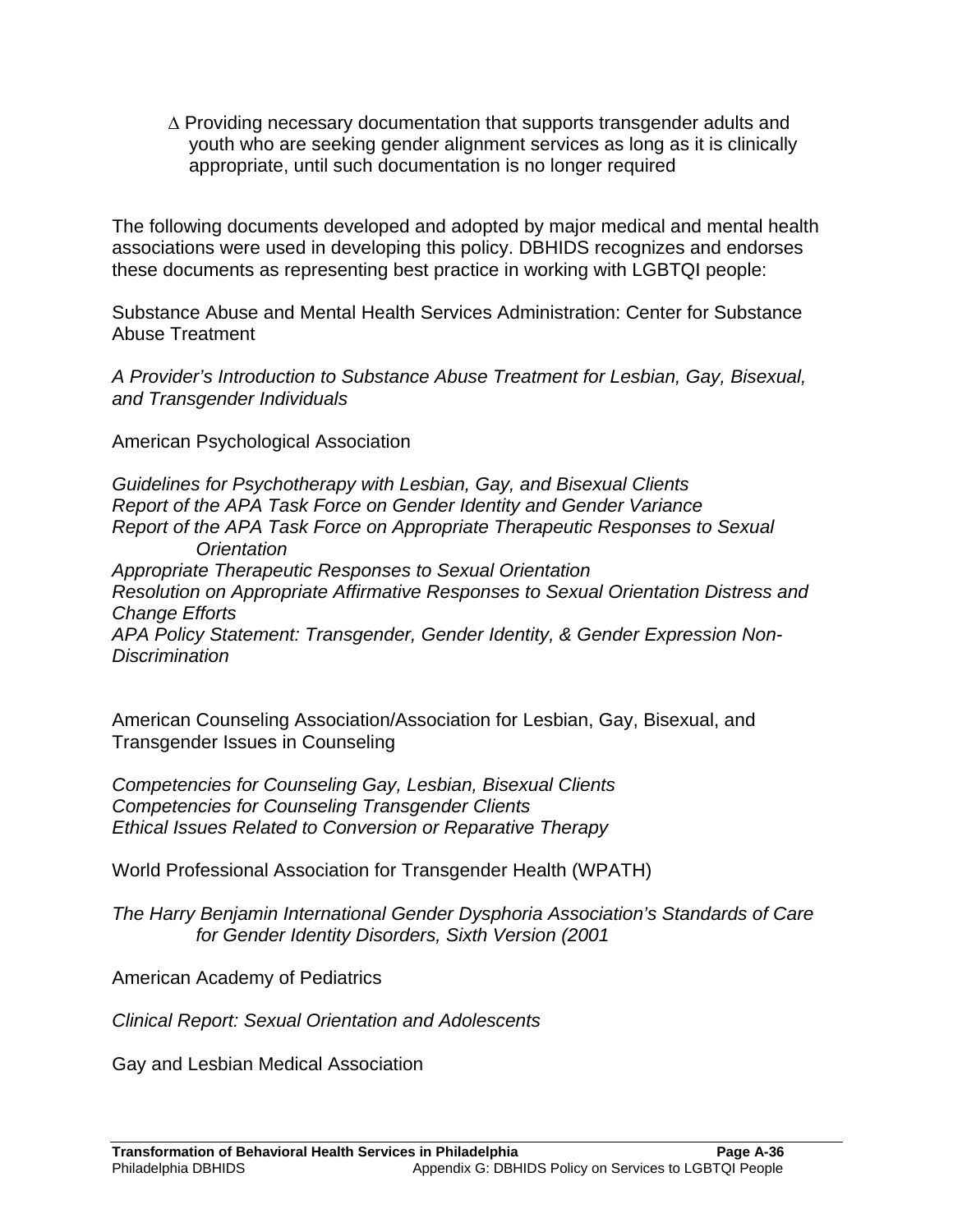*Guidelines for Care of Lesbian, Gay, Bisexual, and Transgender Patients Healthy People 2010: Companion Document for Lesbian, Gay, Bisexual, and Transgender (LGBT) Health* 

National Association of Social Workers

*Policy Statement on Practice Standards for clients who are LGBT (2005) "Reparative" and "Conversion" Therapies for Lesbians and Gay Men: Position Statement by National Committee on Lesbian, Gay, and Bisexual Issues, NASW* 

American School Counseling Association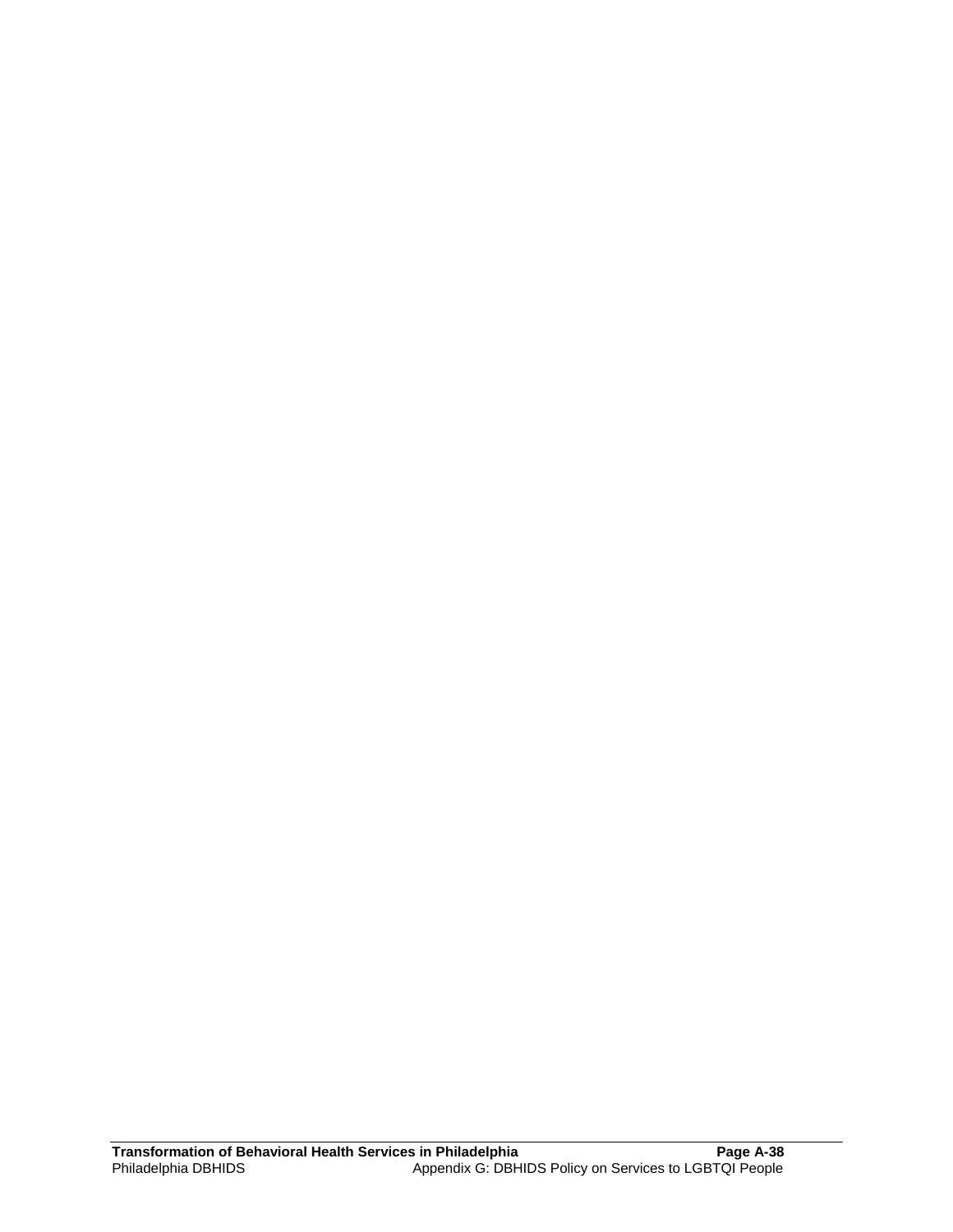# Appendix H:

# Blue Ribbon Commission Goals and Recommendations

From the Final Report of the Mayor's Blue Ribbon Commission on Children's Behavioral Health, City of Philadelphia

**January, 2007** 

# **Goal 1: Children's Social and Emotional Well-Being Is the Responsibility of the Entire Community**

Recommendation 1.1 Advance a framework of resiliency based on the strengths of children and their families throughout the community.

Recommendation 1.2 Support parents and caregivers in their emotional attachment and bonding to children and youth.

Recommendation 1.3 Create community strategies to build public awareness and knowledge of factors that promote social and emotional health and safety.

Recommendation 1.4

Develop strategies to strengthen communities and address environmental factors affecting social and emotional health and safety.

Recommendation 1.5

Ensure that all agencies and organizations commit to promoting the behavioral health of the children they serve.

## **Goal 2: Every Child and Family Served by the Behavioral Health System, or Other Service Systems, Is Valued and Treated With Dignity and Respect**

Recommendation 2.1

Create opportunities in child-serving systems for children and families to have a voice in decision-making regarding planning, service delivery and treatment.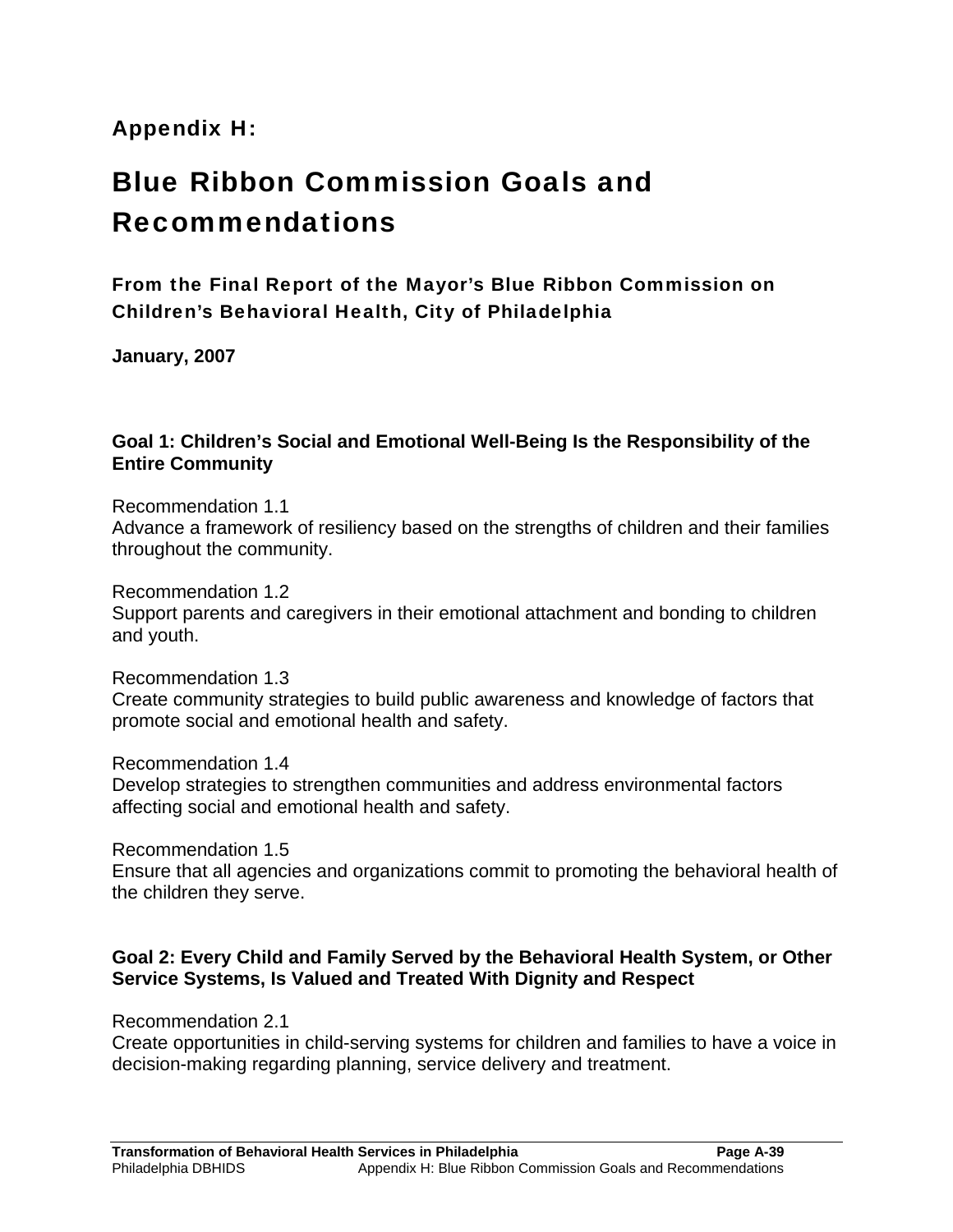Recommendation 2.2

Deliver services and supports in a way that respects and is responsive to children's racial, ethnic, and cultural backgrounds, sexual orientation, and gender identities.

Recommendation 2.3

Create mechanisms for a youth and family peer component to be integrated into all behavioral health care services for children and youth, and place peer support in communities with children and families.

## **Goal 3: Prevention, Early Identification, and Early Intervention Activities Help Children and Their Families to Prevent Behavioral Health Problems, or Reduce Their Impact Once They Arise**

Recommendation 3.1

Improve and expand broad-based prevention and health promotion activities to keep all children on the right track.

Recommendation 3.2

Identify and intervene early with children who are vulnerable to behavioral health problems.

Recommendation 3.3

Identify, promptly refer, and secure services for children and youth experiencing behavioral health problems including those in early care and education, school settings, and the child welfare and juvenile justice systems.

# **Goal 4: Children and Families Are Able to Obtain Quality Services When and Where They Need Them**

Recommendation 4.1 Provide children and families with information about all available services.

Recommendation 4.2 Develop better access points to services and supports for children and their families.

Recommendation 4.3 Ensure availability of a full array of quality, culturally competent and community-based services for children and their families.

Recommendation 4.4

Make every effort to move children from distant and residential settings to communityand home-based settings.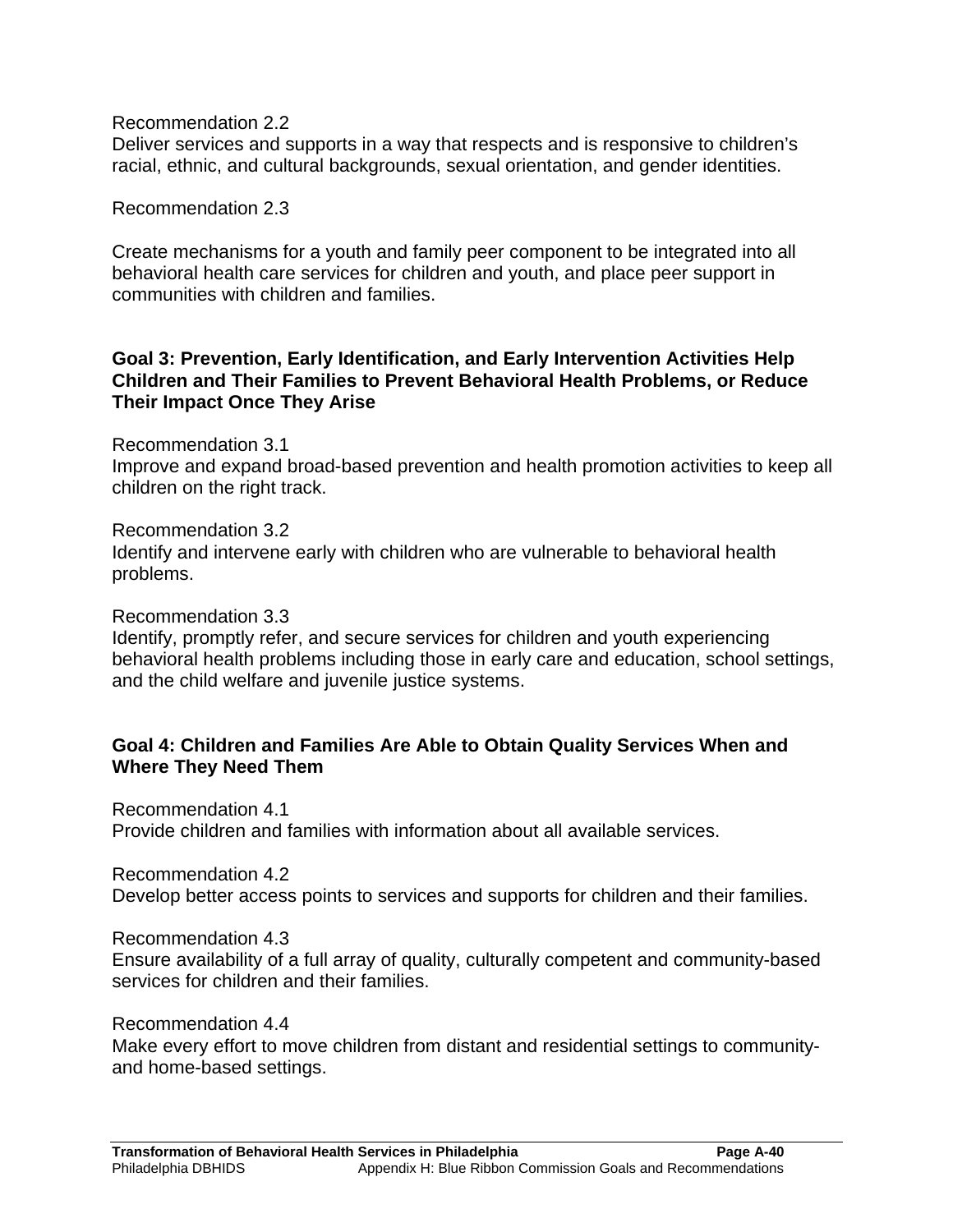# **Goal 5: Supports and Services for Children and Families Are Effective and Provided by Skilled and Knowledgeable Providers and Staff**

Recommendation 5.1

Create and employ accountability and quality assurance measures to ensure effective services.

Recommendation 5.2

Expand the number of professionals and paraprofessionals serving children and families at all levels of care by developing strategies for recruiting, retaining and rewarding a skilled and culturally-competent workforce.

Recommendation 5.3

Upgrade the skills of those working with children by expanding and improving training and education for behavioral health and other staff.

Recommendation 5.4 Boost the effectiveness of services by incorporating culturally-sensitive, developmentally-appropriate and trauma-informed practices.

# **Goal 6: True Collaboration Is Achieved at the Service Level and the System Level**

Recommendation 6.1 Improve coordination and integration across individual, service provider and system levels.

Recommendation 6.2 Develop specific reforms to improve collaboration in schools and between schools and the behavioral health system

Recommendation 6.3 Increase the integration of behavioral health and physical health services.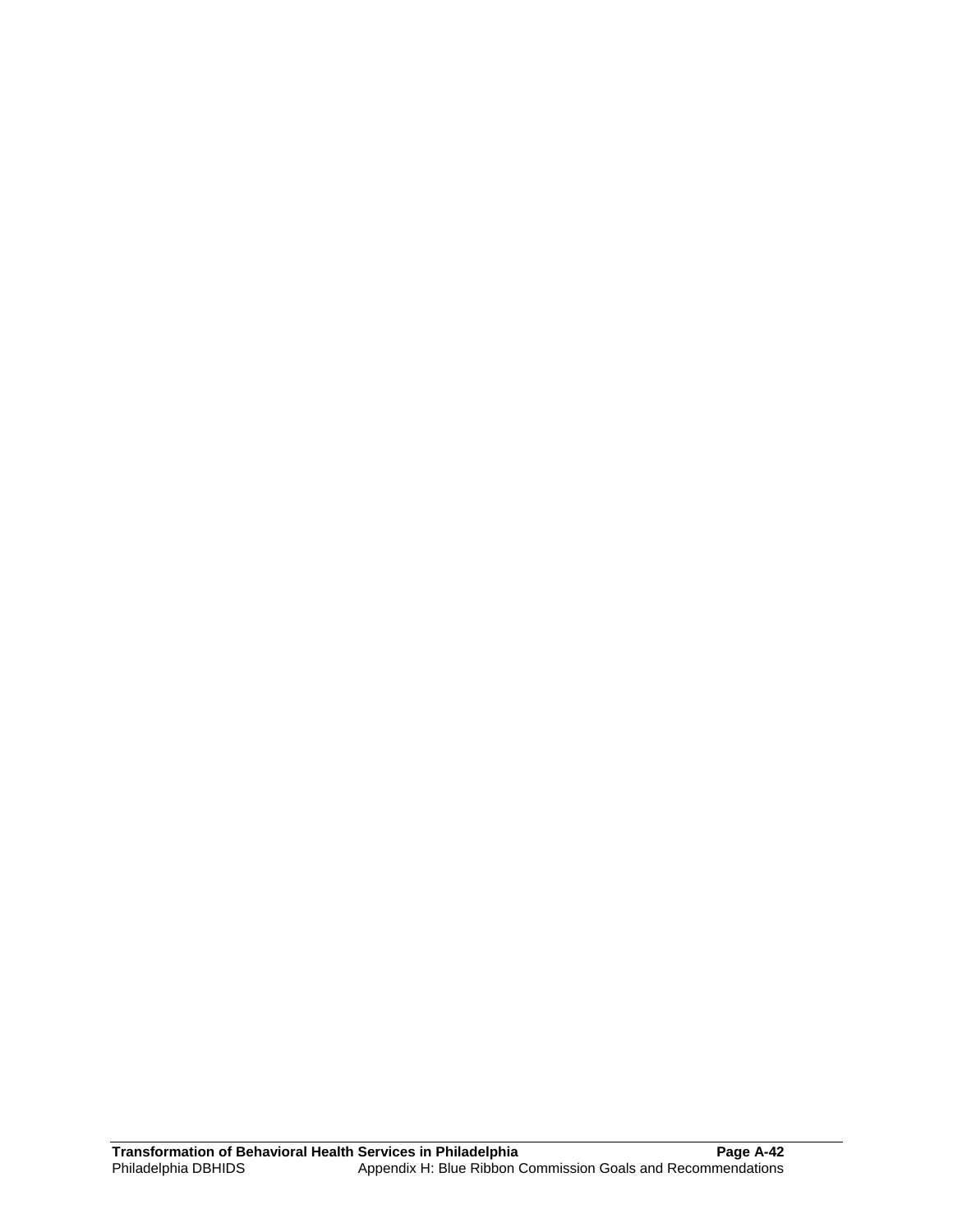# Appendix I:

# Family Resource Network Family Involvement Best Practice Guidelines

**Department of Behavioral Health and Intellectual disABILITY Services Family Resource Network Best Practice Guidelines Involving "Significant People," (SP) Identified by People Receiving Services In Behavioral Health Programs** 

#### 1. **ASSISTING PEOPLE RECEIVING SERVICES WITH IDENTIFYING SIGNIFICANT PEOPLE IN THEIR LIVES AND GIVING PERMISSION TO CONTACT SPs WHO ARE IMPORTANT TO THEIR RECOVERY.**

During the intake process or soon after, **all people receiving services are encouraged by staff members to identify and provide "family friendly" signed releases for SPs who may have a positive or negative impact on their recovery.** Staff members also assist the person with identifying people who may help or hinder their recovery.

After regular clinical staff (for example, therapists and case managers) are assigned to a person, these staff members continue to make efforts to help people identify those who can be significant to their recovery, as well as continuing to make efforts to obtain permission to talk to family members and other SPs. This is *not* a one-shot, "mention once at intake" process.

## 2. **INITIAL CONTACTS WITH SPS**

Assigned staff members continue the collaborative process of identifying important SPs, and **with the approval of the person receiving services, contact them by phone as soon as possible to answer questions, seek information, and ask for their involvement and support in the person's recovery**.

There is special emphasis on clinicians contacting significant people "by phone" due to the difficulty many family members and other SPs have in making a workday trip to the clinician's office—especially if reliable transportation is not available, the SP has few financial resources, and/or has difficulty getting time off from his/her work.

A primary purpose for the initial phone call is to ask significant people about their concerns, to offer information about the agency and its programs, to offer information about sources of family support and education, and to ask for support in assisting the person in his/her recovery.

The assigned staff should also ask for any critical information on a person's strengths and capacities, past treatment successes and challenges that may be vital to his/her recovery.

The inability or unwillingness of family members or other SPs to travel to the agency site for personal interviews is *never* a reason for the absence of family contacts or continued outreach.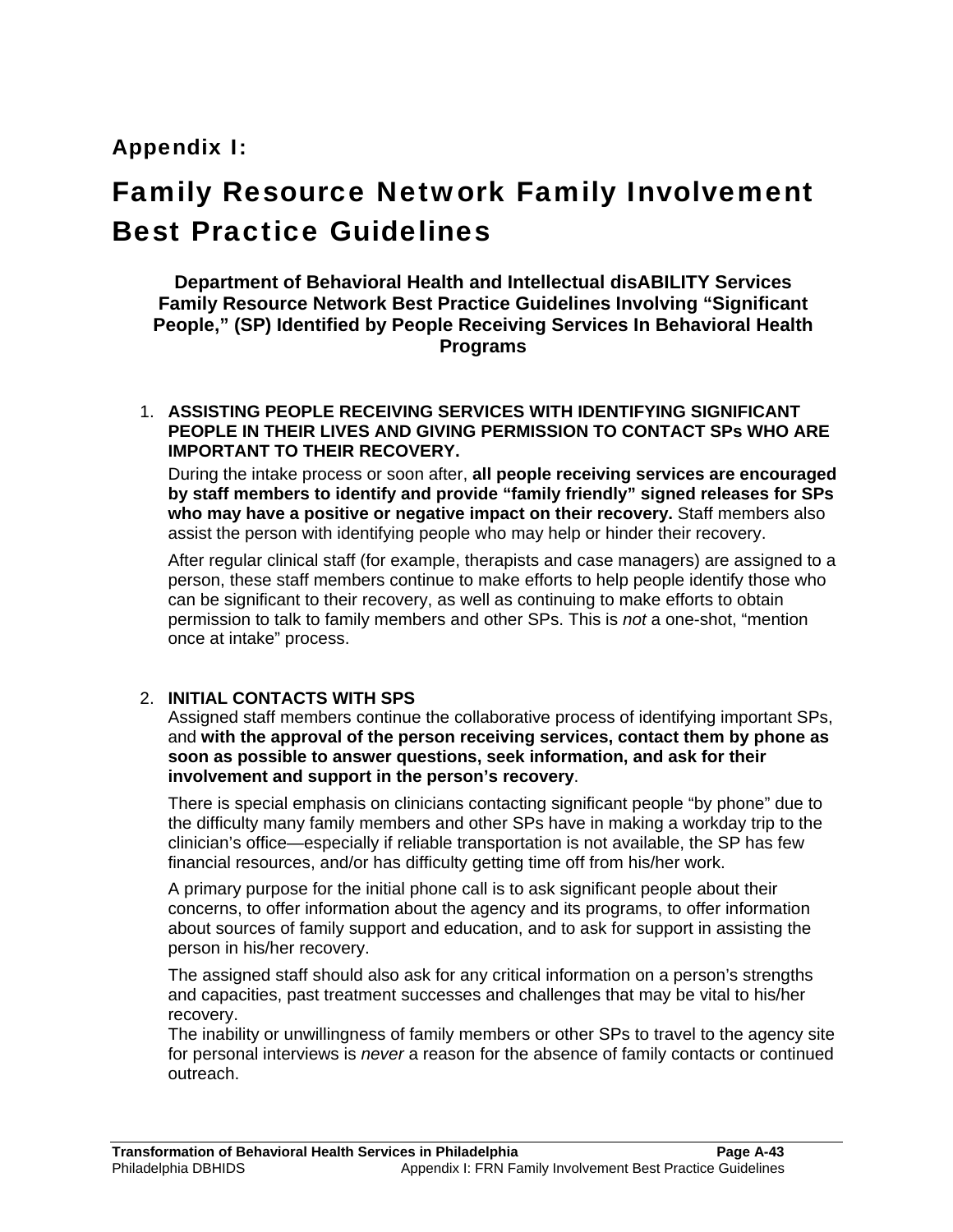**NOTE**: The listing of "emergency contacts" for people receiving services is **not** "family involvement" unless those contacts are called routinely and not just in emergencies. "Emergency contacts" are by definition only for emergencies, and are usually not for helping people in their recovery. Lists of emergency contacts are not lists of SPs.

## 3. **INCLUDING SPS IN RECOVERY PLANNING**

**Provider clinicians include appropriate family members and other significant people in agency team meetings with the person receiving services to discuss their recovery planning and encourage their ongoing efforts to help the person meet recovery goals.** 

As approved by the person receiving services, assigned clinicians make the earliest possible arrangements for family members and other SPs to be included in as many agency team recovery and continuing care planning meetings with the person and his or her team as possible.

Families and other SPs are included in making contingency plans and other planning meetings that may have an impact on SPs and call for their understanding and/or cooperation. With permission of the person receiving services, results of such meetings should be communicated to SPs who couldn't attend but are a vital part of the person's recovery. **This is especially important when changes in service such as discharges or transfers are planned.**

## **4. RESOURCES FOR SIGNIFICANT PEOPLE**

Provider staff members **offer ongoing support and educational resources or referrals to families and other involved SPs (as opposed to family therapy).**  This may include discussions of the person's diagnosis (with permission of the person) and the implications for recovery.

The staff offers families written materials concerning family resources (including the FRN Family Resources Packet) as well as other up-to-date information.

## 5. **DOCUMENTATION**

#### **Provider clinicians document all steps taken regarding SPs in clinical progress notes.**

Documentation includes releases, efforts to obtain releases, staff contacts of any kind with SPs, and joint plans with the person receiving services and staff for future and ongoing involvement of SPs. Documentation includes explanations of why there is no staff contact with any SP, if that is the case.

Documentation includes timely updates and descriptions of efforts involving SPs in the progress notes. The documentation provides enough detail to allow quality of care reviewers to judge the quality and amount of SP-related effort.

#### 6. **QUALITY ASSURANCE/QUALITY IMPROVEMENT (QA/QI) Provider agencies routinely review documentation of the inclusion and support of significant people in the life of the person receiving services as part of their**